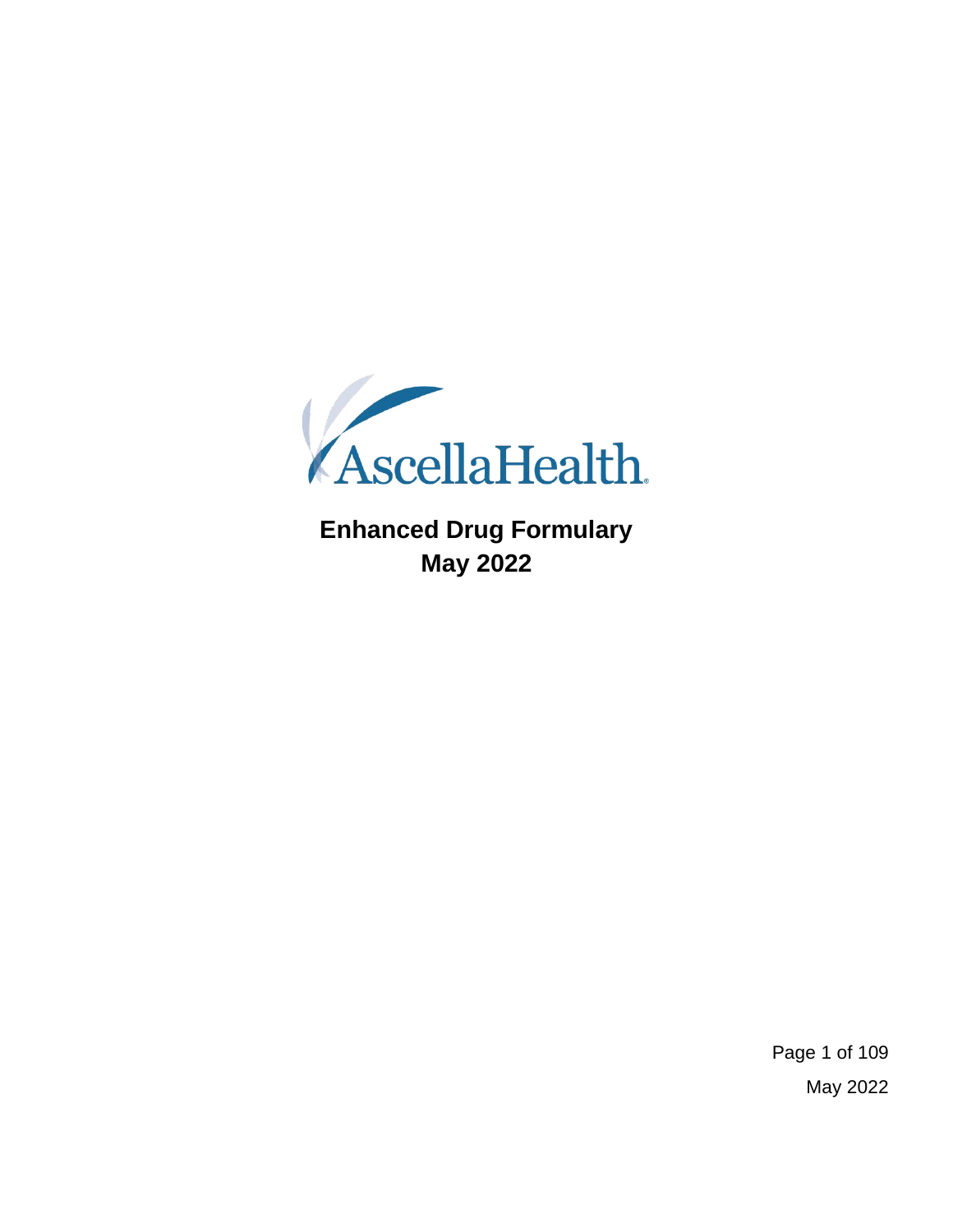The AscellaHealth Enhanced Formulary is a list of medications that are carefully selected based on their safety profile, clinical effectiveness, and cost. This document is to serve as a guide for members and providers to understand how prescription drugs are covered under the AscellaHealth Enhanced Formulary. It is reviewed on a regular basis and revised based on safety, clinical efficacy, cost, and availability. For this reason, the AscellaHealth Enhanced Formulary is subject to change and all past versions will no longer be in effect.

## **How To Use Our Formulary**

The AscellaHealth Formulary is categorized by therapeutic category and then further separated by therapeutic class. There can be multiple therapeutic classes within a therapeutic category. Each drug is classified under a single therapeutic category and therapeutic class. This means one drug cannot be in two different therapeutic categories or classes.

In the example below, Anticholinergic Agents is the therapeutic category, and Antimuscarinics/antispasmodics is a therapeutic class within the category.

| THERAPEUTIC CATEGORY | <b>ANTICHOLINERGIC AGENTS</b>  |
|----------------------|--------------------------------|
| Therapeutic Class    | Antimuscarinics/antispasmodics |

### **Generic versus Brand Name**

The name of the drug in column Drug Name (left) is the covered drug. In order to differentiate whether the generic drug and/or the brand drug is covered under the formulary, the generic drug will appear in all lowercase and italicized font, and the brand drug is in all uppercase letters. The generic drug will also have the brand name listed under the Reference Name column.

In the example below, dicyclomine is the generic drug that is covered under the AscellaHealth Enhanced Formulary, and Atrovent HFA is the covered brand drug.

| generic drug           | dicyclomine hcl 10 mg cap, 20 mg tab |
|------------------------|--------------------------------------|
| <b>BRAND NAME DRUG</b> | <b>ASMANEX HFA</b>                   |

### **Drug Tier**

Each tier represents a different cost level that the member pays for a medication. Every medication is assigned to a tier. Shown below is a quick reference table that lists the drug tiers and drug tier names. Refer to the Formulary Tiering section for additional explanation of each drug tier.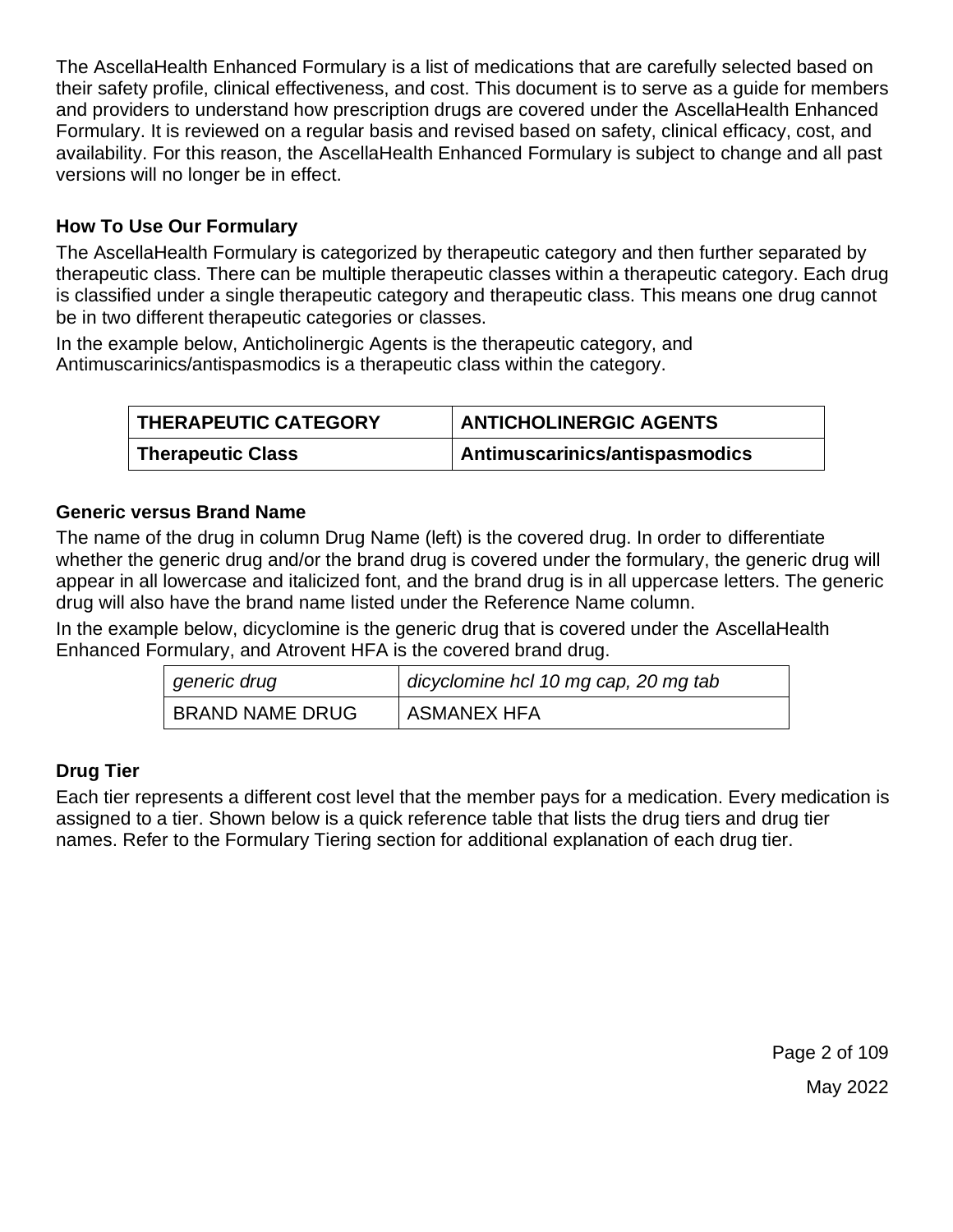| <b>Drug Tier</b> | <b>Drug Tier Name</b>                                        |
|------------------|--------------------------------------------------------------|
|                  | Generic                                                      |
| 2                | <b>Preferred Brand</b>                                       |
| 3                | Non-Preferred Brand and Generic                              |
| $\overline{4}$   | Specialty – Formulary Preferred with Prior Authorization     |
| 5                | Specialty - Formulary Non-Preferred with Prior Authorization |
| 6                | Specialty – Non-Formulary with Prior Authorization           |

### **Reference Name**

The Reference Name is the brand equivalent of the covered generic drug. When the covered drug is a generic drug, the reference name (also the brand name) will appear in Reference Name column. In the example below, Bentyl is the reference brand name for dicyclomine, a generic drug that is covered under the AscellaHealth Enhanced Formulary.

| <b>ANTICHOLINERGIC AGENTS</b>        |  |               |  |
|--------------------------------------|--|---------------|--|
| Antimuscarinics/antispasmodics       |  |               |  |
| dicyclomine hcl 10 mg cap, 20 mg tab |  | <b>BENTYL</b> |  |

#### **Requirements/Limits**

Any medications on the AscellaHealth Formulary that must meet an established requirement(s) in order to be covered, it will be noted in the Requirements/Limits column. Shown below is a quick reference table that lists the requirements/limits and abbreviation names. Refer to the Prescription Drug Coverage Requirements and Limits section for additional explanation of each requirement and limit.

| <b>Requirements/Limits</b> | <b>Abbreviation</b> |  |
|----------------------------|---------------------|--|
| <b>Prior Authorization</b> | PА                  |  |
| <b>Step Therapy</b>        | <b>ST</b>           |  |
| <b>Quantity Limit</b>      |                     |  |

Page 3 of 109 May 2022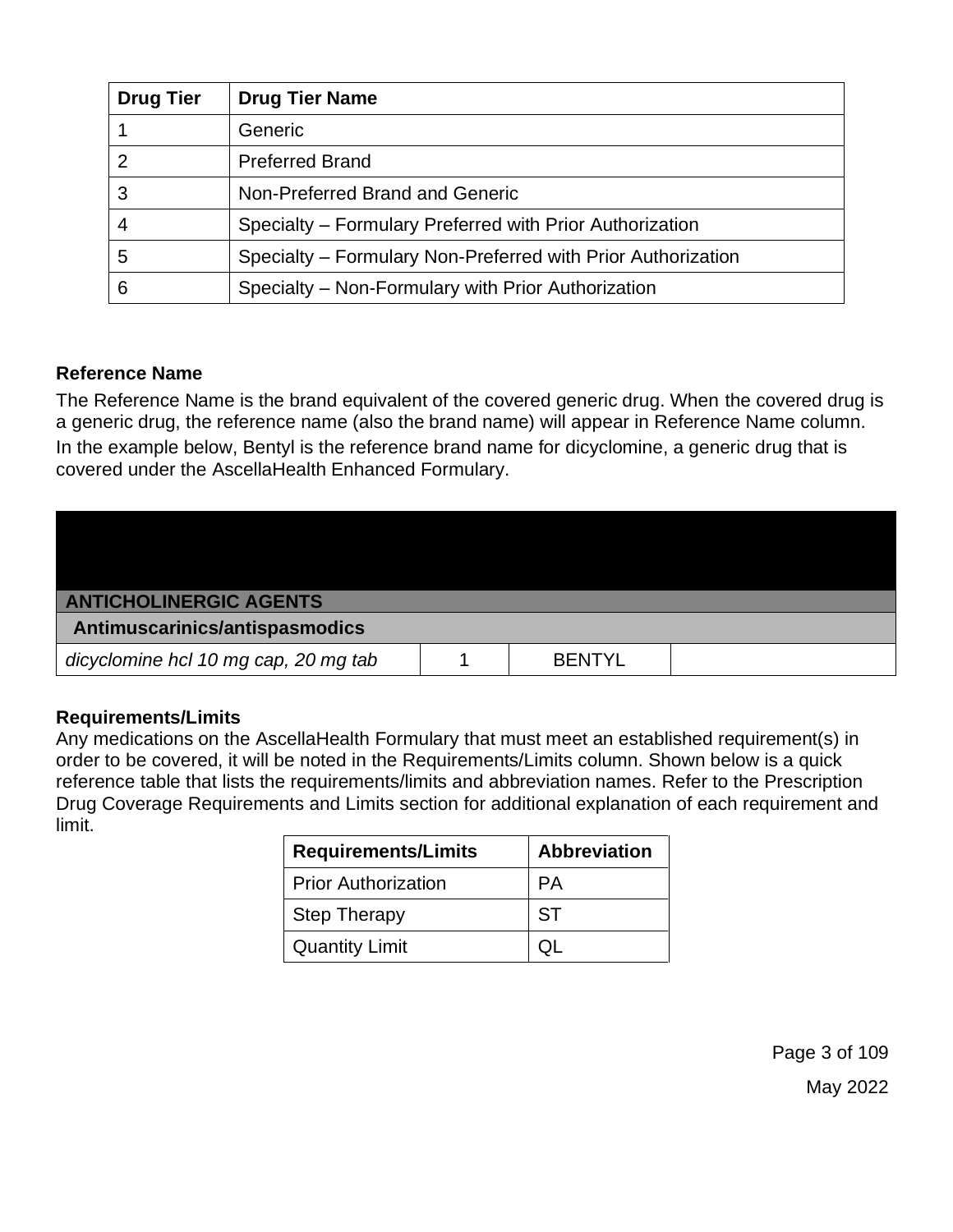## **Quick Drug Lookup**

To quickly look up to check if a specific drug is on the AscellaHealth formulary drug list, go to the end of this document to locate the index. Once you find the drug, the page number to the right of the drug name references the location of the drug in the formulary. Both generic drug and brand drug name are in alphabetized order.

# **Formulary Tiering**

The AscellaHealth Enhanced Formulary is divided into six categories or tiers. Each tier represents a different cost level that the member pays for a medication. Every medication is assigned to a tier. The table below summarizes the different drug tiers, with the lowest tier (1) being the lowest cost level for the member, and the highest tier (6) being the highest cost level for the member.

| <b>Drug</b><br><b>Tier</b> | <b>Drug Tier Name</b>                                                 | <b>Description</b>                                                                                                                                                                                                                                                                                                                                        |  |
|----------------------------|-----------------------------------------------------------------------|-----------------------------------------------------------------------------------------------------------------------------------------------------------------------------------------------------------------------------------------------------------------------------------------------------------------------------------------------------------|--|
| $\mathbf{1}$               | Generic                                                               | Most generic drugs listed based on drug safety,<br>clinical efficacy and cost.                                                                                                                                                                                                                                                                            |  |
| $\overline{2}$             | <b>Preferred Brand</b>                                                | Selected brand drugs based on drug safety, clinical<br>efficacy and cost. A brand-name drug that does not<br>have a generic equivalent with preferred status will<br>be listed here.                                                                                                                                                                      |  |
| 3                          | Non-Preferred Brand and<br>Generic                                    | Selected generic and brand drugs that are not in<br>tiers 1 and 2 based on drug safety, clinical efficacy<br>and cost. A brand-name drug that has a generic<br>equivalent with non-preferred status will be listed<br>here. Certain generic drugs listed here have a<br>preferred and often less costly therapeutic<br>alternative at a lower tier.       |  |
| $\overline{4}$             | Specialty - Formulary<br><b>Preferred with Prior</b><br>Authorization | Most generic specialty drugs and preferred brand-<br>name specialty drugs, including biosimilars, that<br>does not have a generic equivalent will be listed<br>here. Providers must submit a prior authorization in<br>order for the medication to be covered under tier 4.                                                                               |  |
| 5                          | Specialty - Formulary<br>Non-Preferred with Prior<br>Authorization    | Selected generic and non-preferred brand<br>specialty drugs that are not in tier 4, including<br>biosimilars. Providers must submit a prior<br>authorization in order for the medication to be<br>covered under tier 5. Certain generic specialty<br>drugs listed here have a preferred and often less<br>costly therapeutic alternative at a lower tier. |  |

Page 4 of 109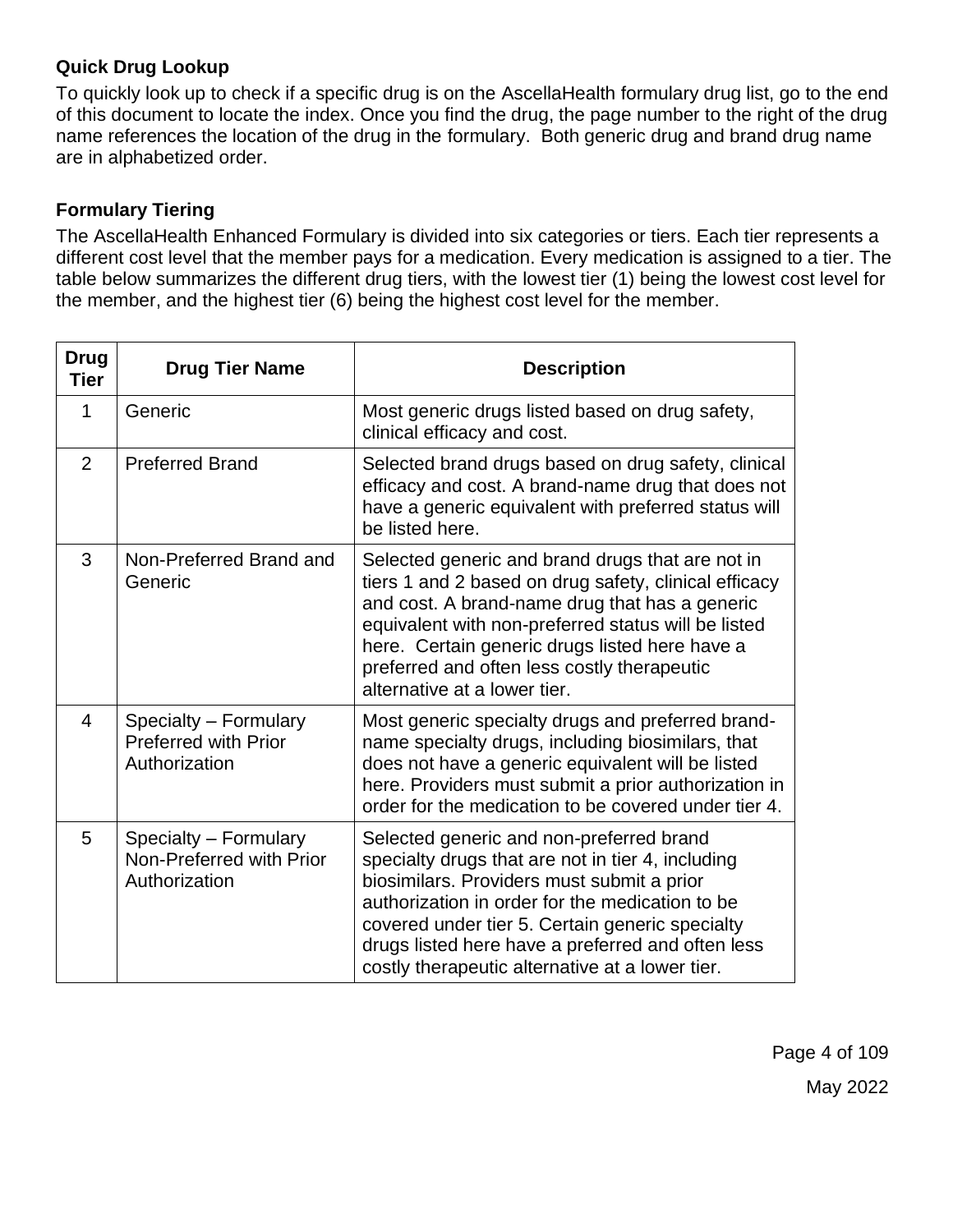| <b>Drug</b><br><b>Tier</b> | <b>Drug Tier Name</b>                                     | <b>Description</b>                                                                                                                                                                                                                                                                                              |
|----------------------------|-----------------------------------------------------------|-----------------------------------------------------------------------------------------------------------------------------------------------------------------------------------------------------------------------------------------------------------------------------------------------------------------|
| 6                          | Specialty - Non-<br>Formulary with Prior<br>Authorization | Selected non-formulary brand specialty drugs that<br>are not in tiers 4 and 5. Providers must submit a<br>prior authorization in order for the medication to be<br>covered under tier 6. Most specialty drugs listed<br>here have a preferred and often less costly<br>therapeutic alternative at a lower tier. |

Specialty drugs are represented in tier 4, 5 and 6. These generic and brand drugs will have one or more of the following common attributes:

- Is used to treat complex or chronic conditions, such as cancer, rheumatoid arthritis, hemophilia, psoriasis, inflammatory bowel disease and hepatitis C;
- Is used to treat rare or orphan disease indication;
- Has unique storage and/or shipping requirements, such as refrigeration;
- Require additional patient monitoring, special administration, and/or education beyond traditional dispensing activities;
- Is a high-cost oral, injectable, inhalable, or infusible drug product.

# **Prescription Drug Coverage Requirements and Limits**

Certain medications on the AscellaHealth Enhanced Formulary are covered if an established requirement(s) that support safe prescribing are met. These requirements include Prior Authorization, Quantity Limits, Step Therapy, etc. Each of these criteria are further explained below.

**Prior Authorization (PA)** is the requirement that the member's prescribing provider obtain authorization for a prescription drug before AscellaHealth will cover the drug. Review of prior authorization requests is performed promptly after the member's provider submits the request. Approval can be obtained once AscellaHealth confirms the drug prescribed is medically necessary for the member to obtain the drug, and justification for use is consistent with the FDA approved indication or sufficient evidence confirms medically accepted use.

**Step Therapy (ST)** is the requirement that the member try certain medication(s) before "stepping up" to drugs that cost more. The drugs that the members are asked to try first are typically first-line generic drugs and sometimes lower cost brand drugs proven safe, effective and affordable. First-line drugs should be tried first because they usually provide the same health benefit as a more expensive drug and at a lower cost. AscellaHealth requires prescribing providers to submit a request for step therapy exception with medically necessary justification.

**Quantity Limit (QL)** is where the prescription quantity covered is limited to a specific amount, generally within a specific period of time, such as 30 tablets per month. Prior authorization is required for amounts greater than the limit.

Page 5 of 109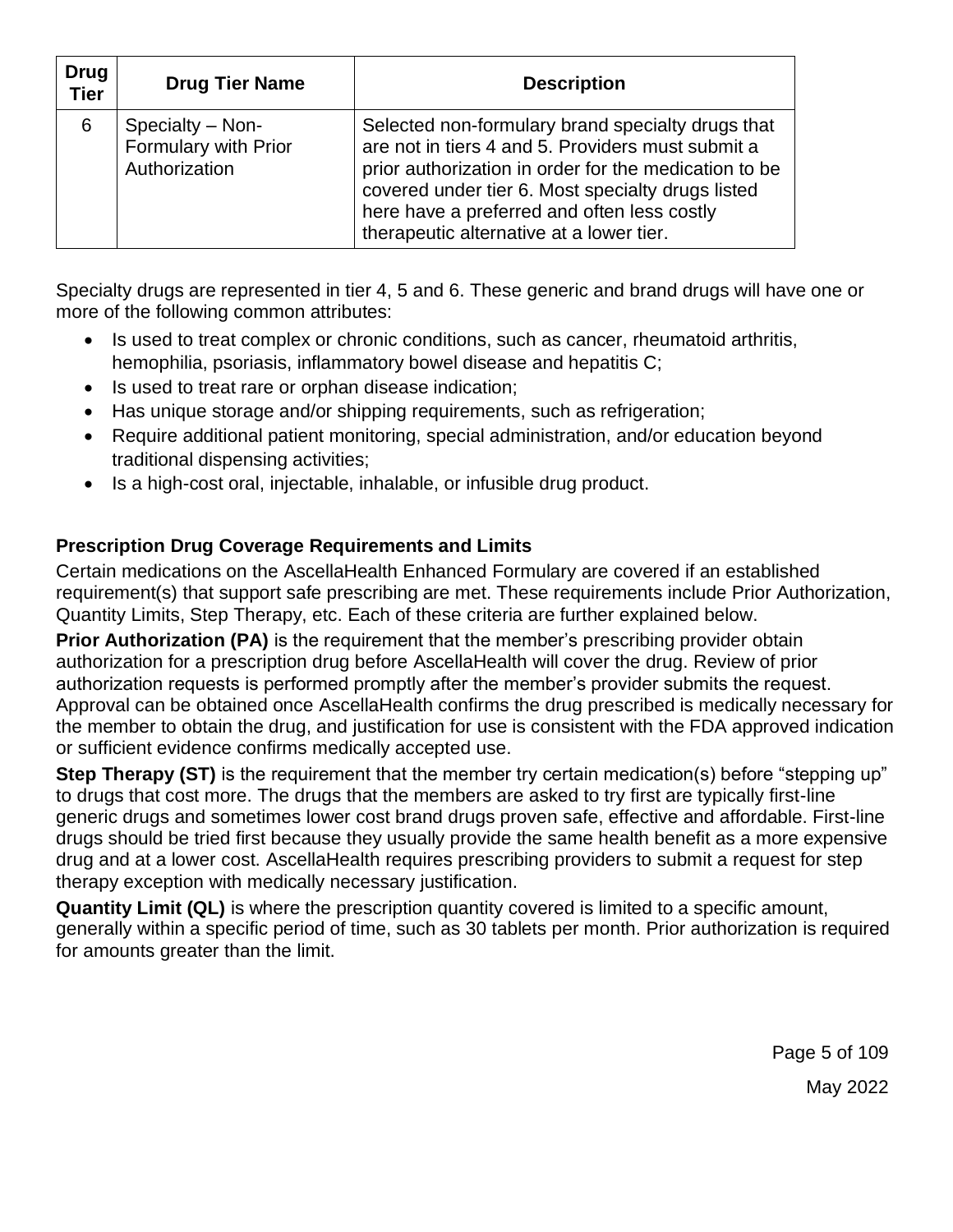| ANOREXIGENIC AGENTS AND RESPIRATORY AND CNS STIMULANTS 15 |     |
|-----------------------------------------------------------|-----|
|                                                           |     |
|                                                           |     |
|                                                           |     |
|                                                           |     |
|                                                           |     |
|                                                           |     |
|                                                           |     |
|                                                           |     |
|                                                           |     |
|                                                           |     |
|                                                           |     |
|                                                           | .28 |
|                                                           |     |
|                                                           |     |
|                                                           |     |
|                                                           |     |
|                                                           |     |

Page 6 of 109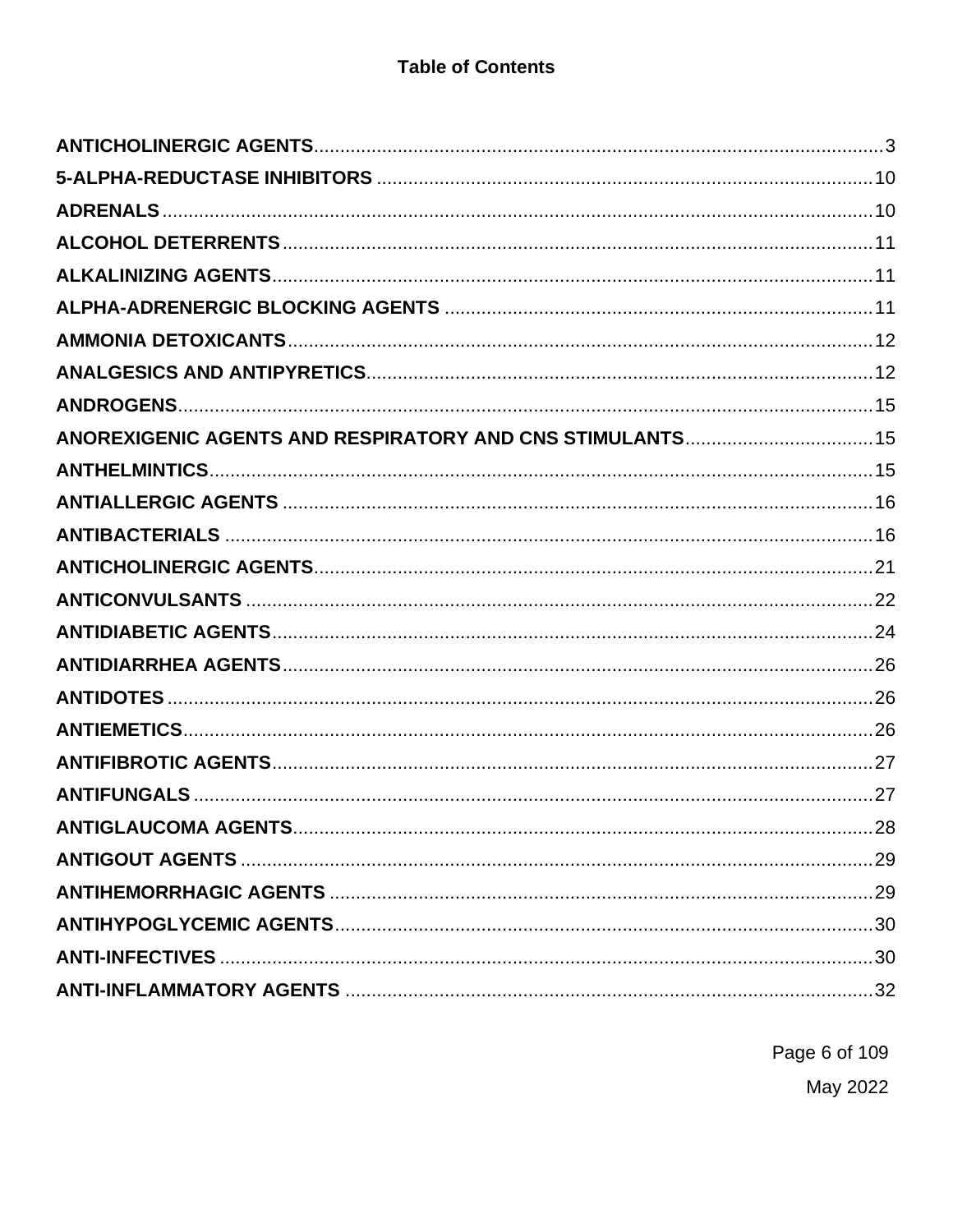|                                                                          | .53 |
|--------------------------------------------------------------------------|-----|
|                                                                          |     |
|                                                                          |     |
|                                                                          |     |
|                                                                          |     |
| <b>CYSTIC FIBROSIS TRANSMEMBRANE CONDUCTANCE REGULATOR MODULATORS 58</b> |     |
|                                                                          |     |
|                                                                          |     |

Page 7 of 109 May 2022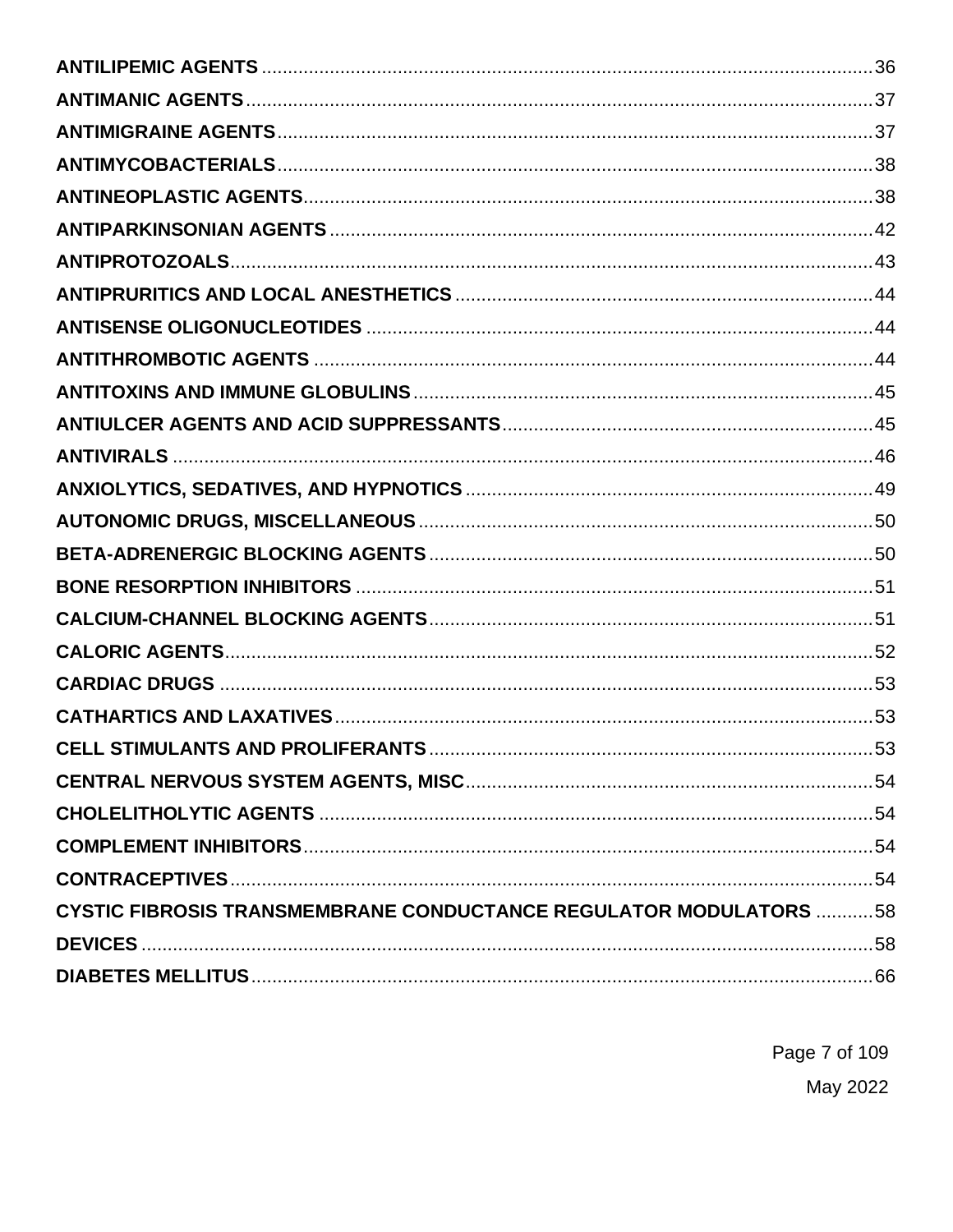Page 8 of 109 May 2022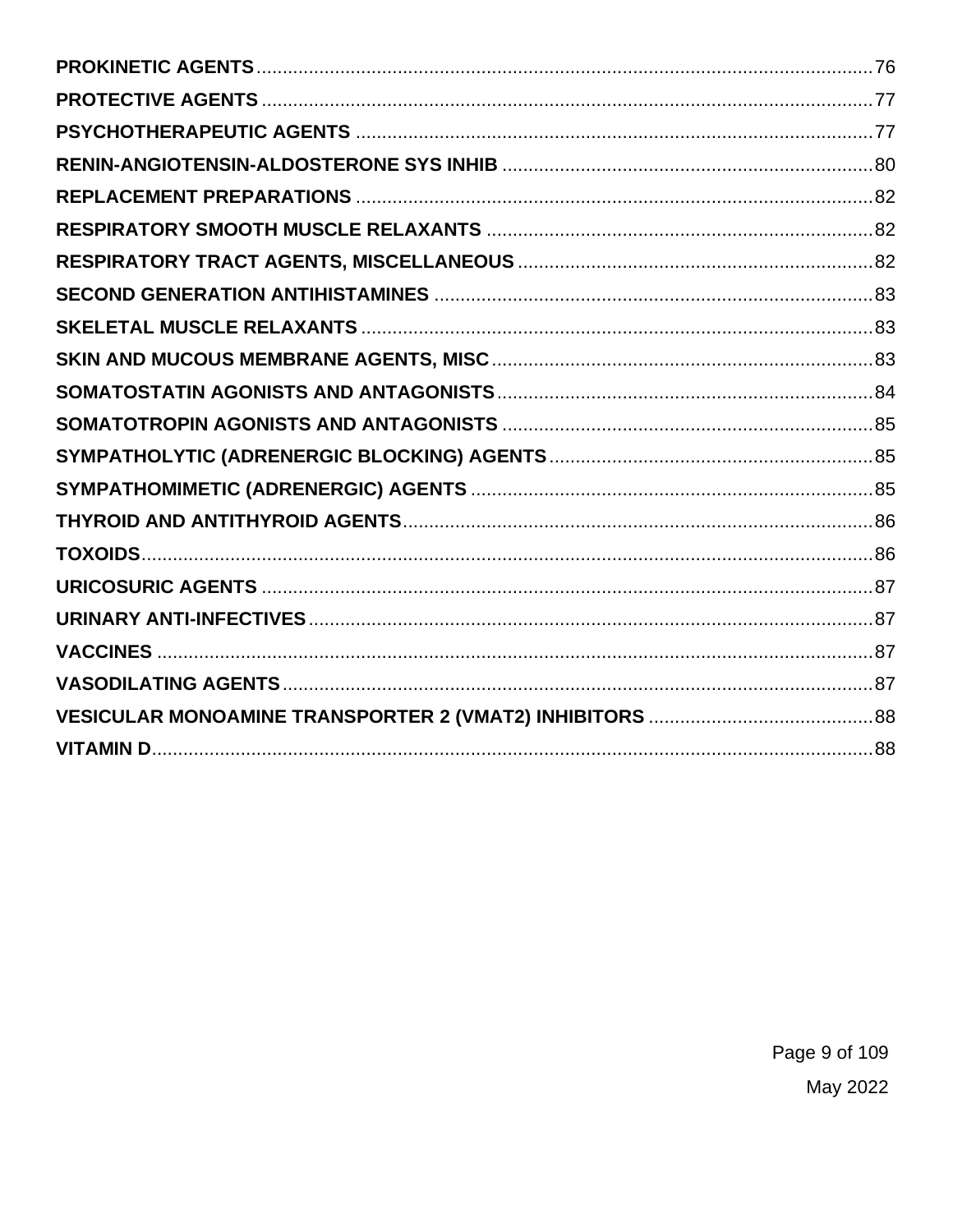| <b>Drug Name</b>                     | Drug<br>Tier        | <b>Reference Name</b> | Requirements/Limits |
|--------------------------------------|---------------------|-----------------------|---------------------|
| <b>THERAPEUTIC CATEGORY</b>          |                     |                       |                     |
| <b>Therapeutic Class</b>             |                     |                       |                     |
| <b>5-ALPHA-REDUCTASE INHIBITORS</b>  |                     |                       |                     |
| 5-alpha-reductase Inhibitors         |                     |                       |                     |
| dutasteride 0.5 mg cap               | 1                   | <b>AVODART</b>        |                     |
| dutasteride-tamsulosin hcl           | 3                   | <b>JALYN</b>          |                     |
| finasteride 5 mg tab                 | 1                   | <b>PROSCAR</b>        |                     |
| <b>ADRENALS</b>                      |                     |                       |                     |
| <b>Adrenals</b>                      |                     |                       |                     |
| ALKINDI SPRINKLE 1 mg cap            |                     |                       |                     |
| sprinkle, 2 mg cap sprinkle, 5 mg    |                     |                       |                     |
| cap sprinkle                         | 3                   |                       | <b>PA</b>           |
| <b>ASMANEX (120 METERED</b>          | $\overline{2}$      |                       |                     |
| DOSES)<br><b>ASMANEX (14 METERED</b> |                     |                       |                     |
| DOSES)                               | $\overline{2}$      |                       |                     |
| <b>ASMANEX (30 METERED</b>           |                     |                       |                     |
| DOSES)                               | $\overline{2}$      |                       |                     |
| <b>ASMANEX (60 METERED</b>           |                     |                       |                     |
| DOSES)                               | $\overline{2}$      |                       |                     |
| <b>ASMANEX (7 METERED DOSES)</b>     | $\overline{2}$      |                       |                     |
| <b>ASMANEX HFA</b>                   | $\overline{2}$      |                       |                     |
| <b>BREZTRI AEROSPHERE</b>            | $\overline{2}$      |                       |                     |
| budesonide 3 mg cap dr prt           | 3                   | <b>ENTOCORT</b>       |                     |
| budesonide 0.25 mg/2ml inh susp,     |                     |                       |                     |
| 0.5 mg/2ml inh susp, 1 mg/2ml inh    |                     |                       |                     |
| susp                                 | 3                   | <b>PULMICORT</b>      |                     |
| budesonide er 9 mg tab er 24 hr      | 3                   | <b>UCERIS</b>         |                     |
| budesonide-formoterol fumarate       | 1                   | <b>SYMBICORT</b>      |                     |
| dexamethasone 1 mg tab, 2 mg tab     | 1                   |                       |                     |
| dexamethasone 0.5 mg/5ml soln        | 3                   |                       |                     |
| dexamethasone 0.5 mg/5ml oral        |                     |                       |                     |
| elix                                 | 3                   | <b>BAYCADRON</b>      |                     |
| dexamethasone 0.5 mg tab, 0.75       |                     |                       |                     |
| mg tab, 1.5 mg tab, 4 mg tab, 6 mg   |                     | <b>DECADRON</b>       |                     |
| tab<br><b>DULERA</b>                 | 1<br>$\overline{2}$ |                       |                     |
|                                      | 1                   | <b>FLORINEF</b>       |                     |
| fludrocortisone acetate 0.1 mg tab   |                     |                       |                     |

Page 10 of 109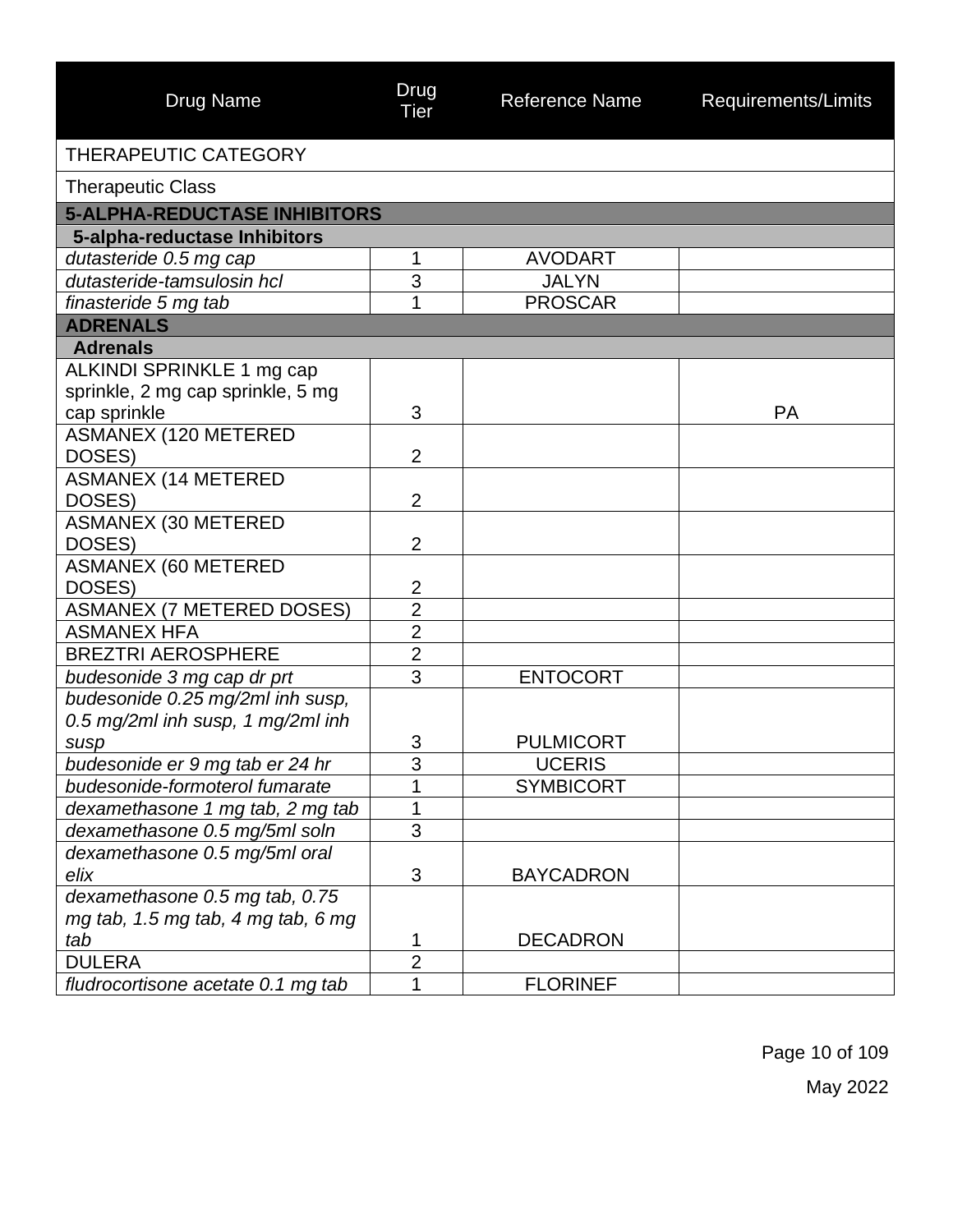| <b>Drug Name</b>                        | Drug<br>Tier   | <b>Reference Name</b> | Requirements/Limits |
|-----------------------------------------|----------------|-----------------------|---------------------|
| fluticasone-salmeterol 113-14           |                |                       |                     |
| mcg/act inh aer pwdr br act, 232-14     |                |                       |                     |
| mcg/act inh aer pwdr br act, 55-14      |                |                       |                     |
| mcg/act inh aer pwdr br act             | 1              | <b>AIRDUO</b>         |                     |
| hydrocortisone 10 mg tab, 20 mg         |                |                       |                     |
| tab, 5 mg tab                           | 1              | <b>CORTEF</b>         |                     |
| methylprednisolone 16 mg tab, 32        |                |                       |                     |
| mg tab, 4 mg tab, 4 mg tab pack, 8      |                |                       |                     |
| mg tab                                  | 1              | <b>MEDROL</b>         |                     |
| prednisolone 15 mg/5ml soln             | 3              | <b>PRELONE</b>        |                     |
| prednisolone sodium phosphate 25        |                |                       |                     |
| mg/5ml soln                             | 3              |                       |                     |
| prednisolone sodium phosphate 15        |                |                       |                     |
| mg/5ml soln                             | 3              | <b>ORAPRED</b>        |                     |
| prednisolone sodium phosphate 6.7       |                |                       |                     |
| (5 Base) mg/5ml soln                    | 3              | <b>PEDIAPRED</b>      |                     |
| prednisone 1 mg tab, 10 mg (21)         |                |                       |                     |
| tab pack, 10 mg (48) tab pack, 10       |                |                       |                     |
| mg tab, 2.5 mg tab, 20 mg tab, 5        |                |                       |                     |
| mg (21) tab pack, 5 mg (48) tab         |                |                       |                     |
| pack, 5 mg tab, 50 mg tab               | 1              |                       |                     |
| prednisone 5 mg/5ml soln                | 3              |                       |                     |
| PREDNISONE INTENSOL                     | $\overline{3}$ |                       |                     |
| PULMICORT FLEXHALER                     | $\overline{c}$ |                       |                     |
| <b>TAVENOS</b>                          | 4              |                       | PA                  |
| <b>ALCOHOL DETERRENTS</b>               |                |                       |                     |
| <b>Alcohol Deterrents</b>               |                |                       |                     |
| disulfiram 250 mg tab, 500 mg tab       | 1              | <b>ANTABUSE</b>       |                     |
| <b>ALKALINIZING AGENTS</b>              |                |                       |                     |
| <b>Alkalinizing Agents</b>              |                |                       |                     |
| potassium citrate er 10 MEQ (1080       |                |                       |                     |
| mg) tab er, 5 MEQ (540 mg) tab er       | 3              | <b>UROCIT-K</b>       |                     |
| <b>ALPHA-ADRENERGIC BLOCKING AGENTS</b> |                |                       |                     |
| <b>Alpha-adrenergic Blocking Agents</b> |                |                       |                     |
| doxazosin mesylate 1 mg tab, 2 mg       |                |                       |                     |
| tab, 4 mg tab, 8 mg tab                 | 1              | <b>CARDURA</b>        |                     |
| prazosin hcl 1 mg cap, 2 mg cap, 5      |                |                       |                     |
| mg cap                                  | 1              | <b>MINIPRESS</b>      |                     |
| terazosin hcl                           | 1              | <b>HYTRIN</b>         |                     |

Page 11 of 109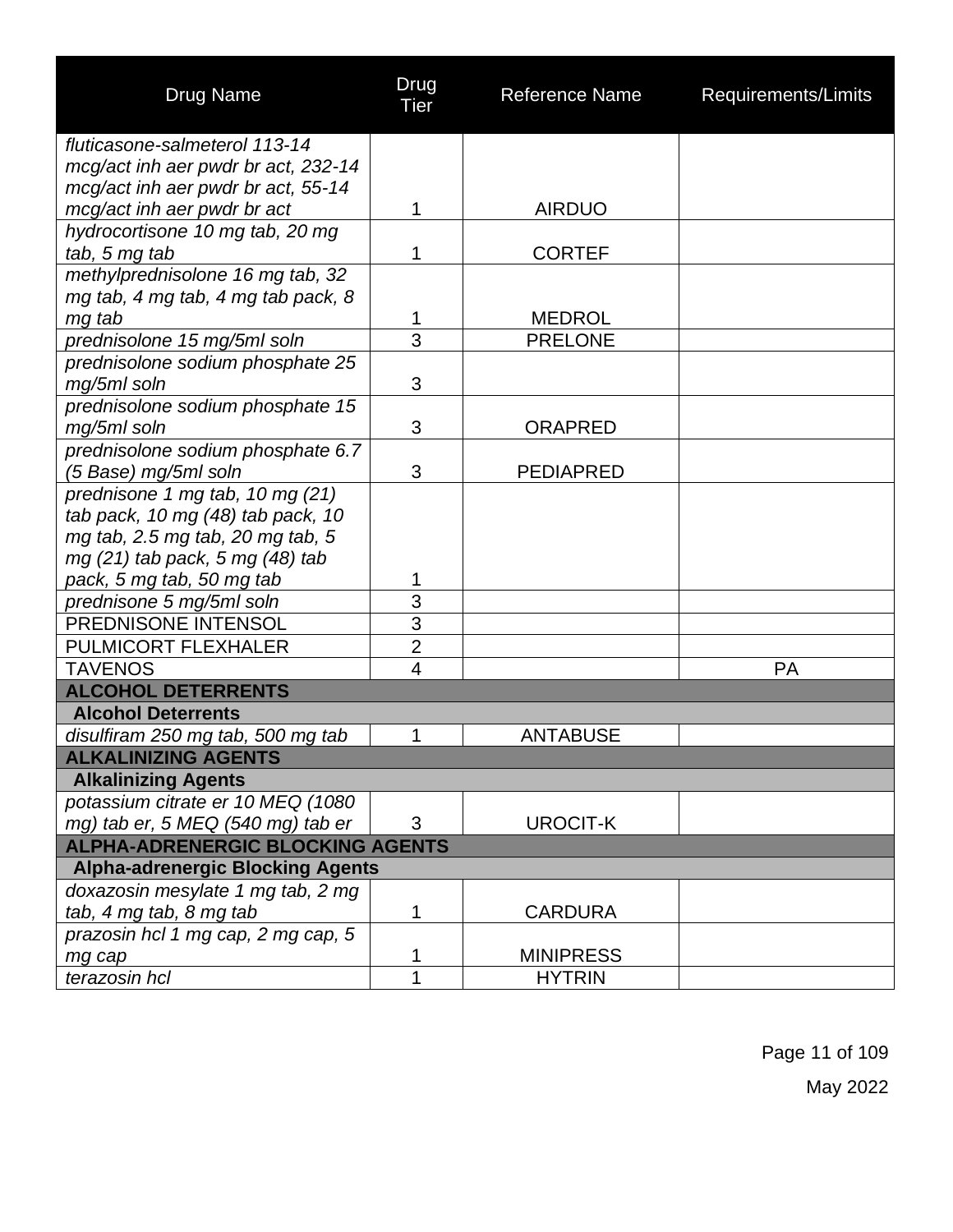| <b>Drug Name</b>                             | Drug<br>Tier   | <b>Reference Name</b> | Requirements/Limits |
|----------------------------------------------|----------------|-----------------------|---------------------|
| <b>AMMONIA DETOXICANTS</b>                   |                |                       |                     |
| <b>Ammonia Detoxicants</b>                   |                |                       |                     |
| <b>CARBAGLU</b>                              | 6              |                       | <b>PA</b>           |
| constulose                                   | 1              | <b>CONSTULOSE</b>     |                     |
| enulose                                      | 1              | <b>CONSTULOSE</b>     |                     |
| generlac                                     | 1              | <b>CONSTULOSE</b>     |                     |
| lactulose 10 gm/15ml soln, 20                |                |                       |                     |
| gm/30ml soln                                 | 1              | <b>CONSTULOSE</b>     |                     |
| lactulose encephalopathy                     | 1              | <b>CONSTULOSE</b>     |                     |
| <b>RAVICTI</b>                               | 6              |                       | <b>PA</b>           |
| sodium phenylbutyrate 500 mg tab             | 4              | <b>BUPHENYL</b>       | PA                  |
| sodium phenylbutyrate 3 gm/tsp               |                |                       |                     |
| oral pwdr                                    | 4              | <b>BUPHENYL</b>       | PA                  |
| <b>ANALGESICS AND ANTIPYRETICS</b>           |                |                       |                     |
| <b>Analgesics And Antipyretics, Misc</b>     |                |                       |                     |
| <b>BAC</b>                                   | 3              |                       | QL                  |
| butalbital-acetaminophen 50-325              |                |                       |                     |
| mg tab                                       | 3              | <b>TENCON</b>         | QL                  |
| butalbital-apap-caffeine 50-325-40           |                |                       |                     |
| mg tab                                       | 3              | <b>ESGIC</b>          | QL                  |
| <b>Nonsteroidal Anti-inflammatory Agents</b> |                |                       |                     |
| butalbital-aspirin-caffeine                  | 3              | <b>FIORINAL</b>       | QL                  |
| celecoxib 100 mg cap, 200 mg cap,            |                |                       |                     |
| 400 mg cap, 50 mg cap                        | 3              | <b>CELEBREX</b>       |                     |
| diclofenac potassium 50 mg tab               | $\overline{3}$ | <b>CATAFLAM</b>       |                     |
| diclofenac sodium 50 mg tab dr, 75           |                |                       |                     |
| mg tab dr                                    | 1              | <b>VOLTAREN</b>       |                     |
| diclofenac sodium 25 mg tab dr               | 3              | <b>VOLTAREN</b>       |                     |
| diclofenac sodium er                         | $\sim$<br>3    | <b>VOLTAREN XR</b>    |                     |
| diflunisal 500 mg tab                        | $\overline{3}$ | <b>DOLOBID</b>        |                     |
| ec-naproxen                                  | 1              | <b>NAPROSYN</b>       |                     |
| etodolac                                     | $\overline{3}$ | <b>LODINE</b>         |                     |
| etodolac er                                  | $\overline{3}$ | <b>LODINE XL</b>      |                     |
| flurbiprofen 100 mg tab                      | 1              | <b>ANSAID</b>         |                     |
| <b>IBU</b>                                   | 1              |                       |                     |
| ibuprofen 400 mg tab, 600 mg tab,            |                |                       |                     |
| 800 mg tab                                   | 1              | <b>MOTRIN</b>         |                     |
| ibuprofen 100 mg/5ml susp                    | 1              | <b>MOTRIN</b>         |                     |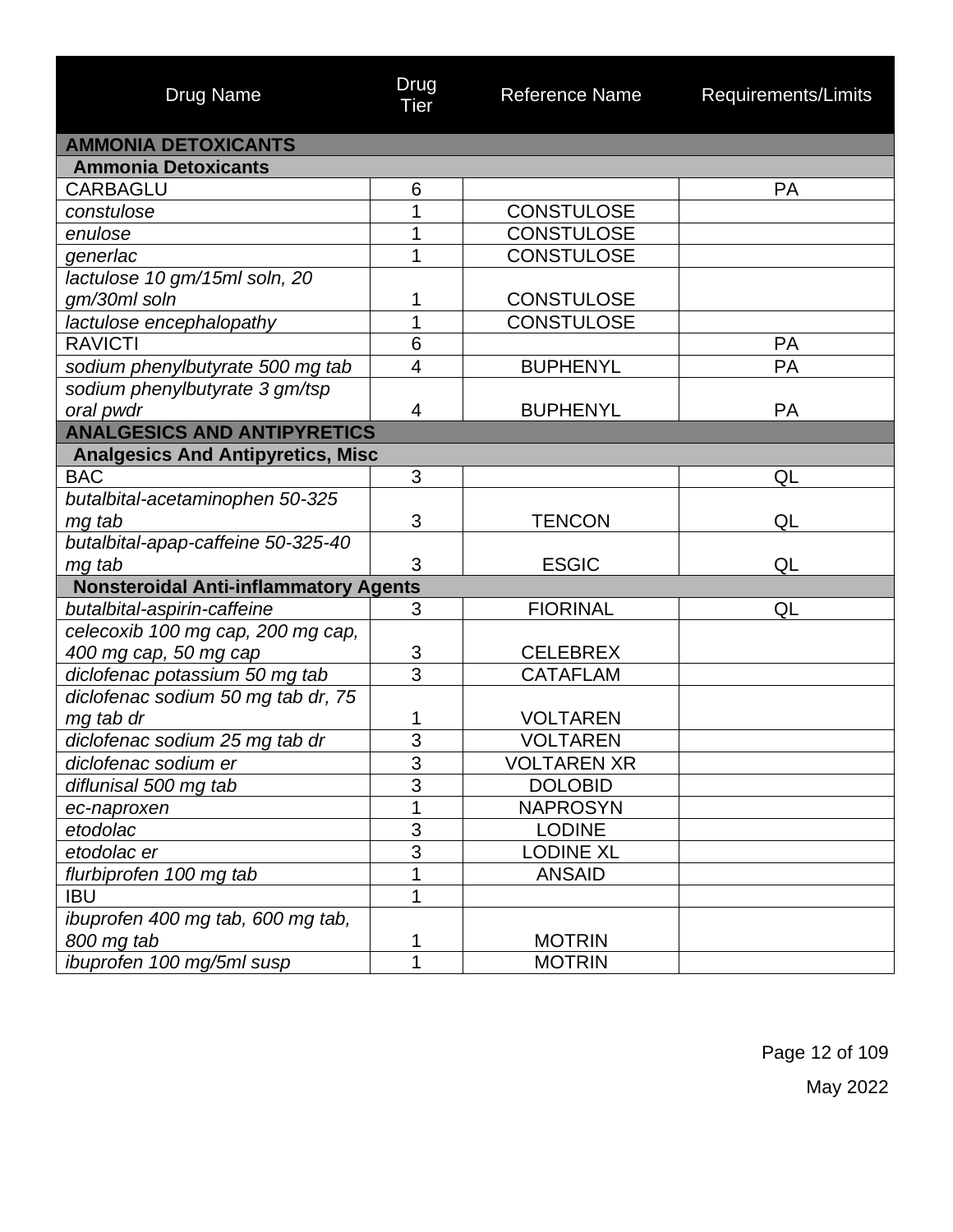| Drug Name                                                               | Drug<br>Tier   | Reference Name                         | Requirements/Limits |
|-------------------------------------------------------------------------|----------------|----------------------------------------|---------------------|
| indomethacin 25 mg cap, 50 mg                                           |                |                                        |                     |
| cap                                                                     | 3              | <b>INDOCIN</b>                         |                     |
| ketoprofen 25 mg cap                                                    | 1              |                                        |                     |
| ketoprofen 50 mg cap, 75 mg cap                                         | 1              | <b>ORUDIS</b>                          |                     |
| ketorolac tromethamine 10 mg tab                                        | $\overline{3}$ | <b>TORADOL</b>                         | QL                  |
| meloxicam 15 mg tab, 7.5 mg tab                                         | 1              | <b>MOBIC</b>                           |                     |
| nabumetone 500 mg tab, 750 mg                                           |                |                                        |                     |
| tab                                                                     | 1              | <b>RELAFEN</b>                         |                     |
| naproxen 250 mg tab, 375 mg tab,<br>375 mg tab dr, 500 mg tab, 500 mg   |                |                                        |                     |
| tab dr                                                                  | 1              | <b>NAPROSYN</b>                        |                     |
| naproxen 125 mg/5ml susp                                                | $\overline{3}$ | <b>NAPROSYN</b>                        |                     |
| naproxen sodium 275 mg tab                                              | $\overline{3}$ | <b>ANAPROX</b>                         |                     |
| naproxen sodium 550 mg tab                                              | $\overline{3}$ | <b>ANAPROX DS</b>                      |                     |
| oxaprozin                                                               | $\overline{3}$ | <b>DAYPRO</b>                          |                     |
| piroxicam 10 mg cap, 20 mg cap                                          | $\overline{3}$ | <b>FELDENE</b>                         |                     |
| sulindac 150 mg tab, 200 mg tab                                         | 1              | <b>CLINORIL</b>                        |                     |
| <b>Opiate Agonists</b>                                                  |                |                                        |                     |
| acetaminophen-codeine 300-15 mg                                         |                | <b>TYLENOL WITH</b>                    |                     |
| tab, 300-30 mg tab, 300-60 mg tab                                       | 3              | <b>CODEINE</b>                         | QL                  |
| acetaminophen-codeine 120-12                                            |                | <b>TYLENOL WITH</b>                    |                     |
| mg/5ml soln                                                             | 3              | <b>CODEINE</b>                         | QL                  |
|                                                                         |                | <b>TYLENOL WITH</b>                    |                     |
| acetaminophen-codeine #2                                                | 3              | <b>CODEINE</b>                         | QL                  |
|                                                                         |                | <b>TYLENOL WITH</b>                    |                     |
| acetaminophen-codeine #3                                                | 3              | <b>CODEINE</b>                         | QL                  |
|                                                                         |                | <b>TYLENOL WITH</b>                    |                     |
| acetaminophen-codeine #4                                                | 3              | <b>CODEINE</b>                         | QL                  |
|                                                                         |                | <b>FIORINAL WITH</b><br><b>CODEINE</b> |                     |
| butalbital-asa-caff-codeine                                             | 3<br>3         |                                        | QL                  |
| codeine sulfate                                                         |                |                                        | QL                  |
| endocet 10-325 mg tab, 5-325 mg                                         |                |                                        |                     |
| tab                                                                     | 3              | <b>PERCOCET</b>                        | QL                  |
| fentanyl 100 mcg/hr td patch 72 hr,                                     |                |                                        |                     |
| 12 mcg/hr td patch 72 hr, 25 mcg/hr                                     |                |                                        |                     |
| td patch 72 hr, 50 mcg/hr td patch                                      | 3              |                                        |                     |
| 72 hr, 75 mcg/hr td patch 72 hr                                         |                | <b>DURAGESIC</b>                       | QL                  |
| fentanyl citrate 1200 mcg bucc lozg<br>on hd, 1600 mcg bucc lozg on hd, | 3              | <b>ACTIQ</b>                           | PA, QL              |

Page 13 of 109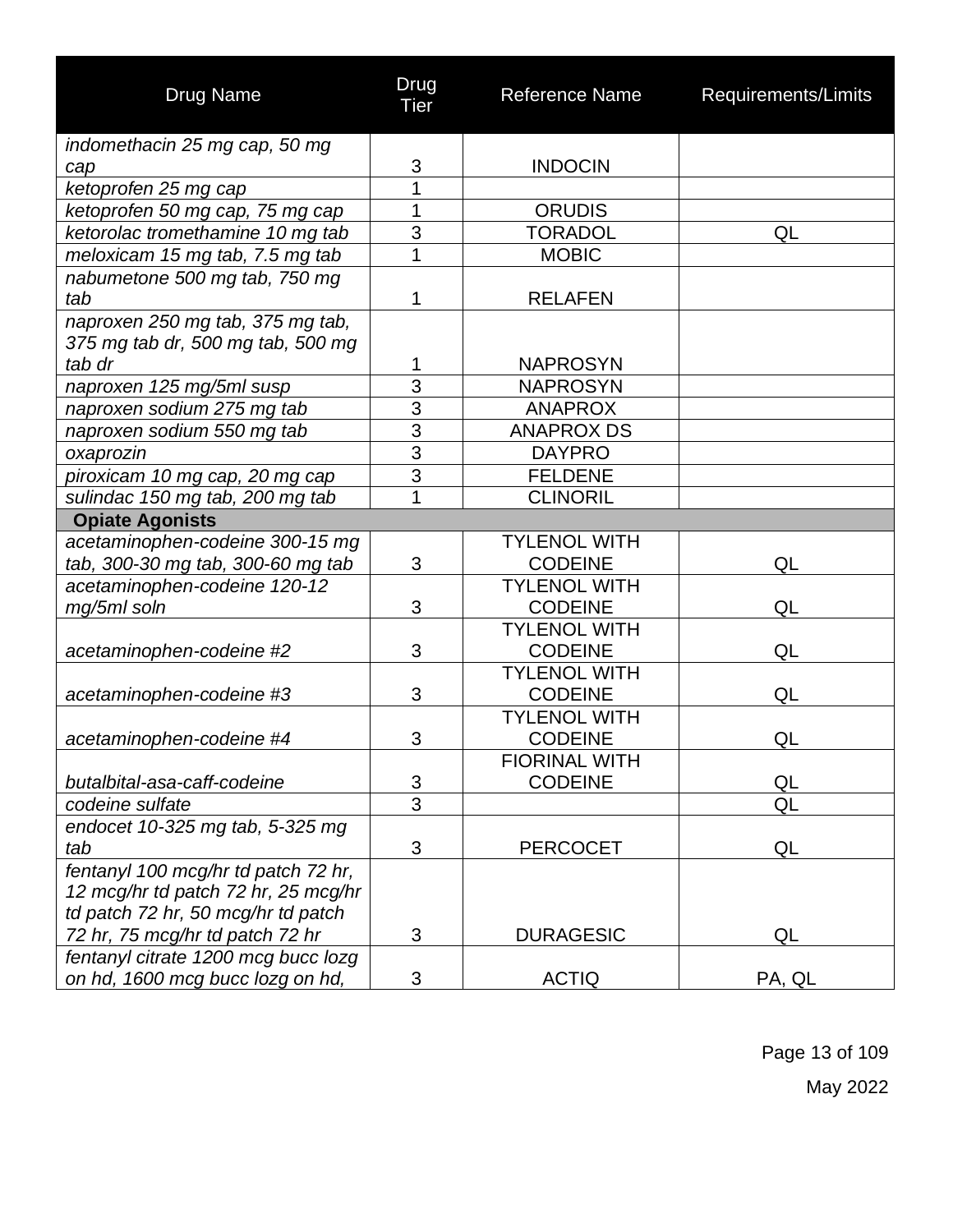| <b>Drug Name</b>                                 | Drug<br>Tier   | <b>Reference Name</b>            | Requirements/Limits |
|--------------------------------------------------|----------------|----------------------------------|---------------------|
| 200 mcg bucc lozg on hd, 400 mcg                 |                |                                  |                     |
| bucc lozg on hd, 600 mcg bucc                    |                |                                  |                     |
| lozg on hd, 800 mcg bucc lozg on                 |                |                                  |                     |
| hd                                               |                |                                  |                     |
| hydrocodone-acetaminophen 2.5-                   |                |                                  |                     |
| 108 mg/5ml soln, 5-217 mg/10ml                   |                |                                  |                     |
| soln, 7.5-325 mg/15ml soln                       | 3              | <b>HYCET</b>                     | QL                  |
| hydrocodone-acetaminophen 10-                    |                |                                  |                     |
| 325 mg tab, 5-325 mg tab, 7.5-325                | 3              | <b>NORCO</b>                     | QL                  |
| mg tab<br>hydrocodone-ibuprofen 7.5-200 mg       |                |                                  |                     |
| tab                                              | 3              | <b>VICOPROFEN</b>                | QL                  |
| hydromorphone hcl 2 mg tab, 4 mg                 |                |                                  |                     |
| tab, 8 mg tab                                    | 3              | <b>DILAUDID</b>                  | QL                  |
| hydromorphone hcl 1 mg/ml liq                    | $\overline{3}$ | <b>DILAUDID</b>                  | QL                  |
| hydromorphone hcl pf 10 mg/ml inj                |                |                                  |                     |
| soln, 50 mg/5ml inj soln                         | $\overline{3}$ | <b>DILAUDID-HP</b>               |                     |
| methadone hcl 10 mg tab, 5 mg tab                | $\overline{1}$ | <b>DOLOPHINE</b>                 | QL                  |
| morphine sulfate 15 mg tab, 30 mg                |                |                                  |                     |
| tab                                              | 3              |                                  | QL                  |
| morphine sulfate 10 mg/5ml soln,                 |                |                                  |                     |
| 20 mg/5ml soln                                   | 3              |                                  | QL                  |
| morphine sulfate (concentrate) 100               |                |                                  |                     |
| mg/5ml soln, 20 mg/ml soln                       | 3              | <b>ROXANOL</b>                   | QL                  |
| morphine sulfate er 15 mg tab er                 | 1              | <b>MS CONTIN</b>                 | QL                  |
| morphine sulfate er 100 mg tab er,               |                |                                  |                     |
| 200 mg tab er, 30 mg tab er, 60 mg               |                |                                  |                     |
| tab er                                           | 3              | <b>MS CONTIN</b>                 | QL                  |
| oxycodone hcl 5 mg cap                           | $\overline{3}$ | <b>OXYIR</b>                     | QL                  |
| oxycodone hcl 5 mg tab                           | 1              | <b>ROXICODONE</b>                | QL                  |
| oxycodone hcl 10 mg tab, 15 mg                   |                |                                  |                     |
| tab, 20 mg tab, 30 mg tab                        | 3              | <b>ROXICODONE</b>                | QL                  |
| oxycodone hcl 100 mg/5ml oral                    |                |                                  |                     |
| conc, 5 mg/5ml soln                              | 3              | <b>ROXICODONE</b>                | QL                  |
| oxycodone-acetaminophen 10-325                   |                |                                  |                     |
| mg tab, 5-325 mg tab, 7.5-325 mg                 |                |                                  |                     |
| tab                                              | 3<br>1         | <b>PERCOCET</b>                  | QL<br>QL            |
| tramadol hcl 100 mg tab                          | 1              |                                  |                     |
| tramadol hcl 50 mg tab<br>tramadol-acetaminophen | 3              | <b>ULTRAM</b><br><b>ULTRACET</b> | QL<br>QL            |
|                                                  |                |                                  |                     |

Page 14 of 109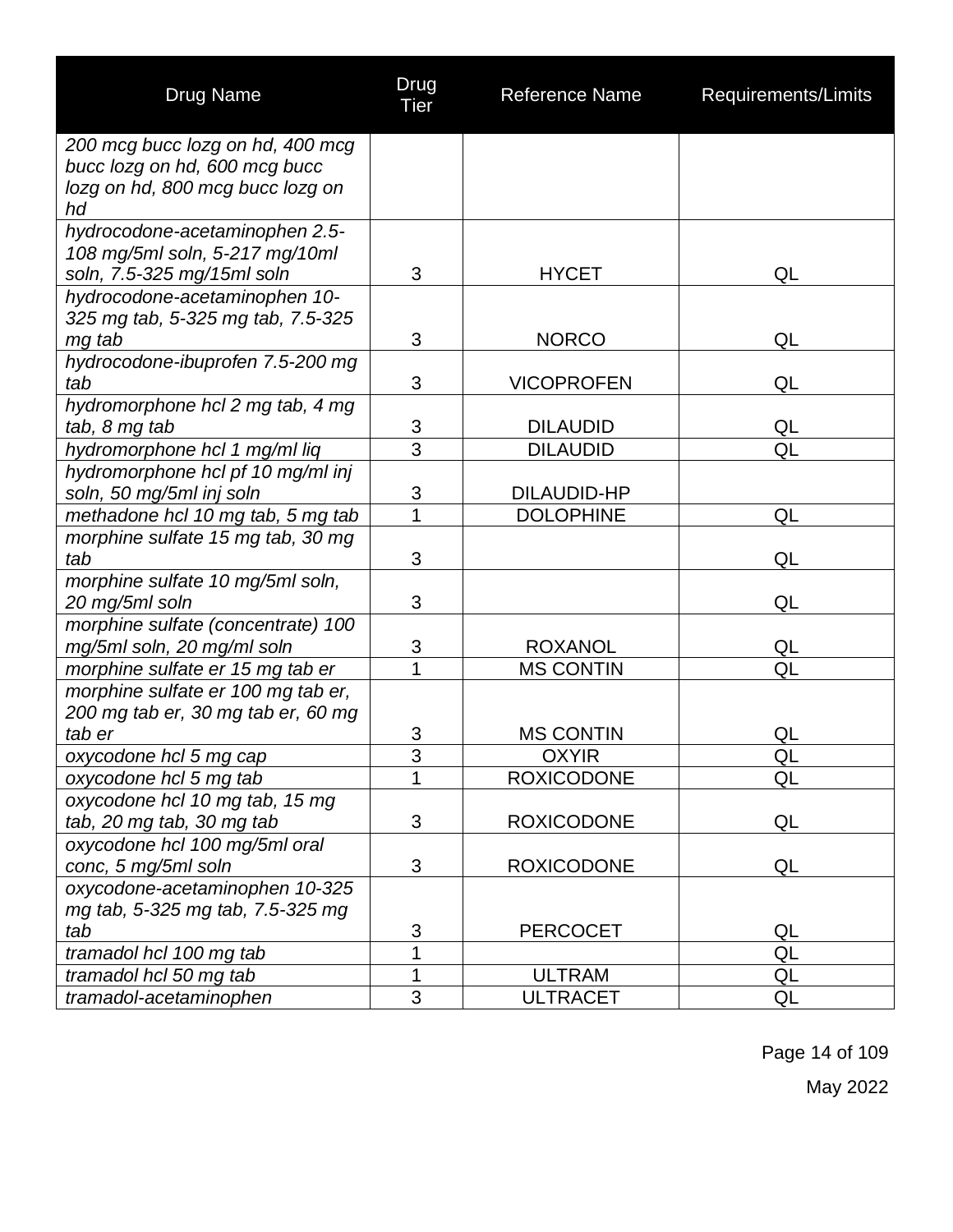| <b>Drug Name</b>                                       | Drug<br><b>Tier</b> | <b>Reference Name</b> | Requirements/Limits |  |  |
|--------------------------------------------------------|---------------------|-----------------------|---------------------|--|--|
| <b>Opiate Partial Agonists</b>                         |                     |                       |                     |  |  |
| buprenorphine hcl 2 mg tab subl, 8                     |                     |                       |                     |  |  |
| mg tab subl                                            | 1                   | <b>SUBUTEX</b>        |                     |  |  |
| buprenorphine hcl-naloxone hcl 2-                      |                     |                       |                     |  |  |
| 0.5 mg tab subl, 8-2 mg tab subl                       | 1                   | <b>SUBOXONE</b>       |                     |  |  |
| <b>ANDROGENS</b>                                       |                     |                       |                     |  |  |
| <b>Androgens</b>                                       |                     |                       |                     |  |  |
| danazol 100 mg cap, 200 mg cap,                        |                     |                       |                     |  |  |
| 50 mg cap                                              | 3                   | <b>DANOCRINE</b>      |                     |  |  |
| oxandrolone 10 mg tab, 2.5 mg tab                      | 3                   | <b>OXANDRIN</b>       | <b>PA</b>           |  |  |
| testosterone 1.62 % td gel, 20.25                      |                     |                       |                     |  |  |
| MG/1.25GM (1.62%) td gel, 20.25                        |                     |                       |                     |  |  |
| MG/ACT (1.62%) td gel, 40.5                            |                     |                       |                     |  |  |
| MG/2.5GM (1.62%) td gel                                | 3                   | <b>ANDROGEL</b>       | <b>PA</b>           |  |  |
| testosterone cypionate 100 mg/ml                       |                     |                       |                     |  |  |
| im soln, 200 mg/ml im soln, 200                        |                     | DEPO-                 |                     |  |  |
| mg/ml inj soln                                         | 3                   | <b>TESTOSTERONE</b>   |                     |  |  |
| testosterone enanthate 200 mg/ml                       |                     |                       |                     |  |  |
| im soln                                                | 3                   | <b>DELATESTRYL</b>    |                     |  |  |
| ANOREXIGENIC AGENTS AND RESPIRATORY AND CNS STIMULANTS |                     |                       |                     |  |  |
| <b>Amphetamines</b>                                    |                     |                       |                     |  |  |
| amphetamine-dextroamphetamine                          | 1                   | <b>ADDERALL</b>       | QL                  |  |  |
| dextroamphetamine sulfate 10 mg                        |                     |                       |                     |  |  |
| tab, 5 mg tab                                          | $\overline{3}$      | <b>DEXTROSTAT</b>     | QL                  |  |  |
| dextroamphetamine sulfate er                           | $\overline{3}$      | <b>DEXEDRINE</b>      | QL                  |  |  |
| <b>VYVANSE</b>                                         | $\overline{3}$      |                       | PA                  |  |  |
| <b>Respiratory And Cns Stimulants</b>                  |                     |                       |                     |  |  |
| dexmethylphenidate hcl                                 | 3                   | <b>FOCALIN</b>        | QL                  |  |  |
| methylphenidate hcl 10 mg/5ml                          |                     |                       |                     |  |  |
| soln, 5 mg/5ml soln                                    | 3                   | <b>METHYLIN</b>       | QL                  |  |  |
| methylphenidate hcl 10 mg tab, 20                      |                     |                       |                     |  |  |
| mg tab, 5 mg tab                                       | 3                   | <b>RITALIN</b>        | QL                  |  |  |
| methylphenidate hcl er 10 mg tab                       |                     |                       |                     |  |  |
| er, 20 mg tab er                                       | 3                   | <b>RITALIN SR</b>     | QL                  |  |  |
| <b>Wakefulness-promoting Agents</b>                    |                     |                       |                     |  |  |
| armodafinil                                            | $rac{3}{3}$         | <b>NUVIGIL</b>        | PA, QL              |  |  |
| modafinil                                              |                     | <b>PROVIGIL</b>       | PA, QL              |  |  |
| <b>ANTHELMINTICS</b>                                   |                     |                       |                     |  |  |
| <b>Anthelmintics</b>                                   |                     |                       |                     |  |  |

Page 15 of 109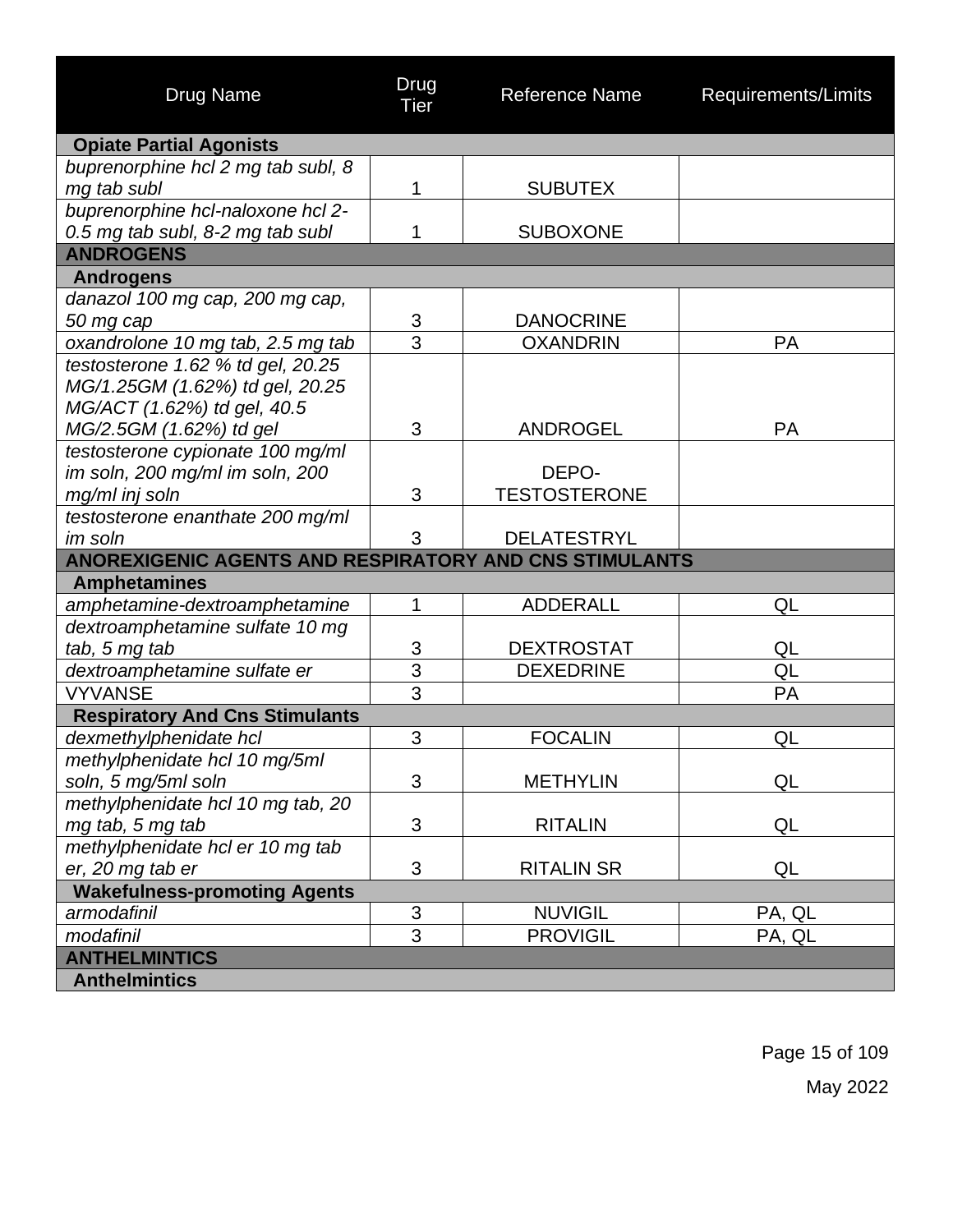| <b>Drug Name</b>                     | Drug<br>Tier   | <b>Reference Name</b> | Requirements/Limits |
|--------------------------------------|----------------|-----------------------|---------------------|
| albendazole 200 mg tab               | 3              | <b>ALBENZA</b>        |                     |
| ivermectin 3 mg tab                  | 3              | <b>STROMECTOL</b>     |                     |
| <b>ANTIALLERGIC AGENTS</b>           |                |                       |                     |
| <b>Antiallergic Agents</b>           |                |                       |                     |
| azelastine hcl 0.1 % nasal soln,     |                |                       |                     |
| 137 mcg/spray nasal soln             | 3              | <b>ASTELIN</b>        |                     |
| azelastine hcl 0.15 % nasal soln     | $\overline{3}$ | <b>ASTEPRO</b>        |                     |
| azelastine hcl 0.05 % ophth soln     | $\overline{3}$ | <b>OPTIVAR</b>        |                     |
| cromolyn sodium 4 % ophth soln       | 1              | <b>OPTICROM</b>       |                     |
| olopatadine hcl 0.2 % ophth soln     | 3              | <b>PATADAY</b>        |                     |
| olopatadine hcl 0.1 % ophth soln     | 3              | <b>PATANOL</b>        |                     |
| <b>ANTIBACTERIALS</b>                |                |                       |                     |
| <b>Aminoglycosides</b>               |                |                       |                     |
| amikacin sulfate 500 mg/2ml inj      |                |                       |                     |
| soln                                 | 3              | <b>AMIKIN</b>         |                     |
| <b>ARIKAYCE</b>                      | $\overline{3}$ |                       | PA, QL              |
| gentamicin in saline 0.8-0.9 mg/ml-  |                |                       |                     |
| % iv soln, 1-0.9 mg/ml-% iv soln,    |                |                       |                     |
| 1.2-0.9 mg/ml-% iv soln, 1.6-0.9     |                |                       |                     |
| mg/ml-% iv soln, 2-0.9 mg/ml-% iv    |                |                       |                     |
| soln                                 | 3              |                       |                     |
| gentamicin sulfate 40 mg/ml inj soln | $\overline{3}$ | <b>GENTAK</b>         |                     |
| neomycin sulfate 500 mg tab          | $\overline{1}$ |                       |                     |
| <b>TOBI PODHALER</b>                 | 6              |                       | <b>PA</b>           |
| tobramycin 300 mg/5ml inh neb        |                |                       |                     |
| soln                                 | 4              | <b>TOBI</b>           | <b>PA</b>           |
| tobramycin sulfate 1.2 gm inj soln   | $\overline{3}$ |                       |                     |
| tobramycin sulfate 1.2 gm/30ml inj   |                |                       |                     |
| soln, 10 mg/ml inj soln, 2 gm/50ml   |                |                       |                     |
| inj soln, 80 mg/2ml inj soln         | 3              |                       |                     |
| <b>Antibacterials, Miscellaneous</b> |                |                       |                     |
| clindamycin hcl 150 mg cap, 300      |                |                       |                     |
| mg cap                               | 1              | <b>CLEOCIN</b>        |                     |
| clindamycin hcl 75 mg cap            | $\overline{3}$ | <b>CLEOCIN</b>        |                     |
| clindamycin palmitate hcl            | $\overline{3}$ | <b>CLEOCIN</b>        |                     |
| clindamycin phosphate 300 mg/2ml     |                |                       |                     |
| inj soln, 600 mg/4ml inj soln, 900   |                |                       |                     |
| mg/6ml inj soln                      | 3              | <b>CLEOCIN</b>        |                     |
| clindamycin phosphate in d5w         | 3              | <b>CLEOCIN</b>        |                     |

Page 16 of 109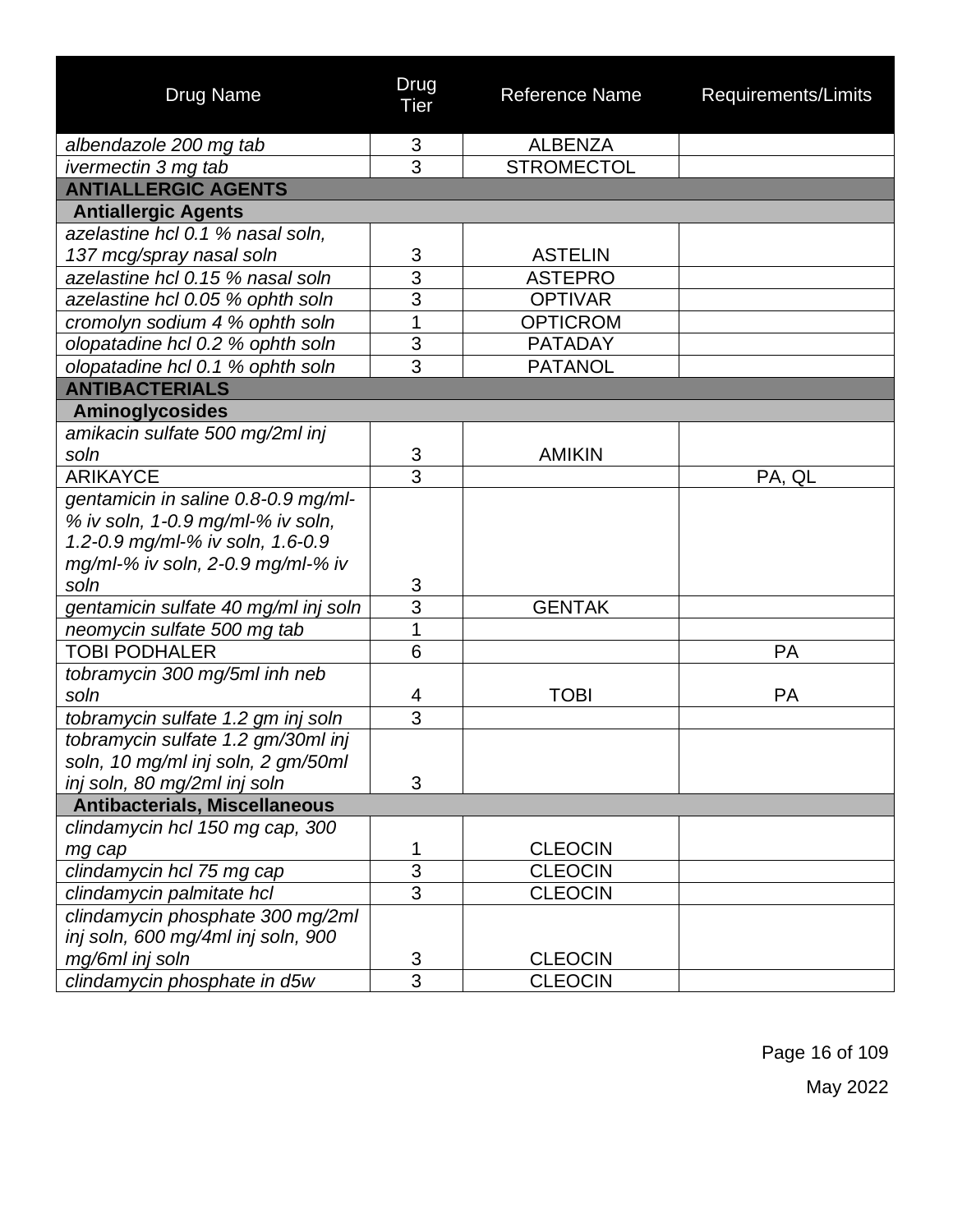| <b>Drug Name</b>                                             | Drug<br><b>Tier</b> | Reference Name    | Requirements/Limits |
|--------------------------------------------------------------|---------------------|-------------------|---------------------|
| clindamycin phosphate in nacl                                | 3                   | <b>CLEOCIN</b>    |                     |
| colistimethate sodium (cba)                                  | $\frac{3}{3}$       | <b>COLY-MYCIN</b> |                     |
| daptomycin 350 mg iv soln                                    |                     |                   |                     |
| daptomycin 500 mg iv soln                                    | $\overline{3}$      | <b>CUBICIN</b>    |                     |
| <b>FIRVANQ</b>                                               | $\overline{3}$      |                   | PA                  |
| linezolid 600 mg tab                                         | 3                   | <b>ZYVOX</b>      |                     |
| linezolid 100 mg/5ml susp, 600                               |                     |                   |                     |
| mg/300ml iv soln                                             | 3                   | ZYVOX             |                     |
| linezolid in sodium chloride                                 | $\overline{3}$      | ZYVOX             | PA                  |
| <b>SIVEXTRO</b>                                              | $\overline{3}$      |                   | PA                  |
| vancomycin hcl 1 gm iv soln, 5 gm<br>iv soln, 750 mg iv soln | 3                   |                   |                     |
| vancomycin hcl 500 mg/100ml iv                               |                     |                   |                     |
| soln                                                         | $\overline{3}$      |                   |                     |
| vancomycin hcl 250 mg/5ml soln                               | $\overline{3}$      | <b>FIRVANQ</b>    |                     |
| vancomycin hcl 10 gm iv soln, 125                            |                     |                   |                     |
| mg cap, 250 mg cap, 500 mg iv                                |                     |                   |                     |
| soln                                                         | 3                   | <b>VANCOCIN</b>   |                     |
| XIFAXAN 550 mg tab                                           | $\overline{3}$      |                   | <b>PA</b>           |
| <b>Cephalosporins</b>                                        |                     |                   |                     |
| cefaclor 250 mg cap, 500 mg cap                              | 3                   | <b>CECLOR</b>     |                     |
| cefaclor 125 mg/5ml susp, 250                                |                     |                   |                     |
| mg/5ml susp, 375 mg/5ml susp                                 | 3                   | <b>CECLOR</b>     |                     |
| cefaclor er                                                  | $\overline{3}$      | <b>CECLOR CD</b>  |                     |
| cefadroxil 500 mg cap                                        | $\overline{1}$      | <b>DURICEF</b>    |                     |
| cefadroxil 250 mg/5ml susp, 500                              |                     |                   |                     |
| mg/5ml susp                                                  | 1                   | <b>DURICEF</b>    |                     |
| cefadroxil 1 gm tab                                          | 3                   | <b>DURICEF</b>    |                     |
| cefazolin sodium 1 gm inj soln, 1                            |                     |                   |                     |
| gm iv soln, 10 gm inj soln, 500 mg                           |                     |                   |                     |
| inj soln                                                     | 3                   | <b>ANCEF</b>      |                     |
| cefazolin sodium-dextrose 1-4                                |                     |                   |                     |
| gm/50ml-% iv soln                                            | 3                   | <b>ANCEF</b>      |                     |
| cefdinir 300 mg cap                                          | $\overline{3}$      | <b>OMNICEF</b>    |                     |
| cefdinir 125 mg/5ml susp, 250                                |                     |                   |                     |
| mg/5ml susp                                                  | 3                   | <b>OMNICEF</b>    |                     |
| cefepime hcl 1 gm inj soln, 2 gm inj                         |                     |                   |                     |
| soln                                                         | 3                   | <b>MAXIPIME</b>   |                     |

Page 17 of 109 May 2022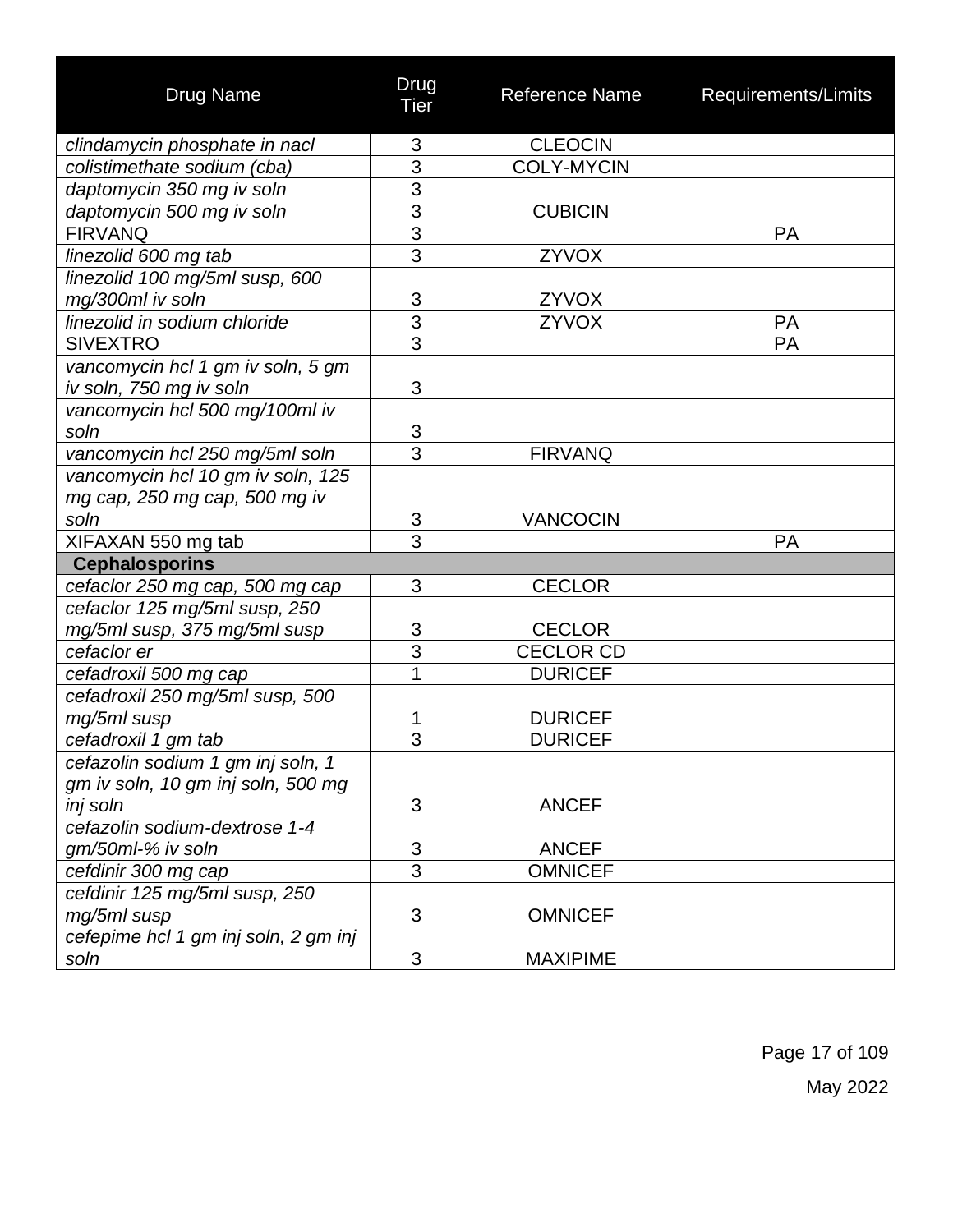| <b>Drug Name</b>                     | Drug<br>Tier              | <b>Reference Name</b> | Requirements/Limits |
|--------------------------------------|---------------------------|-----------------------|---------------------|
| cefepime hcl 1 gm/50ml iv soln, 2    |                           |                       |                     |
| gm/100ml iv soln                     | 3                         | <b>MAXIPIME</b>       |                     |
| cefixime 400 mg cap                  | $\overline{3}$            | <b>SUPRAX</b>         |                     |
| cefpodoxime proxetil 100 mg tab,     |                           |                       |                     |
| 200 mg tab                           | 3                         | <b>VANTIN</b>         |                     |
| cefpodoxime proxetil 100 mg/5ml      |                           |                       |                     |
| susp, 50 mg/5ml susp                 | $\ensuremath{\mathsf{3}}$ | <b>VANTIN</b>         |                     |
| cefprozil 250 mg tab, 500 mg tab     | $\overline{3}$            | <b>CEFZIL</b>         |                     |
| cefprozil 125 mg/5ml susp, 250       |                           |                       |                     |
| mg/5ml susp                          | $\ensuremath{\mathsf{3}}$ | <b>CEFZIL</b>         |                     |
| ceftazidime 2 gm iv soln             | $\overline{3}$            |                       |                     |
| ceftazidime 1 gm inj soln, 6 gm inj  |                           |                       |                     |
| soln                                 | 3                         | <b>FORTAZ</b>         |                     |
| ceftriaxone sodium 1 gm inj soln, 1  |                           |                       |                     |
| gm iv soln, 10 gm iv soln, 2 gm inj  |                           |                       |                     |
| soln, 2 gm iv soln, 250 mg inj soln, |                           |                       |                     |
| 500 mg inj soln                      | 3                         | <b>ROCEPHIN</b>       |                     |
| ceftriaxone sodium in dextrose       | $\overline{3}$            | <b>ROCEPHIN</b>       |                     |
| cefuroxime axetil                    | $\overline{3}$            | <b>CEFTIN</b>         |                     |
| cefuroxime sodium                    | $\overline{3}$            | <b>ZINACEF</b>        |                     |
| cephalexin 250 mg tab, 500 mg tab    | $\overline{3}$            |                       |                     |
| cephalexin 250 mg cap, 500 mg        |                           |                       |                     |
| cap                                  | 1                         | <b>KEFLEX</b>         |                     |
| cephalexin 125 mg/5ml susp, 250      |                           |                       |                     |
| mg/5ml susp                          | 3                         | <b>KEFLEX</b>         |                     |
| <b>Macrolides</b>                    |                           |                       |                     |
| azithromycin 250 mg tab, 500 mg      |                           |                       |                     |
| tab, 600 mg tab                      | 1                         | <b>ZITHROMAX</b>      |                     |
| azithromycin 1 gm pckt, 500 mg iv    |                           |                       |                     |
| soln                                 | $\mathfrak{S}$            | <b>ZITHROMAX</b>      |                     |
| azithromycin 100 mg/5ml susp, 200    |                           |                       |                     |
| mg/5ml susp                          | 3                         | <b>ZITHROMAX</b>      |                     |
| clarithromycin 250 mg tab, 500 mg    |                           |                       |                     |
| tab                                  | 3                         | <b>BIAXIN</b>         |                     |
| clarithromycin 125 mg/5ml susp,      |                           |                       |                     |
| 250 mg/5ml susp                      | $\sqrt{3}$                | <b>BIAXIN</b>         |                     |
| clarithromycin er                    | $\overline{3}$            | <b>BIAXIN XL</b>      |                     |
| erythromycin 250 mg tab dr, 333      |                           |                       |                     |
| mg tab dr, 500 mg tab dr             | 3                         | ERY-TAB               |                     |

Page 18 of 109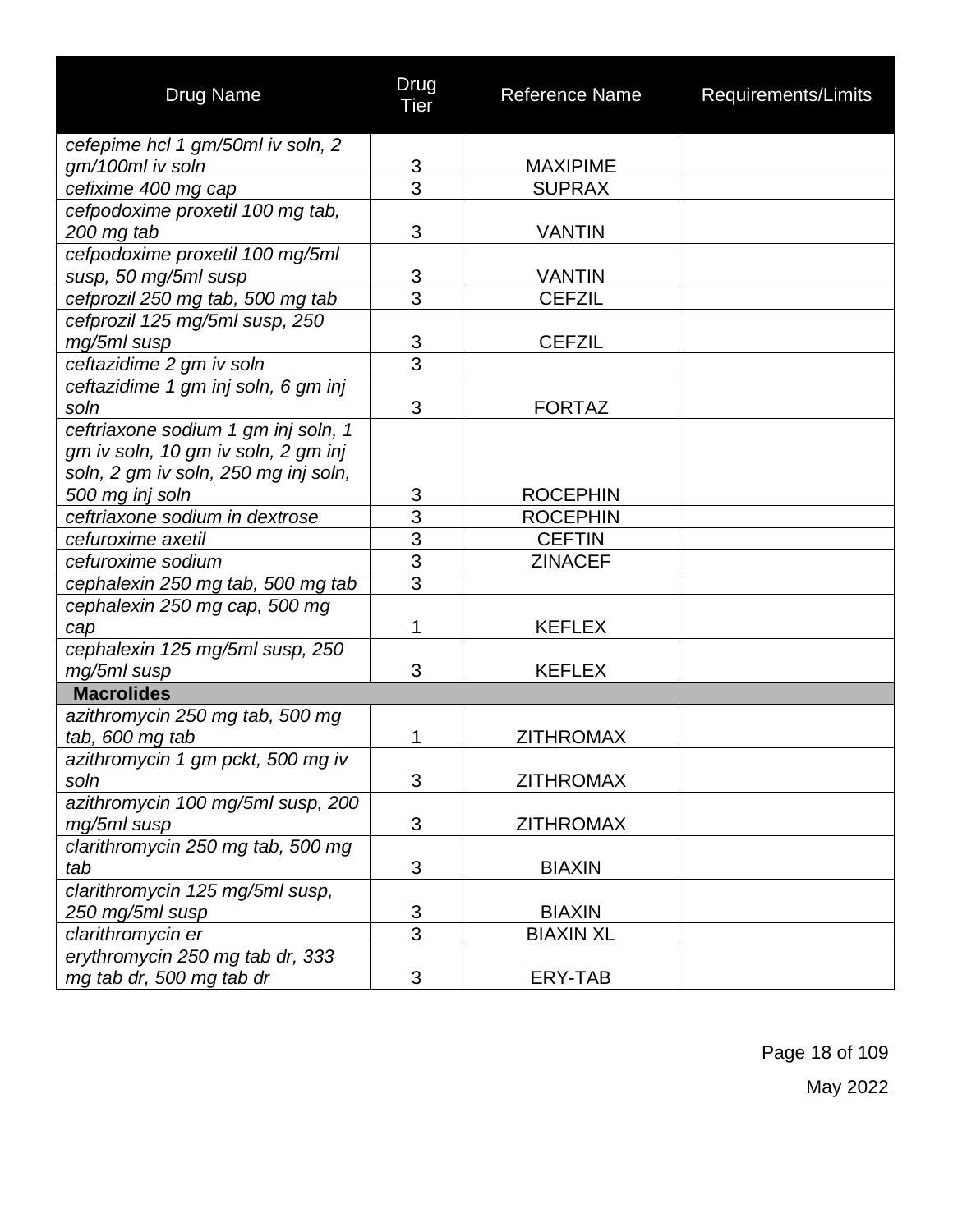| <b>Drug Name</b>                                                    | Drug<br>Tier        | Reference Name                          | Requirements/Limits |
|---------------------------------------------------------------------|---------------------|-----------------------------------------|---------------------|
| erythromycin base 250 mg cap dr                                     |                     |                                         |                     |
| prt, 250 mg tab                                                     | 3                   |                                         |                     |
| erythromycin base 333 mg tab dr,                                    |                     |                                         |                     |
| 500 mg tab, 500 mg tab dr                                           | 3                   | ERY-TAB                                 |                     |
| erythromycin ethylsuccinate 400                                     |                     |                                         |                     |
| mg tab                                                              | 3                   | E.E.S.                                  |                     |
| <b>Miscellaneous B-lactam Antibiotics</b>                           |                     |                                         |                     |
| aztreonam 1 gm inj soln                                             | 3                   | <b>AZACTAM</b>                          |                     |
| <b>CAYSTON</b>                                                      | 6                   |                                         | <b>PA</b>           |
| cefoxitin sodium 10 gm iv soln                                      | 3                   |                                         |                     |
| cefoxitin sodium 1 gm iv soln, 2 gm                                 |                     |                                         |                     |
| iv soln                                                             | 3                   | <b>MEFOXIN</b>                          |                     |
| ertapenem sodium                                                    | $\overline{3}$      | <b>INVANZ</b>                           |                     |
| imipenem-cilastatin                                                 | $\overline{3}$      | <b>PRIMAXIN</b>                         |                     |
| meropenem                                                           | 3                   | <b>MERREM</b>                           |                     |
| <b>Penicillins</b>                                                  |                     |                                         |                     |
| amoxicillin 125 mg tab chew, 250<br>mg cap, 250 mg tab chew, 500 mg |                     |                                         |                     |
| cap, 500 mg tab, 875 mg tab                                         | 1                   | <b>AMOXIL</b>                           |                     |
| amoxicillin 125 mg/5ml susp, 200                                    |                     |                                         |                     |
| mg/5ml susp, 250 mg/5ml susp,                                       |                     |                                         |                     |
| 400 mg/5ml susp                                                     | 1                   | <b>AMOXIL</b>                           |                     |
| amoxicillin-pot clavulanate 500-125                                 |                     |                                         |                     |
| mg tab, 875-125 mg tab                                              | 1                   | <b>AUGMENTIN</b>                        |                     |
| amoxicillin-pot clavulanate 200-                                    |                     |                                         |                     |
| 28.5 mg tab chew, 250-125 mg tab,                                   |                     |                                         |                     |
| 400-57 mg tab chew                                                  | 3                   | <b>AUGMENTIN</b>                        |                     |
| amoxicillin-pot clavulanate 200-                                    |                     |                                         |                     |
| 28.5 mg/5ml susp, 250-62.5                                          |                     |                                         |                     |
| mg/5ml susp, 400-57 mg/5ml susp,                                    |                     |                                         |                     |
| 600-42.9 mg/5ml susp                                                | 3<br>3              | <b>AUGMENTIN</b><br><b>AUGMENTIN XR</b> |                     |
| amoxicillin-pot clavulanate er                                      |                     |                                         |                     |
| ampicillin                                                          | 1                   |                                         |                     |
| ampicillin sodium 1 gm iv soln, 10                                  |                     |                                         |                     |
| gm iv soln, 125 mg inj soln                                         | 3<br>$\overline{3}$ |                                         |                     |
| ampicillin sodium 1 gm inj soln                                     |                     | <b>TOTACILLIN-N</b>                     |                     |
| ampicillin-sulbactam sodium 1.5 (1-                                 |                     |                                         |                     |
| 0.5) gm inj soln                                                    | 3                   |                                         |                     |

Page 19 of 109 May 2022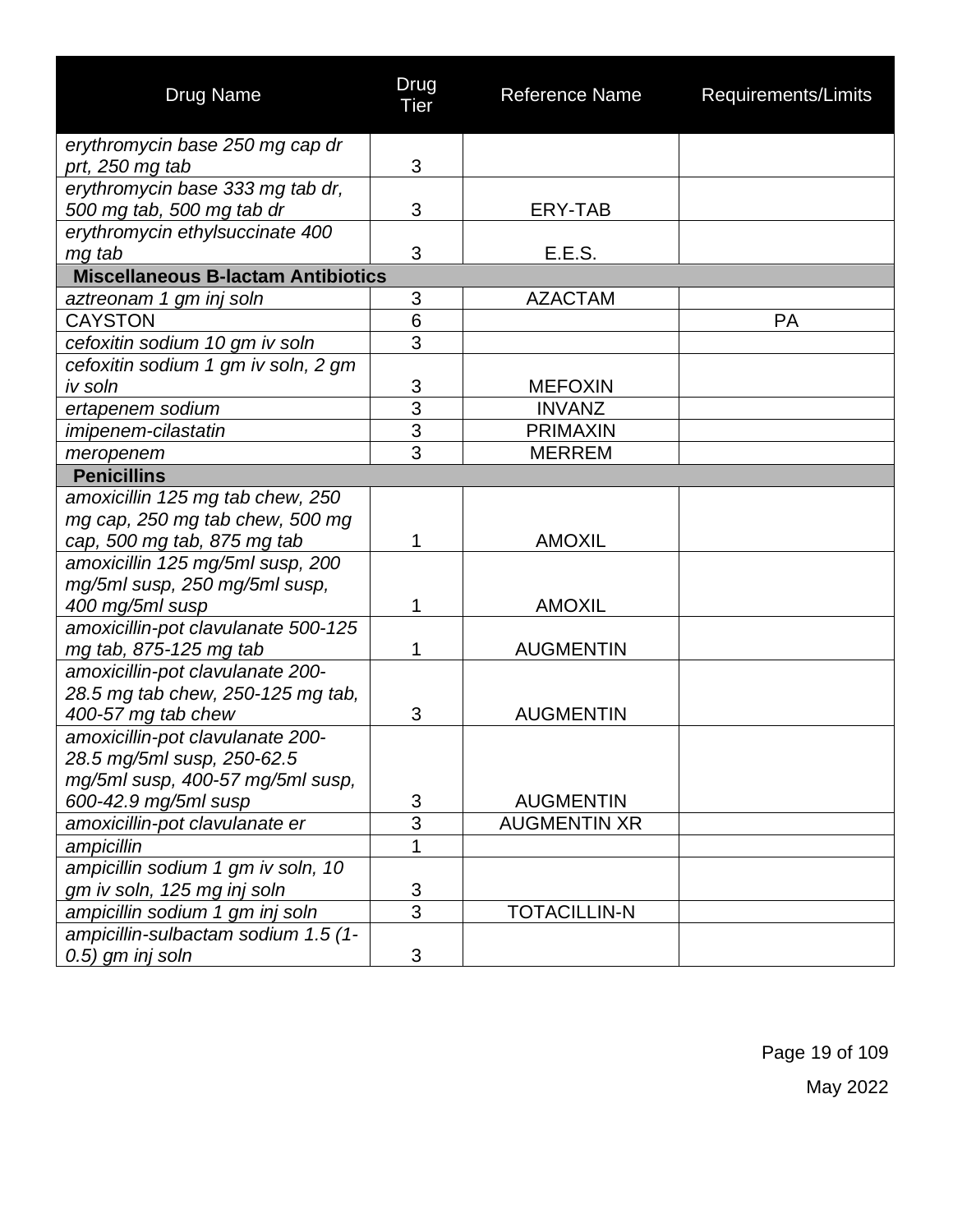| <b>Drug Name</b>                       | Drug<br><b>Tier</b> | <b>Reference Name</b> | Requirements/Limits |
|----------------------------------------|---------------------|-----------------------|---------------------|
| ampicillin-sulbactam sodium 1.5 (1-    |                     |                       |                     |
| 0.5) gm iv soln, 15 (10-5) gm iv       |                     |                       |                     |
| soln, 3 (2-1) gm inj soln, 3 (2-1) gm  |                     |                       |                     |
| iv soln                                | 3                   | <b>UNASYN</b>         |                     |
| <b>BICILLIN L-A</b>                    | $\overline{3}$      |                       | <b>PA</b>           |
| dicloxacillin sodium                   | $\overline{3}$      | <b>DYCILL</b>         |                     |
| nafcillin sodium 1 gm iv soln, 10 gm   |                     |                       |                     |
| iv soln, 2 gm inj soln, 2 gm iv soln   | 3                   |                       |                     |
| nafcillin sodium 1 gm inj soln         | 3                   | <b>NALLPEN</b>        |                     |
| nafcillin sodium in dextrose 1         |                     |                       |                     |
| gm/50ml iv soln                        | $\frac{3}{3}$       |                       |                     |
| oxacillin sodium                       |                     |                       |                     |
| penicillin g pot in dextrose 40000     |                     |                       |                     |
| unit/ml iv soln, 60000 unit/ml iv soln | 3                   |                       |                     |
| penicillin g potassium                 | $\overline{3}$      | <b>PFIZERPEN</b>      |                     |
| penicillin g procaine                  | $\overline{3}$      |                       |                     |
| penicillin g sodium                    | $\overline{3}$      |                       |                     |
| penicillin v potassium 500 mg tab      | 1                   | PEN-VEE K             |                     |
| penicillin v potassium 250 mg tab      | 1                   | <b>VEETIDS</b>        |                     |
| penicillin v potassium 125 mg/5ml      |                     |                       |                     |
| soln, 250 mg/5ml soln                  | 1                   | <b>VEETIDS</b>        |                     |
| piperacillin sod-tazobactam so 13.5    |                     |                       |                     |
| (12-1.5) gm iv soln, 2.25 (2-0.25)     |                     |                       |                     |
| gm iv soln                             | 3                   |                       |                     |
| piperacillin sod-tazobactam so         |                     |                       |                     |
| 3.375 (3-0.375) gm iv soln, 4.5 (4-    |                     |                       |                     |
| 0.5) gm iv soln, 40.5 (36-4.5) gm iv   |                     |                       |                     |
| soln                                   | 3                   | <b>ZOSYN</b>          |                     |
| Quinolones                             |                     |                       |                     |
| ciprofloxacin hcl 250 mg tab, 500      |                     |                       |                     |
| mg tab, 750 mg tab                     | 1                   | <b>CIPRO</b>          |                     |
| ciprofloxacin hcl 100 mg tab           | $\overline{3}$      | <b>CIPRO</b>          |                     |
| ciprofloxacin in d5w 200 mg/100ml      |                     |                       |                     |
| iv soln                                | 3                   | <b>CIPRO</b>          |                     |
| levofloxacin 250 mg tab, 500 mg        |                     |                       |                     |
| tab, 750 mg tab                        | 1                   | <b>LEVAQUIN</b>       |                     |
| levofloxacin 25 mg/ml iv soln, 25      |                     |                       |                     |
| mg/ml soln                             | 3                   | <b>LEVAQUIN</b>       |                     |

Page 20 of 109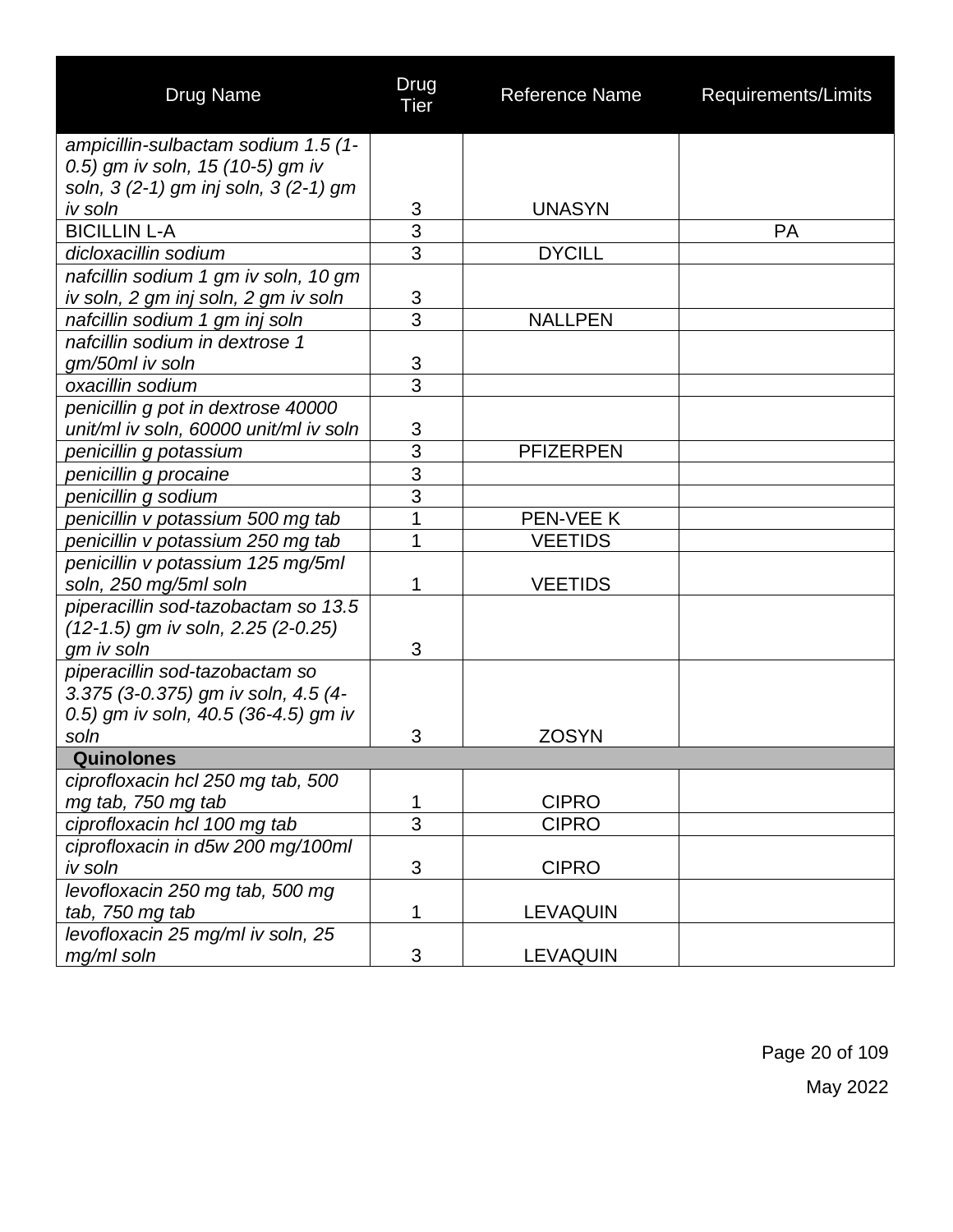| <b>Drug Name</b>                   | Drug<br><b>Tier</b> | <b>Reference Name</b> | Requirements/Limits |
|------------------------------------|---------------------|-----------------------|---------------------|
| levofloxacin in d5w 500 mg/100ml   |                     |                       |                     |
| iv soln, 750 mg/150ml iv soln      | 3                   | <b>LEVAQUIN</b>       |                     |
| <b>Sulfonamides</b>                |                     |                       |                     |
| sulfadiazine 500 mg tab            | 3                   |                       |                     |
| sulfamethoxazole-trimethoprim      |                     |                       |                     |
| 400-80 mg tab, 800-160 mg tab      | 1                   | <b>SEPTRA</b>         |                     |
| sulfamethoxazole-trimethoprim      |                     |                       |                     |
| 200-40 mg/5ml susp                 | 3                   | <b>SEPTRA</b>         |                     |
| sulfasalazine 500 mg tab, 500 mg   |                     |                       |                     |
| tab dr                             | 1                   | <b>AZULFIDINE</b>     |                     |
| <b>Tetracyclines</b>               |                     |                       |                     |
| <b>DOXY 100</b>                    | 3                   |                       |                     |
| doxycycline hyclate 20 mg tab      | 3                   | <b>PERIOSTAT</b>      |                     |
| doxycycline hyclate 100 mg tab     | $\overline{3}$      | <b>VIBRA-TABS</b>     |                     |
| doxycycline hyclate 100 mg cap, 50 |                     |                       |                     |
| mg cap                             | 3                   | <b>VIBRAMYCIN</b>     |                     |
| doxycycline monohydrate 100 mg     |                     |                       |                     |
| tab, 50 mg tab                     | 3                   | <b>ADOXA</b>          |                     |
| doxycycline monohydrate 100 mg     |                     |                       |                     |
| cap, 50 mg cap                     | 1                   | <b>MONODOX</b>        |                     |
| minocycline hcl 100 mg tab, 50 mg  |                     |                       |                     |
| tab, 75 mg tab                     | 3                   | <b>DYNACIN</b>        |                     |
| minocycline hcl 100 mg cap, 50 mg  |                     |                       |                     |
| cap, 75 mg cap                     | 1                   | <b>MINOCIN</b>        |                     |
| tetracycline hcl 250 mg cap, 500   |                     |                       |                     |
| mg cap                             | 3                   |                       |                     |
| <b>ANTICHOLINERGIC AGENTS</b>      |                     |                       |                     |
| Antimuscarinics/antispasmodics     |                     |                       |                     |
| <b>ATROVENT HFA</b>                | 3                   |                       | PA, QL              |
| <b>BEVESPI AEROSPHERE</b>          | $\overline{2}$      |                       |                     |
| dicyclomine hcl 10 mg cap, 20 mg   |                     |                       |                     |
| tab                                | 1                   | <b>BENTYL</b>         |                     |
| dicyclomine hcl 10 mg/5ml soln     | $\overline{3}$      | <b>BENTYL</b>         |                     |
| glycopyrrolate 1 mg tab, 2 mg tab  | 3                   | <b>ROBINUL</b>        |                     |
| ipratropium bromide 0.02 % inh     |                     |                       |                     |
| soln                               | 1                   | <b>ATROVENT</b>       |                     |
| ipratropium bromide 0.03 % nasal   |                     |                       |                     |
| soln, 0.06 % nasal soln            | 1                   | <b>ATROVENT</b>       | QL                  |
| <b>SPIRIVA HANDIHALER</b>          | $\overline{2}$      |                       |                     |

Page 21 of 109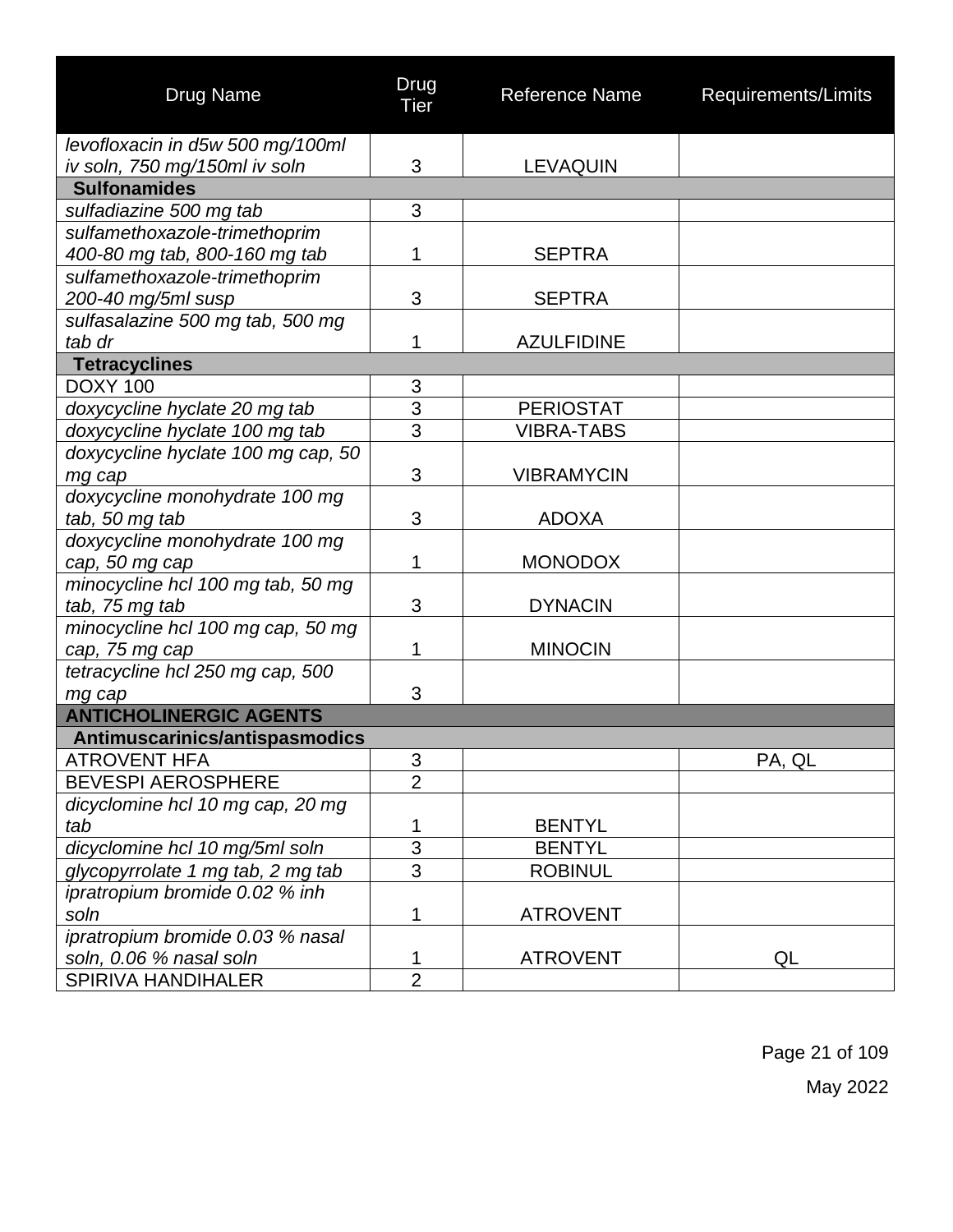| <b>Drug Name</b>                                                     | Drug<br><b>Tier</b> | <b>Reference Name</b> | Requirements/Limits |
|----------------------------------------------------------------------|---------------------|-----------------------|---------------------|
| <b>SPIRIVA RESPIMAT</b>                                              | $\overline{2}$      |                       |                     |
| <b>STIOLTO RESPIMAT</b>                                              | $\overline{2}$      |                       |                     |
| <b>YUPELRI</b>                                                       | $\overline{2}$      |                       | QL                  |
| <b>ANTICONVULSANTS</b>                                               |                     |                       |                     |
| <b>Anticonvulsants, Miscellaneous</b>                                |                     |                       |                     |
| <b>APTIOM</b>                                                        | 3                   |                       | PA, QL              |
| BANZEL 200 mg tab, 400 mg tab                                        | $\overline{3}$      |                       | PA, QL              |
| BRIVIACT 10 mg tab, 100 mg tab,                                      |                     |                       |                     |
| 25 mg tab, 50 mg tab, 75 mg tab                                      | $\overline{3}$      |                       | PA, QL              |
| BRIVIACT 10 mg/ml soln                                               | $\overline{3}$      |                       | PA, QL              |
| carbamazepine 100 mg tab chew,                                       |                     |                       |                     |
| 200 mg tab                                                           | $\frac{3}{3}$       | <b>TEGRETOL</b>       |                     |
| carbamazepine 100 mg/5ml susp                                        |                     | <b>TEGRETOL</b>       |                     |
| carbamazepine er 100 mg cap er<br>12 hr, 200 mg cap er 12 hr, 300 mg |                     |                       |                     |
| cap er 12 hr                                                         | 3                   | <b>CARBATROL</b>      |                     |
| carbamazepine er 100 mg tab er 12                                    |                     |                       |                     |
| hr, 200 mg tab er 12 hr, 400 mg tab                                  |                     |                       |                     |
| er 12 hr                                                             | 3                   | <b>TEGRETOL XR</b>    |                     |
| <b>DIACOMIT</b>                                                      | 6                   |                       | <b>PA</b>           |
| divalproex sodium 125 mg cap dr                                      |                     |                       |                     |
| sprinkle, 125 mg tab dr, 250 mg tab                                  |                     |                       |                     |
| dr, 500 mg tab dr                                                    | 3                   | <b>DEPAKOTE</b>       |                     |
| divalproex sodium er                                                 | $\overline{3}$      | <b>DEPAKOTE ER</b>    |                     |
| <b>EPIDIOLEX</b>                                                     |                     |                       | <b>PA</b>           |
| <b>EPITOL</b>                                                        | $\frac{3}{3}$       |                       |                     |
| felbamate 400 mg tab, 600 mg tab                                     |                     | <b>FELBATOL</b>       |                     |
| felbamate 600 mg/5ml susp                                            | $\frac{3}{3}$       | <b>FELBATOL</b>       |                     |
| <b>FINTEPLA</b>                                                      | $\,$ 6 $\,$         |                       | PA                  |
| FYCOMPA 10 mg tab, 12 mg tab, 2                                      |                     |                       |                     |
| mg tab, 4 mg tab, 6 mg tab, 8 mg                                     |                     |                       |                     |
| tab                                                                  | $\mathfrak{S}$      |                       | PA, QL              |
| FYCOMPA 0.5 mg/ml susp                                               | $\overline{3}$      |                       | PA, QL              |
| gabapentin 100 mg cap, 300 mg                                        |                     |                       |                     |
| cap, 400 mg cap                                                      | 1                   | <b>NEURONTIN</b>      | QL                  |
| gabapentin 600 mg tab, 800 mg tab                                    | $\overline{3}$      | <b>NEURONTIN</b>      | QL                  |
| gabapentin 250 mg/5ml soln, 300                                      |                     |                       |                     |
| mg/6ml soln                                                          | 3                   | <b>NEURONTIN</b>      | QL                  |

Page 22 of 109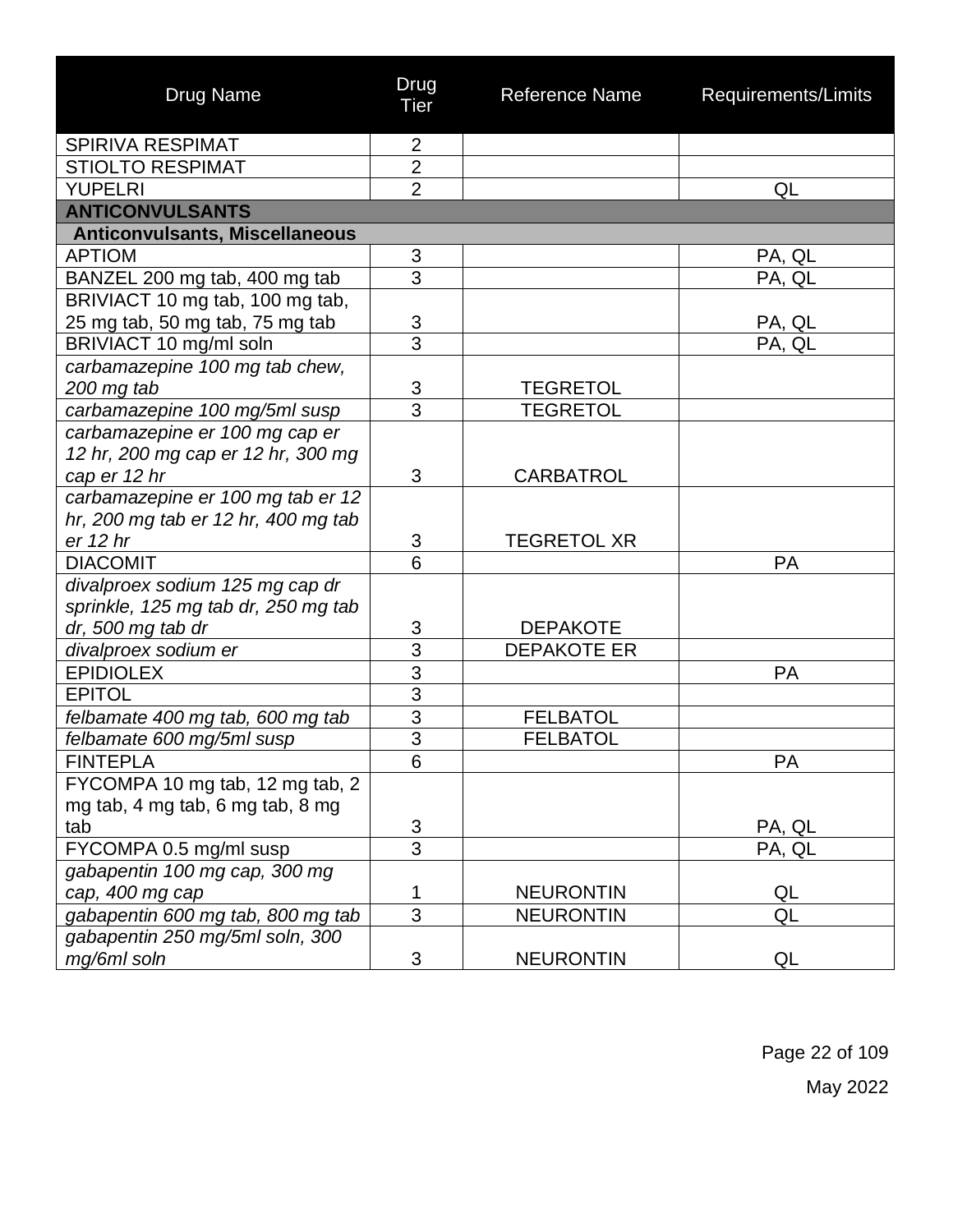| <b>Drug Name</b>                    | Drug<br><b>Tier</b>      | <b>Reference Name</b> | Requirements/Limits |
|-------------------------------------|--------------------------|-----------------------|---------------------|
| lamotrigine 100 mg tab, 150 mg      |                          |                       |                     |
| tab, 200 mg tab, 25 mg tab, 25 mg   |                          |                       |                     |
| tab chew, 5 mg tab chew             | 1                        | <b>LAMICTAL</b>       |                     |
| lamotrigine er 100 mg tab er 24 hr, |                          |                       |                     |
| 200 mg tab er 24 hr, 25 mg tab er   |                          |                       |                     |
| 24 hr, 250 mg tab er 24 hr, 300 mg  |                          |                       |                     |
| tab er 24 hr, 50 mg tab er 24 hr    | 3                        | <b>LAMICTAL</b>       |                     |
| levetiracetam 250 mg tab, 500 mg    |                          |                       |                     |
| tab                                 | 1                        | <b>KEPPRA</b>         |                     |
| levetiracetam 1000 mg tab, 750 mg   |                          |                       |                     |
| tab                                 | $\frac{3}{3}$            | <b>KEPPRA</b>         |                     |
| levetiracetam 100 mg/ml soln        |                          | <b>KEPPRA</b>         |                     |
| levetiracetam er 500 mg tab er 24   |                          |                       |                     |
| hr, 750 mg tab er 24 hr             | $\overline{3}$           | <b>KEPPRA XR</b>      |                     |
| magnesium sulfate 50 % inj soln     | $\overline{3}$           |                       |                     |
| oxcarbazepine 150 mg tab, 300 mg    |                          |                       |                     |
| tab, 600 mg tab                     | 1                        | <b>TRILEPTAL</b>      |                     |
| oxcarbazepine 300 mg/5ml susp       | 3                        | <b>TRILEPTAL</b>      |                     |
| pregabalin 100 mg cap, 150 mg       |                          |                       |                     |
| cap, 200 mg cap, 225 mg cap, 25     |                          |                       |                     |
| mg cap, 300 mg cap, 50 mg cap,      |                          |                       |                     |
| 75 mg cap                           | 3                        | <b>LYRICA</b>         |                     |
| pregabalin 20 mg/ml soln            | $\overline{3}$           | <b>LYRICA</b>         |                     |
| rufinamide 40 mg/ml susp            | $\overline{3}$           | <b>BANZEL</b>         | PA, QL              |
| <b>SPRITAM</b>                      | $\overline{3}$           |                       | PA, QL              |
| tiagabine hcl                       | $\overline{3}$           | <b>GABITRIL</b>       |                     |
| topiramate 100 mg tab, 200 mg tab,  |                          |                       |                     |
| 25 mg tab, 50 mg tab                | 1                        | <b>TOPAMAX</b>        |                     |
| topiramate 15 mg cap sprinkle, 25   |                          |                       |                     |
| mg cap sprinkle                     | 3                        | <b>TOPAMAX</b>        |                     |
| valproic acid 250 mg cap            | $\overline{3}$           | <b>DEPAKENE</b>       |                     |
| valproic acid 250 mg/5ml soln       | $\overline{3}$           | <b>DEPAKENE</b>       |                     |
| vigabatrin                          | $\overline{\mathcal{A}}$ | <b>SABRIL</b>         | PA, QL              |
| <b>VIGADRONE</b>                    | $\overline{\mathcal{A}}$ |                       | PA, QL              |
| VIMPAT 100 mg tab, 150 mg tab,      |                          |                       |                     |
| 200 mg tab, 50 mg tab               | $\mathfrak{S}$           |                       | PA, QL              |
| VIMPAT 10 mg/ml soln                | $\overline{3}$           |                       | PA, QL              |
| <b>XCOPRI</b>                       | $\overline{3}$           |                       | PA, QL              |
| XCOPRI (350 MG DAILY DOSE)          | $\overline{3}$           |                       | PA, QL              |

Page 23 of 109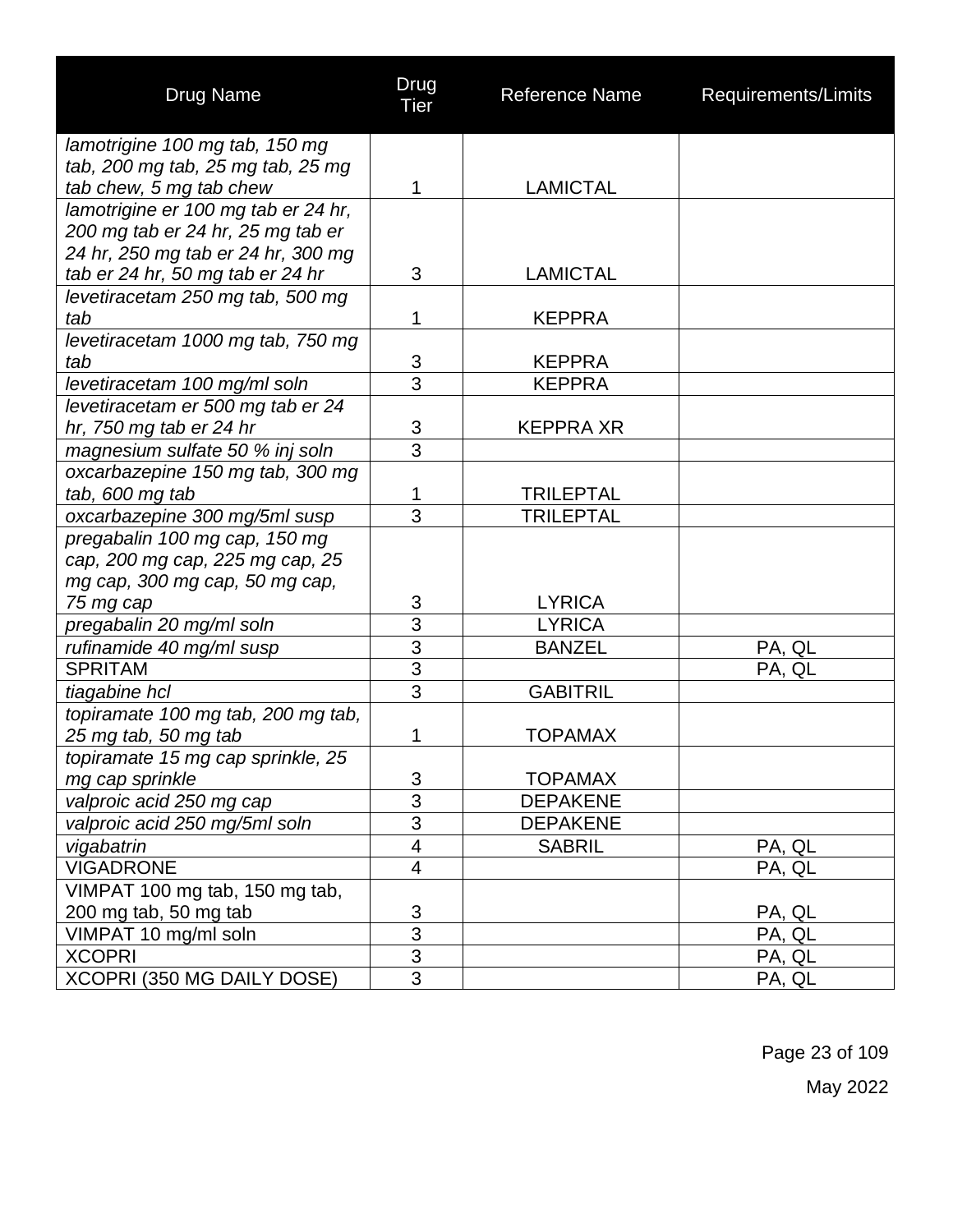| Drug Name                                 | Drug<br><b>Tier</b> | Reference Name    | Requirements/Limits |
|-------------------------------------------|---------------------|-------------------|---------------------|
| zonisamide 100 mg cap, 25 mg              |                     |                   |                     |
| cap, 50 mg cap                            | 1                   | <b>ZONEGRAN</b>   |                     |
| <b>Barbiturates</b>                       |                     |                   |                     |
| primidone 250 mg tab, 50 mg tab           | 1                   | <b>MYSOLINE</b>   |                     |
| <b>Benzodiazepines</b>                    |                     |                   |                     |
| clobazam 10 mg tab, 20 mg tab             | 3                   | <b>ONFI</b>       | QL                  |
| clobazam 2.5 mg/ml susp                   | 3                   | <b>ONFI</b>       | QL                  |
| clonazepam 0.5 mg tab, 1 mg tab,          |                     |                   |                     |
| 2 mg tab                                  | 1                   | <b>KLONOPIN</b>   | QL                  |
| clonazepam 0.125 mg tab disint,           |                     |                   |                     |
| 0.25 mg tab disint, 0.5 mg tab            |                     |                   |                     |
| disint, 1 mg tab disint, 2 mg tab         |                     |                   |                     |
| disint                                    | 3                   | <b>KLONOPIN</b>   | QL                  |
| <b>NAYZILAM</b>                           | $\overline{3}$      |                   | PA, QL              |
| <b>SYMPAZAN</b>                           | $\overline{3}$      |                   | PA, QL              |
| VALTOCO 10 MG DOSE                        | $\frac{1}{3}$       |                   | PA, QL              |
| VALTOCO 15 MG DOSE                        |                     |                   | PA, QL              |
| VALTOCO 20 MG DOSE                        | $\overline{3}$      |                   | PA, QL              |
| VALTOCO 5 MG DOSE                         | $\overline{3}$      |                   | PA, QL              |
| <b>Hydantoins</b>                         |                     |                   |                     |
| DILANTIN 30 mg cap                        | 3                   |                   | <b>PA</b>           |
| phenytoin 50 mg tab chew                  | $\overline{3}$      | <b>DILANTIN</b>   |                     |
| phenytoin 125 mg/5ml susp                 | $\overline{3}$      | <b>DILANTIN</b>   |                     |
| PHENYTOIN INFATABS                        | $\overline{3}$      |                   |                     |
| phenytoin sodium extended 100 mg          |                     |                   |                     |
| cap, 200 mg cap, 300 mg cap               | 1                   | <b>DILANTIN</b>   |                     |
| <b>Succinimides</b>                       |                     |                   |                     |
| <b>CELONTIN</b>                           | 3                   |                   | <b>PA</b>           |
| ethosuximide 250 mg cap                   | <sup>o</sup><br>J   | <b>ZARONTIN</b>   |                     |
| ethosuximide 250 mg/5ml soln              | $\overline{3}$      | <b>ZARONTIN</b>   |                     |
| <b>ANTIDIABETIC AGENTS</b>                |                     |                   |                     |
| Alpha-glucosidase Inhibitors              |                     |                   |                     |
| acarbose 100 mg tab, 25 mg tab,           |                     |                   |                     |
| 50 mg tab                                 | 1                   | <b>PRECOSE</b>    |                     |
| <b>Antidiabetic Agents, Miscellaneous</b> |                     |                   |                     |
| <b>KORLYM</b>                             | 6                   |                   | PA                  |
| <b>Biguanides</b>                         |                     |                   |                     |
| metformin hcl 1000 mg tab, 500 mg         |                     |                   |                     |
| tab, 850 mg tab                           | 1                   | <b>GLUCOPHAGE</b> |                     |

Page 24 of 109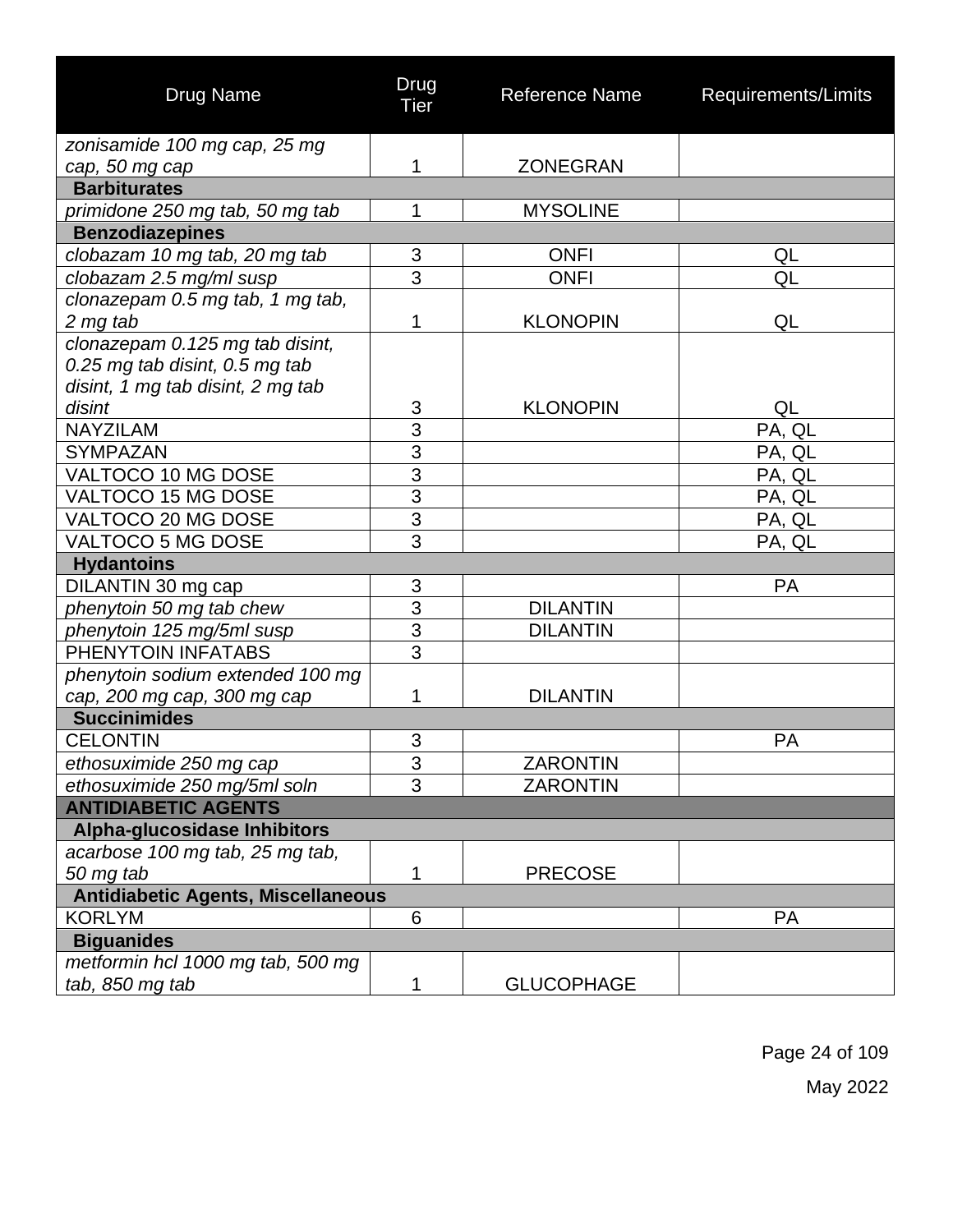| <b>Drug Name</b>                          | Drug<br>Tier   | <b>Reference Name</b> | Requirements/Limits |
|-------------------------------------------|----------------|-----------------------|---------------------|
| metformin hcl er                          | 1              | <b>GLUCOPHAGE XR</b>  |                     |
| Dipeptidyl Peptidase-4 (dpp-4) Inhibitors |                |                       |                     |
| <b>JANUMET</b>                            | $\overline{2}$ |                       |                     |
| <b>JANUMET XR</b>                         | $\overline{2}$ |                       |                     |
| <b>JANUVIA</b>                            | $\overline{2}$ |                       |                     |
| <b>JENTADUETO</b>                         | $\overline{2}$ |                       |                     |
| <b>JENTADUETO XR</b>                      | $\overline{2}$ |                       |                     |
| <b>TRADJENTA</b>                          | $\overline{2}$ |                       |                     |
| <b>Incretin Mimetics</b>                  |                |                       |                     |
| <b>BYDUREON BCISE</b>                     | $\overline{2}$ |                       | <b>ST</b>           |
| <b>BYETTA 10 MCG PEN</b>                  | $\overline{2}$ |                       | <b>ST</b>           |
| <b>BYETTA 5 MCG PEN</b>                   | $\overline{2}$ |                       | <b>ST</b>           |
| <b>TRULICITY</b>                          | $\overline{2}$ |                       | <b>ST</b>           |
| <b>Insulins</b>                           |                |                       |                     |
| <b>HUMALOG</b>                            | $\overline{2}$ |                       |                     |
| <b>HUMALOG JUNIOR KWIKPEN</b>             | $\overline{2}$ |                       |                     |
| <b>HUMALOG KWIKPEN</b>                    | $\overline{2}$ |                       |                     |
| HUMALOG MIX 50/50                         | $\overline{2}$ |                       |                     |
| HUMALOG MIX 50/50 KWIKPEN                 | $\overline{2}$ |                       |                     |
| <b>HUMALOG MIX 75/25</b>                  | $\overline{2}$ |                       |                     |
| <b>HUMALOG MIX 75/25 KWIKPEN</b>          | $\overline{2}$ |                       |                     |
| HUMULIN 70/30                             | $\overline{2}$ |                       |                     |
| HUMULIN 70/30 KWIKPEN                     | $\overline{2}$ |                       |                     |
| <b>HUMULIN N</b>                          | $\overline{2}$ |                       |                     |
| <b>HUMULIN N KWIKPEN</b>                  | $\overline{2}$ |                       |                     |
| <b>HUMULIN R</b>                          | $\overline{2}$ |                       |                     |
| <b>HUMULIN R U-500</b>                    |                |                       |                     |
| (CONCENTRATED)                            | $\overline{2}$ |                       | QL                  |
| HUMULIN R U-500 KWIKPEN                   | $\overline{2}$ |                       |                     |
| insulin lispro 100 unit/ml sc soln        | $\overline{2}$ | <b>HUMALOG</b>        |                     |
| insulin lispro (1 unit dial)              | $\overline{2}$ |                       |                     |
| insulin lispro junior kwikpen             | $\overline{2}$ |                       |                     |
| insulin lispro prot & lispro (75-25)      |                | HUMALOG MIX 75/25     |                     |
| 100 unit/ml sc susp pen-inj               | $\overline{2}$ | <b>KWIKPEN</b>        |                     |
| <b>LYUMJEV</b>                            | $\overline{2}$ |                       |                     |
| <b>LYUMJEV KWIKPEN</b>                    | $\overline{2}$ |                       |                     |
| <b>SEMGLEE</b>                            | $\overline{2}$ |                       |                     |
| <b>SOLIQUA</b>                            | $\overline{2}$ |                       |                     |
| <b>TOUJEO MAX SOLOSTAR</b>                | $\overline{2}$ |                       |                     |

Page 25 of 109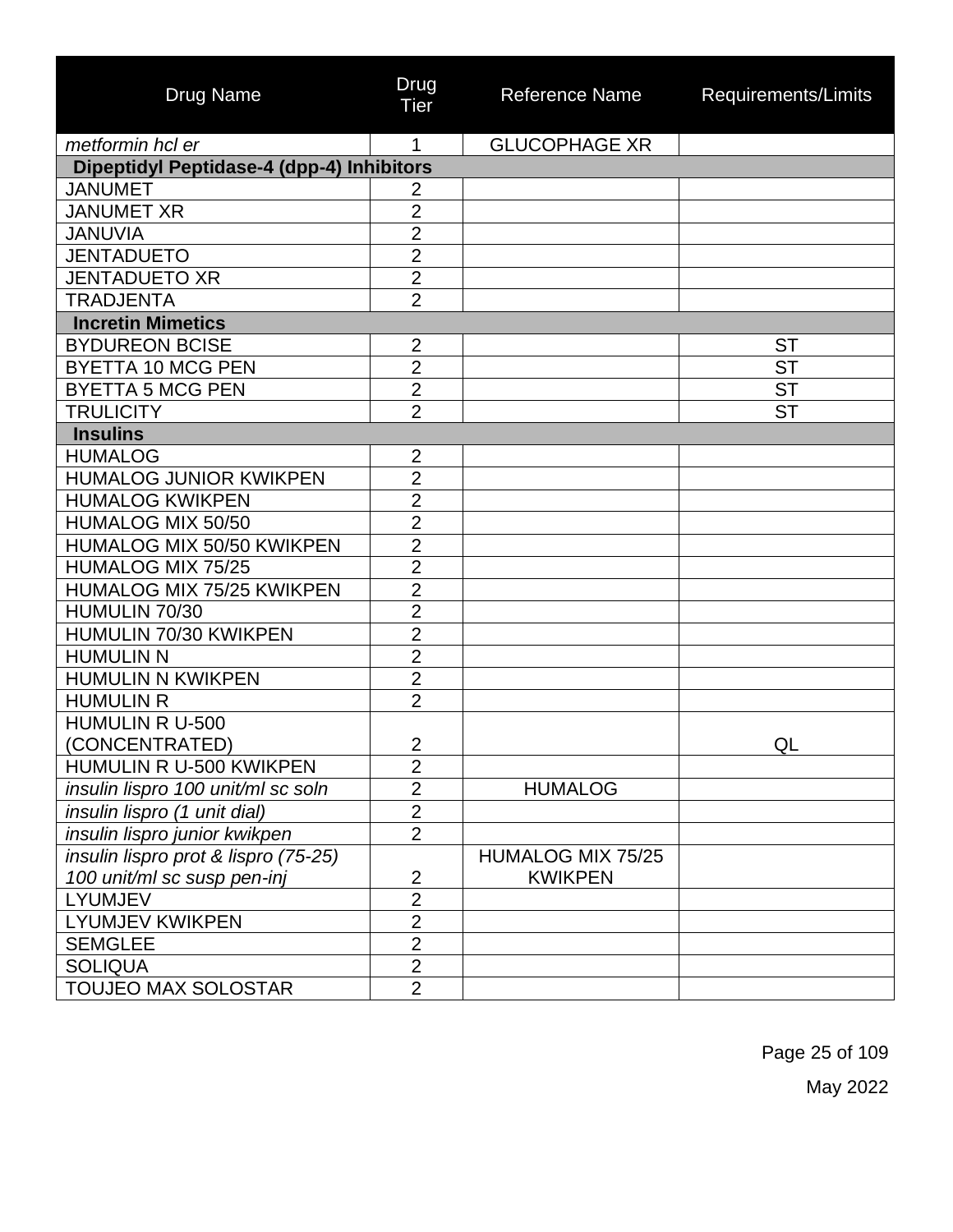| Drug Name                                         | Drug<br>Tier   | <b>Reference Name</b> | Requirements/Limits |
|---------------------------------------------------|----------------|-----------------------|---------------------|
| <b>TOUJEO SOLOSTAR</b>                            | $\overline{2}$ |                       |                     |
| <b>Meglitinides</b>                               |                |                       |                     |
| nateglinide                                       | 1              | <b>STARLIX</b>        | QL                  |
| repaglinide                                       | 1              | <b>PRANDIN</b>        | QL                  |
| Sodium-glucose Cotransporter 2 (sglt2) Inhibitors |                |                       |                     |
| <b>FARXIGA</b>                                    | $\overline{2}$ |                       |                     |
| <b>GLYXAMBI</b>                                   | $\overline{2}$ |                       |                     |
| <b>JARDIANCE</b>                                  | $\overline{2}$ |                       |                     |
| <b>STEGLUJAN</b>                                  | $\overline{2}$ |                       |                     |
| <b>SYNJARDY</b>                                   | $\overline{2}$ |                       |                     |
| <b>SYNJARDY XR</b>                                | $\overline{2}$ |                       |                     |
| <b>TRIJARDY XR</b>                                | $\overline{2}$ |                       |                     |
| <b>XIGDUO XR</b>                                  | $\overline{2}$ |                       |                     |
| <b>Sulfonylureas</b>                              |                |                       |                     |
| glimepiride                                       | 1              | <b>AMARYL</b>         |                     |
| glipizide 10 mg tab, 5 mg tab                     | 1              | <b>GLUCOTROL</b>      |                     |
| glipizide er                                      | 1              | <b>GLUCOTROL XL</b>   |                     |
| glipizide xl                                      | 1              | <b>GLUCOTROL XL</b>   |                     |
| glipizide-metformin hcl                           | 1              | <b>METAGLIP</b>       |                     |
| glyburide 1.25 mg tab, 2.5 mg tab,                |                |                       |                     |
| 5 mg tab                                          | 3              | <b>DIABETA</b>        |                     |
| glyburide micronized                              | 3              | <b>GLYNASE</b>        |                     |
| <b>Thiazolidinediones</b>                         |                |                       |                     |
| pioglitazone hcl                                  | 1              | <b>ACTOS</b>          | QL                  |
| <b>ANTIDIARRHEA AGENTS</b>                        |                |                       |                     |
| <b>Antidiarrhea Agents</b>                        |                |                       |                     |
| diphenoxylate-atropine 2.5-0.025                  |                |                       |                     |
| mg tab                                            | 3              | <b>LOMOTIL</b>        |                     |
| diphenoxylate-atropine 2.5-0.025                  |                |                       |                     |
| mg/5ml liq                                        | 3              | <b>LOMOTIL</b>        |                     |
| loperamide hcl 2 mg cap                           | $\overline{1}$ | <b>IMODIUM</b>        |                     |
| <b>ANTIDOTES</b>                                  |                |                       |                     |
| <b>Antidotes</b>                                  |                |                       |                     |
| acetylcysteine 10 % inh soln, 20 %                |                |                       |                     |
| inh soln                                          | 3              | <b>MUCOMYST</b>       |                     |
| leucovorin calcium 10 mg tab, 15                  |                |                       |                     |
| mg tab, 25 mg tab, 5 mg tab                       | 1              |                       |                     |
| <b>ANTIEMETICS</b>                                |                |                       |                     |
| 5-ht3 Receptor Antagonists                        |                |                       |                     |

Page 26 of 109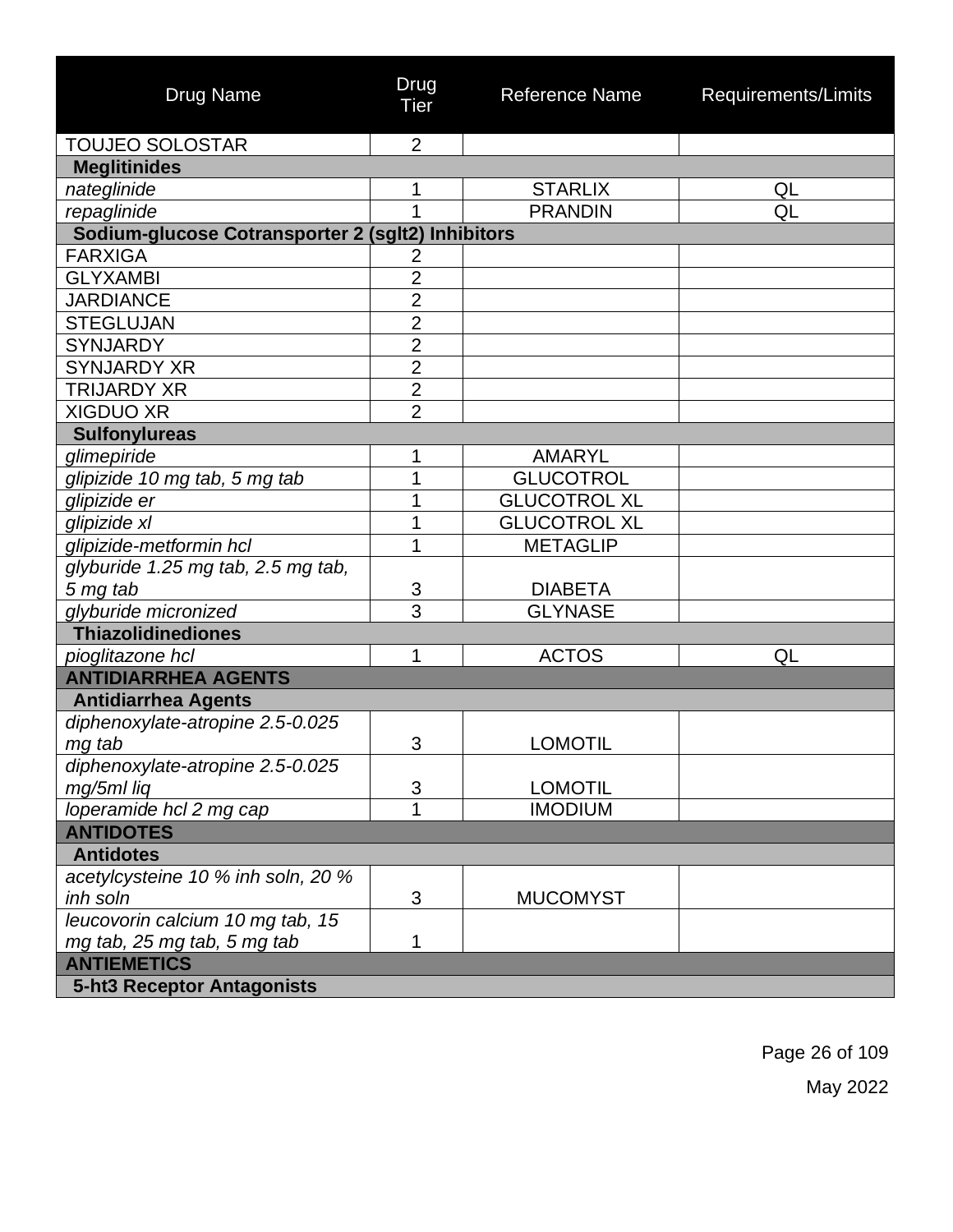| <b>Drug Name</b>                         | Drug<br>Tier   | Reference Name     | Requirements/Limits |
|------------------------------------------|----------------|--------------------|---------------------|
| granisetron hcl 1 mg tab                 | 3              | <b>KYTRIL</b>      | QL                  |
| ondansetron 4 mg tab disint, 8 mg        |                |                    |                     |
| tab disint                               | 1              | <b>ZOFRAN ODT</b>  |                     |
| ondansetron hcl 24 mg tab, 4 mg          |                |                    |                     |
| tab, 8 mg tab                            | 1              | <b>ZOFRAN</b>      |                     |
| ondansetron hcl 4 mg/5ml soln            | 3              | <b>ZOFRAN</b>      |                     |
| <b>Antiemetics, Miscellaneous</b>        |                |                    |                     |
| dronabinol 10 mg cap, 2.5 mg cap,        |                |                    |                     |
| 5 mg cap                                 |                | <b>MARINOL</b>     | PA, QL              |
| scopolamine                              | $\frac{3}{3}$  | TRANSDERM-SCOP     |                     |
| <b>SYNDROS</b>                           | $\overline{3}$ |                    | PA, QL              |
| <b>Antihistamines</b>                    |                |                    |                     |
| meclizine hcl 12.5 mg tab, 25 mg         |                |                    |                     |
| tab                                      | 1              | <b>ANTIVERT</b>    |                     |
| <b>Neurokinin-1 Receptor Antagonists</b> |                |                    |                     |
| aprepitant 125 mg cap, 40 mg cap,        |                |                    |                     |
| 80 & 125 mg cap, 80 & 125 mg oral        |                |                    |                     |
| misc, 80 mg cap                          | 3              | <b>EMEND</b>       | QL                  |
| EMEND 125 mg/5ml susp                    | 3              |                    | PA                  |
| <b>ANTIFIBROTIC AGENTS</b>               |                |                    |                     |
| <b>Antifibrotic Agents</b>               |                |                    |                     |
| <b>ESBRIET</b>                           | 6              |                    | <b>PA</b>           |
| <b>OFEV</b>                              | 6              |                    | PA                  |
| <b>ANTIFUNGALS</b>                       |                |                    |                     |
| <b>Allylamines</b>                       |                |                    |                     |
| terbinafine hcl 250 mg tab               | 1              | <b>LAMISIL</b>     |                     |
| <b>Antifungals, Miscellaneous</b>        |                |                    |                     |
| griseofulvin microsize 500 mg tab        | 3              | <b>GRIFULVIN V</b> |                     |
| griseofulvin microsize 125 mg/5ml        |                |                    |                     |
| susp                                     | 3              | <b>GRIFULVIN V</b> |                     |
| griseofulvin ultramicrosize              | $\overline{3}$ | <b>GRIS-PEG</b>    |                     |
| <b>Azoles</b>                            |                |                    |                     |
| fluconazole 100 mg tab, 150 mg           |                |                    |                     |
| tab, 200 mg tab, 50 mg tab               | 1              | <b>DIFLUCAN</b>    |                     |
| fluconazole 10 mg/ml susp, 40            |                |                    |                     |
| mg/ml susp                               | 1              | <b>DIFLUCAN</b>    |                     |
| itraconazole 100 mg cap                  | $\overline{3}$ | <b>SPORANOX</b>    |                     |
| itraconazole 10 mg/ml soln               | $\overline{3}$ | <b>SPORANOX</b>    |                     |
| ketoconazole 200 mg tab                  | 1              | <b>NIZORAL</b>     |                     |

Page 27 of 109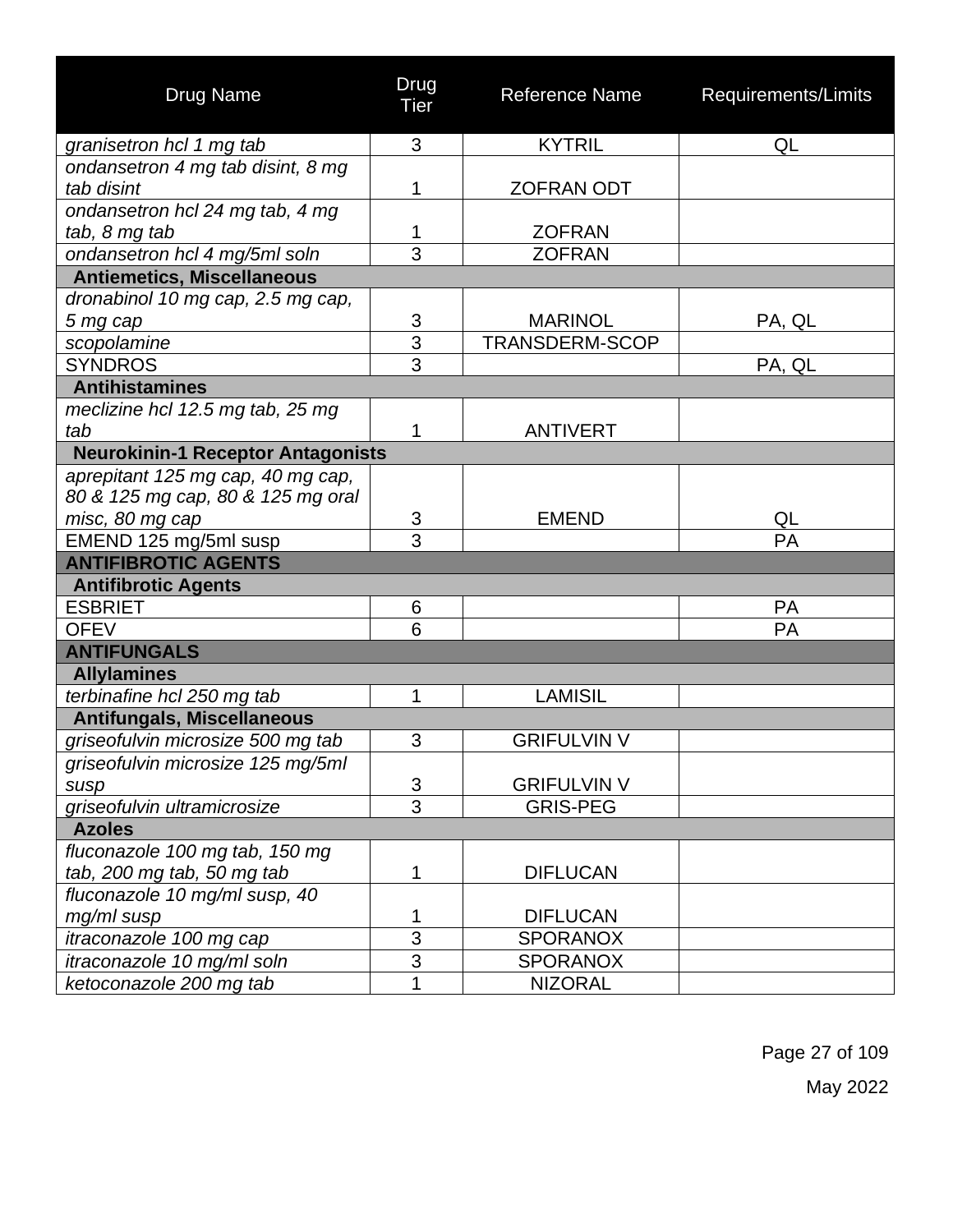| Drug Name                              | Drug<br>Tier   | Reference Name     | Requirements/Limits |
|----------------------------------------|----------------|--------------------|---------------------|
| NOXAFIL 40 mg/ml susp                  | 3              |                    | PA, QL              |
| posaconazole 100 mg tab dr             | $\overline{3}$ | <b>NOXAFIL</b>     | QL                  |
| voriconazole 200 mg iv soln            | $\overline{3}$ | <b>VFEND</b>       |                     |
| voriconazole 200 mg tab, 50 mg         |                |                    |                     |
| tab                                    | $\overline{3}$ | <b>VFEND</b>       | <u>QL</u>           |
| voriconazole 40 mg/ml susp             | $\overline{3}$ | <b>VFEND</b>       | QL                  |
| <b>Echinocandins</b>                   |                |                    |                     |
| caspofungin acetate                    | 3              | <b>CANCIDAS</b>    |                     |
| <b>Polyenes</b>                        |                |                    |                     |
| <b>ABELCET</b>                         | 3              |                    | <b>PA</b>           |
| <b>AMBISOME</b>                        | $\overline{3}$ |                    | PA                  |
| amphotericin b 50 mg iv soln           | 3              | <b>FUNGIZONE</b>   |                     |
| nystatin 500000 unit tab               | 1              | <b>MYCOSTATIN</b>  |                     |
| nystatin 100000 unit/ml m/t susp       | 3              | <b>MYCOSTATIN</b>  |                     |
| <b>Pyrimidines</b>                     |                |                    |                     |
| flucytosine 250 mg cap, 500 mg         |                |                    |                     |
| cap                                    | 3              | <b>ANCOBON</b>     | <b>PA</b>           |
| <b>ANTIGLAUCOMA AGENTS</b>             |                |                    |                     |
| <b>Alpha-adrenergic Agonists</b>       |                |                    |                     |
| ALPHAGAN P 0.1 % ophth soln            | $\overline{2}$ |                    |                     |
| brimonidine tartrate 0.2 % ophth       |                |                    |                     |
| soln                                   | 1              | <b>ALPHAGAN</b>    |                     |
| brimonidine tartrate 0.15 % ophth      |                |                    |                     |
| soln                                   | 3              | <b>ALPHAGAN P</b>  |                     |
| <b>COMBIGAN</b>                        | $\overline{2}$ |                    |                     |
| <b>Beta-adrenergic Blocking Agents</b> |                |                    |                     |
| betaxolol hcl 0.5 % ophth soln         | 3              | <b>BETOPTIC</b>    |                     |
| carteolol hcl                          | 1              | <b>OCUPRESS</b>    |                     |
| levobunolol hcl                        |                | <b>BETAGAN</b>     |                     |
| timolol maleate 0.25 % ophth soln,     |                |                    |                     |
| 0.5 % ophth soln                       | 1              | <b>TIMOPTIC</b>    |                     |
| timolol maleate 0.25 % ophth gfs,      |                |                    |                     |
| 0.5 % ophth gfs                        | 3              | <b>TIMOPTIC XE</b> |                     |
| timolol maleate (once-daily)           | 1              | <b>ISTALOL</b>     |                     |
| <b>Carbonic Anhydrase Inhibitors</b>   |                |                    |                     |
| acetazolamide 125 mg tab, 250 mg       |                |                    |                     |
| tab                                    | $\overline{3}$ | <b>DIAMOX</b>      |                     |
| acetazolamide er                       | $\overline{3}$ | <b>DIAMOX</b>      |                     |
| dorzolamide hcl 2 % ophth soln         | 1              | <b>TRUSOPT</b>     |                     |

Page 28 of 109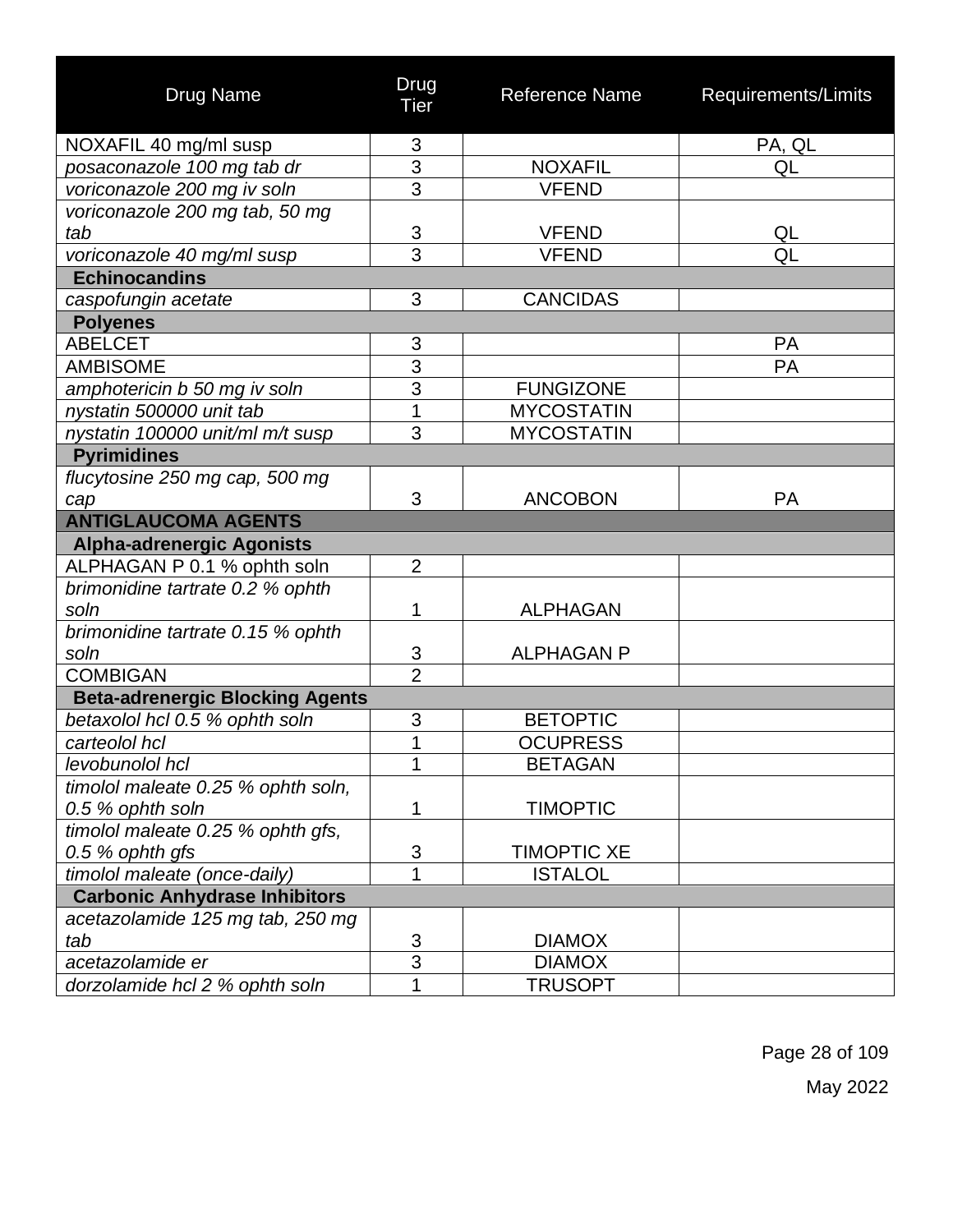| <b>Drug Name</b>                     | Drug<br>Tier   | <b>Reference Name</b> | Requirements/Limits |
|--------------------------------------|----------------|-----------------------|---------------------|
| dorzolamide hcl-timolol mal          | 3              | <b>COSOPT</b>         |                     |
| dorzolamide hcl-timolol mal pf 2-0.5 |                |                       |                     |
| % ophth soln                         | 3              | <b>COSOPT PF</b>      |                     |
| methazolamide 25 mg tab, 50 mg       |                |                       |                     |
| tab                                  | 3              | <b>NEPTAZANE</b>      |                     |
| <b>Miotics</b>                       |                |                       |                     |
| pilocarpine hcl 1 % ophth soln       | 1              | <b>ISOPTOCARPINE</b>  |                     |
| pilocarpine hcl 2 % ophth soln, 4 %  |                |                       |                     |
| ophth soln                           | 3              | <b>ISOPTOCARPINE</b>  |                     |
| <b>Prostaglandin Analogs</b>         |                |                       |                     |
| bimatoprost 0.03 % ophth soln        | 3              | <b>LUMIGAN</b>        |                     |
| latanoprost 0.005 % ophth soln       | 1              | <b>XALATAN</b>        |                     |
| <b>LUMIGAN</b>                       | $\overline{2}$ |                       |                     |
| travoprost (bak free)                | 3              | <b>TRAVATAN Z</b>     |                     |
| <b>ANTIGOUT AGENTS</b>               |                |                       |                     |
| <b>Antigout Agents</b>               |                |                       |                     |
| allopurinol 100 mg tab, 300 mg tab   | 1              | <b>ZYLOPRIM</b>       |                     |
| colchicine 0.6 mg tab                | 3              | <b>COLCRYS</b>        |                     |
| colchicine 0.6 mg cap                | 3              | <b>MITIGARE</b>       |                     |
| <b>ANTIHEMORRHAGIC AGENTS</b>        |                |                       |                     |
| <b>Hemostatics</b>                   |                |                       |                     |
| <b>ADVATE</b>                        | 6              |                       | PA                  |
| adynovate                            | 6              |                       | PA                  |
| <b>AFSTYLA</b>                       | 6              |                       | PA                  |
| <b>ALPHANATE</b>                     | 6              |                       | PA                  |
| <b>ALPHANINE SD</b>                  | 6              |                       | PA                  |
| <b>ALPROLIX</b>                      | 6              |                       | PA                  |
| <b>BENEFIX</b>                       | 6              |                       | PA                  |
| <b>CORIFACT</b>                      | 6              |                       | РA                  |
| <b>ELOCTATE</b>                      | 6              |                       | PA                  |
| <b>FEIBA</b>                         | 6              |                       | PA                  |
| <b>HEMLIBRA</b>                      | 6              |                       | PA                  |
| <b>HEMOFIL M</b>                     | 6              |                       | PA                  |
| <b>HUMATE-P</b>                      | 6              |                       | PA                  |
| <b>IDELVION</b>                      | 6              |                       | PA                  |
| <b>IXINITY</b>                       | 6              |                       | PA                  |
| JIVI                                 | 4              |                       | PA                  |
| <b>KOATE</b>                         | 6              |                       | PA                  |
| <b>KOATE-DVI</b>                     | 6              |                       | PA                  |

Page 29 of 109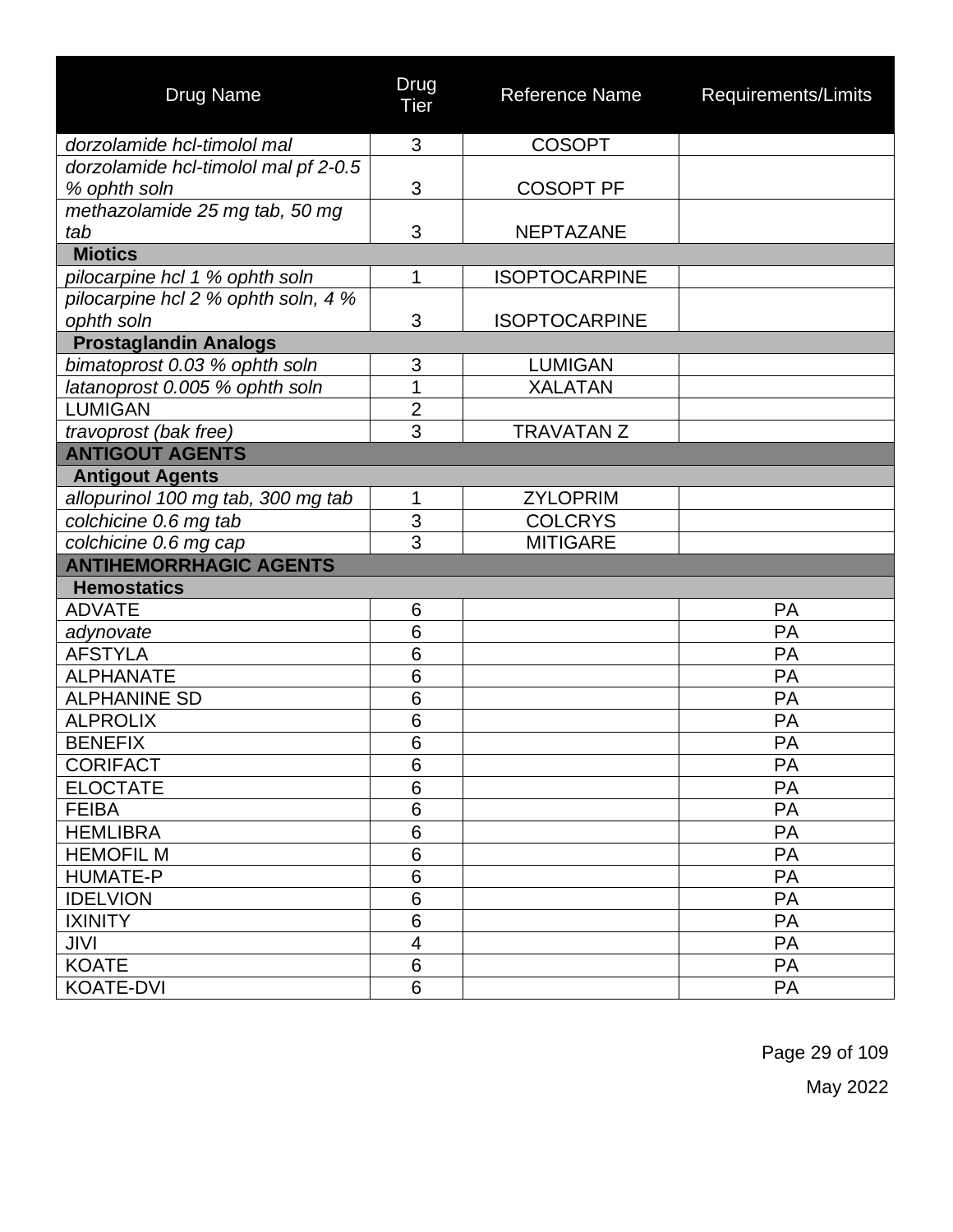| <b>Drug Name</b>                              | Drug<br>Tier            | <b>Reference Name</b> | Requirements/Limits |
|-----------------------------------------------|-------------------------|-----------------------|---------------------|
| <b>KOGENATE FS</b>                            | 4                       |                       | PA                  |
| <b>KOVALTRY</b>                               | 4                       |                       | PA                  |
| <b>MONONINE</b>                               | 6                       |                       | PA                  |
| <b>NOVOEIGHT</b>                              | 6                       |                       | <b>PA</b>           |
| <b>NOVOSEVEN RT</b>                           | 6                       |                       | PA                  |
| <b>NUWIQ</b>                                  | 6                       |                       | PA                  |
| <b>PROFILNINE</b>                             | 6                       |                       | PA                  |
| <b>REBINYN</b>                                | 6                       |                       | <b>PA</b>           |
| <b>RECOMBINATE</b>                            | 6                       |                       | PA                  |
| <b>RIASTAP</b>                                | $6\phantom{1}6$         |                       | PA                  |
| rixubis                                       | 6                       |                       | PA                  |
| <b>SEVENFACT</b>                              | $\overline{\mathbf{4}}$ |                       | PA                  |
| tranexamic acid 650 mg tab                    | 3                       | <b>LYSTEDA</b>        |                     |
| <b>TRETTEN</b>                                | 6                       |                       | <b>PA</b>           |
| <b>VONVENDI</b>                               | $6\phantom{1}6$         |                       | PA                  |
| <b>WILATE</b>                                 | 6                       |                       | PA                  |
| <b>XYNTHA</b>                                 | 6                       |                       | <b>PA</b>           |
| <b>ANTIHYPOGLYCEMIC AGENTS</b>                |                         |                       |                     |
| <b>Antihypoglycemic Agents, Miscellaneous</b> |                         |                       |                     |
| diazoxide 50 mg/ml susp                       | $\overline{4}$          | <b>PROGLYCEM</b>      | <b>PA</b>           |
| <b>Glycogenolytic Agents</b>                  |                         |                       |                     |
| <b>BAQSIMI ONE PACK</b>                       | $\overline{2}$          |                       |                     |
|                                               |                         | <b>GLUCAGON</b>       |                     |
| glucagon emergency 1 mg inj kit               | $\overline{2}$          | <b>EMERGENCY</b>      |                     |
| <b>ANTI-INFECTIVES</b>                        |                         |                       |                     |
| <b>Antibacterials</b>                         |                         |                       |                     |
| ak-poly-bac                                   | 1                       | <b>POLYSPORIN</b>     |                     |
| bacitracin 500 unit/gm ophth oint             | 3                       | <b>BACI-IM</b>        |                     |
| bacitracin-polymyxin b 500-10000              |                         |                       |                     |
| unit/gm ophth oint                            | 1                       | <b>POLYSPORIN</b>     |                     |
| benzoyl peroxide-erythromycin                 | $\overline{3}$          | <b>BENZAMYCIN</b>     |                     |
| ciprofloxacin hcl 0.2 % otic soln             | $\overline{3}$          | <b>CETRAXAL</b>       |                     |
| ciprofloxacin hcl 0.3 % ophth soln            | 1                       | <b>CILOXAN</b>        |                     |
| ciprofloxacin-fluocinolone pf                 | $\overline{3}$          | <b>OTOVEL</b>         |                     |
| clindamycin phos-benzoyl perox 1-             |                         |                       |                     |
| 5 % gel                                       | 3                       | <b>BENZACLIN</b>      |                     |
| clindamycin phos-benzoyl perox                |                         |                       |                     |
| 1.2-5 % gel                                   | $\mathfrak{S}$          | <b>DUAC</b>           |                     |

Page 30 of 109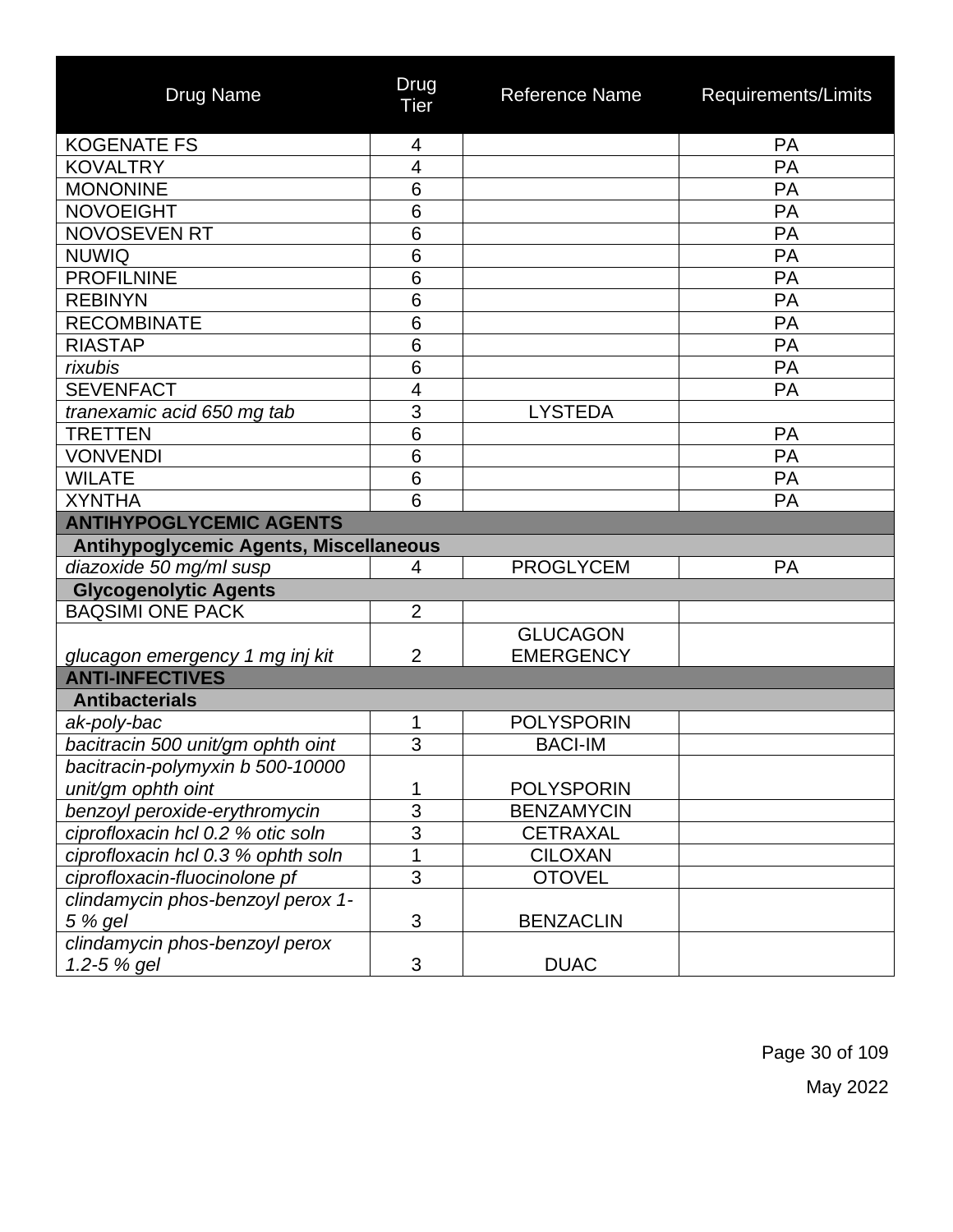| <b>Drug Name</b>                    | Drug<br>Tier   | Reference Name        | Requirements/Limits |  |  |
|-------------------------------------|----------------|-----------------------|---------------------|--|--|
| clindamycin phosphate 2 % vag       |                |                       |                     |  |  |
| crm                                 | 3              | <b>CLEOCIN</b>        |                     |  |  |
| clindamycin phosphate 1 % gel       | $\overline{3}$ | <b>CLEOCIN-T</b>      |                     |  |  |
| clindamycin phosphate 1 % ext       |                |                       |                     |  |  |
| soln, 1 % gel, 1 % lot              | $\frac{3}{3}$  | <b>CLEOCIN-T</b>      |                     |  |  |
| erythromycin 2 % ext soln           |                | <b>ERYDERM</b>        |                     |  |  |
| erythromycin 2 % gel                | 3              | <b>ERYGEL</b>         |                     |  |  |
| erythromycin 5 mg/gm ophth oint     | $\overline{1}$ | <b>ILOTYCIN</b>       |                     |  |  |
| gatifloxacin 0.5 % ophth soln       | 3              | ZYMAXID               |                     |  |  |
| <b>GENTAK</b>                       | 1              |                       |                     |  |  |
| gentamicin sulfate 0.1 % crm, 0.1   |                |                       |                     |  |  |
| % oint                              | 1              | <b>GARAMYCIN</b>      |                     |  |  |
| gentamicin sulfate 0.3 % ophth soln | $\overline{1}$ | <b>GARAMYCIN</b>      |                     |  |  |
| metronidazole 0.75 % crm            | $\overline{3}$ | <b>METROCREAM</b>     |                     |  |  |
| metronidazole 0.75 % gel, 0.75 %    |                |                       |                     |  |  |
| vag gel, 1 % gel                    | $\frac{3}{3}$  | <b>METROGEL</b>       |                     |  |  |
| metronidazole 0.75 % lot            |                | <b>METROLOTION</b>    |                     |  |  |
| moxifloxacin hcl 0.5 % ophth soln   | 3              | <b>VIGAMOX</b>        |                     |  |  |
| mupirocin 2 % oint                  | 1              | <b>BACTROBAN</b>      |                     |  |  |
| neomycin-bacitracin zn-polymyx      | 3              | <b>NEOSPORIN</b>      |                     |  |  |
| neomycin-polymyxin-gramicidin       | $\overline{3}$ | <b>NEOSPORIN</b>      |                     |  |  |
| ofloxacin 0.3 % otic soln           | 3              | <b>FLOXIN</b>         |                     |  |  |
| ofloxacin 0.3 % ophth soln          | 1              | <b>OCUFLOX</b>        |                     |  |  |
| polymyxin b-trimethoprim            | 1              | <b>POLYTRIM</b>       |                     |  |  |
| sulfacetamide sodium 10 % ophth     |                |                       |                     |  |  |
| soln                                | 1              | BLEPH-10              |                     |  |  |
| sulfacetamide sodium 10 % ophth     |                |                       |                     |  |  |
| oint                                | 3              | <b>SODIUM SULAMYD</b> |                     |  |  |
| sulfacetamide sodium (acne)         | $\sim$<br>J.   | <b>KLARON</b>         |                     |  |  |
| tobramycin 0.3 % ophth soln         | 1              | <b>TOBREX</b>         |                     |  |  |
| <b>Antifungals</b>                  |                |                       |                     |  |  |
| ciclopirox 0.77 % gel               | 3              | <b>LOPROX</b>         |                     |  |  |
| ciclopirox 1 % shampoo              | $\overline{3}$ | <b>LOPROX</b>         |                     |  |  |
| ciclopirox 8 % ext soln             | $\overline{3}$ | <b>PENLAC</b>         |                     |  |  |
| ciclopirox olamine 0.77 % crm       | $\overline{3}$ | <b>LOPROX</b>         |                     |  |  |
| ciclopirox olamine 0.77 % ext susp  | $\overline{3}$ | <b>LOPROX</b>         |                     |  |  |
| clotrimazole 1 % crm                | $\overline{3}$ | <b>LOTRIMIN</b>       |                     |  |  |
| clotrimazole 10 mg m/t troche       | $\overline{3}$ | <b>MYCELEX</b>        |                     |  |  |
| clotrimazole 1 % ext soln           | 3              | <b>MYCELEX</b>        |                     |  |  |

Page 31 of 109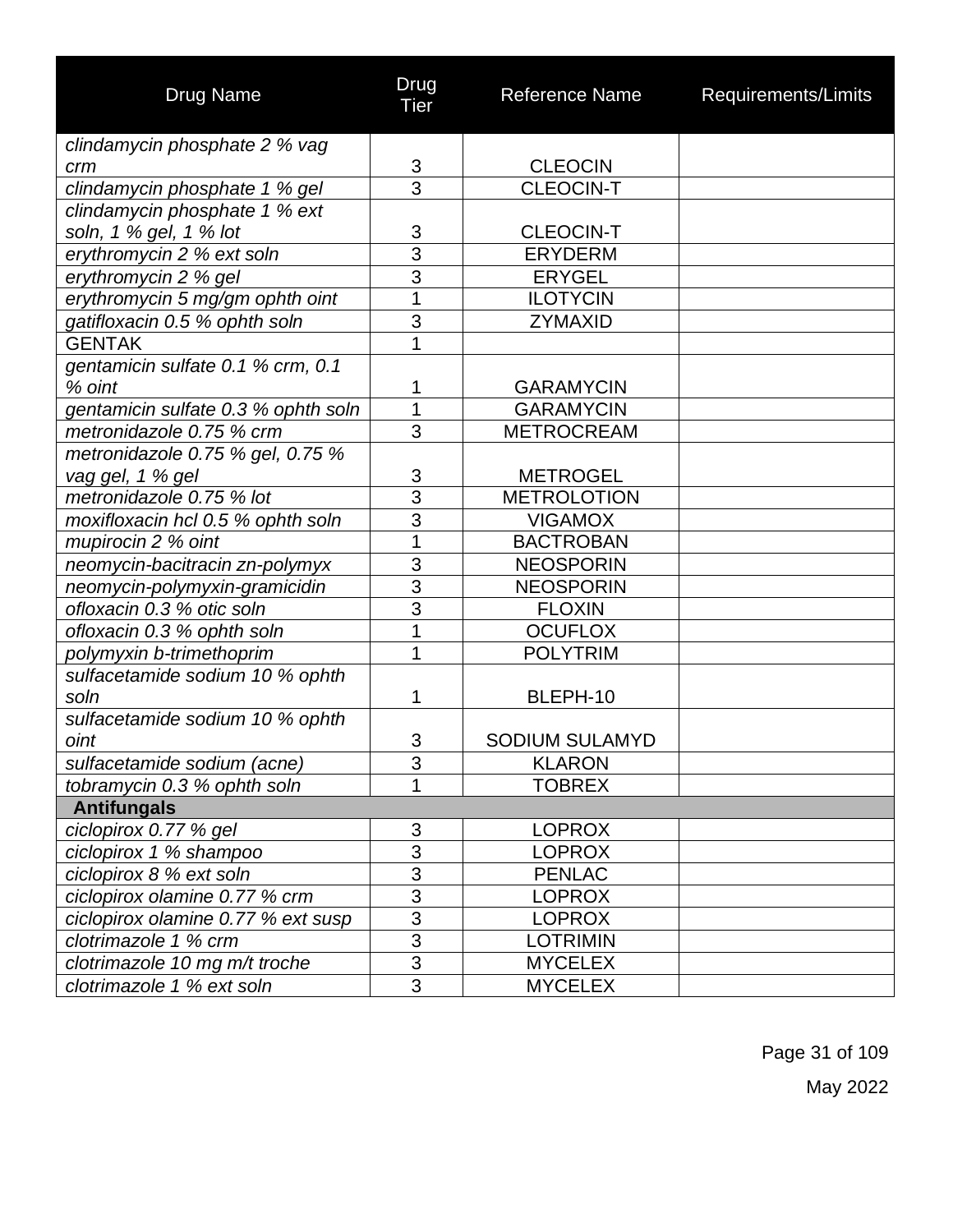| <b>Drug Name</b>                            | Drug<br>Tier   | <b>Reference Name</b> | Requirements/Limits |
|---------------------------------------------|----------------|-----------------------|---------------------|
| clotrimazole-betamethasone 1-0.05           |                |                       |                     |
| $%$ $cm$                                    | 3              | <b>LOTRISONE</b>      |                     |
| clotrimazole-betamethasone 1-0.05           |                |                       |                     |
| % lot                                       | 3              | <b>LOTRISONE</b>      |                     |
| econazole nitrate 1 % crm                   | $\overline{3}$ | <b>SPECTAZOLE</b>     |                     |
| ketoconazole 2 % crm                        | 1              | <b>NIZORAL</b>        |                     |
| ketoconazole 2 % shampoo                    | 1              | <b>NIZORAL</b>        |                     |
| <b>NYAMYC</b>                               | 1              |                       |                     |
| nystatin 100000 unit/gm crm,                |                |                       |                     |
| 100000 unit/gm ext pwdr, 100000             |                |                       |                     |
| unit/gm oint                                | 1              | <b>MYCOSTATIN</b>     |                     |
| <b>NYSTOP</b>                               | 1              |                       |                     |
| terconazole 0.4 $%$ vag crm, 0.8 $%$        |                |                       |                     |
| vag crm                                     | 3              | <b>TERAZOL</b>        |                     |
| terconazole 80 mg vag supp                  | 3              | <b>TERAZOL 3</b>      |                     |
| <b>Antivirals</b>                           |                |                       |                     |
| trifluridine                                | $\mathfrak{S}$ | <b>VIROPTIC</b>       |                     |
| <b>ZIRGAN</b>                               | $\overline{3}$ |                       | PA                  |
| <b>Eent Anti-infectives, Miscellaneous</b>  |                |                       |                     |
| chlorhexidine gluconate 0.12 % m/t          |                |                       |                     |
| soln                                        | 1              | <b>PERIOGARD</b>      |                     |
| <b>Local Anti-infectives, Miscellaneous</b> |                |                       |                     |
| alcohol wipes                               | 3              |                       |                     |
| cvs isopropyl alcohol wipes                 | $\overline{2}$ |                       |                     |
| isopropyl alcohol 70 % ext misc             | 3              |                       |                     |
| isopropyl alcohol wipes                     | 3              |                       |                     |
| ra isopropyl alcohol wipes                  | $\overline{2}$ |                       |                     |
| selenium sulfide 2.5 % lot                  | 1              | <b>SELSUN</b>         |                     |
| silver sulfadiazine 1 % crm                 | $\overline{A}$ | <b>SILVADENE</b>      |                     |
| <b>Scabicides And Pediculicides</b>         |                |                       |                     |
| malathion                                   | $\mathfrak{S}$ | <b>OVIDE</b>          |                     |
| permethrin 5 % crm                          | $\overline{3}$ | <b>ELIMITE</b>        |                     |
| <b>ANTI-INFLAMMATORY AGENTS</b>             |                |                       |                     |
| <b>Anti-inflammatory Agents</b>             |                |                       |                     |
| alosetron hcl                               | 3              | <b>LOTRONEX</b>       | QL                  |
| balsalazide disodium                        | 1              | <b>COLAZAL</b>        |                     |
| betamethasone dipropionate 0.05             |                |                       |                     |
| $%$ lot                                     | 3              | <b>DIPROSONE</b>      |                     |

Page 32 of 109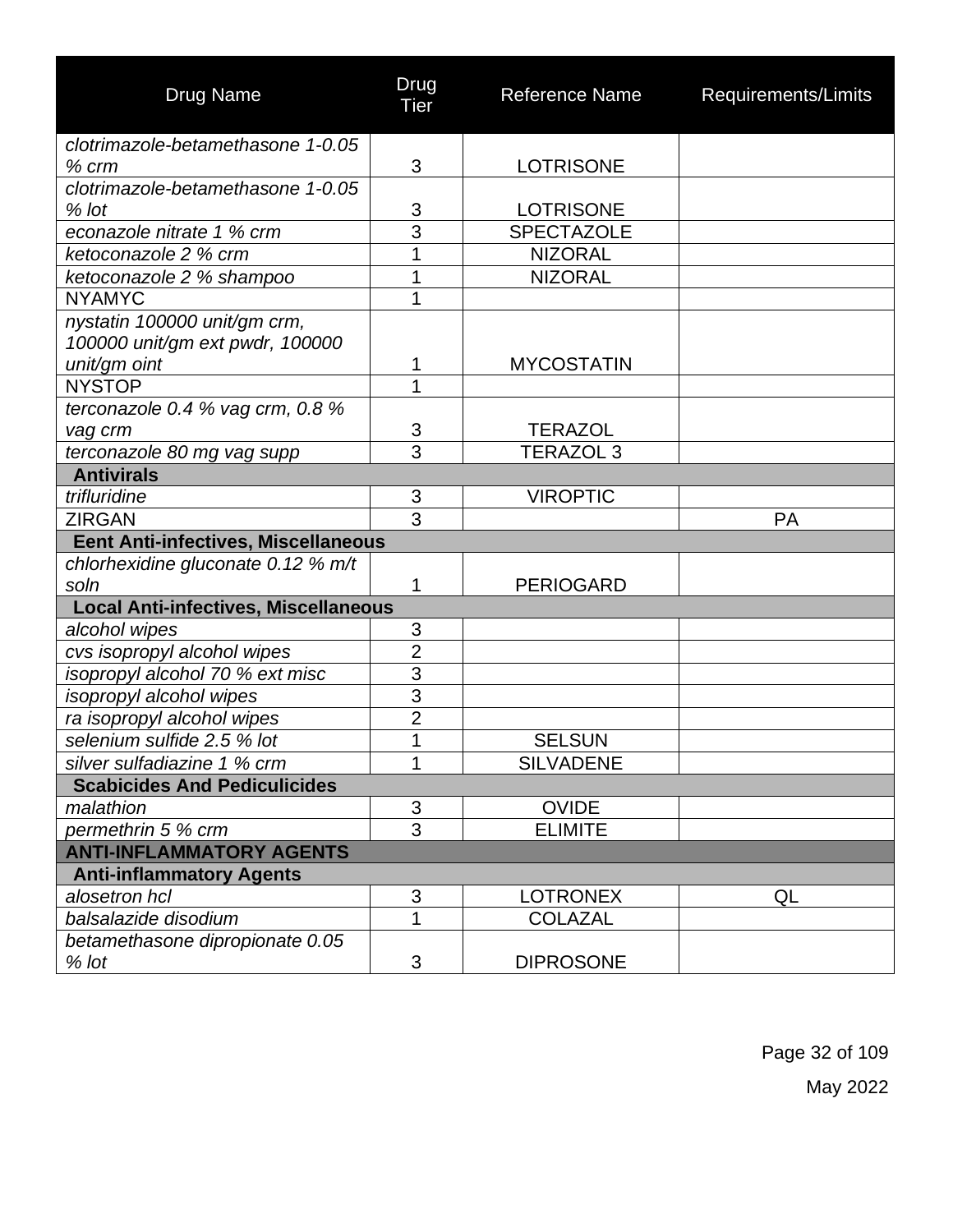| <b>Drug Name</b>                                                 | Drug<br>Tier                 | Reference Name     | Requirements/Limits |
|------------------------------------------------------------------|------------------------------|--------------------|---------------------|
| betamethasone dipropionate aug                                   |                              |                    |                     |
| 0.05 % gel                                                       | 3                            | <b>DIPROLENE</b>   |                     |
| mesalamine er 0.375 gm cap er 24                                 |                              |                    |                     |
| hr                                                               | $\sqrt{3}$<br>$\overline{6}$ | <b>APRISO</b>      | PA                  |
| NUCALA 100 mg sc soln<br>NUCALA 100 mg/ml sc soln auto-          |                              |                    |                     |
| inj, 100 mg/ml sc soln pfs                                       | 6                            |                    | PA                  |
| <b>Anti-inflammatory Agents, Miscellaneous</b>                   |                              |                    |                     |
| <b>EUCRISA</b>                                                   | $\overline{2}$               |                    |                     |
| <b>Corticosteroids</b>                                           |                              |                    |                     |
| alclometasone dipropionate                                       | 1                            | <b>ACLOVATE</b>    |                     |
| bacitra-neomycin-polymyxin-hc                                    | 3                            | <b>CORTISPORIN</b> |                     |
| betamethasone dipropionate 0.05                                  |                              |                    |                     |
| % crm, 0.05 % oint                                               | 3                            | <b>DIPROSONE</b>   |                     |
| betamethasone dipropionate 0.05                                  |                              |                    |                     |
| $%$ lot                                                          | 3                            | <b>DIPROSONE</b>   |                     |
| betamethasone dipropionate aug<br>0.05 % crm, 0.05 % gel, 0.05 % |                              |                    |                     |
| oint                                                             | 3                            | <b>DIPROLENE</b>   |                     |
| betamethasone dipropionate aug                                   |                              |                    |                     |
| 0.05 % lot                                                       | 3                            | <b>DIPROLENE</b>   |                     |
| betamethasone valerate 0.1 % crm,                                |                              |                    |                     |
| 0.1 % oint                                                       | 3                            | <b>BETA-VAL</b>    |                     |
| betamethasone valerate 0.1 % lot                                 | $\overline{3}$               | <b>BETA-VAL</b>    |                     |
| <b>BLEPHAMIDE S.O.P.</b>                                         | $\overline{3}$               |                    | <b>PA</b>           |
| clobetasol prop emollient base                                   | $\overline{3}$               | <b>TEMOVATE-E</b>  |                     |
| clobetasol propionate 0.05 % oint                                | $\overline{3}$               | <b>CLOBEX</b>      |                     |
| clobetasol propionate 0.05 % ext                                 |                              |                    |                     |
| soln                                                             | 3                            | <b>CLOBEX</b>      |                     |
| clobetasol propionate 0.05 % gel                                 | $\overline{3}$               | TEMOVATE           |                     |
| clobetasol propionate 0.05 % crm                                 | 3                            | <b>TEMOVATE-E</b>  |                     |
| clobetasol propionate e                                          | $\overline{3}$               | <b>TEMOVATE-E</b>  |                     |
| desonide 0.05 % crm, 0.05 % oint                                 | $\overline{3}$               | <b>DESOWEN</b>     |                     |
| desonide 0.05 % lot                                              | $\overline{3}$               | <b>DESOWEN</b>     |                     |
| desoximetasone 0.05 % crm, 0.05                                  |                              |                    |                     |
| % gel, 0.05 % oint, 0.25 % crm,                                  |                              |                    |                     |
| 0.25 % oint                                                      | 3                            | <b>TOPICORT</b>    |                     |
| dexamethasone sodium phosphate<br>0.1 % ophth soln               | 3                            | <b>MAXIDEX</b>     |                     |
|                                                                  |                              |                    |                     |

Page 33 of 109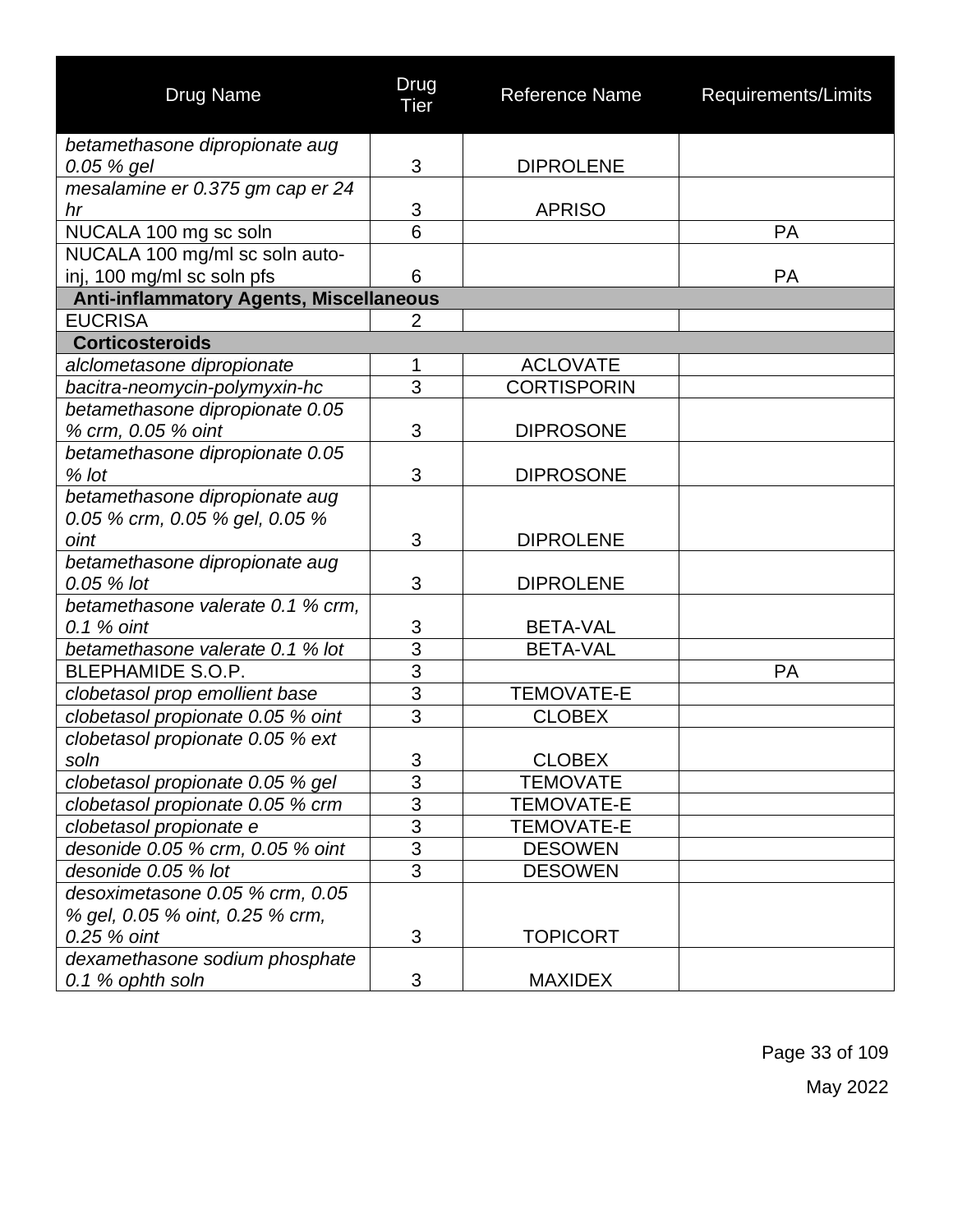| Drug Name                           | Drug<br><b>Tier</b> | <b>Reference Name</b> | Requirements/Limits |
|-------------------------------------|---------------------|-----------------------|---------------------|
| <b>DUREZOL</b>                      | 3                   |                       | PA                  |
| flunisolide 25 MCG/ACT (0.025%)     |                     |                       |                     |
| nasal soln                          | 3                   | <b>NASALIDE</b>       | QL                  |
| fluocinolone acetonide 0.01 % otic  |                     |                       |                     |
| oil                                 | 3                   | <b>DERMOTIC</b>       |                     |
| fluocinolone acetonide 0.01 % crm.  |                     |                       |                     |
| 0.025 % crm, 0.025 % oint           | 3                   | <b>SYNALAR</b>        |                     |
| fluocinolone acetonide 0.01 % ext   |                     |                       |                     |
| soln                                | 3                   | <b>SYNALAR</b>        |                     |
| fluocinonide $0.05$ % crm, $0.05$ % |                     |                       |                     |
| gel, 0.05 % oint                    | $\frac{3}{3}$       | <b>LIDEX</b>          |                     |
| fluocinonide 0.05 % ext soln        |                     | <b>LIDEX</b>          |                     |
| fluocinonide emulsified base        | $\frac{3}{3}$       | LIDEX-E               |                     |
| fluorometholone 0.1 % ophth susp    |                     | <b>FML</b>            |                     |
| fluticasone propionate 0.005 %      |                     |                       |                     |
| oint, 0.05 % crm                    | 1                   | <b>CUTIVATE</b>       |                     |
| fluticasone propionate 50 mcg/act   |                     |                       |                     |
| nasal susp                          | 1                   | <b>FLONASE</b>        | QL                  |
| fluticasone propionate 50 mcg/act   |                     |                       |                     |
| nasal susp                          | 1                   | <b>FLONASE</b>        | QL                  |
| halobetasol propionate 0.05 % crm,  |                     |                       |                     |
| 0.05 % oint                         | 3                   | <b>ULTRAVATE</b>      |                     |
| hydrocortisone 1 % crm              | 1                   | <b>ALA-CORT</b>       |                     |
| hydrocortisone 100 mg/60ml rect     |                     |                       |                     |
| enema                               | 3                   | <b>CORTENEMA</b>      |                     |
| hydrocortisone 1 % oint, 2.5 % crm, |                     |                       |                     |
| 2.5 % oint                          | 1                   | <b>HYTONE</b>         |                     |
| hydrocortisone 2.5 % lot            | 1                   | <b>HYTONE</b>         |                     |
| hydrocortisone (perianal) 2.5 % crm | 1                   | ANUSOL HC             |                     |
| hydrocortisone (perianal) 1 % crm   | 1                   | <b>PROCTOCORT</b>     |                     |
| hydrocortisone valerate             | $\overline{3}$      | <b>WESTCORT</b>       |                     |
| loteprednol etabonate 0.5 % ophth   |                     |                       |                     |
| susp                                | 3                   | <b>LOTEMAX</b>        |                     |
| mometasone furoate 0.1 % crm,       |                     |                       |                     |
| 0.1 % oint                          | 1                   | <b>ELOCON</b>         |                     |
| mometasone furoate 0.1 % ext soln   | 1                   | <b>ELOCON</b>         |                     |
| neomycin-polymyxin-dexameth 3.5-    |                     |                       |                     |
| 10000-0.1 ophth oint                |                     | <b>MAXITROL</b>       |                     |

Page 34 of 109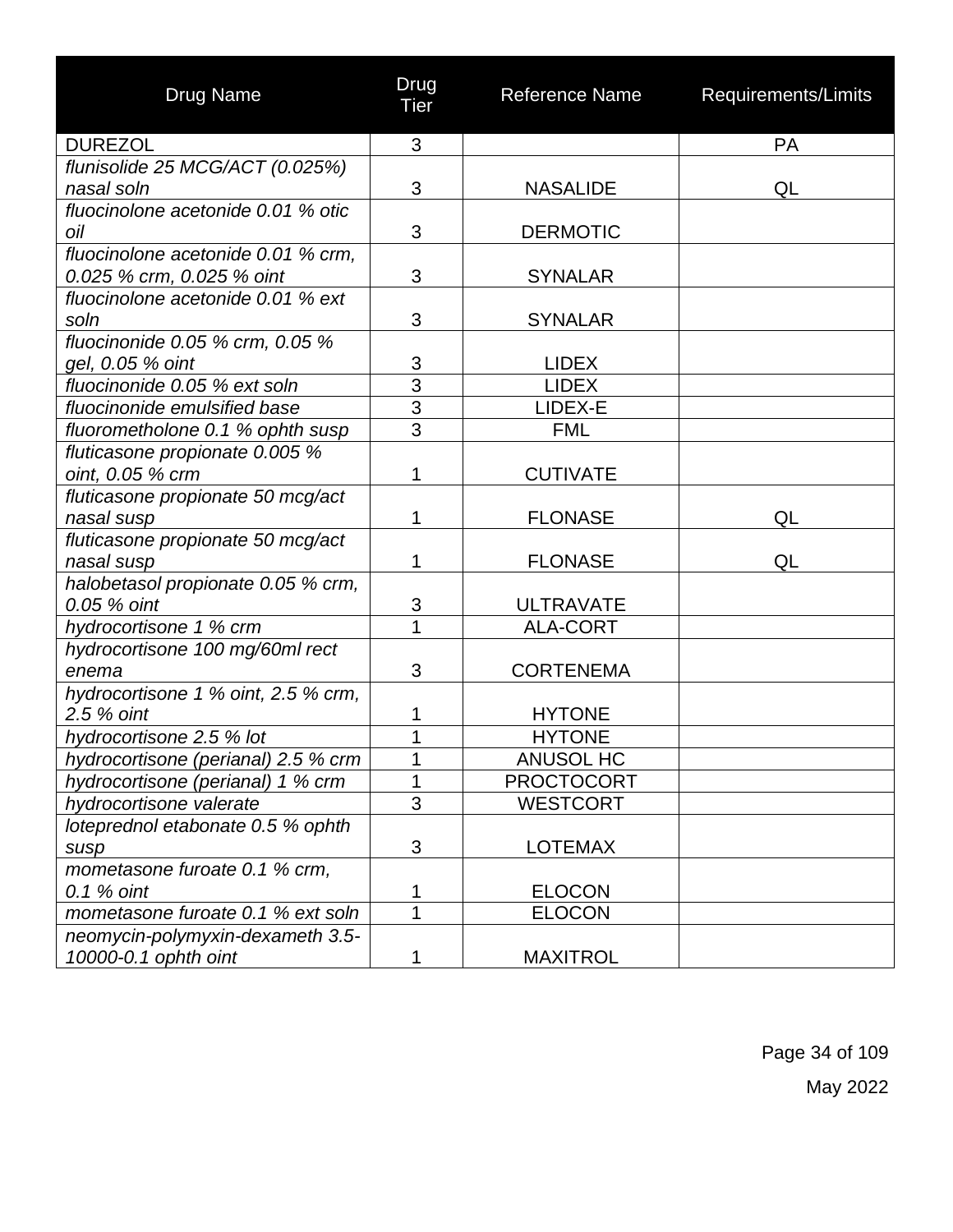| <b>Drug Name</b>                                                | Drug<br><b>Tier</b>     | <b>Reference Name</b> | Requirements/Limits |
|-----------------------------------------------------------------|-------------------------|-----------------------|---------------------|
| neomycin-polymyxin-dexameth 3.5-                                |                         |                       |                     |
| 10000-0.1 ophth susp                                            | 1                       | <b>MAXITROL</b>       |                     |
| neomycin-polymyxin-hc 1 % otic                                  |                         |                       |                     |
| soln, 3.5-10000-1 ophth susp, 3.5-                              |                         |                       |                     |
| 10000-1 otic soln, 3.5-10000-1 otic                             |                         |                       |                     |
| susp                                                            | 3                       | <b>CORTISPORIN</b>    |                     |
| nystatin-triamcinolone                                          | $\overline{3}$          | <b>MYCOLOG</b>        |                     |
| prednicarbate                                                   | 3                       | <b>DERMATOP</b>       |                     |
| prednisolone acetate 1 % ophth                                  |                         |                       |                     |
| susp                                                            | 3                       | <b>PRED FORTE</b>     |                     |
| prednisolone sodium phosphate 1                                 |                         |                       |                     |
| % ophth soln                                                    | 1                       |                       |                     |
| PROCTO-MED HC                                                   | $\overline{3}$          |                       |                     |
| PROCTOSOL HC                                                    | $\frac{3}{3}$           |                       |                     |
| PROCTOZONE-HC                                                   |                         |                       |                     |
| sulfacetamide-prednisolone 10-                                  |                         |                       |                     |
| 0.23 % ophth soln                                               | 1                       | <b>VASOCIDIN</b>      |                     |
| tobramycin-dexamethasone 0.3-0.1                                |                         |                       |                     |
| % ophth susp<br>triamcinolone acetonide 0.025 %                 | 3                       | <b>TOBRADEX</b>       |                     |
|                                                                 | 1                       | <b>KENALOG</b>        |                     |
| oint, 0.1 % oint, 0.5 % oint<br>triamcinolone acetonide 0.025 % |                         |                       |                     |
| lot, $0.1%$ lot                                                 | 3                       | <b>KENALOG</b>        |                     |
| triamcinolone acetonide 0.1 % m/t                               |                         | <b>KENALOG IN</b>     |                     |
| paste                                                           | 3                       | <b>ORABASE</b>        |                     |
| triamcinolone acetonide 0.025 %                                 |                         |                       |                     |
| crm, 0.1 % crm, 0.5 % crm                                       | 1                       | <b>TRIDERM</b>        |                     |
| TRIDERM 0.1 % crm                                               | 1                       |                       |                     |
| <b>XHANCE</b>                                                   | $\overline{2}$          |                       | <b>ST</b>           |
| <b>Eent Anti-inflammatory Agents, Misc</b>                      |                         |                       |                     |
| <b>RESTASIS</b>                                                 | $\overline{2}$          |                       |                     |
| <b>RESTASIS MULTIDOSE</b>                                       | $\overline{2}$          |                       |                     |
| <b>TEZSPIRE</b>                                                 | $\overline{\mathbf{4}}$ |                       | PA                  |
| <b>XIIDRA</b>                                                   | $\overline{2}$          |                       | QL                  |
| <b>Interleukin Antagonists</b>                                  |                         |                       |                     |
| DUPIXENT 200 mg/1.14ml sc soln                                  |                         |                       |                     |
| pfs                                                             | 4                       |                       | <b>PA</b>           |
| <b>FASENRA PEN</b>                                              | $\overline{4}$          |                       | PA                  |
| <b>Leukotriene Modifiers</b>                                    |                         |                       |                     |

Page 35 of 109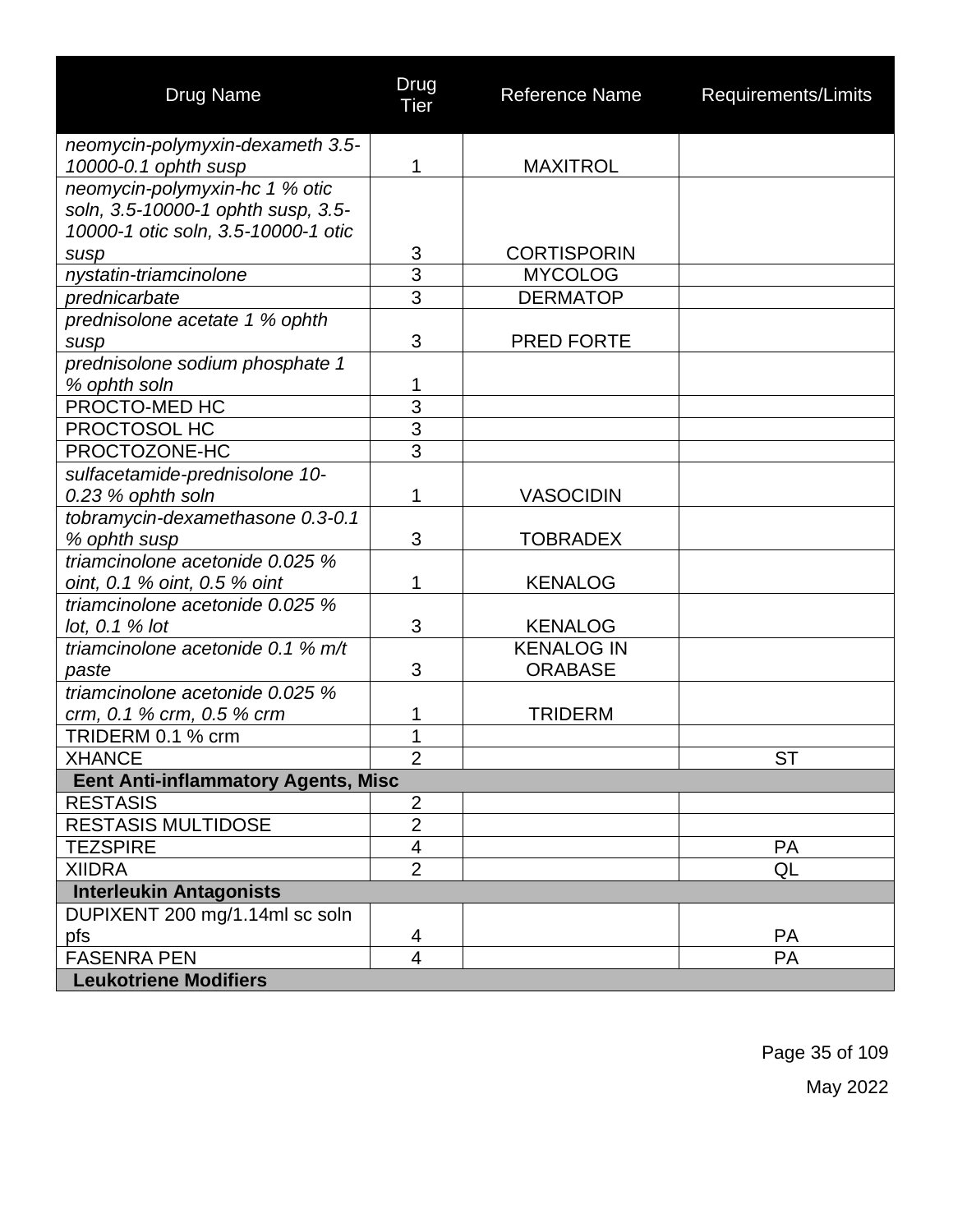| <b>Drug Name</b>                             | Drug<br>Tier              | <b>Reference Name</b> | Requirements/Limits |  |  |
|----------------------------------------------|---------------------------|-----------------------|---------------------|--|--|
| montelukast sodium 10 mg tab, 4              |                           |                       |                     |  |  |
| mg tab chew, 5 mg tab chew                   | 1                         | <b>SINGULAIR</b>      |                     |  |  |
| montelukast sodium 4 mg pckt                 | $\overline{3}$            | <b>SINGULAIR</b>      |                     |  |  |
| zafirlukast                                  | 3                         | <b>ACCOLATE</b>       | QL                  |  |  |
| <b>Mast-cell Stabilizers</b>                 |                           |                       |                     |  |  |
| cromolyn sodium 100 mg/5ml oral              |                           |                       |                     |  |  |
| conc                                         | 3                         | <b>GASTROCROM</b>     |                     |  |  |
| cromolyn sodium 20 mg/2ml inh                |                           |                       |                     |  |  |
| neb soln                                     | 3                         | <b>INTAL</b>          |                     |  |  |
| <b>Nonsteroidal Anti-inflammatory Agents</b> |                           |                       |                     |  |  |
| <b>BROMSITE</b>                              | $\ensuremath{\mathsf{3}}$ |                       | PA                  |  |  |
| diclofenac sodium 1.5 % ext soln             | 3                         | <b>PENNSAID</b>       |                     |  |  |
| diclofenac sodium 0.1 % ophth soln           | 1                         | <b>VOLTAREN</b>       |                     |  |  |
| diclofenac sodium 1 % gel                    | $\overline{3}$            | <b>VOLTAREN</b>       |                     |  |  |
| flurbiprofen sodium                          | 1                         | <b>OCUFEN</b>         |                     |  |  |
| ketorolac tromethamine 0.5 %                 |                           |                       |                     |  |  |
| ophth soln                                   | 1                         | <b>ACULAR</b>         |                     |  |  |
| ketorolac tromethamine 0.4 %                 |                           |                       |                     |  |  |
| ophth soln                                   | 1                         | <b>ACULAR LS</b>      |                     |  |  |
| <b>ANTILIPEMIC AGENTS</b>                    |                           |                       |                     |  |  |
| <b>Antilipemic Agents, Miscellaneous</b>     |                           |                       |                     |  |  |
| icosapent ethyl 1 gm cap                     | $\ensuremath{\mathsf{3}}$ | <b>VASCEPA</b>        |                     |  |  |
| niacin er (antihyperlipidemic)               | $\overline{3}$            | <b>NIASPAN</b>        |                     |  |  |
| omega-3-acid ethyl esters                    | $\overline{3}$            | <b>LOVAZA</b>         |                     |  |  |
| VASCEPA 0.5 gm cap                           | $\overline{3}$            |                       | PA                  |  |  |
| <b>Bile Acid Sequestrants</b>                |                           |                       |                     |  |  |
| cholestyramine 4 gm pckt                     | 3                         | <b>QUESTRAN</b>       |                     |  |  |
| cholestyramine 4 gm/dose oral                |                           |                       |                     |  |  |
| pwdr                                         | 3                         | QUESTRAN              |                     |  |  |
| cholestyramine light 4 gm pckt               | 3                         | <b>QUESTRAN LIGHT</b> |                     |  |  |
| cholestyramine light 4 gm/dose oral          |                           |                       |                     |  |  |
| pwdr                                         | $\ensuremath{\mathsf{3}}$ | <b>QUESTRAN LIGHT</b> |                     |  |  |
| colestipol hcl 1 gm tab, 5 gm pckt           | $\overline{3}$            | <b>COLESTID</b>       |                     |  |  |
| colestipol hcl 5 gm oral gr                  | $\overline{3}$            | <b>COLESTID</b>       |                     |  |  |
| PREVALITE 4 gm pckt                          | $\frac{3}{3}$             |                       |                     |  |  |
| PREVALITE 4 gm/dose oral pwdr                |                           |                       |                     |  |  |
| <b>Cholesterol Absorption Inhibitors</b>     |                           |                       |                     |  |  |
| ezetimibe                                    | 3                         | <b>ZETIA</b>          |                     |  |  |
| <b>Fibric Acid Derivatives</b>               |                           |                       |                     |  |  |

Page 36 of 109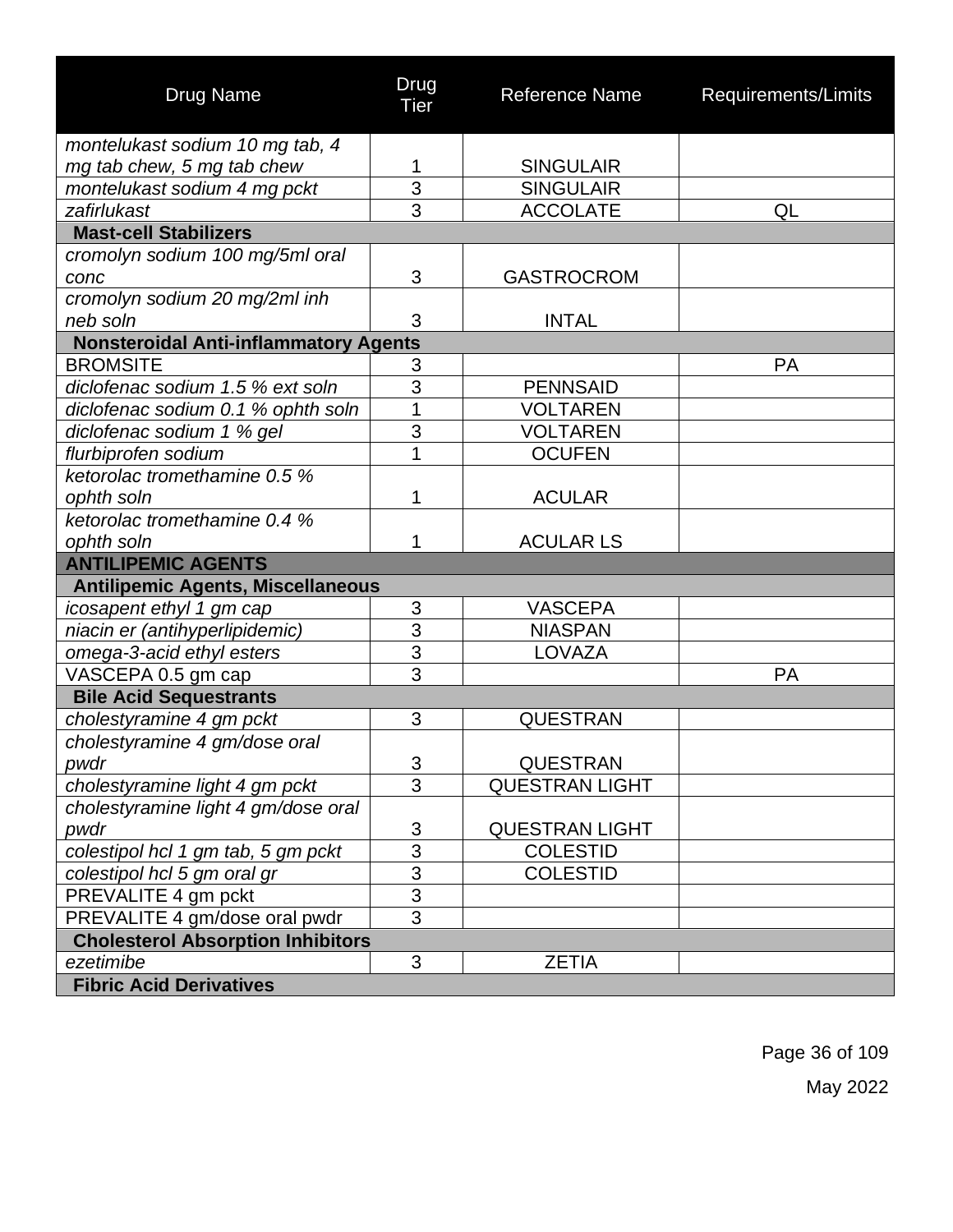| <b>Drug Name</b>                                                 | Drug<br>Tier   | <b>Reference Name</b> | Requirements/Limits |
|------------------------------------------------------------------|----------------|-----------------------|---------------------|
| fenofibrate 150 mg cap                                           | 3              | <b>LIPOFEN</b>        | QL                  |
| fenofibrate 160 mg tab, 48 mg tab,                               |                |                       |                     |
| 54 mg tab, 67 mg cap                                             | 1              | <b>TRICOR</b>         | QL                  |
| fenofibrate 145 mg tab, 200 mg cap                               | 3              | <b>TRICOR</b>         | QL                  |
| fenofibrate micronized 130 mg cap                                | 1              | <b>ANTARA</b>         | QL                  |
| fenofibrate micronized 134 mg cap,                               |                |                       |                     |
| 67 mg cap                                                        | 1              | <b>TRICOR</b>         | QL                  |
| fenofibrate micronized 200 mg cap                                | $\overline{3}$ | <b>TRICOR</b>         | QL                  |
| gemfibrozil 600 mg tab                                           | 1              | <b>LOPID</b>          |                     |
| <b>Hmg-coa Reductase Inhibitors</b>                              |                |                       |                     |
| atorvastatin calcium 10 mg tab, 20                               |                |                       |                     |
| mg tab, 40 mg tab, 80 mg tab                                     | 1              | <b>LIPITOR</b>        |                     |
| ezetimibe-simvastatin                                            | 3              | <b>VYTORIN</b>        |                     |
| lovastatin 10 mg tab, 20 mg tab, 40                              |                |                       |                     |
| mg tab                                                           | 1              | <b>MEVACOR</b>        |                     |
| pravastatin sodium                                               | 1              | <b>PRAVACHOL</b>      |                     |
| rosuvastatin calcium 10 mg tab, 20                               |                |                       |                     |
| mg tab, 40 mg tab, 5 mg tab                                      | 1              | <b>CRESTOR</b>        |                     |
| simvastatin 10 mg tab, 20 mg tab,                                |                |                       |                     |
| 40 mg tab, 5 mg tab                                              |                | <b>ZOCOR</b>          |                     |
| Proprotein Convertase Subtilisin Kexin Type 9 (PCSK9) Inhibitors |                |                       |                     |
| <b>PRALUENT</b>                                                  | 3              |                       | PA                  |
| <b>REPATHA</b>                                                   | 3              |                       | PA                  |
| REPATHA PUSHTRONEX                                               |                |                       |                     |
| <b>SYSTEM</b>                                                    | 3              |                       | <b>PA</b>           |
| <b>REPATHA SURECLICK</b>                                         | $\overline{3}$ |                       | PA                  |
| <b>Miscellaneous Agents</b>                                      |                |                       |                     |
| <b>LEQVIO</b>                                                    | 3              |                       | PA                  |
| <b>ANTIMANIC AGENTS</b>                                          |                |                       |                     |
| <b>Antimanic Agents</b>                                          |                |                       |                     |
| lithium carbonate 150 mg cap, 600                                |                |                       |                     |
| mg cap                                                           | 1              |                       |                     |
| lithium carbonate 300 mg cap                                     | 1              | <b>ESKALITH</b>       |                     |
| lithium carbonate 300 mg tab                                     | 1              | <b>LITHOBID</b>       |                     |
| lithium carbonate er 450 mg tab er                               | $\overline{3}$ | <b>ESKALITH CR</b>    |                     |
| lithium carbonate er 300 mg tab er                               | 3              | <b>LITHOBID</b>       |                     |
| <b>ANTIMIGRAINE AGENTS</b>                                       |                |                       |                     |
| <b>Antimigraine Agents, Miscellaneous</b>                        |                |                       |                     |
| ergotamine-caffeine 1-100 mg tab                                 | 3              | <b>CAFERGOT</b>       |                     |

Page 37 of 109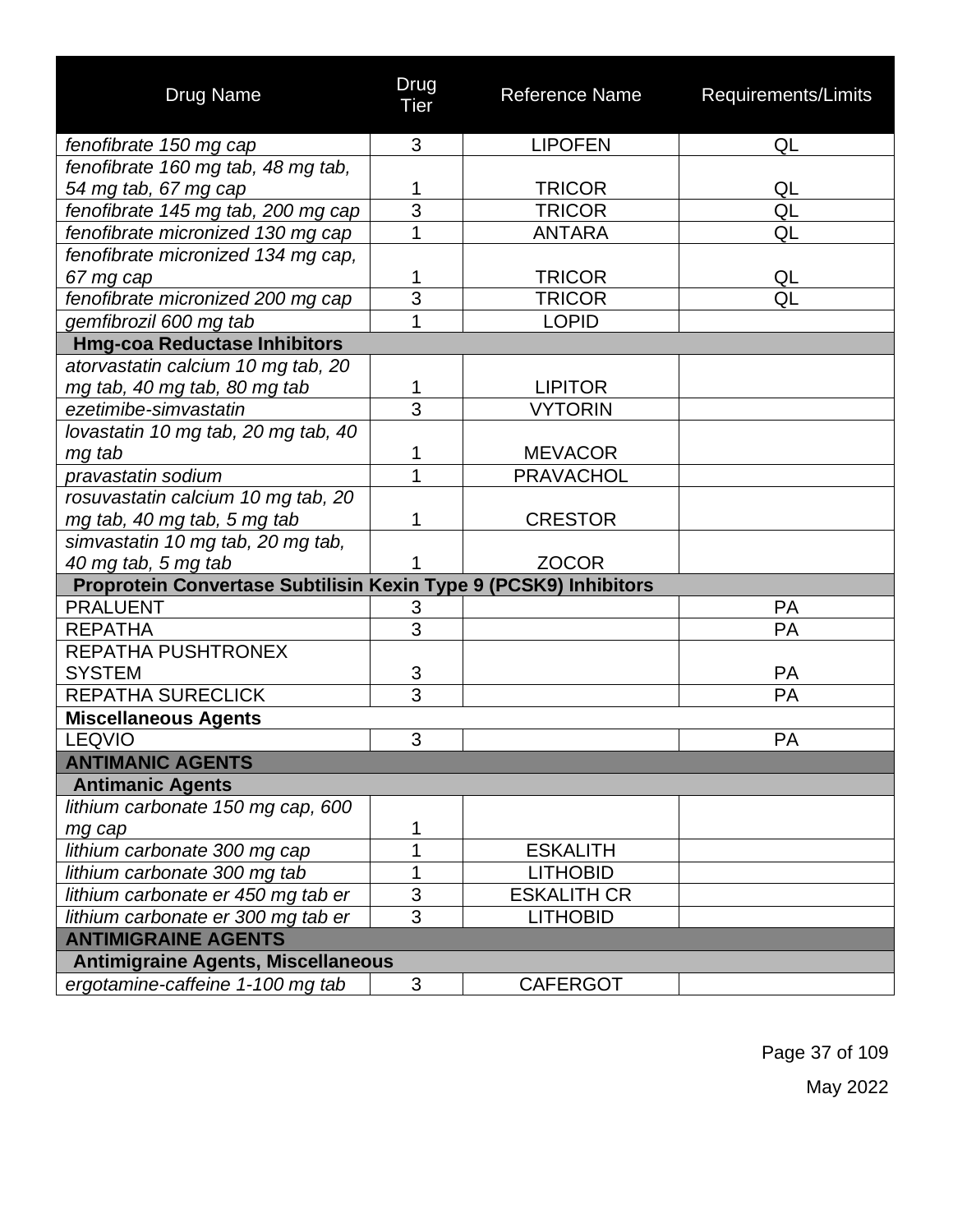| Drug Name                                                 | Drug<br>Tier              | Reference Name    | Requirements/Limits |  |  |
|-----------------------------------------------------------|---------------------------|-------------------|---------------------|--|--|
| <b>MIGERGOT</b>                                           | 3                         |                   | PA, QL              |  |  |
| <b>Calcitonin Gene-related Peptide (cgrp) Antagonists</b> |                           |                   |                     |  |  |
| <b>AJOVY</b>                                              | $\overline{2}$            |                   | PA, QL              |  |  |
| <b>EMGALITY</b>                                           | $\overline{2}$            |                   | PA, QL              |  |  |
| EMGALITY (300 MG DOSE)                                    | $\overline{2}$            |                   | PA, QL              |  |  |
| <b>QULIPTA</b>                                            | $\overline{2}$            |                   | PA                  |  |  |
| <b>UBRELVY</b>                                            | $\overline{2}$            |                   | PA                  |  |  |
| <b>Selective Serotonin Agonists</b>                       |                           |                   |                     |  |  |
| naratriptan hcl                                           | $\ensuremath{\mathsf{3}}$ | <b>AMERGE</b>     | QL                  |  |  |
| <b>REYVOW</b>                                             | $\overline{2}$            |                   | PA                  |  |  |
| rizatriptan benzoate 10 mg tab, 5                         |                           |                   |                     |  |  |
| mg tab                                                    | 3                         | <b>MAXALT</b>     | QL                  |  |  |
| rizatriptan benzoate 10 mg tab                            |                           |                   |                     |  |  |
| disint, 5 mg tab disint                                   | 3                         | <b>MAXALT MLT</b> | QL                  |  |  |
| sumatriptan 20 mg/act nasal soln, 5                       |                           |                   |                     |  |  |
| mg/act nasal soln                                         | 3                         | <b>IMITREX</b>    | QL                  |  |  |
| sumatriptan succinate 100 mg tab,                         |                           |                   |                     |  |  |
| 25 mg tab, 50 mg tab                                      | 1                         | <b>IMITREX</b>    | QL                  |  |  |
| sumatriptan succinate 6 mg/0.5ml                          |                           |                   |                     |  |  |
| sc soln                                                   | 3                         | <b>IMITREX</b>    | QL                  |  |  |
| zolmitriptan 2.5 mg tab, 2.5 mg tab                       |                           |                   |                     |  |  |
| disint, 5 mg tab, 5 mg tab disint                         | 3                         | <b>ZOMIG</b>      | QL                  |  |  |
| <b>ANTIMYCOBACTERIALS</b>                                 |                           |                   |                     |  |  |
| Antimycobacterials, Miscellaneous                         |                           |                   |                     |  |  |
| dapsone 100 mg tab, 25 mg tab                             | 3                         |                   |                     |  |  |
| <b>Antituberculosis Agents</b>                            |                           |                   |                     |  |  |
| ethambutol hcl 100 mg tab, 400 mg                         |                           |                   |                     |  |  |
| tab                                                       | 3                         | <b>MYAMBUTOL</b>  |                     |  |  |
| isoniazid 100 mg tab, 300 mg tab                          | 1                         |                   |                     |  |  |
| isoniazid 50 mg/5ml syr                                   | 3                         |                   |                     |  |  |
| <b>PASER</b>                                              | $\overline{3}$            |                   | <b>PA</b>           |  |  |
| <b>PRIFTIN</b>                                            | $\overline{3}$            |                   | PA                  |  |  |
| pyrazinamide 500 mg tab                                   | $\overline{3}$            |                   |                     |  |  |
| rifabutin                                                 | $\overline{3}$            | <b>MYCOBUTIN</b>  |                     |  |  |
| rifampin 150 mg cap, 300 mg cap,                          |                           |                   |                     |  |  |
| 600 mg iv soln                                            | 3                         | <b>RIFADIN</b>    |                     |  |  |
| <b>SIRTURO</b>                                            | 3                         |                   | <b>PA</b>           |  |  |
| <b>TRECATOR</b>                                           | $\overline{3}$            |                   | PA                  |  |  |
| <b>ANTINEOPLASTIC AGENTS</b>                              |                           |                   |                     |  |  |

Page 38 of 109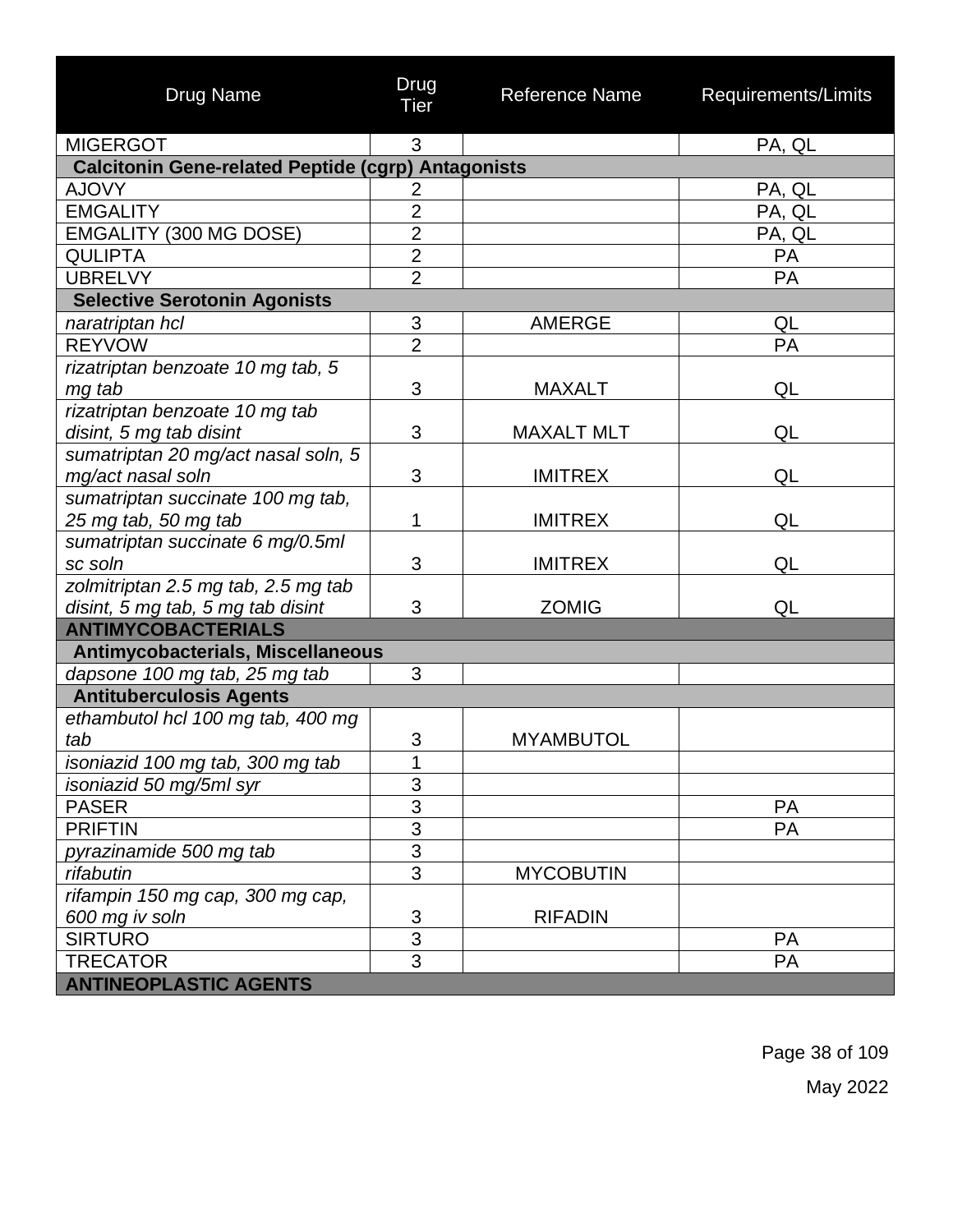| <b>Drug Name</b>                    | Drug<br><b>Tier</b>      | <b>Reference Name</b> | Requirements/Limits |
|-------------------------------------|--------------------------|-----------------------|---------------------|
| <b>Antineoplastic Agents</b>        |                          |                       |                     |
| abiraterone acetate 250 mg tab,     |                          |                       |                     |
| 500 mg tab                          | 4                        | <b>ZYTIGA</b>         | PA, QL              |
| AFINITOR 10 mg tab                  | 6                        |                       | PA                  |
| <b>AFINITOR DISPERZ</b>             | 6                        |                       | PA                  |
| <b>ALECENSA</b>                     | 6                        |                       | PA                  |
| <b>ALUNBRIG</b>                     | $6\phantom{1}6$          |                       | PA                  |
| <b>AVASTIN</b>                      | 6                        |                       | PA                  |
| AYVAKIT 100 mg tab, 200 mg tab,     |                          |                       |                     |
| 300 mg tab                          | 6                        |                       | PA                  |
| <b>BALVERSA</b>                     | 6                        |                       | PA                  |
| bexarotene 75 mg cap                | $\overline{\mathcal{A}}$ | <b>TARGRETIN</b>      | PA                  |
| bicalutamide                        | 1                        | <b>CASODEX</b>        |                     |
| <b>BOSULIF</b>                      | 6                        |                       | <b>PA</b>           |
| <b>BRAFTOVI</b>                     | 6                        |                       | PA                  |
| <b>BRUKINSA</b>                     | 6                        |                       | PA                  |
| <b>CABOMETYX</b>                    | $6\phantom{1}6$          |                       | PA                  |
| <b>CALQUENCE</b>                    | 6                        |                       | PA                  |
| <b>CAPRELSA</b>                     | 6                        |                       | PA                  |
| COMETRIQ (100 MG DAILY              |                          |                       |                     |
| DOSE)                               | 6                        |                       | PA                  |
| COMETRIQ (140 MG DAILY              |                          |                       |                     |
| DOSE)                               | 6                        |                       | PA                  |
| <b>COMETRIQ (60 MG DAILY DOSE)</b>  | 6                        |                       | PA                  |
| <b>COPIKTRA</b>                     | 6                        |                       | <b>PA</b>           |
| <b>COTELLIC</b>                     | 6                        |                       | PA                  |
| cyclophosphamide 25 mg cap, 50      |                          |                       |                     |
| mg cap                              | 1                        |                       |                     |
| <b>DAURISMO</b>                     | 6                        |                       | PA                  |
| <b>DROXIA</b>                       | $\overline{3}$           |                       | PA                  |
| <b>EMCYT</b>                        | $\overline{3}$           |                       | PA                  |
| <b>ERIVEDGE</b>                     | $\overline{6}$           |                       | PA                  |
| <b>ERLEADA</b>                      | $\,6$                    |                       | PA                  |
| erlotinib hcl                       | $\overline{\mathcal{A}}$ | <b>TARCEVA</b>        | PA, QL              |
| etoposide 50 mg cap                 | $\overline{\mathcal{A}}$ |                       | PA                  |
| etoposide 1 gm/50ml iv soln, 100    |                          |                       |                     |
| mg/5ml iv soln, 500 mg/25ml iv soln | 4                        | <b>VEPESID</b>        | <b>PA</b>           |
| everolimus 2.5 mg tab, 5 mg tab,    |                          |                       |                     |
| $7.5$ mg tab                        | 4                        | <b>AFINITOR</b>       | PA, QL              |

Page 39 of 109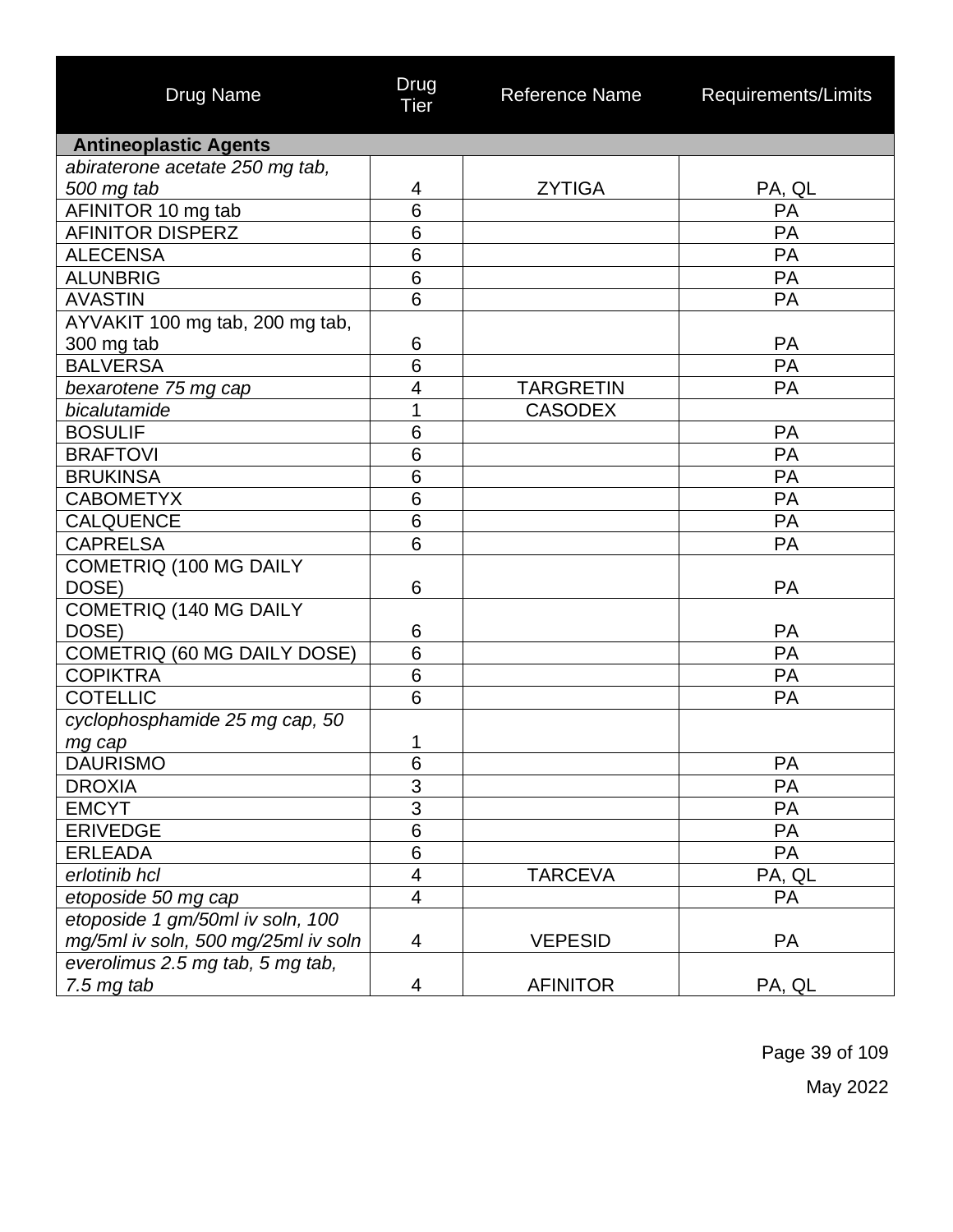| <b>Drug Name</b>           | Drug<br><b>Tier</b> | <b>Reference Name</b> | Requirements/Limits |
|----------------------------|---------------------|-----------------------|---------------------|
| flutamide                  | 3                   | <b>EULEXIN</b>        |                     |
| <b>GAVRETO</b>             | 6                   |                       | PA                  |
| <b>GILOTRIF</b>            | 6                   |                       | PA                  |
| <b>HERCEPTIN</b>           | 6                   |                       | PA                  |
| <b>HERZUMA</b>             | $\overline{5}$      |                       | PA                  |
| hydroxyurea 500 mg cap     | 1                   | <b>HYDREA</b>         |                     |
| <b>IBRANCE</b>             | 6                   |                       | PA                  |
| <b>ICLUSIG</b>             | 6                   |                       | PA                  |
| <b>IDHIFA</b>              | $6\phantom{1}6$     |                       | PA                  |
| imatinib mesylate          | 4                   | <b>GLEEVEC</b>        | PA, QL              |
| <b>IMBRUVICA</b>           | 6                   |                       | PA                  |
| <b>INLYTA</b>              | 6                   |                       | PA                  |
| <b>INQOVI</b>              | 6                   |                       | PA                  |
| <b>INREBIC</b>             | 6                   |                       | PA                  |
| <b>INTRON A</b>            | 6                   |                       | PA                  |
| <b>IRESSA</b>              | 6                   |                       | PA                  |
| <b>JAKAFI</b>              | 6                   |                       | PA                  |
| <b>KANJINTI</b>            | 5                   |                       | PA                  |
| KISQALI (200 MG DOSE)      | 6                   |                       | PA                  |
| KISQALI (400 MG DOSE)      | 6                   |                       | PA                  |
| KISQALI (600 MG DOSE)      | 6                   |                       | PA                  |
| <b>KOSELUGO</b>            | 6                   |                       | PA                  |
| lapatinib ditosylate       | 4                   | <b>TYKERB</b>         | PA, QL              |
| LENVIMA (10 MG DAILY DOSE) | 6                   |                       | PA                  |
| LENVIMA (12 MG DAILY DOSE) | 6                   |                       | PA                  |
| LENVIMA (14 MG DAILY DOSE) | 6                   |                       | PA                  |
| LENVIMA (18 MG DAILY DOSE) | 6                   |                       | PA                  |
| LENVIMA (20 MG DAILY DOSE) | 6                   |                       | PA                  |
| LENVIMA (24 MG DAILY DOSE) | 6                   |                       | PA                  |
| LENVIMA (4 MG DAILY DOSE)  | 6                   |                       | PA                  |
| LENVIMA (8 MG DAILY DOSE)  | 6                   |                       | PA                  |
| <b>LEUKERAN</b>            | 3                   |                       | PA                  |
| <b>LONSURF</b>             | 6                   |                       | PA                  |
| <b>LORBRENA</b>            | 6                   |                       | PA                  |
| <b>LYNPARZA</b>            | $\,6\,$             |                       | PA                  |
| <b>LYSODREN</b>            | 3                   |                       | PA                  |
| <b>MATULANE</b>            | 6                   |                       | PA                  |
| <b>MEKINIST</b>            | 6                   |                       | PA                  |
| <b>MEKTOVI</b>             | 6                   |                       | PA                  |

Page 40 of 109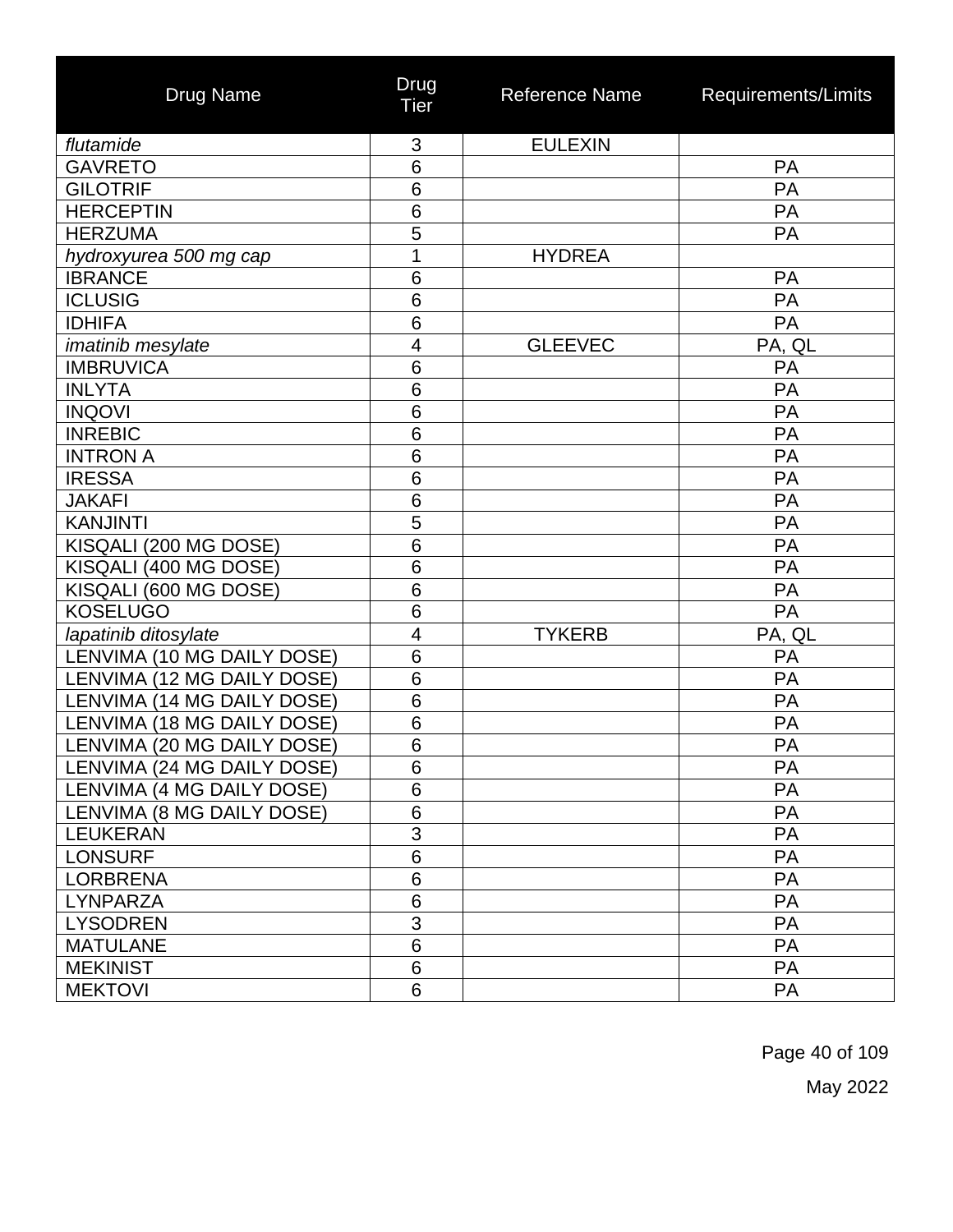| <b>Drug Name</b>                     | Drug<br>Tier    | <b>Reference Name</b> | Requirements/Limits |
|--------------------------------------|-----------------|-----------------------|---------------------|
| mercaptopurine 50 mg tab             | 3               | <b>PURINETHOL</b>     |                     |
| methotrexate 2.5 mg tab              | 1               |                       |                     |
| methotrexate sodium 2.5 mg tab       | 1               |                       |                     |
| methotrexate sodium 250 mg/10ml      |                 |                       |                     |
| inj soln, 50 mg/2ml inj soln         | 3               |                       |                     |
| methotrexate sodium (pf) 1           |                 |                       |                     |
| gm/40ml inj soln, 50 mg/2ml inj soln | 3               |                       |                     |
| <b>MVASI</b>                         | $\overline{5}$  |                       | PA                  |
| <b>NERLYNX</b>                       | 6               |                       | PA                  |
| <b>NEXAVAR</b>                       | $6\phantom{1}6$ |                       | PA                  |
| nilutamide                           | 4               | <b>NILANDRON</b>      | PA, QL              |
| <b>NINLARO</b>                       | 6               |                       | PA                  |
| <b>NUBEQA</b>                        | 6               |                       | PA                  |
| <b>ODOMZO</b>                        | 6               |                       | PA                  |
| <b>ONTRUZANT</b>                     | $\overline{5}$  |                       | PA                  |
| <b>ONUREG</b>                        | 6               |                       | PA                  |
| <b>PEMAZYRE</b>                      | 6               |                       | PA                  |
| PIQRAY (200 MG DAILY DOSE)           | 6               |                       | PA                  |
| PIQRAY (250 MG DAILY DOSE)           | 6               |                       | PA                  |
| PIQRAY (300 MG DAILY DOSE)           | 6               |                       | PA                  |
| <b>POMALYST</b>                      | 6               |                       | PA                  |
| <b>PURIXAN</b>                       | 6               |                       | PA                  |
| <b>QINLOCK</b>                       | 6               |                       | PA                  |
| <b>RETEVMO</b>                       | 6               |                       | PA                  |
| <b>REVLIMID</b>                      | 6               |                       | PA                  |
| <b>RIABNI</b>                        | 5               |                       | PA                  |
| <b>RITUXAN</b>                       | 6               |                       | PA                  |
| RITUXAN HYCELA                       | 6               |                       | PA                  |
| <b>ROZLYTREK</b>                     | 6               |                       | PA                  |
| <b>RUBRACA</b>                       | 6               |                       | PA                  |
| <b>RUXIENCE</b>                      | 4               |                       | PA                  |
| <b>RYDAPT</b>                        | 6               |                       | PA                  |
| <b>SPRYCEL</b>                       | 6               |                       | <b>PA</b>           |
| <b>STIVARGA</b>                      | 6               |                       | PA                  |
| <b>SUTENT</b>                        | 6               |                       | PA                  |
| <b>SYNRIBO</b>                       | 6               |                       | <b>PA</b>           |
| <b>TABLOID</b>                       | 3               |                       | PA                  |
| <b>TABRECTA</b>                      | 6               |                       | PA                  |
| <b>TAFINLAR</b>                      | 6               |                       | PA                  |

Page 41 of 109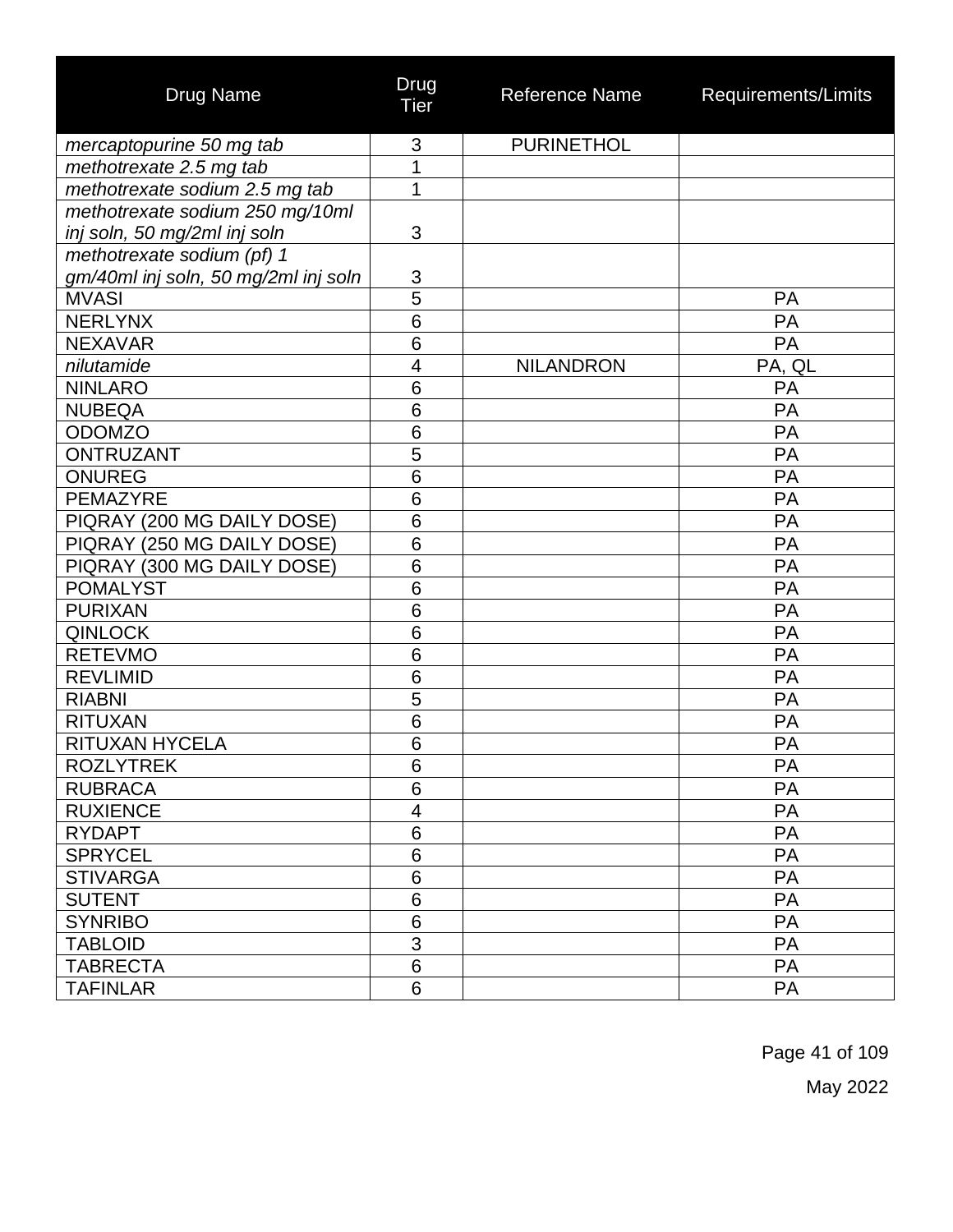| <b>Drug Name</b>                   | Drug<br>Tier             | Reference Name   | Requirements/Limits |
|------------------------------------|--------------------------|------------------|---------------------|
| <b>TAGRISSO</b>                    | 6                        |                  | PA                  |
| <b>TALZENNA</b>                    | 6                        |                  | PA                  |
| <b>TASIGNA</b>                     | 6                        |                  | PA                  |
| <b>TAZVERIK</b>                    | 6                        |                  | PA                  |
| <b>TIBSOVO</b>                     | 6                        |                  | PA                  |
| <b>TRAZIMERA</b>                   | $\overline{\mathcal{A}}$ |                  | PA                  |
| tretinoin 10 mg cap                | 4                        | <b>VESANOID</b>  | PA                  |
| <b>TRUXIMA</b>                     | 5                        |                  | PA                  |
| <b>TUKYSA</b>                      | 6                        |                  | PA                  |
| <b>TURALIO</b>                     | 6                        |                  | PA                  |
| <b>VENCLEXTA</b>                   | 6                        |                  | PA                  |
| <b>VENCLEXTA STARTING PACK</b>     | 6                        |                  | PA                  |
| <b>VERZENIO</b>                    | 6                        |                  | PA                  |
| VITRAKVI 100 mg cap, 25 mg cap     | 6                        |                  | PA                  |
| VITRAKVI 20 mg/ml soln             | 6                        |                  | PA                  |
| <b>VIZIMPRO</b>                    | 6                        |                  | PA                  |
| <b>VOTRIENT</b>                    | 6                        |                  | PA                  |
| <b>XALKORI</b>                     | 6                        |                  | PA                  |
| <b>XATMEP</b>                      | 3                        |                  | PA                  |
| <b>XOSPATA</b>                     | 6                        |                  | PA                  |
| XPOVIO (60 MG TWICE WEEKLY)        | 6                        |                  | PA                  |
| XPOVIO (80 MG TWICE WEEKLY)        | 6                        |                  | PA                  |
| XTANDI 40 mg cap                   | 6                        |                  | PA                  |
| <b>YONSA</b>                       | 6                        |                  | PA                  |
| <b>ZEJULA</b>                      | 6                        |                  | PA                  |
| <b>ZELBORAF</b>                    | 6                        |                  | PA                  |
| <b>ZIRABEV</b>                     | $\overline{\mathcal{A}}$ |                  | PA                  |
| <b>ZOLINZA</b>                     | 6                        |                  | PA                  |
| <b>ZYDELIG</b>                     | 6                        |                  | PA                  |
| <b>ZYKADIA</b>                     | 6                        |                  | PA                  |
| <b>ANTIPARKINSONIAN AGENTS</b>     |                          |                  |                     |
| <b>Adamantanes</b>                 |                          |                  |                     |
| amantadine hcl 50 mg/5ml soln      | 1                        |                  |                     |
| amantadine hcl 100 mg cap, 100     |                          |                  |                     |
| mg tab                             | 1                        | <b>SYMMETREL</b> |                     |
| <b>GOCOVRI</b>                     | $\overline{3}$           |                  | PA, QL              |
| <b>Anticholinergic Agents</b>      |                          |                  |                     |
| benztropine mesylate 0.5 mg tab, 1 |                          |                  |                     |
| mg tab, 2 mg tab                   | 1                        | <b>COGENTIN</b>  |                     |

Page 42 of 109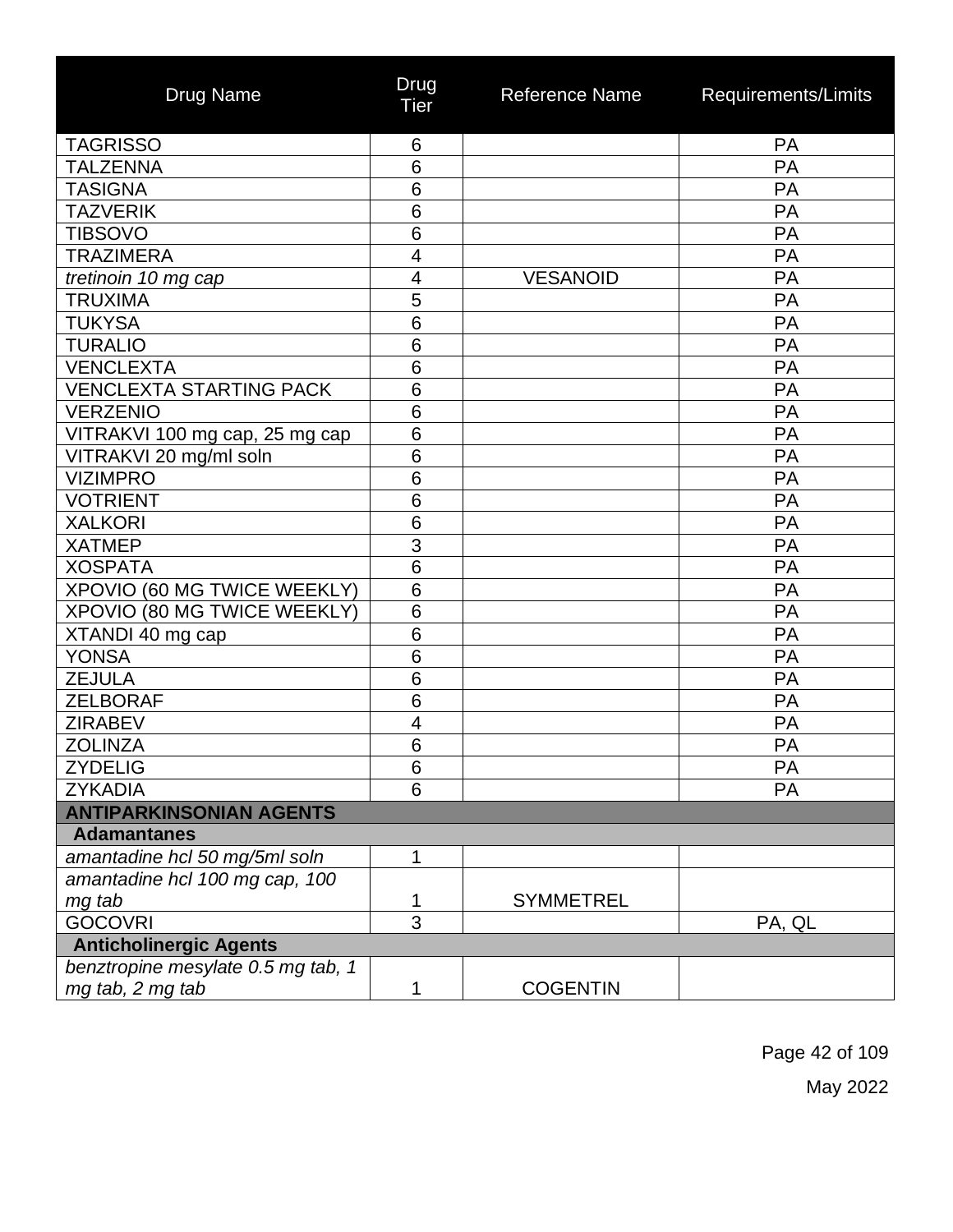| <b>Drug Name</b>                      | Drug<br><b>Tier</b> | <b>Reference Name</b> | Requirements/Limits |
|---------------------------------------|---------------------|-----------------------|---------------------|
| trihexyphenidyl hcl 0.4 mg/ml soln    | 3                   |                       |                     |
| trihexyphenidyl hcl 2 mg tab, 5 mg    |                     |                       |                     |
| tab                                   | 1                   | <b>ARTANE</b>         |                     |
| <b>Comt Inhibitors</b>                |                     |                       |                     |
| entacapone                            | 3                   | <b>COMTAN</b>         |                     |
| <b>Dopamine Precursors</b>            |                     |                       |                     |
| carbidopa 25 mg tab                   | 3                   | <b>LODOSYN</b>        |                     |
| carbidopa-levodopa 10-100 mg tab      |                     |                       |                     |
| disint, 25-100 mg tab disint, 25-250  |                     |                       |                     |
| mg tab disint                         | 3                   | <b>PARCOPA</b>        |                     |
| carbidopa-levodopa 10-100 mg tab,     |                     |                       |                     |
| 25-100 mg tab, 25-250 mg tab          | 1                   | <b>SINEMET</b>        |                     |
| carbidopa-levodopa er 25-100 mg       |                     |                       |                     |
| tab er, 50-200 mg tab er              | 1                   | <b>SINEMET CR</b>     |                     |
| carbidopa-levodopa-entacapone         | 3                   | <b>STALEVO</b>        |                     |
| <b>Dopamine Receptor Agonists</b>     |                     |                       |                     |
| <b>APOKYN</b>                         | 6                   |                       | PA                  |
| bromocriptine mesylate 2.5 mg tab,    |                     |                       |                     |
| 5 mg cap                              | 3                   | <b>PARLODEL</b>       |                     |
| cabergoline                           | $\overline{3}$      | <b>DOSTINEX</b>       |                     |
| <b>KYNMOBI</b>                        | 6                   |                       | PA                  |
| <b>NEUPRO</b>                         | $\overline{3}$      |                       | PA                  |
| pramipexole dihydrochloride           | 1                   | <b>MIRAPEX</b>        |                     |
| pramipexole dihydrochloride er        |                     |                       |                     |
| 3.75 mg tab er 24 hr                  | 1                   | <b>MIRAPEX ER</b>     |                     |
| ropinirole hcl                        | 1                   | <b>REQUIP</b>         |                     |
| <b>Monoamine Oxidase B Inhibitors</b> |                     |                       |                     |
| <b>EMSAM</b>                          | 3                   |                       | PA, QL              |
| rasagiline mesylate 0.5 mg tab, 1     |                     |                       |                     |
| mg tab                                | 3                   | <b>AZILECT</b>        |                     |
| selegiline hcl 5 mg tab               | $\overline{3}$      |                       |                     |
| selegiline hcl 5 mg cap               | $\overline{3}$      | <b>ELDEPRYL</b>       |                     |
| <b>ANTIPROTOZOALS</b>                 |                     |                       |                     |
| <b>Amebicides</b>                     |                     |                       |                     |
| paromomycin sulfate 250 mg cap        | 3                   | <b>HUMATIN</b>        |                     |
| <b>Antimalarials</b>                  |                     |                       |                     |
| atovaquone-proguanil hcl              | 3                   | <b>MALARONE</b>       |                     |
| chloroquine phosphate 250 mg tab      | 1                   |                       |                     |
| chloroquine phosphate 500 mg tab      | 1                   | <b>ARALEN</b>         |                     |

Page 43 of 109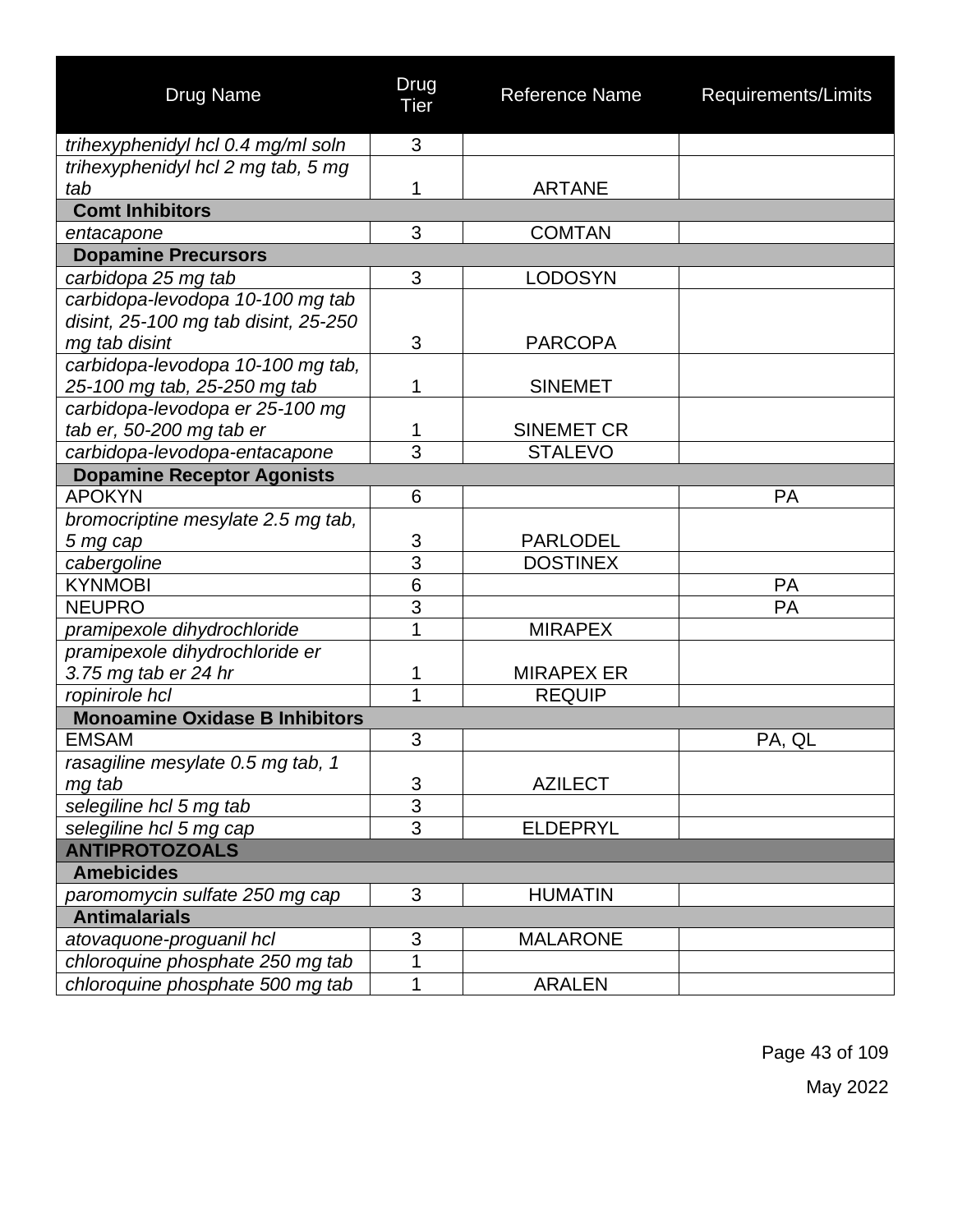| Drug Name                                  | Drug<br>Tier   | Reference Name     | Requirements/Limits |
|--------------------------------------------|----------------|--------------------|---------------------|
| <b>COARTEM</b>                             | 3              |                    | PA, QL              |
| hydroxychloroquine sulfate 200 mg          |                |                    |                     |
| tab                                        | 1              | <b>PLAQUENIL</b>   |                     |
| mefloquine hcl                             | $\overline{1}$ |                    |                     |
| primaquine phosphate                       | 3              |                    |                     |
| quinine sulfate 324 mg cap                 | 3              | QUALAQUIN          | PA, QL              |
| Antiprotozoals, Miscellaneous              |                |                    |                     |
| ALINIA 100 mg/5ml susp                     | 3              |                    | <b>PA</b>           |
| atovaquone                                 | $\overline{c}$ | <b>MEPRON</b>      |                     |
| <b>LAMPIT</b>                              | $\overline{3}$ |                    | <b>PA</b>           |
| metronidazole 250 mg tab, 500 mg           |                |                    |                     |
| tab                                        | 1              | <b>FLAGYL</b>      |                     |
| metronidazole in nacl                      | $\overline{3}$ | <b>FLAGYL</b>      |                     |
| nitazoxanide 500 mg tab                    | $\overline{3}$ | <b>ALINIA</b>      |                     |
| pentamidine isethionate 300 mg inh         |                |                    |                     |
| soln                                       | 3              | <b>NEBUPENT</b>    |                     |
| pentamidine isethionate 300 mg inj         |                |                    |                     |
| soln                                       | 3              | <b>PENTAM</b>      |                     |
| <b>ANTIPRURITICS AND LOCAL ANESTHETICS</b> |                |                    |                     |
| <b>Antipruritics And Local Anesthetics</b> |                |                    |                     |
| hydrocortisone ace-pramoxine 1-1<br>% crm  | 3              | <b>ANALPRAM HC</b> |                     |
| lidocaine 5 % oint                         | $\overline{3}$ |                    |                     |
| lidocaine 5 % patch                        | $\overline{3}$ | <b>LIDODERM</b>    | QL                  |
| lidocaine hcl 4 % ext soln                 | 1              | <b>XYLOCAINE</b>   |                     |
| lidocaine hcl urethral/mucosal 2 %         |                |                    |                     |
| <b>External Prefilled Syringe</b>          | 3              |                    |                     |
| lidocaine hcl urethral/mucosal 2 %         |                |                    |                     |
| gel                                        | $\overline{3}$ | <b>XYLOCAINE</b>   |                     |
| lidocaine-prilocaine 2.5-2.5 % crm         | 3              | <b>EMLA</b>        |                     |
| premium lidocaine                          | $\overline{3}$ |                    |                     |
| <b>ANTISENSE OLIGONUCLEOTIDES</b>          |                |                    |                     |
| <b>Antisense Oligonucleotides</b>          |                |                    |                     |
| <b>TEGSEDI</b>                             | 6              |                    | <b>PA</b>           |
| <b>ANTITHROMBOTIC AGENTS</b>               |                |                    |                     |
| <b>Anticoagulants</b>                      |                |                    |                     |
| <b>ELIQUIS</b>                             | $\mathfrak{S}$ |                    | <b>PA</b>           |
| ELIQUIS DVT/PE STARTER PACK                | 3              |                    | <b>PA</b>           |

Page 44 of 109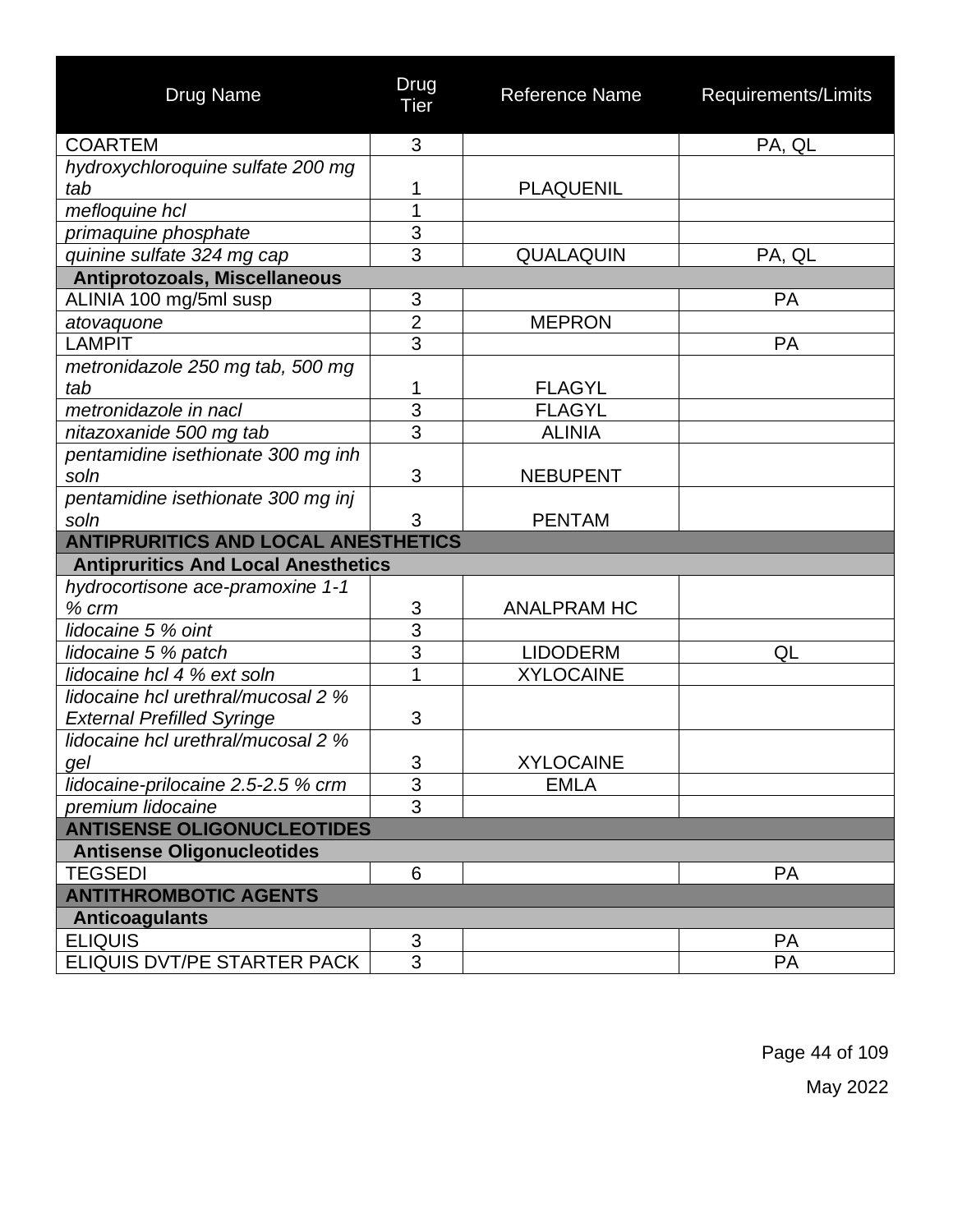| <b>Drug Name</b>                                                          | Drug<br>Tier   | <b>Reference Name</b> | Requirements/Limits |
|---------------------------------------------------------------------------|----------------|-----------------------|---------------------|
| enoxaparin sodium 100 mg/ml sc                                            |                |                       |                     |
| soln, 120 mg/0.8ml sc soln, 150                                           |                |                       |                     |
| mg/ml sc soln, 30 mg/0.3ml sc soln,                                       |                |                       |                     |
| 40 mg/0.4ml sc soln, 60 mg/0.6ml                                          |                |                       |                     |
| sc soln, 80 mg/0.8ml sc soln                                              | $\mathbf{2}$   | <b>LOVENOX</b>        | QL                  |
| fondaparinux sodium                                                       | $\overline{3}$ | <b>ARIXTRA</b>        | QL                  |
| heparin sodium (porcine) 1000                                             |                |                       |                     |
| unit/ml inj soln, 10000 unit/ml inj<br>soln, 20000 unit/ml inj soln, 5000 |                |                       |                     |
| unit/ml inj soln                                                          | 3              |                       |                     |
| heparin sodium (porcine) pf                                               | 3              |                       |                     |
| <b>JANTOVEN</b>                                                           | 1              |                       |                     |
| <b>PRADAXA</b>                                                            | $\overline{2}$ |                       |                     |
| warfarin sodium 1 mg tab, 10 mg                                           |                |                       |                     |
| tab, 2 mg tab, 2.5 mg tab, 3 mg tab,                                      |                |                       |                     |
| 4 mg tab, 5 mg tab, 6 mg tab, 7.5                                         |                |                       |                     |
| mg tab                                                                    | 1              | <b>COUMADIN</b>       |                     |
| <b>XARELTO</b>                                                            | $\overline{3}$ |                       | <b>PA</b>           |
| <b>XARELTO STARTER PACK</b>                                               | 3              |                       | PA                  |
| <b>Antithrombotic Agents, Misc</b>                                        |                |                       |                     |
| <b>CABLIVI</b>                                                            | 6              |                       | <b>PA</b>           |
| <b>Platelet-aggregation Inhibitors</b>                                    |                |                       |                     |
| aspirin-dipyridamole er                                                   | 3              | <b>AGGRENOX</b>       |                     |
| <b>BRILINTA</b>                                                           | $\overline{2}$ |                       |                     |
| cilostazol                                                                | 1              | <b>PLETAL</b>         |                     |
| clopidogrel bisulfate 75 mg tab                                           | 1              | <b>PLAVIX</b>         |                     |
| prasugrel hcl                                                             | 1              | <b>EFFIENT</b>        | QL                  |
| <b>Platelet-reducing Agents</b>                                           |                |                       |                     |
| anagrelide hcl                                                            | 1              | <b>AGRYLIN</b>        |                     |
| <b>ANTITOXINS AND IMMUNE GLOBULINS</b>                                    |                |                       |                     |
| <b>Antitoxins And Immune Globulins</b>                                    |                |                       |                     |
| OCTAGAM 1 gm/20ml iv soln, 2                                              |                |                       |                     |
| gm/20ml iv soln                                                           | 6              |                       | <b>PA</b>           |
| <b>PANZYGA</b>                                                            | 6              |                       | PA                  |
| PRIVIGEN 20 gm/200ml iv soln                                              | 6              |                       | PA                  |
| <b>VARIZIG</b>                                                            | $\overline{2}$ |                       |                     |
| ANTIULCER AGENTS AND ACID SUPPRESSANTS                                    |                |                       |                     |
| <b>Histamine H2-antagonists</b>                                           |                |                       |                     |
| cimetidine 400 mg tab                                                     | 3              | <b>TAGAMET</b>        |                     |

Page 45 of 109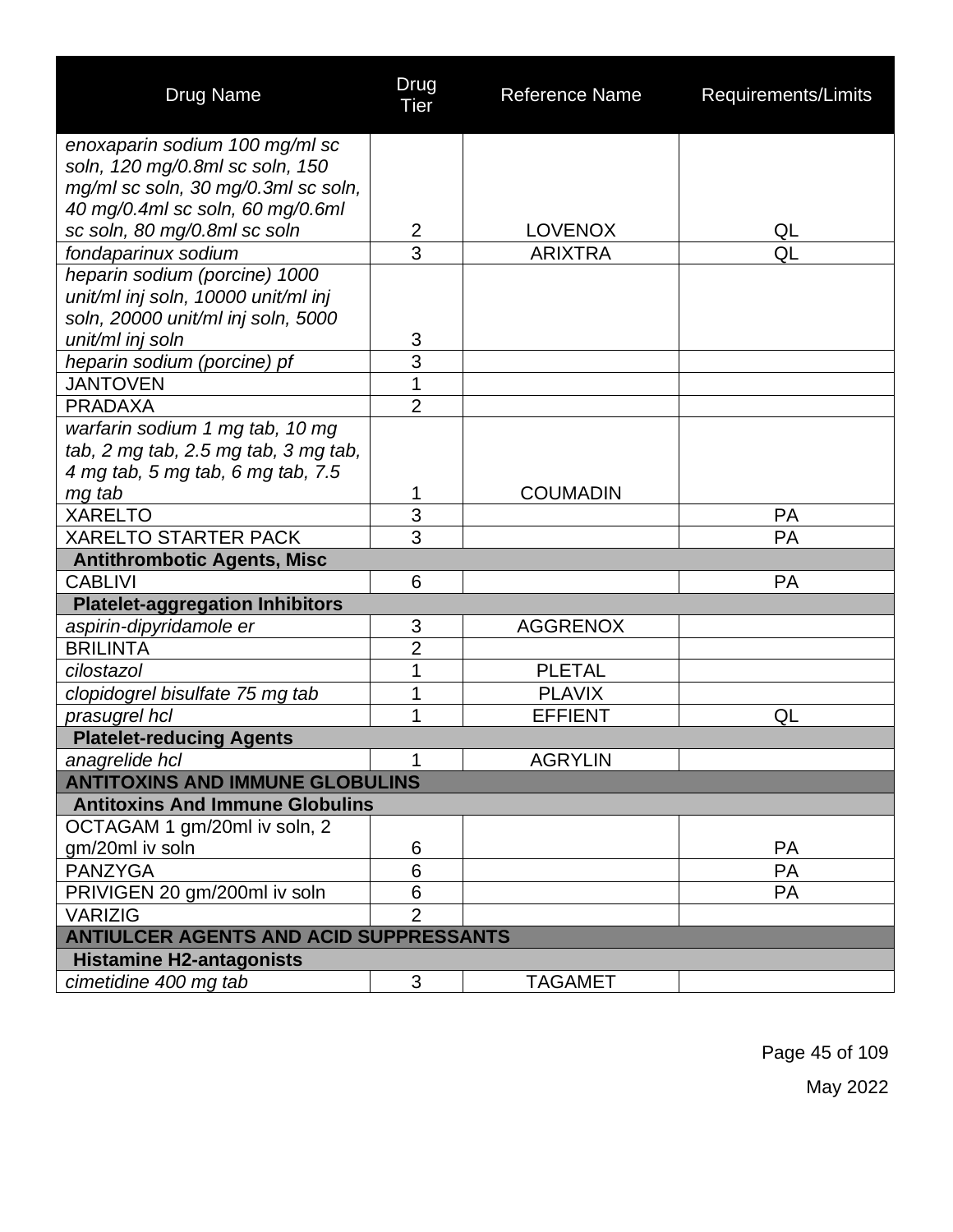| <b>Drug Name</b>                    | Drug<br>Tier   | Reference Name   | Requirements/Limits |
|-------------------------------------|----------------|------------------|---------------------|
| cimetidine hcl 300 mg/5ml soln      | 3              | <b>TAGAMET</b>   |                     |
| famotidine 20 mg tab, 40 mg tab     | 1              | <b>PEPCID</b>    |                     |
| famotidine 40 mg/5ml susp           | 1              | <b>PEPCID</b>    |                     |
| <b>Prostaglandins</b>               |                |                  |                     |
| misoprostol 100 mcg tab, 200 mcg    |                |                  |                     |
| tab                                 | 3              | <b>CYTOTEC</b>   |                     |
| <b>Protectants</b>                  |                |                  |                     |
| sucralfate 1 gm tab                 | 1              | <b>CARAFATE</b>  |                     |
| sucralfate 1 gm/10ml susp           | 3              | <b>CARAFATE</b>  |                     |
| <b>Proton-pump Inhibitors</b>       |                |                  |                     |
| esomeprazole magnesium 20 mg        |                |                  |                     |
| cap dr, 40 mg cap dr                | 3              | <b>NEXIUM</b>    |                     |
| omeprazole 10 mg cap dr, 20 mg      |                |                  |                     |
| cap dr, 40 mg cap dr                | 1              | <b>PRILOSEC</b>  |                     |
| pantoprazole sodium 20 mg tab dr,   |                |                  |                     |
| 40 mg tab dr                        | 1              | <b>PROTONIX</b>  |                     |
| <b>ANTIVIRALS</b>                   |                |                  |                     |
| <b>Adamantanes</b>                  |                |                  |                     |
| rimantadine hcl                     | 3              | <b>FLUMADINE</b> |                     |
| <b>Antiretrovirals</b>              |                |                  |                     |
| abacavir sulfate 300 mg tab         | 3              | <b>ZIAGEN</b>    | QL                  |
| abacavir sulfate 20 mg/ml soln      | $\overline{3}$ | <b>ZIAGEN</b>    | QL                  |
| abacavir sulfate-lamivudine         | $\overline{3}$ | <b>EPZICOM</b>   | QL                  |
| abacavir-lamivudine-zidovudine      | $\overline{3}$ | <b>TRIZIVIR</b>  | QL                  |
| <b>APTIVUS</b>                      | $\overline{3}$ |                  | PA, QL              |
| atazanavir sulfate 150 mg cap, 200  |                |                  |                     |
| mg cap, 300 mg cap                  | 3              | <b>REYATAZ</b>   | QL                  |
| BIKTARVY 50-200-25 mg tab           | $\overline{3}$ |                  | PA, QL              |
| <b>CIMDUO</b>                       | $\sim$<br>3    |                  | PA, QL              |
| <b>COMPLERA</b>                     | $\overline{3}$ |                  | PA, QL              |
| <b>DELSTRIGO</b>                    | $\overline{3}$ |                  | PA, QL              |
| <b>DESCOVY</b>                      | $\overline{2}$ |                  | QL                  |
| <b>DOVATO</b>                       | $\overline{3}$ |                  | PA, QL              |
| <b>EDURANT</b>                      | $\overline{3}$ |                  | PA, QL              |
| efavirenz                           | 3              | <b>SUSTIVA</b>   | QL                  |
| efavirenz-emtricitab-tenofovir      | $\overline{3}$ | <b>ATRIPLA</b>   | QL                  |
| efavirenz-lamivudine-tenofovir 600- |                |                  |                     |
| 300-300 mg tab                      | 3              | <b>SYMFI</b>     | QL                  |

Page 46 of 109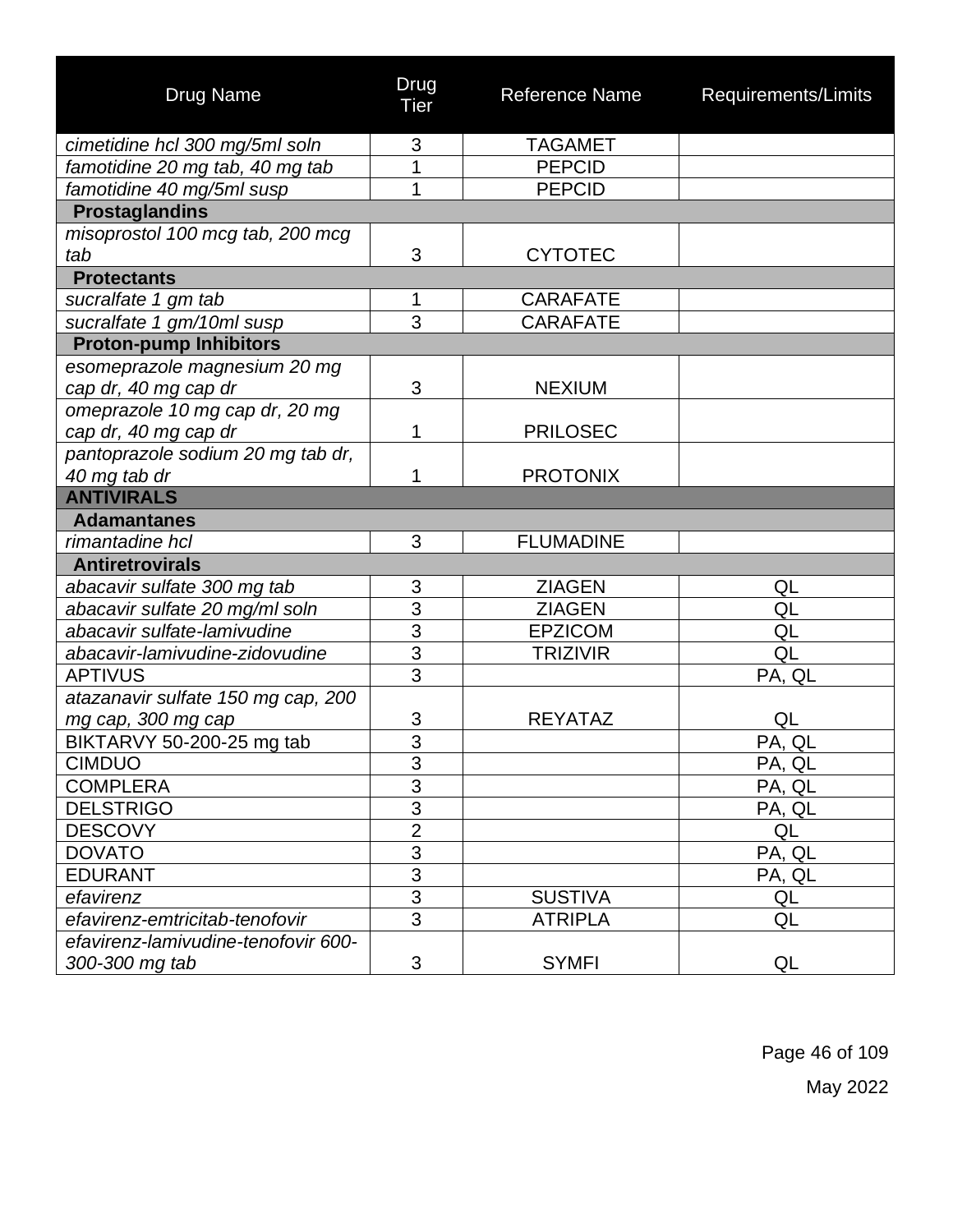| <b>Drug Name</b>                    | Drug<br><b>Tier</b> | Reference Name     | Requirements/Limits |
|-------------------------------------|---------------------|--------------------|---------------------|
| efavirenz-lamivudine-tenofovir 400- |                     |                    |                     |
| 300-300 mg tab                      | $\mathsf 3$         | <b>SYMFILO</b>     | QL                  |
| emtricitabine 200 mg cap            | $\overline{3}$      | <b>EMTRIVA</b>     | QL                  |
| emtricitabine-tenofovir df          | 1                   | <b>TRUVADA</b>     | QL                  |
| EMTRIVA 10 mg/ml soln               | $\overline{3}$      |                    | PA, QL              |
| EPIVIR HBV 100 mg tab               | 6                   |                    | PA                  |
| EPIVIR HBV 5 mg/ml soln             | 6                   |                    | PA                  |
| <b>EVOTAZ</b>                       | $\overline{3}$      |                    | PA, QL              |
| fosamprenavir calcium 700 mg tab    | $\overline{3}$      | <b>LEXIVA</b>      | QL                  |
| <b>FUZEON</b>                       | $\overline{3}$      |                    | PA, QL              |
| <b>GENVOYA</b>                      | $\overline{3}$      |                    | PA, QL              |
| <b>INVIRASE</b>                     | $\overline{3}$      |                    | PA, QL              |
| <b>ISENTRESS</b>                    | $\overline{3}$      |                    | PA, QL              |
| <b>ISENTRESS HD</b>                 | $\overline{3}$      |                    | PA, QL              |
| <b>JULUCA</b>                       | $\overline{3}$      |                    | PA, QL              |
| KALETRA 100-25 mg tab, 200-50       |                     |                    |                     |
| mg tab                              | 3                   |                    | PA, QL              |
| lamivudine 10 mg/ml soln            | $\overline{3}$      | <b>EPIVIR</b>      |                     |
| lamivudine 150 mg tab, 300 mg tab   | $\overline{3}$      | <b>EPIVIR</b>      | QL                  |
| lamivudine 100 mg tab               | $\overline{4}$      | <b>EPIVIR HBV</b>  | PA, QL              |
| lamivudine-zidovudine               | $\overline{3}$      | <b>COMBIVIR</b>    | QL                  |
| LEXIVA 50 mg/ml susp                | $\overline{3}$      |                    | PA, QL              |
| lopinavir-ritonavir 400-100 mg/5ml  |                     |                    |                     |
| soln                                | 3                   | <b>KALETRA</b>     | QL                  |
| nevirapine 200 mg tab               | 1                   | <b>VIRAMUNE</b>    | QL                  |
| nevirapine 50 mg/5ml susp           | 3                   | <b>VIRAMUNE</b>    | QL                  |
| nevirapine er                       | $\overline{3}$      | <b>VIRAMUNE XR</b> | QL                  |
| NORVIR 100 mg pckt                  | $\overline{3}$      |                    | PA, QL              |
| NORVIR 80 mg/ml soln                | $\frac{3}{3}$       |                    | PA, QL              |
| <b>ODEFSEY</b>                      |                     |                    | PA                  |
| <b>PIFELTRO</b>                     | $\overline{3}$      |                    | PA, QL              |
| <b>PREZCOBIX</b>                    | $\overline{3}$      |                    | PA, QL              |
| PREZISTA 150 mg tab, 600 mg         |                     |                    |                     |
| tab, 75 mg tab, 800 mg tab          | $\frac{3}{3}$       |                    | PA, QL              |
| PREZISTA 100 mg/ml susp             |                     |                    | PA, QL              |
| REYATAZ 50 mg pckt                  | 3                   |                    | PA, QL              |
| ritonavir 100 mg tab                | $\overline{3}$      | <b>NORVIR</b>      | QL                  |
| <b>RUKOBIA</b>                      | 3                   |                    | PA, QL              |

Page 47 of 109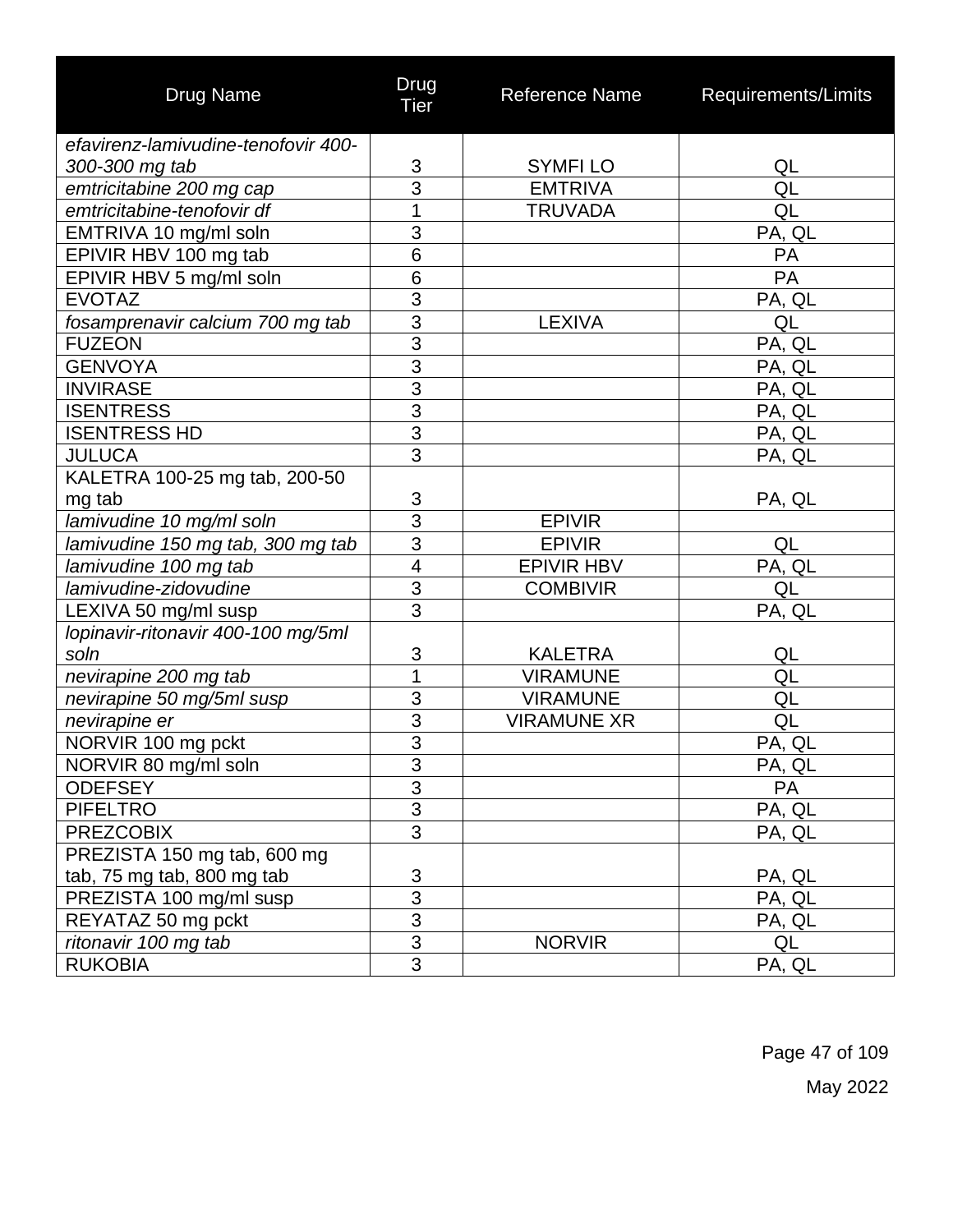| <b>Drug Name</b>                    | Drug<br><b>Tier</b>     | Reference Name  | Requirements/Limits |
|-------------------------------------|-------------------------|-----------------|---------------------|
| SELZENTRY 150 mg tab, 25 mg         |                         |                 |                     |
| tab, 300 mg tab, 75 mg tab          | 3                       |                 | PA, QL              |
| SELZENTRY 20 mg/ml soln             | $\overline{3}$          |                 | PA, QL              |
| stavudine                           | $\frac{3}{3}$           | <b>ZERIT</b>    | QL                  |
| <b>STRIBILD</b>                     |                         |                 | PA, QL              |
| <b>SYMTUZA</b>                      | $\overline{3}$          |                 | PA, QL              |
| tenofovir disoproxil fumarate 300   |                         |                 |                     |
| mg tab                              |                         | <b>VIREAD</b>   | QL                  |
| <b>TIVICAY</b>                      | $\frac{3}{3}$           |                 | PA, QL              |
| <b>TIVICAY PD</b>                   | $\overline{3}$          |                 | PA, QL              |
| <b>TRIUMEQ</b>                      | $\overline{3}$          |                 | PA, QL              |
| <b>VIRACEPT</b>                     | 3                       |                 | PA, QL              |
| VIREAD 150 mg tab, 200 mg tab,      |                         |                 |                     |
| 250 mg tab                          | 3                       |                 | <u>PA, QL</u>       |
| VIREAD 40 mg/gm oral pwdr           | $\overline{3}$          |                 | PA, QL              |
| zidovudine 300 mg tab               | 1                       | <b>RETROVIR</b> | QL                  |
| zidovudine 100 mg cap               | $\overline{3}$          | <b>RETROVIR</b> | QL                  |
| zidovudine 50 mg/5ml syr            | $\overline{3}$          | <b>RETROVIR</b> | QL                  |
| <b>Antivirals, Miscellaneous</b>    |                         |                 |                     |
| <b>LIVTENCITY</b>                   | 5                       |                 | PA                  |
| XOFLUZA (40 MG DOSE) 2 x 20         |                         |                 |                     |
| mg tab pack                         | 3                       |                 | PA, QL              |
| XOFLUZA (80 MG DOSE) 2 x 40         |                         |                 |                     |
| mg tab pack                         | 3                       |                 | PA, QL              |
| <b>Hcv Antivirals</b>               |                         |                 |                     |
| EPCLUSA 200-50 mg tab, 400-100      |                         |                 |                     |
| mg tab                              | 4                       |                 | PA, QL              |
| <b>HARVONI</b>                      | 4                       |                 | PA, QL              |
| ledipasvir-sofosbuvir 90-400 mg tab | $\overline{\mathbf{4}}$ | <b>HARVONI</b>  | PA, QL              |
| MAVYRET 100-40 mg tab               | $\overline{4}$          |                 | <b>PA</b>           |
| sofosbuvir-velpatasvir 400-100 mg   |                         |                 |                     |
| tab                                 | 4                       | <b>EPCLUSA</b>  | PA, QL              |
| <b>VOSEVI</b>                       | $\overline{\mathbf{4}}$ |                 | PA, QL              |
| <b>ZEPATIER</b>                     | 6                       |                 | <b>PA</b>           |
| <b>Interferons</b>                  |                         |                 |                     |
| <b>BESREMI</b>                      | 5                       |                 | <b>PA</b>           |
| <b>PEGASYS</b>                      | 6                       |                 | <b>PA</b>           |
| <b>Neuraminidase Inhibitors</b>     |                         |                 |                     |

Page 48 of 109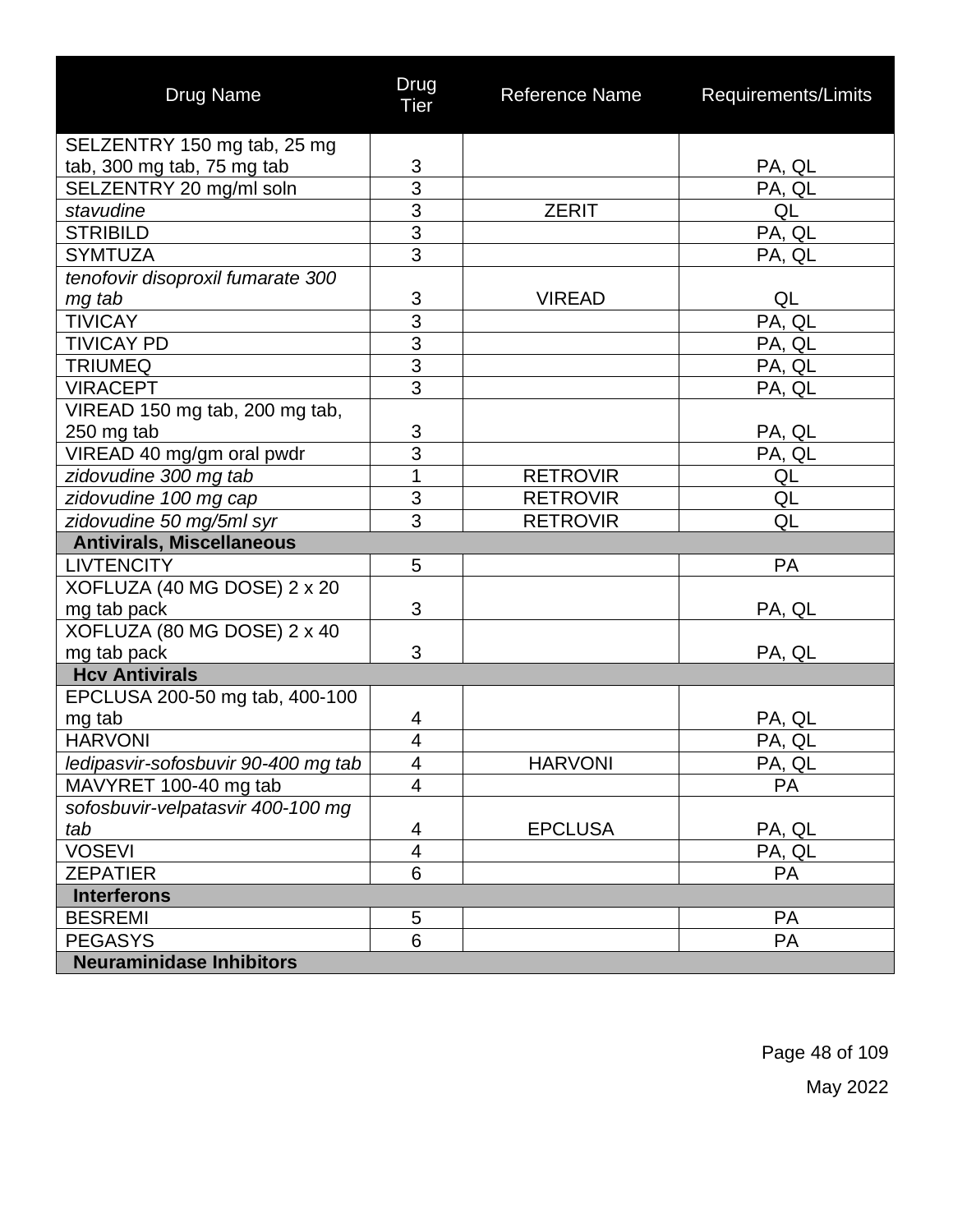| <b>Drug Name</b>                                    | Drug<br><b>Tier</b>      | <b>Reference Name</b> | Requirements/Limits |
|-----------------------------------------------------|--------------------------|-----------------------|---------------------|
| oseltamivir phosphate 30 mg cap,                    |                          |                       |                     |
| 45 mg cap, 75 mg cap                                | 3                        | <b>TAMIFLU</b>        |                     |
| oseltamivir phosphate 6 mg/ml                       |                          |                       |                     |
| susp                                                | 3                        | <b>TAMIFLU</b>        |                     |
| <b>RELENZA DISKHALER</b>                            | $\overline{2}$           |                       | QL                  |
| <b>Nucleosides And Nucleotides</b>                  |                          |                       |                     |
| acyclovir 200 mg cap, 400 mg tab,                   |                          |                       |                     |
| 800 mg tab                                          | 1                        | <b>ZOVIRAX</b>        |                     |
| acyclovir 200 mg/5ml susp                           | 3                        | <b>ZOVIRAX</b>        |                     |
| acyclovir sodium                                    | 3                        | <b>ZOVIRAX</b>        |                     |
| adefovir dipivoxil                                  | $\overline{\mathcal{A}}$ | <b>HEPSERA</b>        | <b>PA</b>           |
| BARACLUDE 0.5 mg tab, 1 mg tab                      | 6                        |                       | PA                  |
| BARACLUDE 0.05 mg/ml soln                           | 6                        |                       | <b>PA</b>           |
| entecavir 0.5 mg tab, 1 mg tab                      | $\overline{\mathbf{4}}$  | <b>BARACLUDE</b>      | PA                  |
| famciclovir 125 mg tab, 250 mg tab,                 |                          |                       |                     |
| 500 mg tab                                          | 3                        | <b>FAMVIR</b>         |                     |
| ribavirin 200 mg tab                                | 4                        | <b>COPEGUS</b>        | PA                  |
| ribavirin 200 mg cap                                | $\overline{4}$           | <b>REBETOL</b>        | PA                  |
| valacyclovir hcl 1 gm tab, 500 mg                   |                          |                       |                     |
| tab                                                 | 3                        | <b>VALTREX</b>        | QL                  |
| valganciclovir hcl 450 mg tab                       | $\overline{3}$           | <b>VALCYTE</b>        |                     |
| valganciclovir hcl 50 mg/ml soln                    | $\overline{3}$           | <b>VALCYTE</b>        |                     |
| <b>VEMLIDY</b>                                      | 6                        |                       | PA                  |
| <b>ANXIOLYTICS, SEDATIVES, AND HYPNOTICS</b>        |                          |                       |                     |
| <b>Anxiolytics, Sedatives, &amp; Hypnotics Misc</b> |                          |                       |                     |
| <b>BELSOMRA</b>                                     | $\overline{2}$           |                       | PA                  |
| buspirone hcl 10 mg tab, 15 mg                      |                          |                       |                     |
| tab, 30 mg tab, 5 mg tab, 7.5 mg                    |                          |                       |                     |
| tab                                                 | $\mathbf 1$              | <b>BUSPAR</b>         |                     |
| <b>HETLIOZ</b>                                      | 6                        |                       | <b>PA</b>           |
| hydroxyzine hcl 10 mg tab, 25 mg                    |                          |                       |                     |
| tab, 50 mg tab                                      | 3                        | <b>ATARAX</b>         |                     |
| hydroxyzine hcl 10 mg/5ml syr                       | $\overline{3}$           | <b>ATARAX</b>         |                     |
| hydroxyzine pamoate 100 mg cap,                     |                          |                       |                     |
| 25 mg cap, 50 mg cap                                | 3                        | <b>VISTARIL</b>       |                     |
| zaleplon                                            | $\overline{3}$           | <b>SONATA</b>         | QL                  |
| zolpidem tartrate 10 mg tab, 5 mg                   |                          |                       |                     |
| tab                                                 | 1                        | <b>AMBIEN</b>         | QL                  |
| <b>Barbiturates</b>                                 |                          |                       |                     |

Page 49 of 109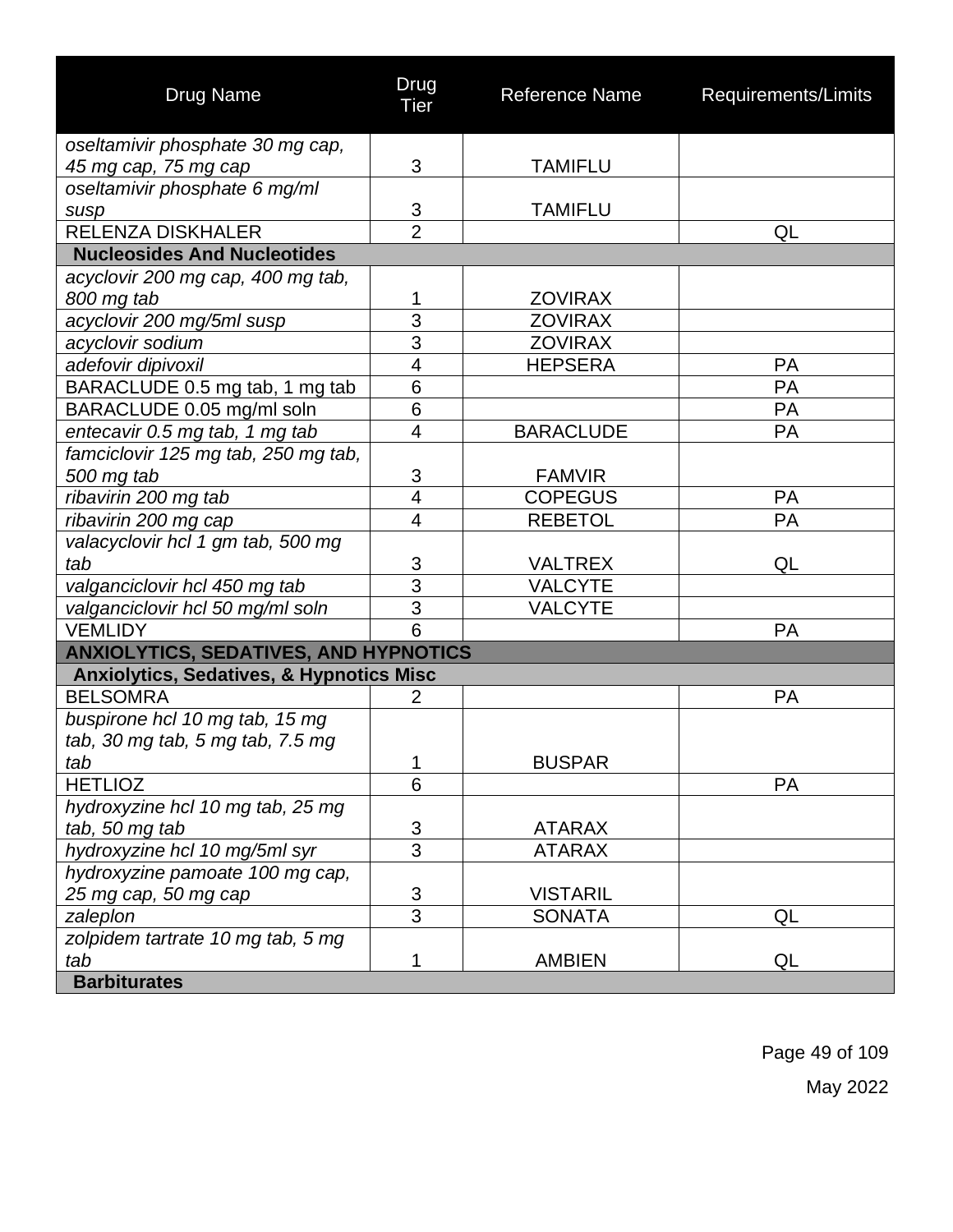| Drug Name                                                | Drug<br><b>Tier</b>              | Reference Name                      | Requirements/Limits |
|----------------------------------------------------------|----------------------------------|-------------------------------------|---------------------|
| phenobarbital 100 mg tab, 15 mg                          |                                  |                                     |                     |
| tab, 30 mg tab, 60 mg tab                                | 1                                |                                     |                     |
| phenobarbital 16.2 mg tab, 32.4 mg                       |                                  |                                     |                     |
| tab, 64.8 mg tab, 97.2 mg tab                            | $\frac{3}{3}$                    |                                     |                     |
| phenobarbital 20 mg/5ml oral elix                        |                                  |                                     |                     |
| <b>Benzodiazepines</b>                                   |                                  |                                     |                     |
| alprazolam 0.25 mg tab, 0.5 mg                           |                                  |                                     |                     |
| tab, 1 mg tab, 2 mg tab                                  | 1                                | <b>XANAX</b>                        | QL                  |
| chlordiazepoxide hcl                                     | 1                                | <b>LIBRIUM</b>                      | QL                  |
| clorazepate dipotassium                                  | 3                                | <b>TRANXENE</b>                     |                     |
| diazepam 5 mg/ml oral conc                               | $\overline{3}$                   |                                     | QL                  |
| diazepam 10 mg rect gel, 2.5 mg                          |                                  |                                     |                     |
| rect gel, 20 mg rect gel                                 | 3                                | <b>DIASTAT</b>                      | QL                  |
| diazepam 10 mg tab, 2 mg tab, 5                          |                                  |                                     |                     |
| mg tab                                                   | 1                                | <b>VALIUM</b>                       | QL                  |
| diazepam 5 mg/5ml soln                                   | $\overline{3}$<br>$\overline{3}$ | VALIUM                              | QL                  |
| <b>DIAZEPAM INTENSOL</b>                                 |                                  |                                     | QL                  |
| lorazepam 0.5 mg tab, 1 mg tab, 2                        |                                  |                                     |                     |
| mg tab                                                   | 1                                | <b>ATIVAN</b>                       | QL                  |
|                                                          |                                  | <b>LORAZEPAM</b><br><b>INTENSOL</b> |                     |
| lorazepam 2 mg/ml oral conc<br><b>LORAZEPAM INTENSOL</b> | 3<br>$\overline{3}$              |                                     | QL<br>QL            |
| temazepam 15 mg cap, 30 mg cap,                          |                                  |                                     |                     |
| $7.5$ mg cap                                             | 1                                | <b>RESTORIL</b>                     | QL                  |
| temazepam 22.5 mg cap                                    | 3                                | <b>RESTORIL</b>                     | QL                  |
| <b>AUTONOMIC DRUGS, MISCELLANEOUS</b>                    |                                  |                                     |                     |
| <b>Autonomic Drugs, Miscellaneous</b>                    |                                  |                                     |                     |
| <b>NICOTROL</b>                                          | 3                                |                                     | <b>PA</b>           |
| <b>BETA-ADRENERGIC BLOCKING AGENTS</b>                   |                                  |                                     |                     |
| <b>Beta-adrenergic Blocking Agents</b>                   |                                  |                                     |                     |
| acebutolol hcl 200 mg cap, 400 mg                        |                                  |                                     |                     |
| cap                                                      | 1                                | <b>SECTRAL</b>                      |                     |
| atenolol 100 mg tab, 25 mg tab, 50                       |                                  |                                     |                     |
| mg tab                                                   | 1                                | <b>TENORMIN</b>                     |                     |
| atenolol-chlorthalidone                                  | 1                                | <b>TENORETIC</b>                    |                     |
| bisoprolol fumarate 10 mg tab, 5                         |                                  |                                     |                     |
| mg tab                                                   | 1                                | <b>ZEBETA</b>                       |                     |
| bisoprolol-hydrochlorothiazide                           | 1                                | <b>ZIAC</b>                         |                     |
| carvedilol                                               | 1                                | <b>COREG</b>                        |                     |

Page 50 of 109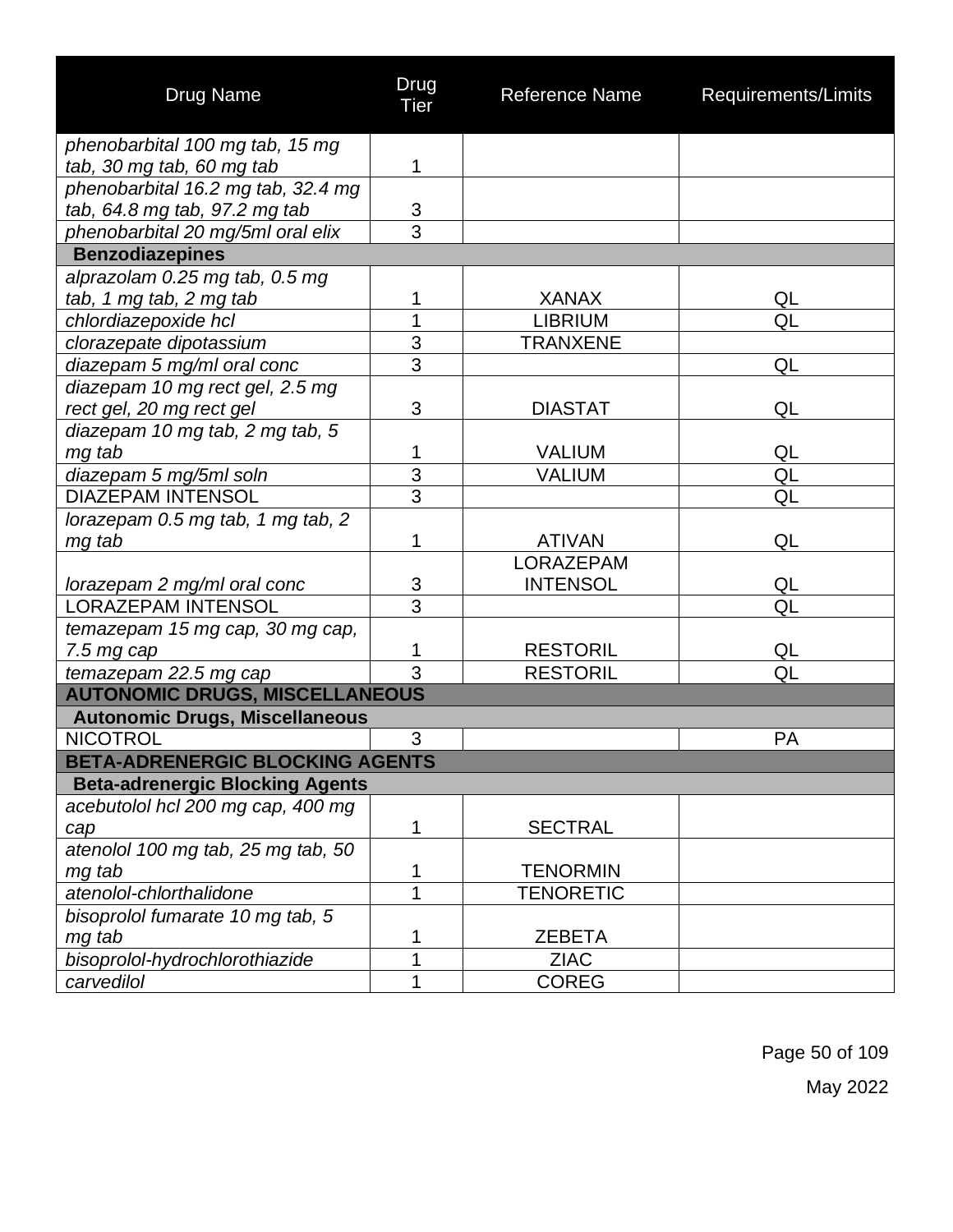| <b>Drug Name</b>                             | Drug<br>Tier              | <b>Reference Name</b> | Requirements/Limits |
|----------------------------------------------|---------------------------|-----------------------|---------------------|
| labetalol hcl 100 mg tab, 200 mg             |                           |                       |                     |
| tab, 300 mg tab                              | 1                         | <b>NORMODYNE</b>      |                     |
| metoprolol succinate er                      | 1                         | <b>TOPROL</b>         |                     |
| metoprolol tartrate 37.5 mg tab, 75          |                           |                       |                     |
| mg tab                                       | 1                         |                       |                     |
| metoprolol tartrate 100 mg tab, 25           |                           |                       |                     |
| mg tab, 50 mg tab                            | 1                         | <b>LOPRESSOR</b>      |                     |
| metoprolol-hydrochlorothiazide               | $\overline{3}$            | <b>LOPRESSOR HCT</b>  |                     |
| nadolol 20 mg tab, 40 mg tab, 80             |                           |                       |                     |
| mg tab                                       | $\ensuremath{\mathsf{3}}$ | <b>CORGARD</b>        |                     |
| pindolol                                     | $\overline{3}$            | <b>VISKEN</b>         |                     |
| propranolol hcl 10 mg tab, 20 mg             |                           |                       |                     |
| tab, 40 mg tab, 60 mg tab, 80 mg             |                           |                       |                     |
| tab                                          | 1                         | <b>INDERAL</b>        |                     |
| propranolol hcl 20 mg/5ml soln, 40           |                           |                       |                     |
| mg/5ml soln                                  | 1                         | <b>INDERAL</b>        |                     |
| propranolol hcl er                           | $\overline{3}$            | <b>INDERAL LA</b>     |                     |
| <b>SORINE</b>                                | 1                         |                       |                     |
| sotalol hcl 120 mg tab, 160 mg tab,          |                           |                       |                     |
| 240 mg tab, 80 mg tab                        | 1                         | <b>BETAPACE</b>       |                     |
| sotalol hcl (af)                             | 1                         | <b>BETAPACE AF</b>    |                     |
| timolol maleate 10 mg tab, 20 mg             |                           |                       |                     |
| tab, 5 mg tab                                | 3                         | <b>BLOCADREN</b>      |                     |
| <b>BONE RESORPTION INHIBITORS</b>            |                           |                       |                     |
| <b>Bone Resorption Inhibitors</b>            |                           |                       |                     |
| alendronate sodium 10 mg tab, 35             |                           |                       |                     |
| mg tab, 70 mg tab                            | 1                         | <b>FOSAMAX</b>        |                     |
| ibandronate sodium 150 mg tab                | 3                         | <b>BONIVA</b>         | QL                  |
| <b>PROLIA</b>                                | 6                         |                       | PA                  |
| risedronate sodium 150 mg tab, 35            |                           |                       |                     |
| mg tab                                       | 3                         | <b>ACTONEL</b>        | QL                  |
| <b>XGEVA</b>                                 | 6                         |                       | PA                  |
| <b>CALCIUM-CHANNEL BLOCKING AGENTS</b>       |                           |                       |                     |
| <b>Calcium-channel Blocking Agents, Misc</b> |                           |                       |                     |
| <b>CARTIA XT</b>                             | 3                         |                       |                     |
| diltiazem hcl 120 mg tab, 30 mg              |                           |                       |                     |
| tab, 60 mg tab, 90 mg tab                    | 1                         | <b>CARDIZEM</b>       |                     |

Page 51 of 109 May 2022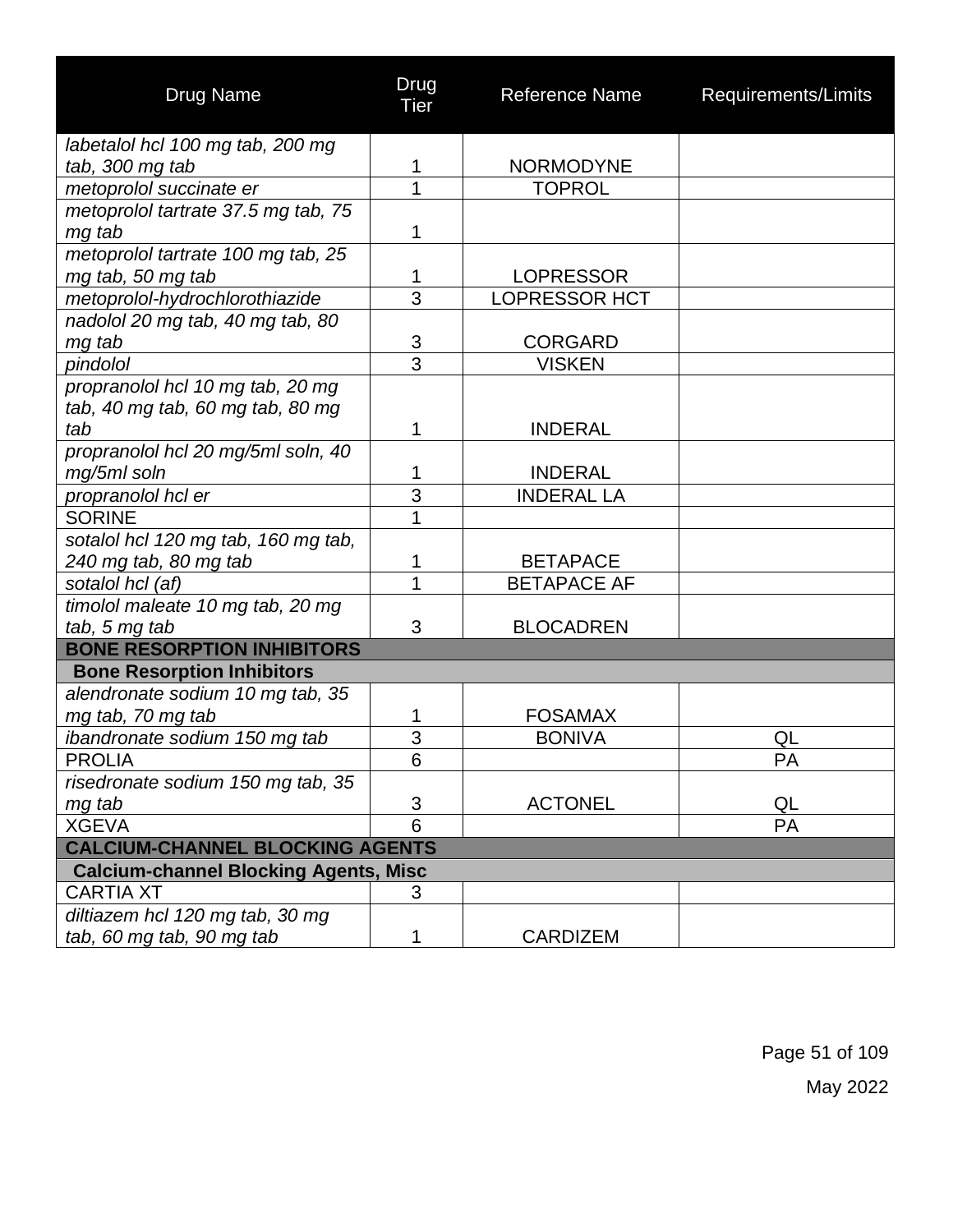| <b>Drug Name</b>                    | Drug<br><b>Tier</b> | <b>Reference Name</b> | Requirements/Limits |
|-------------------------------------|---------------------|-----------------------|---------------------|
| diltiazem hcl er 120 mg cap er 12   |                     |                       |                     |
| hr, 60 mg cap er 12 hr, 90 mg cap   |                     |                       |                     |
| er 12 hr                            | 3                   | <b>CARDIZEM</b>       |                     |
| diltiazem hcl er 120 mg cap er 24   |                     |                       |                     |
| hr, 180 mg cap er 24 hr, 240 mg     |                     |                       |                     |
| cap er 24 hr                        | 3                   | <b>DILACOR XR</b>     |                     |
| diltiazem hcl er beads              | $\overline{3}$      | <b>TIAZAC</b>         |                     |
| diltiazem hcl er coated beads 120   |                     |                       |                     |
| mg cap er 24 hr, 180 mg cap er 24   |                     |                       |                     |
| hr, 240 mg cap er 24 hr, 300 mg     |                     |                       |                     |
| cap er 24 hr, 360 mg cap er 24 hr   | $\overline{3}$      | <b>CARDIZEM CD</b>    |                     |
| dilt-xr                             | $\overline{3}$      | <b>DILACOR XR</b>     |                     |
| <b>TAZTIA XT</b>                    | 3                   |                       |                     |
| verapamil hcl 120 mg tab, 40 mg     |                     |                       |                     |
| tab, 80 mg tab                      | 1                   | <b>CALAN</b>          |                     |
| verapamil hcl er 120 mg tab er, 180 |                     |                       |                     |
| mg tab er, 240 mg tab er            | 1                   | <b>CALAN</b>          |                     |
| verapamil hcl er 100 mg cap er 24   |                     |                       |                     |
| hr, 120 mg cap er 24 hr, 180 mg     |                     |                       |                     |
| cap er 24 hr, 200 mg cap er 24 hr,  |                     |                       |                     |
| 240 mg cap er 24 hr, 300 mg cap     |                     |                       |                     |
| er 24 hr                            | 1                   | <b>VERELAN</b>        |                     |
| verapamil hcl er 360 mg cap er 24   |                     |                       |                     |
| hr                                  | 3                   | <b>VERELAN</b>        |                     |
| <b>Dihydropyridines</b>             |                     |                       |                     |
| amlodipine besy-benazepril hcl      | 1                   | <b>LOTREL</b>         |                     |
| amlodipine besylate 10 mg tab, 2.5  |                     |                       |                     |
| mg tab, 5 mg tab                    | 1                   | <b>NORVASC</b>        |                     |
| amlodipine besylate-valsartan       | 1                   | <b>EXFORGE</b>        |                     |
| amlodipine-atorvastatin             | 3                   | <b>CADUET</b>         |                     |
| amlodipine-olmesartan               | 3                   | <b>AZOR</b>           |                     |
| felodipine er                       | 1                   | <b>PLENDIL</b>        |                     |
| isradipine                          | $\overline{3}$      | <b>DYNACIRC</b>       |                     |
| nicardipine hcl 20 mg cap, 30 mg    |                     |                       |                     |
| cap                                 | 3                   | <b>CARDENE</b>        |                     |
| nifedipine er                       | $\overline{3}$      | <b>ADALAT CC</b>      |                     |
| nifedipine er osmotic release       | $\overline{3}$      | <b>PROCARDIA XL</b>   |                     |
| olmesartan-amlodipine-hctz          | 1                   | <b>TRIBENZOR</b>      |                     |
| <b>CALORIC AGENTS</b>               |                     |                       |                     |

Page 52 of 109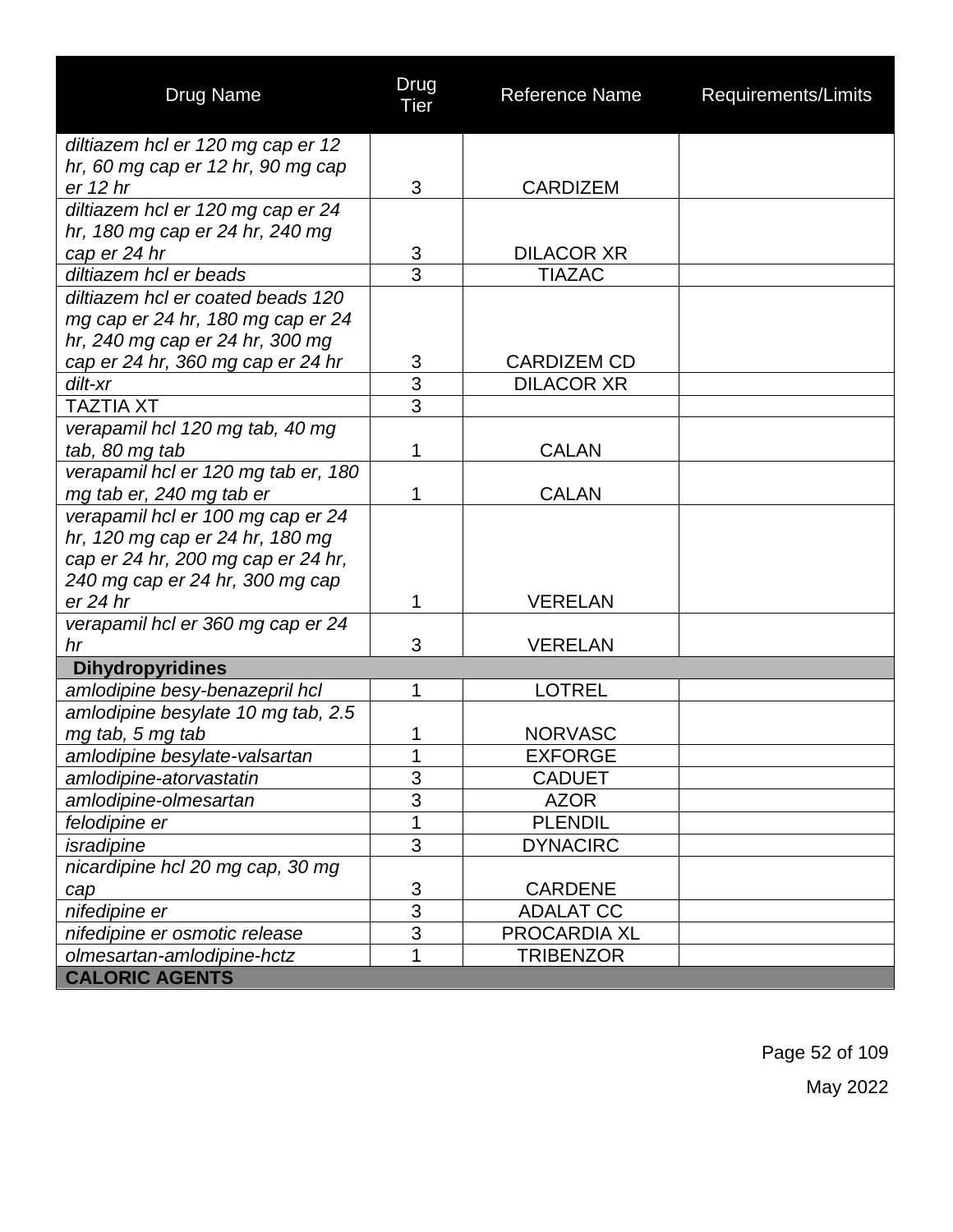| Drug Name                               | Drug<br>Tier   | Reference Name    | Requirements/Limits |
|-----------------------------------------|----------------|-------------------|---------------------|
| <b>Caloric Agents</b>                   |                |                   |                     |
| dextrose 10 % iv soln, 5 % iv soln      | 3              |                   |                     |
| <b>DOJOLVI</b>                          | 6              |                   | PA                  |
| <b>CARDIAC DRUGS</b>                    |                |                   |                     |
| <b>Antiarrhythmic Agents</b>            |                |                   |                     |
| amiodarone hcl 200 mg tab               | 1              | <b>CORDARONE</b>  |                     |
| amiodarone hcl 100 mg tab, 400          |                |                   |                     |
| mg tab                                  | 3              | <b>CORDARONE</b>  |                     |
| dofetilide                              | 3              | <b>TIKOSYN</b>    |                     |
| flecainide acetate                      | 1              | <b>TAMBOCOR</b>   |                     |
| mexiletine hcl 150 mg cap, 200 mg       |                |                   |                     |
| cap, 250 mg cap                         | 3              | <b>MEXITIL</b>    |                     |
| <b>MULTAQ</b>                           | $\overline{3}$ |                   | PA                  |
| propafenone hcl                         | $\overline{1}$ | <b>RYTHMOL</b>    |                     |
| propafenone hcl er                      | 3              | <b>RYTHMOL SR</b> |                     |
| quinidine sulfate 200 mg tab, 300       |                |                   |                     |
| mg tab                                  | 1              |                   |                     |
| <b>Cardiac Drugs, Miscellaneous</b>     |                |                   |                     |
| ranolazine er                           | 3              | <b>RANEXA</b>     | QL                  |
| <b>Cardiotonic Agents</b>               |                |                   |                     |
| DIGITEK 125 mcg tab                     | 1              |                   |                     |
| DIGITEK 250 mcg tab                     | 3              |                   |                     |
| digox 125 mcg tab                       | 1              | <b>LANOXIN</b>    |                     |
| digox 250 mcg tab                       | 3              | <b>LANOXIN</b>    |                     |
| digoxin 125 mcg tab                     | 1              | <b>LANOXIN</b>    |                     |
| digoxin 250 mcg tab                     | 3              | <b>LANOXIN</b>    |                     |
| digoxin 0.05 mg/ml soln                 | 3              | <b>LANOXIN</b>    |                     |
| <b>CATHARTICS AND LAXATIVES</b>         |                |                   |                     |
| <b>Cathartics And Laxatives</b>         |                |                   |                     |
| <b>CLENPIQ</b>                          | $\overline{2}$ |                   |                     |
| <b>GAVILYTE-C</b>                       | 1              |                   |                     |
| <b>GAVILYTE-G</b>                       | 1              |                   |                     |
| <b>GAVILYTE-N WITH FLAVOR</b>           |                |                   |                     |
| <b>PACK</b>                             | 1              |                   |                     |
| peg 3350-kcl-na bicarb-nacl             | 1              | <b>NULYTELY</b>   |                     |
| peg-3350/electrolytes                   | 1              | <b>GOLYTELY</b>   |                     |
| <b>CELL STIMULANTS AND PROLIFERANTS</b> |                |                   |                     |
| <b>Cell Stimulants And Proliferants</b> |                |                   |                     |

Page 53 of 109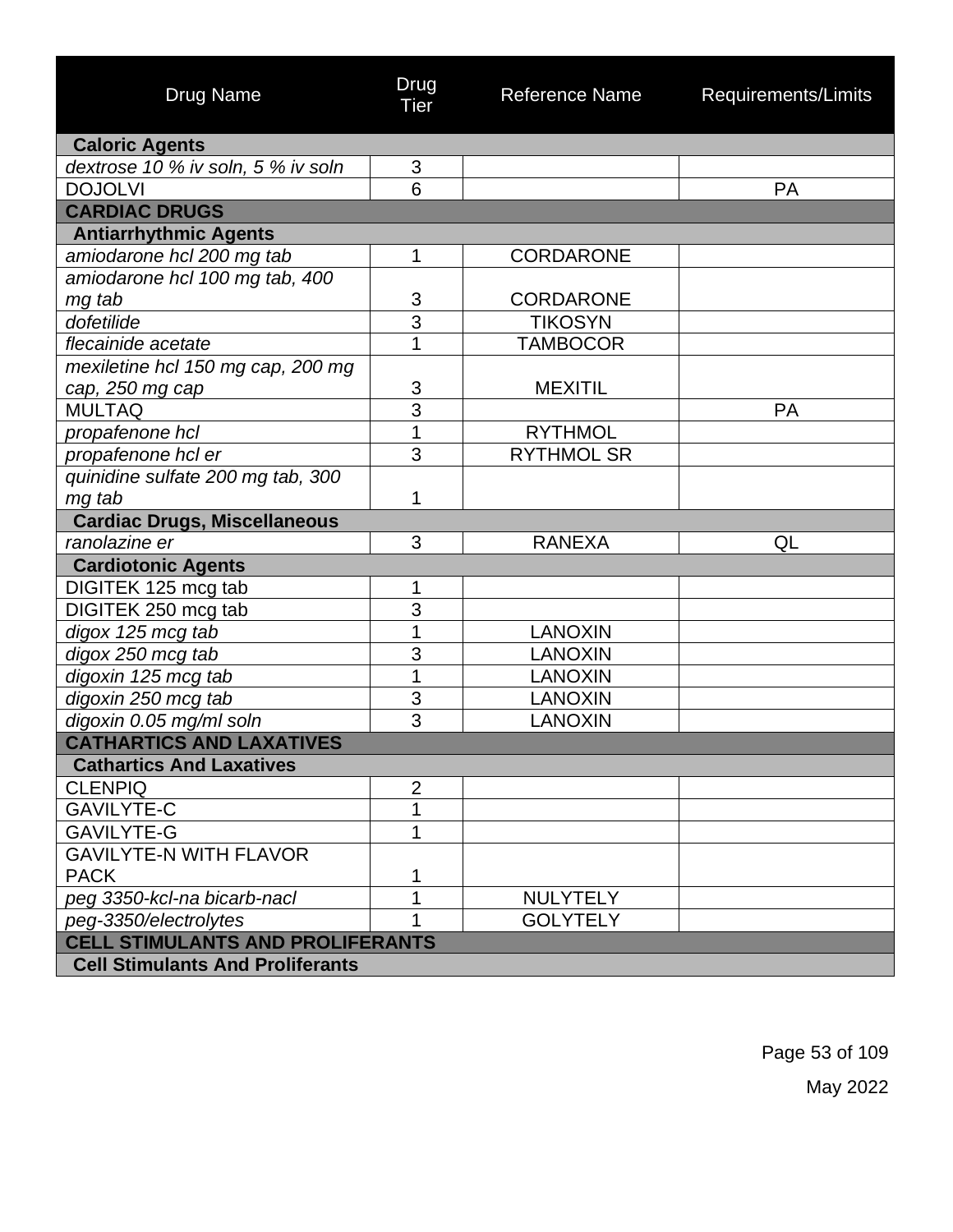| <b>Drug Name</b>                           | <b>Drug</b><br><b>Tier</b> | <b>Reference Name</b> | Requirements/Limits |
|--------------------------------------------|----------------------------|-----------------------|---------------------|
| tretinoin 0.025 % crm, 0.05 % crm,         |                            |                       |                     |
| 0.1 % crm                                  | 3                          | <b>RETIN-A</b>        |                     |
| <b>CENTRAL NERVOUS SYSTEM AGENTS, MISC</b> |                            |                       |                     |
| <b>Central Nervous System Agents, Misc</b> |                            |                       |                     |
| acamprosate calcium                        | $\sqrt{3}$                 | <b>CAMPRAL</b>        |                     |
| atomoxetine hcl                            | $\overline{3}$             | <b>STRATTERA</b>      | QL                  |
| quanfacine hcl er                          | $\overline{3}$             | <b>INTUNIV</b>        |                     |
| memantine hcl 10 mg tab, 28 x 5            |                            |                       |                     |
| MG & 21 x 10 mg tab, 5 mg tab              | 1                          | <b>NAMENDA</b>        |                     |
| memantine hcl 10 mg/5ml soln, 2            |                            |                       |                     |
| mg/ml soln                                 | 1                          | <b>NAMENDA</b>        | QL                  |
| <b>NUEDEXTA</b>                            | $\overline{3}$             |                       | PA                  |
| riluzole 50 mg tab                         | $\overline{3}$             | <b>RILUTEK</b>        | QL                  |
| <b>TIGLUTIK</b>                            | $6\phantom{1}6$            |                       | PA                  |
| <b>XYREM</b>                               | 6                          |                       | PA                  |
| <b>XYWAV</b>                               | 6                          |                       | PA                  |
| <b>CHOLELITHOLYTIC AGENTS</b>              |                            |                       |                     |
| <b>Cholelitholytic Agents</b>              |                            |                       |                     |
| ursodiol 300 mg cap                        | 3                          | <b>ACTIGALL</b>       |                     |
| ursodiol 250 mg tab                        | 1                          | <b>URSO</b>           |                     |
| ursodiol 500 mg tab                        | 3                          | <b>URSO</b>           |                     |
| <b>Miscellaneous Agents</b>                |                            |                       |                     |
| <b>LIVMARLI</b>                            | 5                          |                       | PA                  |
| <b>COMPLEMENT INHIBITORS</b>               |                            |                       |                     |
| <b>Complement Inhibitors</b>               |                            |                       |                     |
| icatibant acetate                          | 4                          | <b>FIRAZYR</b>        | PA                  |
| <b>RUCONEST</b>                            | $6\phantom{1}6$            |                       | PA                  |
| <b>TAKHZYRO</b>                            | 6                          |                       | PA                  |
| <b>CONTRACEPTIVES</b>                      |                            |                       |                     |
| <b>Contraceptives</b>                      |                            |                       |                     |
| <b>ALTAVERA</b>                            | $\overline{2}$             |                       |                     |
| alyacen 7/7/7                              | $\overline{2}$             |                       |                     |
| <b>APRI</b>                                | $\overline{2}$             |                       |                     |
| <b>ARANELLE</b>                            | $\overline{2}$             |                       |                     |
| <b>AUBRA</b>                               | $\overline{2}$             |                       |                     |
| <b>AUBRA EQ</b>                            | $\overline{2}$             |                       |                     |
| <b>AVIANE</b>                              | $\overline{2}$             |                       |                     |
| <b>BALZIVA</b>                             | $\overline{2}$             |                       |                     |
| briellyn                                   | $\overline{2}$             |                       |                     |

Page 54 of 109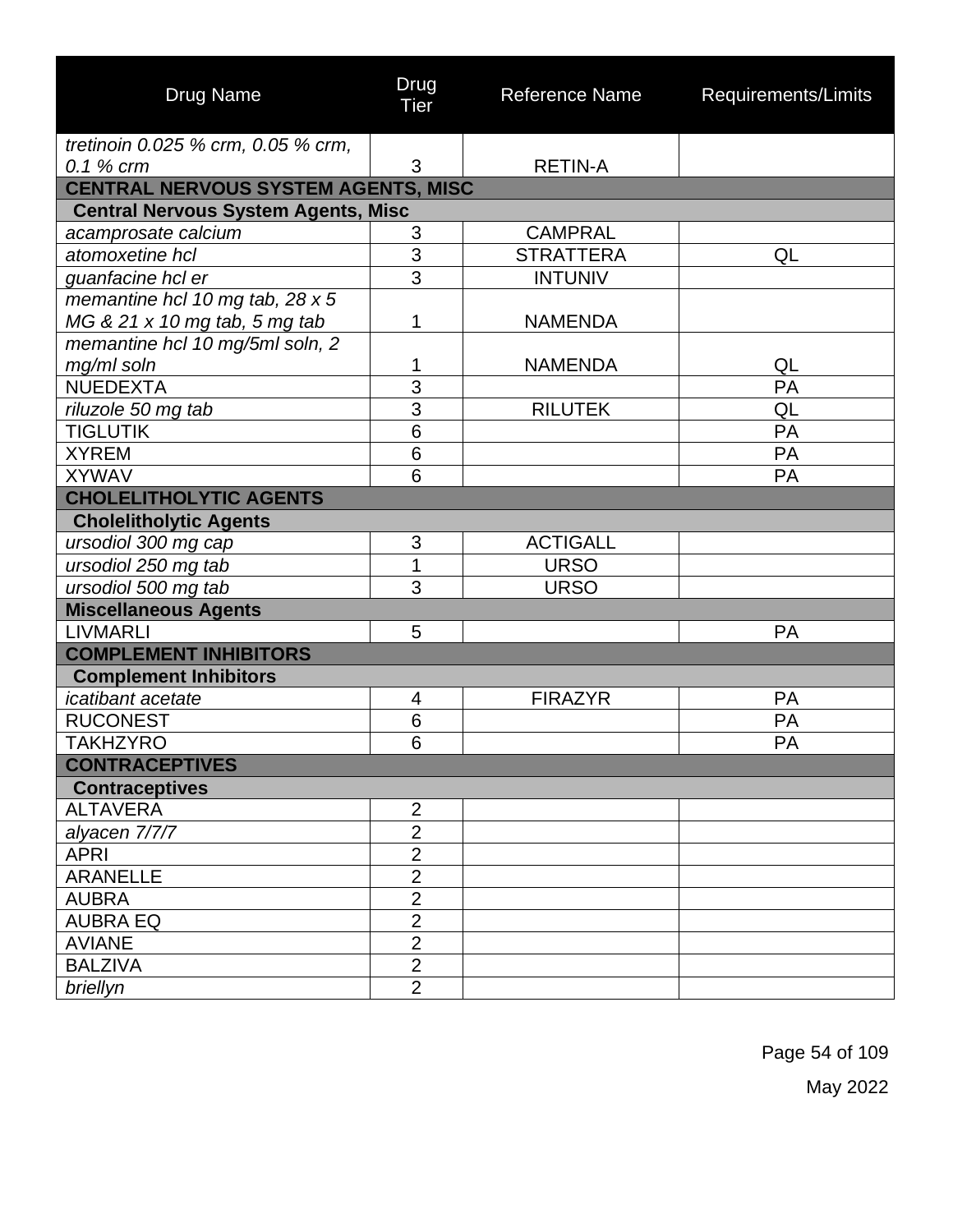| <b>Drug Name</b>                    | Drug<br><b>Tier</b> | Reference Name         | Requirements/Limits |
|-------------------------------------|---------------------|------------------------|---------------------|
| <b>CAMILA</b>                       | $\overline{2}$      |                        |                     |
| <b>CAZIANT</b>                      | $\overline{2}$      |                        |                     |
| <b>CHATEAL</b>                      | $\overline{2}$      |                        |                     |
| CRYSELLE-28                         | $\overline{2}$      |                        |                     |
| CYCLAFEM 1/35                       | $\overline{2}$      |                        |                     |
| CYCLAFEM 7/7/7                      | $\overline{2}$      |                        |                     |
| <b>CYRED</b>                        | $\overline{2}$      |                        |                     |
| <b>CYRED EQ</b>                     | $\overline{2}$      |                        |                     |
| DASETTA 7/7/7                       | $\overline{2}$      |                        |                     |
| <b>DEBLITANE</b>                    | $\overline{2}$      |                        |                     |
| desogestrel-ethinyl estradiol 0.15- |                     |                        |                     |
| 0.02/0.01 mg (21/5) tab             | $\overline{2}$      | <b>BEKYREE 28 DAY</b>  |                     |
| drospirenone-ethinyl estradiol 3-   |                     |                        |                     |
| $0.03$ mg tab                       | $\overline{2}$      | <b>YASMIN</b>          |                     |
| <b>ELINEST</b>                      | $\overline{2}$      |                        |                     |
| <b>ELURYNG</b>                      | $\overline{2}$      |                        |                     |
| <b>EMOQUETTE</b>                    | $\overline{2}$      |                        |                     |
| ENPRESSE-28                         | $\overline{2}$      |                        |                     |
| <b>ENSKYCE</b>                      | $\overline{2}$      |                        |                     |
| <b>ERRIN</b>                        | $\overline{2}$      |                        |                     |
| <b>ESTARYLLA</b>                    | $\overline{2}$      |                        |                     |
| ethynodiol diac-eth estradiol 1-35  |                     |                        |                     |
| mg-mcg tab                          | $\overline{c}$      | <b>DEMULEN 1/35-28</b> |                     |
| etonogestrel-ethinyl estradiol      | $\overline{3}$      | <b>NUVARING</b>        |                     |
| <b>FALMINA</b>                      | $\overline{2}$      |                        |                     |
| <b>HAILEY 24 FE</b>                 | $\overline{2}$      |                        |                     |
| <b>HEATHER</b>                      | $\overline{2}$      |                        |                     |
| <b>INTROVALE</b>                    | $\overline{2}$      |                        |                     |
| <b>ISIBLOOM</b>                     | 2                   |                        |                     |
| <b>JASMIEL</b>                      | $\overline{2}$      |                        |                     |
| <b>JENCYCLA</b>                     | $\overline{2}$      |                        |                     |
| <b>JOLESSA</b>                      | $\overline{2}$      |                        |                     |
| <b>JULEBER</b>                      | $\overline{2}$      |                        |                     |
| <b>JUNEL 1.5/30</b>                 | $\overline{2}$      |                        |                     |
| <b>JUNEL 1/20</b>                   | $\overline{2}$      |                        |                     |
| <b>JUNEL FE 1.5/30</b>              | $\overline{2}$      |                        |                     |
| JUNEL FE 1/20                       | $\overline{2}$      |                        |                     |
| <b>KARIVA</b>                       | $\overline{2}$      |                        |                     |
| KELNOR 1/35                         | $\overline{2}$      |                        |                     |

Page 55 of 109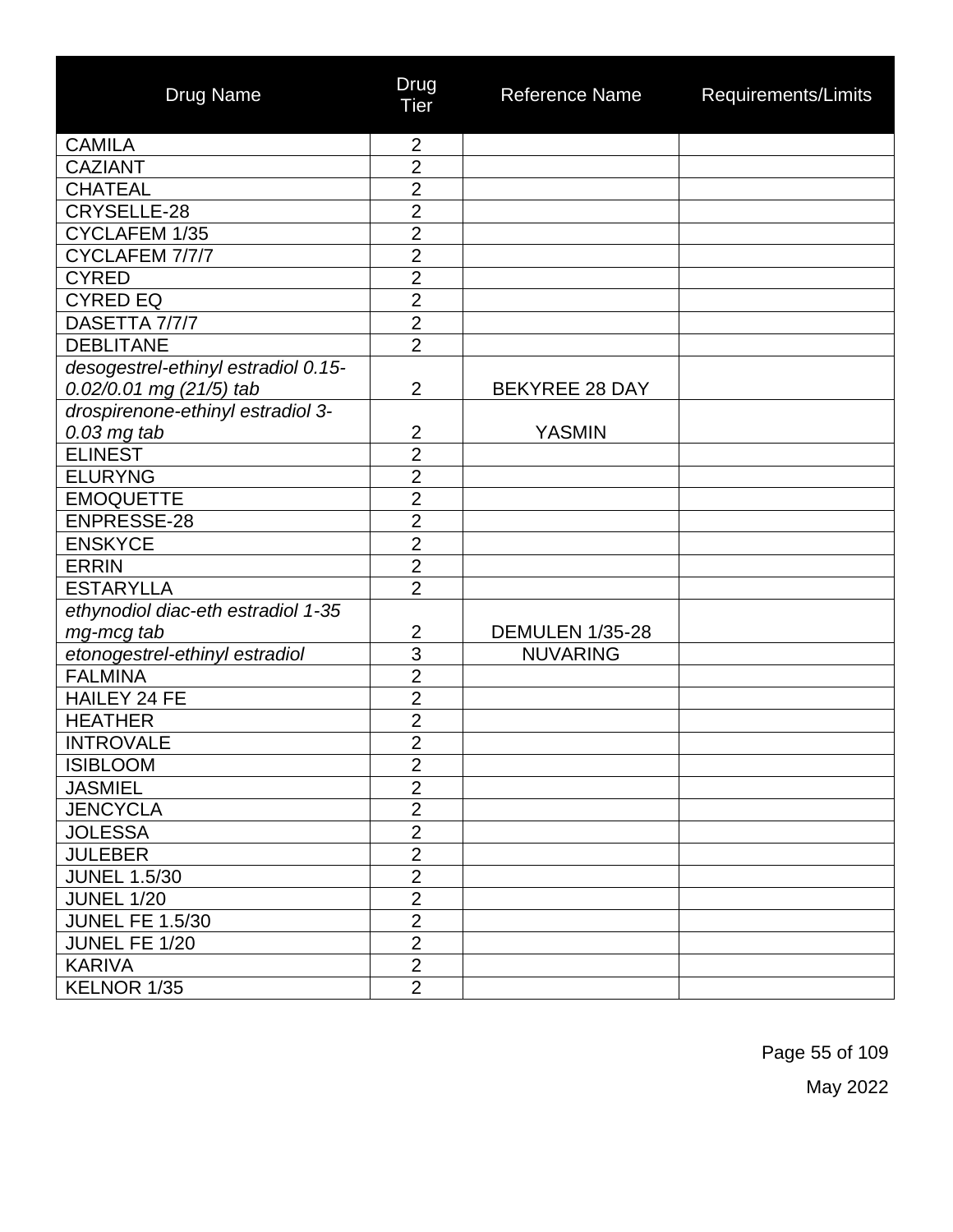| <b>Drug Name</b>                     | Drug<br>Tier   | <b>Reference Name</b>    | Requirements/Limits |
|--------------------------------------|----------------|--------------------------|---------------------|
| KELNOR 1/50                          | $\overline{2}$ |                          |                     |
| <b>KURVELO</b>                       | $\overline{2}$ |                          |                     |
| <b>LARIN 1.5/30</b>                  | $\overline{2}$ |                          |                     |
| <b>LARIN 1/20</b>                    | $\overline{2}$ |                          |                     |
| <b>LARIN FE 1.5/30</b>               | $\overline{2}$ |                          |                     |
| LARIN FE 1/20                        | $\overline{2}$ |                          |                     |
| <b>LARISSIA</b>                      | $\overline{2}$ |                          |                     |
| <b>LEENA</b>                         | $\overline{2}$ |                          |                     |
| <b>LESSINA</b>                       | $\overline{2}$ |                          |                     |
| <b>LEVONEST</b>                      | $\overline{2}$ |                          |                     |
| levonorgest-eth est & eth est        | $\overline{2}$ | <b>QUARTETTE</b>         |                     |
| levonorgest-eth estrad 91-day 0.15-  |                |                          |                     |
| $0.03$ mg tab                        | $\overline{2}$ | <b>SEASONALE</b>         |                     |
| levonorgestrel-ethinyl estrad 0.1-20 |                |                          |                     |
| mg-mcg tab                           | $\overline{2}$ | <b>ALESSE</b>            |                     |
| levonorgestrel-ethinyl estrad 0.15-  |                |                          |                     |
| 30 mg-mcg tab                        | $\overline{2}$ | <b>NORDETTE</b>          |                     |
| levonorg-eth estrad triphasic        | $\overline{2}$ | <b>ENPRESSE 28 DAY</b>   |                     |
| LEVORA 0.15/30 (28)                  | $\overline{2}$ |                          |                     |
| <b>LILLOW</b>                        | $\overline{2}$ |                          |                     |
| LO LOESTRIN FE                       | $\overline{2}$ |                          |                     |
| <b>LORYNA</b>                        | $\overline{2}$ |                          |                     |
| LOW-OGESTREL                         | $\overline{2}$ |                          |                     |
| <b>LUTERA</b>                        | $\overline{2}$ |                          |                     |
| <b>LYZA</b>                          | $\overline{2}$ |                          |                     |
| marlissa                             | $\overline{2}$ | <b>NORDETTE</b>          |                     |
| MICROGESTIN 1.5/30                   | $\overline{2}$ |                          |                     |
| MICROGESTIN 1/20                     | $\overline{2}$ |                          |                     |
| MICROGESTIN FE 1.5/30                | $\overline{2}$ |                          |                     |
| MICROGESTIN FE 1/20                  | $\overline{2}$ |                          |                     |
| MILI                                 | $\overline{2}$ |                          |                     |
| NECON 0.5/35 (28)                    | $\overline{2}$ |                          |                     |
| <b>NIKKI</b>                         | $\overline{2}$ |                          |                     |
| <b>NORA-BE</b>                       | $\overline{2}$ |                          |                     |
| norethindrone 0.35 mg tab            | $\overline{2}$ | NOR-QD                   |                     |
| norgestimate-eth estradiol           | $\overline{2}$ | <b>ORTHO-CYCLEN (28)</b> |                     |
| norgestim-eth estrad triphasic       |                |                          |                     |
| 0.18/0.215/0.25 mg-35 mcg tab        | $\overline{2}$ | <b>ORTHO TRI-CYCLEN</b>  |                     |
| <b>NORLYDA</b>                       | $\overline{2}$ |                          |                     |

Page 56 of 109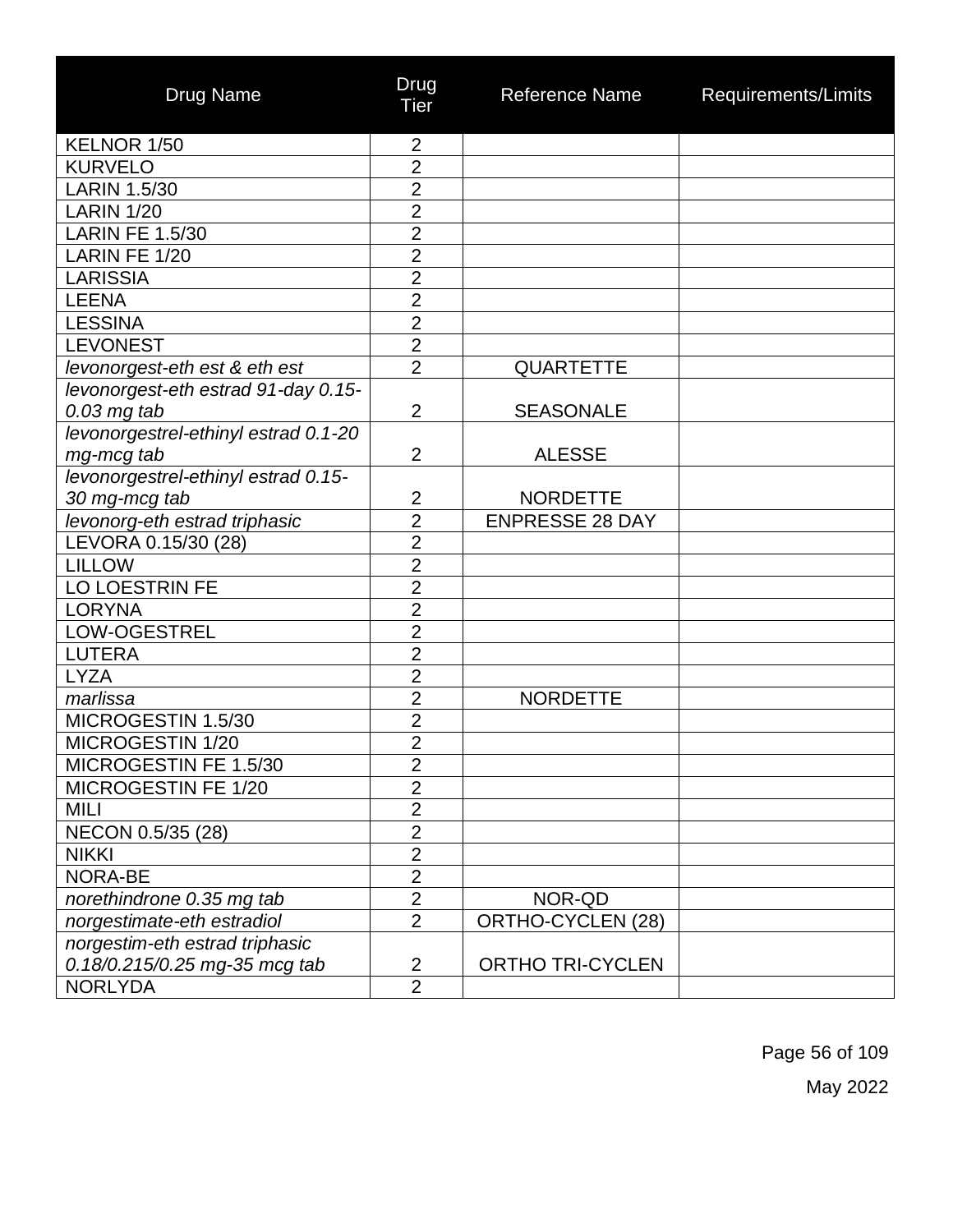| <b>Drug Name</b>         | Drug<br><b>Tier</b> | Reference Name | Requirements/Limits |
|--------------------------|---------------------|----------------|---------------------|
| NORTREL 0.5/35 (28)      | $\overline{2}$      |                |                     |
| <b>NORTREL 1/35 (21)</b> | $\overline{2}$      |                |                     |
| <b>NORTREL 1/35 (28)</b> | $\overline{2}$      |                |                     |
| NORTREL 7/7/7            | $\overline{2}$      |                |                     |
| <b>OCELLA</b>            | $\overline{2}$      |                |                     |
| <b>ORSYTHIA</b>          | $\overline{2}$      |                |                     |
| <b>PHILITH</b>           | $\overline{2}$      |                |                     |
| <b>PIMTREA</b>           | $\overline{2}$      |                |                     |
| PIRMELLA 1/35            | $\overline{2}$      |                |                     |
| PIRMELLA 7/7/7           | $\overline{2}$      |                |                     |
| PORTIA-28                | $\overline{2}$      |                |                     |
| <b>PREVIFEM</b>          | $\overline{2}$      |                |                     |
| <b>RECLIPSEN</b>         | $\overline{2}$      |                |                     |
| <b>SETLAKIN</b>          | $\overline{2}$      |                |                     |
| <b>SHAROBEL</b>          | $\overline{2}$      |                |                     |
| <b>SPRINTEC 28</b>       | $\overline{2}$      |                |                     |
| <b>SRONYX</b>            | $\overline{2}$      |                |                     |
| <b>SYEDA</b>             | $\overline{2}$      |                |                     |
| TARINA 24 FE             | $\overline{2}$      |                |                     |
| TARINA FE 1/20           | $\overline{2}$      |                |                     |
| TARINA FE 1/20 EQ        | $\overline{2}$      |                |                     |
| <b>TILIA FE</b>          | $\overline{2}$      |                |                     |
| <b>TRI FEMYNOR</b>       | $\overline{2}$      |                |                     |
| <b>TRI-ESTARYLLA</b>     | $\overline{2}$      |                |                     |
| <b>TRI-LEGEST FE</b>     | $\overline{2}$      |                |                     |
| <b>TRI-LINYAH</b>        | $\overline{2}$      |                |                     |
| <b>TRI-MILI</b>          | $\overline{2}$      |                |                     |
| <b>TRI-PREVIFEM</b>      | $\overline{2}$      |                |                     |
| <b>TRI-SPRINTEC</b>      | $\overline{2}$      |                |                     |
| TRIVORA (28)             | $\overline{2}$      |                |                     |
| <b>TRI-VYLIBRA</b>       | $\overline{2}$      |                |                     |
| <b>TYBLUME</b>           | $\overline{2}$      |                |                     |
| <b>VELIVET</b>           | $\overline{2}$      |                |                     |
| <b>VIENVA</b>            | $\overline{2}$      |                |                     |
| <b>VYFEMLA</b>           | $\overline{2}$      |                |                     |
| <b>VYLIBRA</b>           | $\overline{2}$      |                |                     |
| <b>WERA</b>              | $\overline{2}$      |                |                     |
| ZOVIA 1/35 (28)          | $\overline{2}$      |                |                     |
| ZOVIA 1/35E (28)         | $\overline{2}$      |                |                     |

Page 57 of 109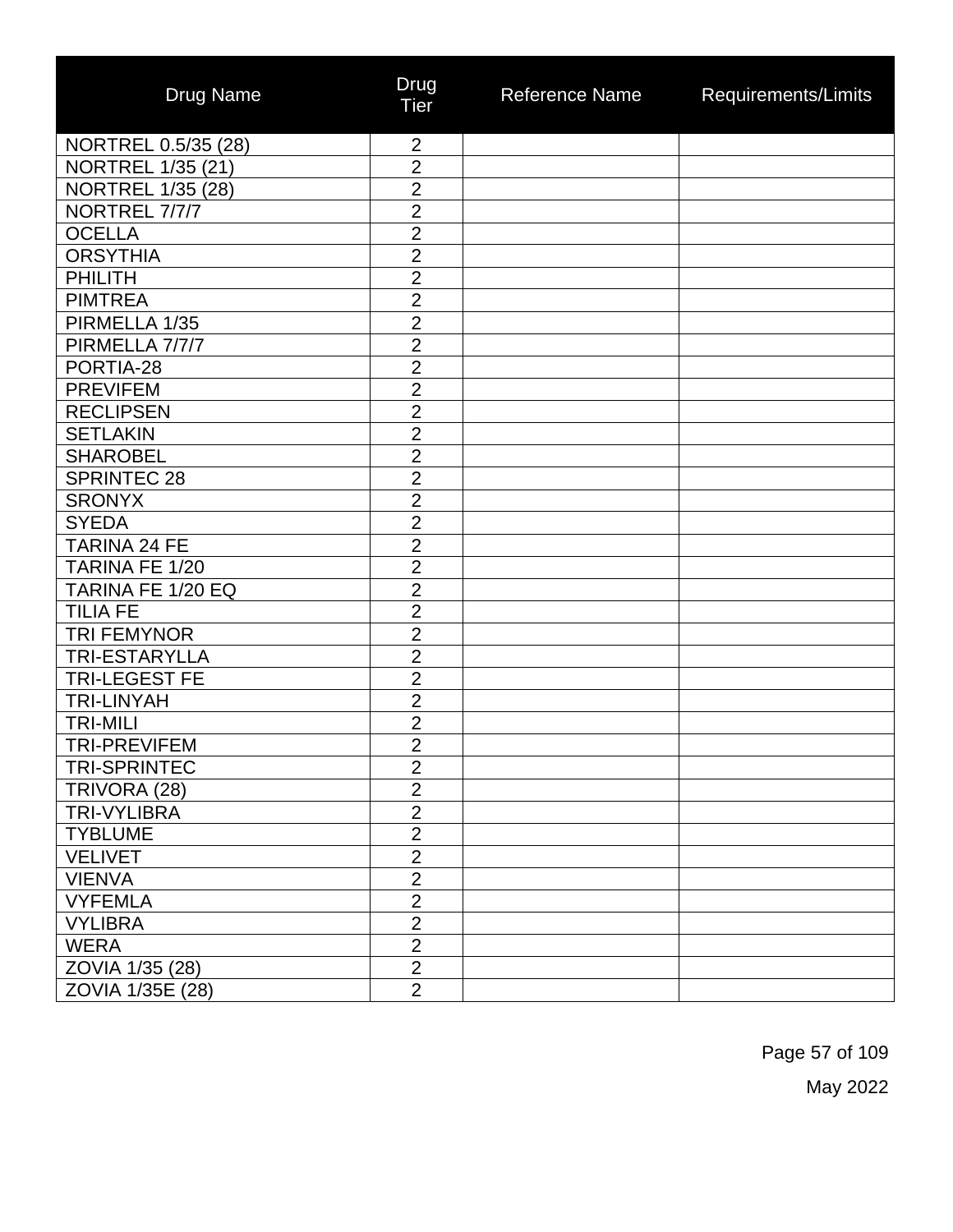| <b>Drug Name</b>                                                               | Drug<br><b>Tier</b> | <b>Reference Name</b> | Requirements/Limits |
|--------------------------------------------------------------------------------|---------------------|-----------------------|---------------------|
| <b>CYSTIC FIBROSIS TRANSMEMBRANE CONDUCTANCE REGULATOR MODULATORS</b>          |                     |                       |                     |
| <b>Cystic Fibrosis Transmembrane Conductance Regulator (cftr) Correctors</b>   |                     |                       |                     |
| <b>ORKAMBI</b>                                                                 | 6                   |                       | PA                  |
| <b>SYMDEKO</b>                                                                 | 6                   |                       | PA                  |
| TRIKAFTA 100-50-75 & 150 mg                                                    |                     |                       |                     |
| tab pack                                                                       | 6                   |                       | <b>PA</b>           |
| <b>Cystic Fibrosis Transmembrane Conductance Regulator (cftr) Potentiators</b> |                     |                       |                     |
| <b>KALYDECO</b>                                                                | 6                   |                       | <b>PA</b>           |
| <b>DEVICES</b>                                                                 |                     |                       |                     |
| <b>Devices</b>                                                                 |                     |                       |                     |
| 1st tier unifine pentips                                                       | $\overline{2}$      |                       |                     |
| 1st tier unifine pentips plus                                                  | $\overline{2}$      |                       |                     |
| <b>ABOUTTIME PEN NEEDLE</b>                                                    | $\overline{2}$      |                       |                     |
| <b>ADVOCATE INSULIN PEN</b>                                                    |                     |                       |                     |
| <b>NEEDLES</b>                                                                 | $\overline{2}$      |                       |                     |
| <b>ADVOCATE INSULIN SYRINGE</b>                                                | $\overline{2}$      |                       |                     |
| <b>ALCOH-GLOVE CONTOURED</b>                                                   |                     |                       |                     |
| <b>WIPE</b>                                                                    | $\overline{2}$      |                       |                     |
| alcohol pads                                                                   | $\overline{3}$      |                       |                     |
| alcohol prep                                                                   | $\overline{3}$      |                       |                     |
| alcohol swabs                                                                  | $\overline{3}$      |                       |                     |
| <b>ASSURE ID SAFETY PEN</b>                                                    |                     |                       |                     |
| <b>NEEDLES</b>                                                                 | 2                   |                       |                     |
| aurora pen needles                                                             | $\overline{2}$      |                       |                     |
| aurora unifine pentips                                                         | $\overline{2}$      |                       |                     |
| <b>CAREFINE PEN NEEDLES</b>                                                    | $\overline{2}$      |                       |                     |
| careone insulin syringe                                                        | $\overline{2}$      |                       |                     |
| careone unifine pentips                                                        | $\overline{2}$      |                       |                     |
| careone unifine pentips plus 29G X                                             |                     |                       |                     |
| 12MM misc, 31G X 5 MM misc,                                                    |                     |                       |                     |
| 31G X 6 MM misc, 31G X 8 MM                                                    |                     |                       |                     |
| misc, $32G X 4 MM$ misc                                                        | 2                   |                       |                     |
| <b>CARETOUCH ALCOHOL PREP</b>                                                  | $\overline{2}$      |                       |                     |
| <b>CARETOUCH INSULIN SYRINGE</b>                                               |                     |                       |                     |
| 28G X 5/16" 1 ml misc, 29G X                                                   |                     |                       |                     |
| 5/16" 1 ml misc                                                                | $\overline{2}$      |                       |                     |
| <b>CARETOUCH PEN NEEDLES 31G</b>                                               |                     |                       |                     |
| X 5 MM misc, 31G X 6 MM misc,                                                  | $\overline{2}$      |                       |                     |

Page 58 of 109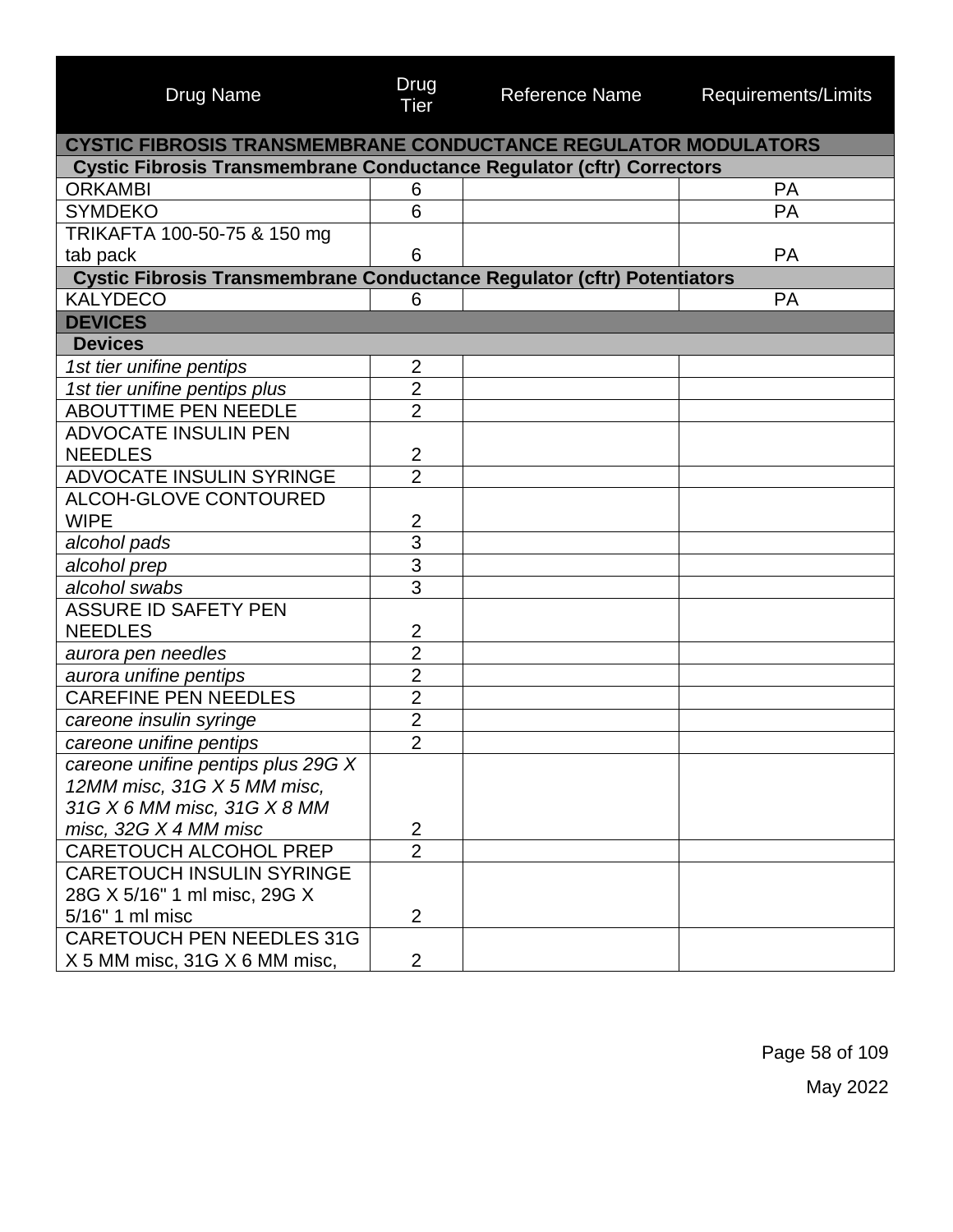| <b>Drug Name</b>                                                   | Drug<br>Tier                     | <b>Reference Name</b> | Requirements/Limits |
|--------------------------------------------------------------------|----------------------------------|-----------------------|---------------------|
| 31G X 8 MM misc, 32G X 4 MM                                        |                                  |                       |                     |
| misc, 32G X 5 MM misc                                              |                                  |                       |                     |
| <b>CLEVER CHOICE COMFORT EZ</b>                                    | 2                                |                       |                     |
| clickfine pen needles 31G X 6 MM<br>misc, 31G X 8 MM misc, 32G X 4 |                                  |                       |                     |
| MM misc                                                            | $\overline{2}$                   |                       |                     |
| <b>CLICKFINE PEN NEEDLES</b>                                       | $\overline{2}$                   |                       |                     |
| <b>COMFORT ASSIST INSULIN</b>                                      |                                  |                       |                     |
| SYRINGE 29G X 1/2" 0.5 ml misc,                                    |                                  |                       |                     |
| 31G X 5/16" 0.3 ml misc                                            | $\overline{2}$                   |                       |                     |
| <b>COMFORT EZ INSULIN SYRINGE</b>                                  | $\overline{2}$                   |                       |                     |
| <b>COMFORT EZ MICRO PEN</b>                                        |                                  |                       |                     |
| <b>NEEDLES</b>                                                     | $\overline{2}$                   |                       |                     |
| <b>COMFORT EZ PEN NEEDLES</b>                                      | $\overline{2}$                   |                       |                     |
| <b>COMFORT EZ SHORT PEN</b>                                        |                                  |                       |                     |
| <b>NEEDLES</b>                                                     | $\overline{2}$                   |                       |                     |
| <b>CURITY ALCOHOL PREPS</b>                                        | $\overline{2}$                   |                       |                     |
| <b>CURITY ALCOHOL SWABS</b>                                        | $\overline{2}$                   |                       |                     |
| cvs alcohol prep pads                                              | $\overline{2}$                   |                       |                     |
| cvs prep                                                           | $\overline{2}$                   |                       |                     |
| <b>DEXCOM G6 RECEIVER</b>                                          | $\overline{2}$                   |                       | PA, QL              |
| <b>DEXCOM G6 SENSOR</b>                                            | $\overline{2}$                   |                       | PA, QL              |
| <b>DEXCOM G6 TRANSMITTER</b>                                       | $\overline{2}$                   |                       | PA, QL              |
| <b>DROPLET INSULIN SYRINGE</b>                                     | $\overline{2}$                   |                       |                     |
| <b>DROPLET MICRON</b>                                              | $\overline{2}$                   |                       |                     |
| DROPLET PEN NEEDLES                                                | $\overline{2}$                   |                       |                     |
| dropsafe safety pen needles                                        | $\overline{2}$                   |                       |                     |
| drug mart unifine pentips                                          | $\overline{2}$                   |                       |                     |
| drug mart unifine pentips plus                                     | $\overline{2}$                   |                       |                     |
| easy comfort alcohol pads                                          | $\overline{2}$<br>$\overline{2}$ |                       |                     |
| easy comfort insulin syringe                                       | $\overline{2}$                   |                       |                     |
| easy comfort pen needles<br>easy glide pen needles                 | $\overline{2}$                   |                       |                     |
| <b>EASY TOUCH ALCOHOL PREP</b>                                     |                                  |                       |                     |
| <b>MEDIUM</b>                                                      | $\overline{2}$                   |                       |                     |
| <b>EASY TOUCH FLIPLOCK INSULIN</b>                                 |                                  |                       |                     |
| <b>SY</b>                                                          | $\overline{2}$                   |                       |                     |
| <b>EASY TOUCH FLIPLOCK</b>                                         |                                  |                       |                     |
| NEEDLES 30G X 1/2" misc                                            | $\overline{2}$                   |                       |                     |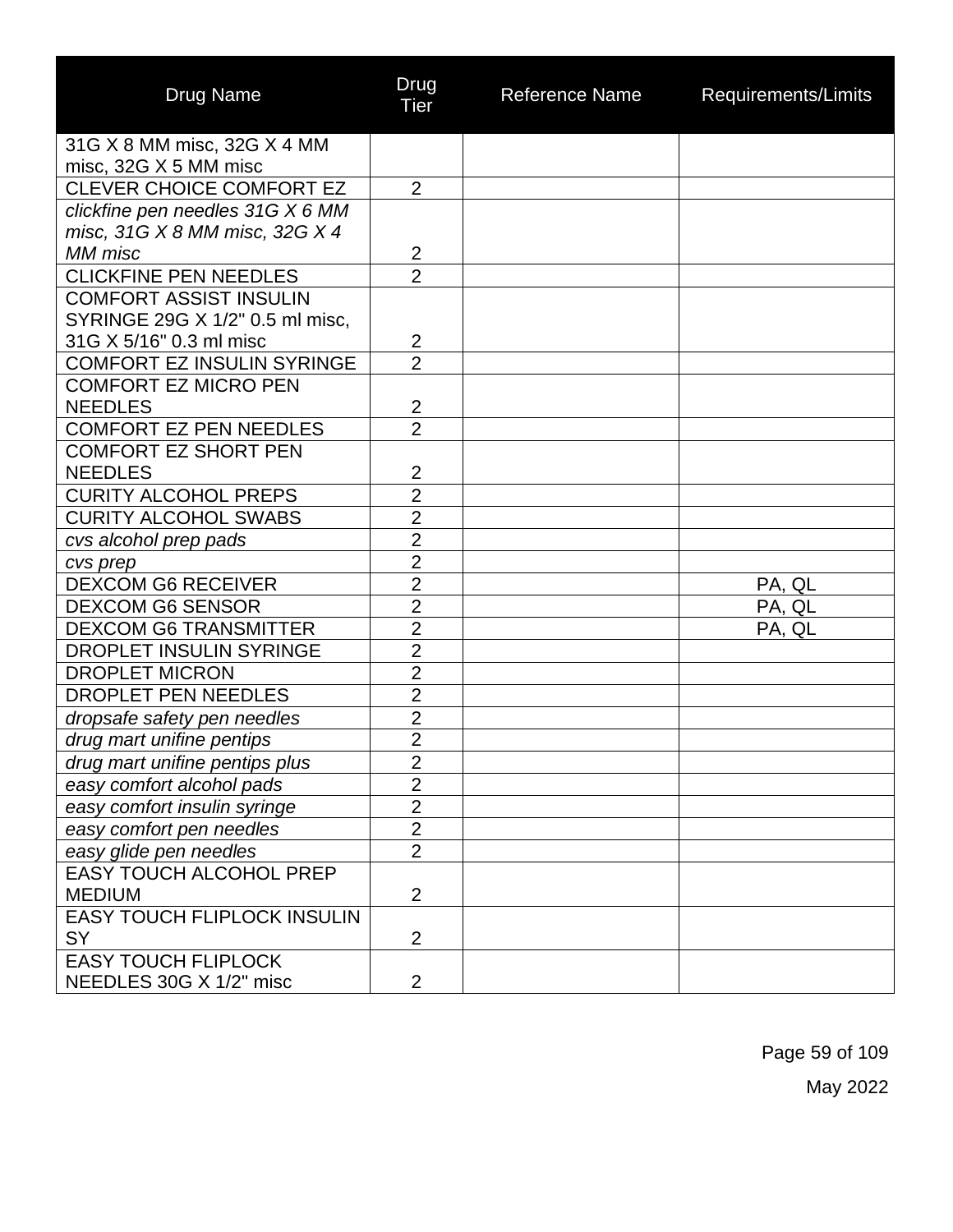| <b>Drug Name</b>                  | Drug<br>Tier   | <b>Reference Name</b> | Requirements/Limits |
|-----------------------------------|----------------|-----------------------|---------------------|
| <b>EASY TOUCH HYPODERMIC</b>      |                |                       |                     |
| NEEDLE 30G X 1/2" misc            | $\overline{2}$ |                       |                     |
| <b>EASY TOUCH INSULIN SAFETY</b>  |                |                       |                     |
| <b>SYR</b>                        | $\overline{2}$ |                       |                     |
| <b>EASY TOUCH INSULIN SYRINGE</b> | $\overline{2}$ |                       |                     |
| <b>EASY TOUCH PEN NEEDLES</b>     |                |                       |                     |
| 29G X 12MM misc, 30G X 5 MM       |                |                       |                     |
| misc, 30G X 8 MM misc, 31G X 5    |                |                       |                     |
| MM misc, 31G X 6 MM misc, 31G     |                |                       |                     |
| X 8 MM misc, 32G X 4 MM misc,     |                |                       |                     |
| 32G X 5 MM misc, 32G X 6 MM       |                |                       |                     |
| misc                              | $\overline{2}$ |                       |                     |
| <b>EASY TOUCH SAFETY PEN</b>      |                |                       |                     |
| <b>NEEDLES</b>                    | $\overline{2}$ |                       |                     |
| <b>EASY TOUCH SHEATHLOCK</b>      |                |                       |                     |
| SYRINGE 29G X 1/2" 1 ml misc,     |                |                       |                     |
| 30G X 1/2" 1 ml misc, 30G X 5/16" |                |                       |                     |
| 1 ml misc, 31G X 5/16" 1 ml misc  | $\overline{2}$ |                       |                     |
| eql alcohol swabs                 | $\overline{2}$ |                       |                     |
| eql insulin syringe               | $\overline{2}$ |                       |                     |
| essentra wipes 9x9"               | $\overline{2}$ |                       |                     |
| <b>EXEL COMFORT POINT INSULIN</b> |                |                       |                     |
| <b>SYR</b>                        | $\overline{2}$ |                       |                     |
| <b>EXEL COMFORT POINT PEN</b>     |                |                       |                     |
| <b>NEEDLE</b>                     | $\overline{c}$ |                       |                     |
| FIFTY50 ALCOHOL PREP              | $\overline{2}$ |                       |                     |
| FIFTY50 PEN NEEDLES               | $\overline{2}$ |                       |                     |
| FIFTY50 SUPERIOR COMFORT          |                |                       |                     |
| <b>SYR</b>                        | $\overline{2}$ |                       |                     |
| freds pharmacy unifine pentip+    | $\overline{2}$ |                       |                     |
| freds pharmacy unifine pentips    | $\overline{2}$ |                       |                     |
| FREESTYLE FREEDOM LITE            | $\overline{2}$ |                       |                     |
| <b>FREESTYLE LIBRE 14 DAY</b>     |                |                       |                     |
| <b>READER</b>                     | $\overline{2}$ |                       | PA, QL              |
| FREESTYLE LIBRE 14 DAY            |                |                       |                     |
| <b>SENSOR</b>                     | $\overline{2}$ |                       | PA, QL              |
| <b>FREESTYLE LIBRE 2 READER</b>   | $\overline{2}$ |                       | PA, QL              |
| FREESTYLE LIBRE 2 SENSOR          | $\overline{2}$ |                       | PA, QL              |
| <b>FREESTYLE LITE</b>             | $\overline{2}$ |                       |                     |

Page 60 of 109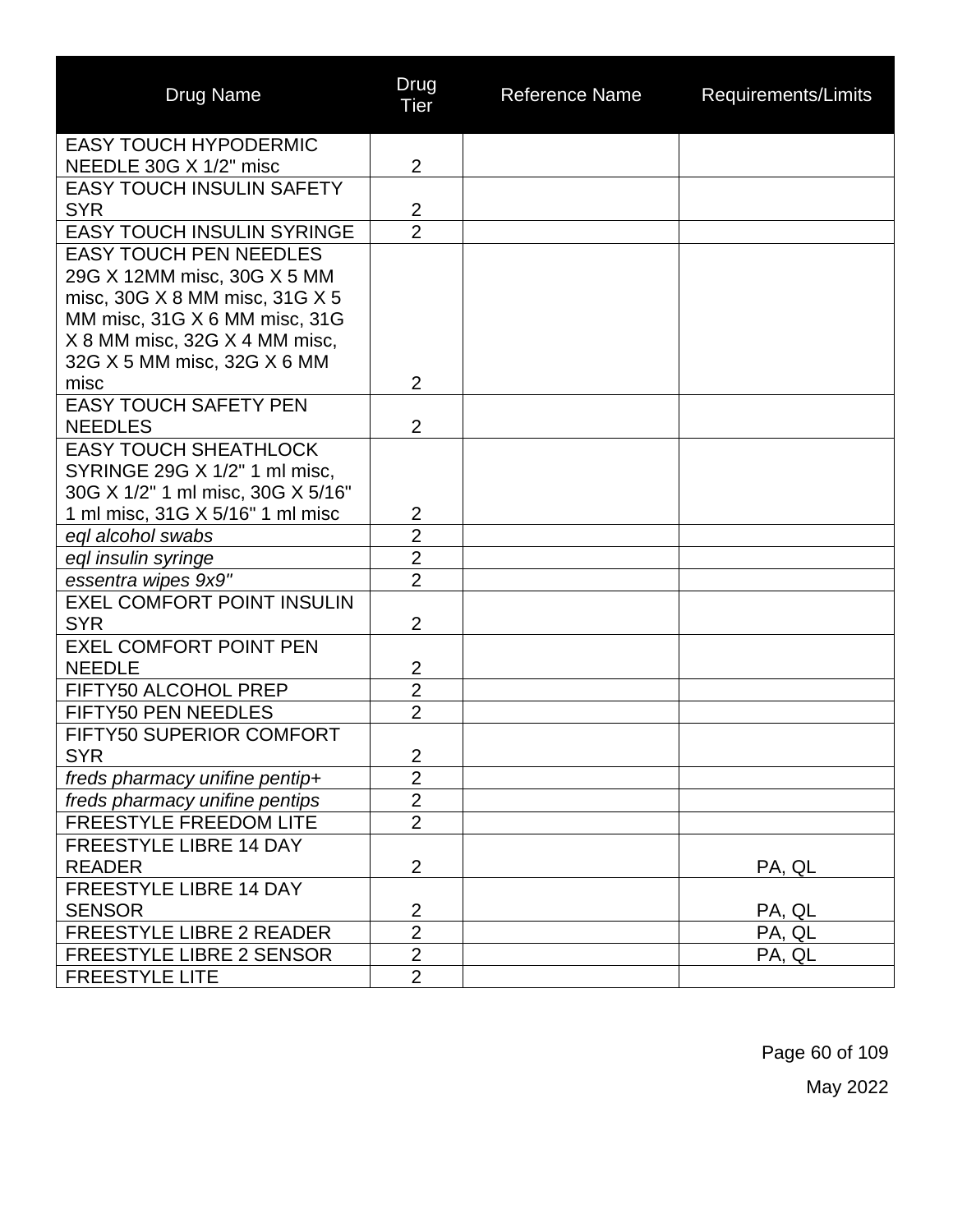| <b>Drug Name</b>                                                        | Drug<br>Tier   | <b>Reference Name</b> | Requirements/Limits |
|-------------------------------------------------------------------------|----------------|-----------------------|---------------------|
| <b>FREESTYLE PRECISION NEO</b>                                          |                |                       |                     |
| <b>SYSTEM</b>                                                           | $\overline{2}$ |                       |                     |
| global alcohol prep ease                                                | $\overline{2}$ |                       |                     |
| global ease inject pen needles                                          | $\overline{2}$ |                       |                     |
| global easy glide insulin syr                                           | $\overline{2}$ |                       |                     |
| global easy glide pen needles                                           | $\overline{2}$ |                       |                     |
| global inject ease insulin syr                                          | $\overline{2}$ |                       |                     |
| global insulin syringes                                                 | $\overline{2}$ |                       |                     |
| <b>GLUCOPRO INSULIN SYRINGE</b>                                         | $\overline{2}$ |                       |                     |
| gnp alcohol swabs                                                       | $\overline{2}$ |                       |                     |
| gnp clickfine pen needles                                               | $\overline{2}$ |                       |                     |
| gnp insulin syringe                                                     | $\overline{2}$ |                       |                     |
| gnp ulticare pen needles 31G X 5<br>MM misc                             | $\overline{2}$ |                       |                     |
| gnp ultra com insulin syringe                                           | $\overline{2}$ |                       |                     |
| goodsense clickfine pen needle                                          | $\overline{2}$ |                       |                     |
| <b>GOODSENSE PEN NEEDLE</b>                                             |                |                       |                     |
| <b>PENFINE</b>                                                          | $\overline{2}$ |                       |                     |
| healthwise insulin syr/needle                                           | $\overline{2}$ |                       |                     |
| healthwise micron pen needles                                           | $\overline{2}$ |                       |                     |
| healthwise mini pen needles                                             | $\overline{2}$ |                       |                     |
| healthwise pen needles                                                  | $\overline{2}$ |                       |                     |
| healthwise short pen needles                                            | $\overline{2}$ |                       |                     |
| healthwise unifine pentips                                              | $\overline{2}$ |                       |                     |
| healthy accents unifine pentip                                          | $\overline{2}$ |                       |                     |
| h-e-b incontrol alcohol                                                 | $\overline{2}$ |                       |                     |
| h-e-b incontrol pen needles                                             | $\overline{2}$ |                       |                     |
| <b>H-E-B INCONTROL UNIFINE</b>                                          |                |                       |                     |
| PENTIP 32G X 4 MM misc                                                  | 2              |                       |                     |
| hm sterile alcohol prep                                                 | $\overline{2}$ |                       |                     |
| HM ULTICARE INSULIN SYRINGE                                             | $\overline{2}$ |                       |                     |
| HM ULTICARE SHORT PEN                                                   |                |                       |                     |
| <b>NEEDLES</b>                                                          | $\overline{2}$ |                       |                     |
| hypodermic needle 30G X 1/2"                                            |                |                       |                     |
| misc                                                                    | 3              |                       |                     |
| insulin syringe                                                         | $\overline{3}$ |                       |                     |
| insulin syringe/needle                                                  | $\overline{3}$ |                       |                     |
| insulin syringe-needle u-100 29G X<br>1/2" 0.5 ml misc, 29G X 1/2" 1 ml | 3              |                       |                     |
|                                                                         |                |                       |                     |

Page 61 of 109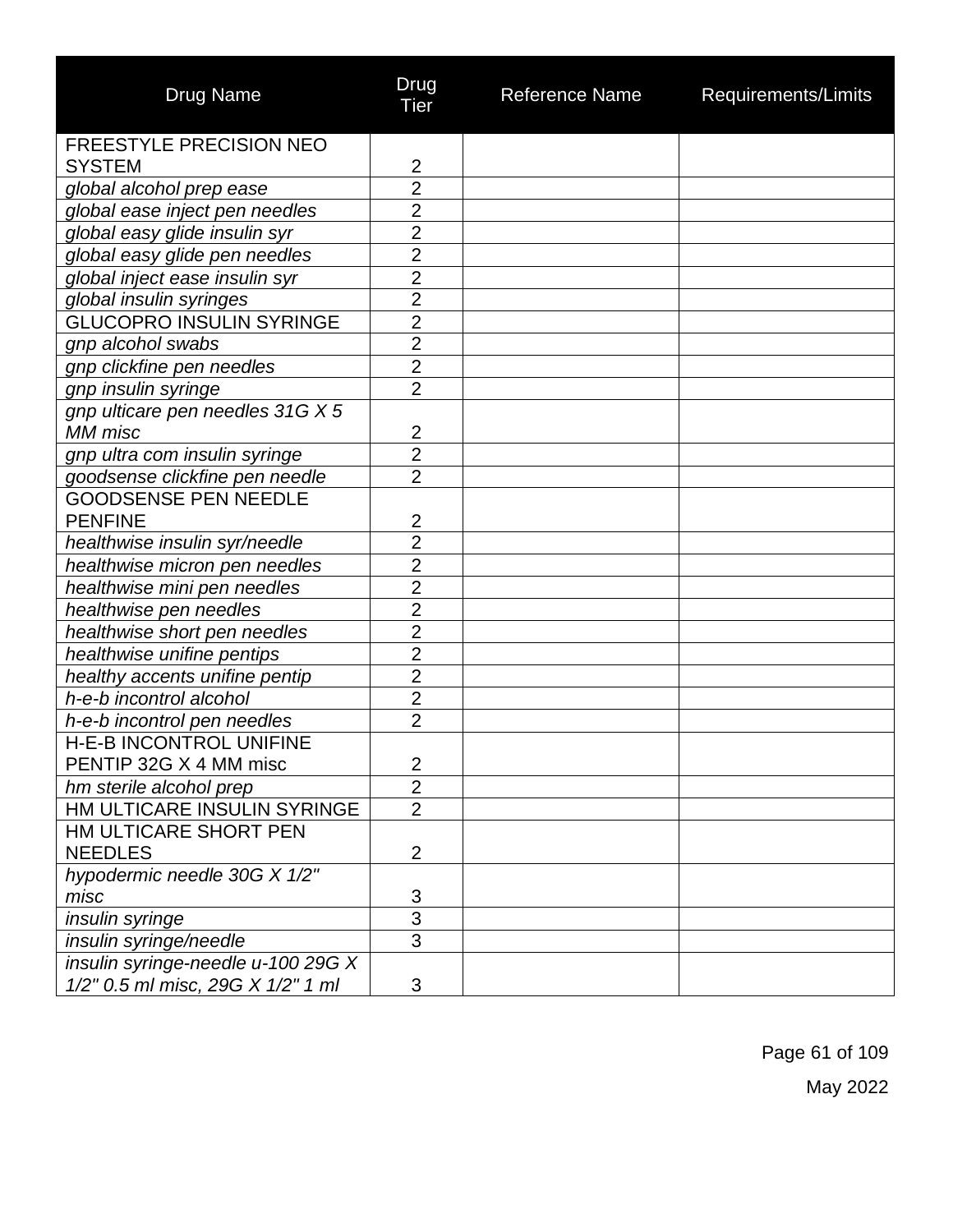| <b>Drug Name</b>                                                    | Drug<br><b>Tier</b>              | <b>Reference Name</b> | Requirements/Limits |
|---------------------------------------------------------------------|----------------------------------|-----------------------|---------------------|
| misc, 30G X 5/16" 0.3 ml misc, 30G                                  |                                  |                       |                     |
| X 5/16" 0.5 ml misc, 30G X 5/16" 1                                  |                                  |                       |                     |
| ml misc, 31G X 1/4" 0.3 ml misc,                                    |                                  |                       |                     |
| 31G X 1/4" 0.5 ml misc, 31G X 1/4"                                  |                                  |                       |                     |
| 1 ml misc, 31G X 5/16" 0.3 ml misc,                                 |                                  |                       |                     |
| 31G X 5/16" 0.5 ml misc, 31G X                                      |                                  |                       |                     |
| 5/16" 1 ml misc                                                     |                                  |                       |                     |
| insupen pen needles                                                 | $\overline{2}$<br>$\overline{2}$ |                       |                     |
| <b>INSUPEN SENSITIVE</b>                                            |                                  |                       |                     |
| <b>INSUPEN ULTRAFIN</b>                                             | $\overline{2}$                   |                       |                     |
| kinray insulin syringe                                              | $\overline{2}$<br>$\overline{2}$ |                       |                     |
| kmart valu insulin syringe 29g                                      |                                  |                       |                     |
| kmart valu insulin syringe 30g                                      | $\overline{2}$<br>$\overline{2}$ |                       |                     |
| kroger insulin syringe                                              |                                  |                       |                     |
| kroger pen needles                                                  | $\overline{2}$                   |                       |                     |
| leader insulin syringe                                              | $\overline{2}$<br>$\overline{2}$ |                       |                     |
| <b>LEADER UNIFINE PENTIPS</b><br><b>LEADER UNIFINE PENTIPS PLUS</b> |                                  |                       |                     |
|                                                                     | $\overline{2}$                   |                       |                     |
| <b>LITETOUCH INSULIN SYRINGE</b>                                    | $\overline{2}$<br>$\overline{2}$ |                       |                     |
| <b>LITETOUCH PEN NEEDLES</b>                                        | $\overline{2}$                   |                       |                     |
| longs insulin syringe<br><b>MAGELLAN INSULIN SAFETY</b>             |                                  |                       |                     |
| <b>SYR</b>                                                          | $\overline{2}$                   |                       |                     |
| <b>MARATHON MEDICAL PENTIPS</b>                                     | $\overline{2}$                   |                       |                     |
| <b>MAXICOMFORT II PEN NEEDLE</b>                                    | $\overline{2}$                   |                       |                     |
| <b>MAXI-COMFORT INSULIN</b>                                         |                                  |                       |                     |
| <b>SYRINGE</b>                                                      | $\overline{2}$                   |                       |                     |
| <b>MAXI-COMFORT SAFETY PEN</b>                                      |                                  |                       |                     |
| <b>NEEDLE</b>                                                       | $\overline{c}$                   |                       |                     |
| MAXICOMFORT SYR 27G X 1/2"                                          | $\overline{2}$                   |                       |                     |
| medic insulin syringe                                               | $\overline{2}$                   |                       |                     |
| medicine shoppe pen needles                                         | $\overline{2}$                   |                       |                     |
| meijer alcohol swabs                                                | $\overline{2}$                   |                       |                     |
| meijer pen needles                                                  | $\overline{2}$                   |                       |                     |
| <b>MICRODOT PEN NEEDLE</b>                                          | $\overline{2}$                   |                       |                     |
| mm insulin syringe/needle                                           | $\overline{2}$                   |                       |                     |
| MM PEN NEEDLES                                                      | $\overline{2}$                   |                       |                     |
| MONOJECT INSULIN SYRINGE                                            | $\overline{2}$                   |                       |                     |

Page 62 of 109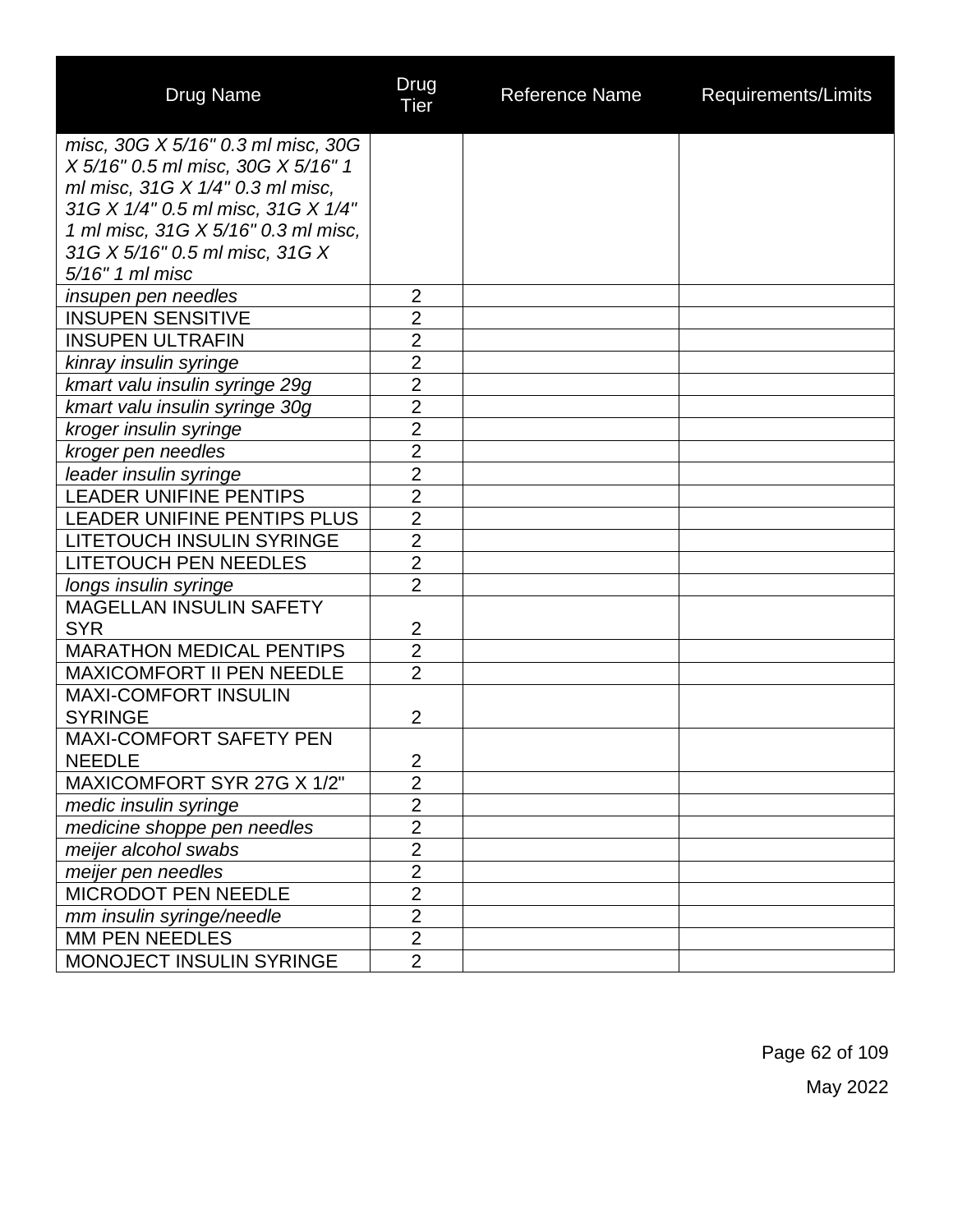| <b>Drug Name</b>                | Drug<br>Tier   | <b>Reference Name</b> | Requirements/Limits |
|---------------------------------|----------------|-----------------------|---------------------|
| MONOJECT ULTRA COMFORT          |                |                       |                     |
| <b>SYRINGE</b>                  | $\overline{2}$ |                       |                     |
| ms insulin syringe              | $\overline{2}$ |                       |                     |
| <b>NOVOFINE PEN NEEDLE</b>      | $\overline{2}$ |                       |                     |
| NOVOFINE PLUS PEN NEEDLE        | $\overline{2}$ |                       |                     |
| <b>NOVOTWIST PEN NEEDLE</b>     | $\overline{2}$ |                       |                     |
| <b>OMNIPOD DASH 5 PACK PODS</b> | $\overline{2}$ |                       | PA                  |
| pc unifine pentips              | $\overline{2}$ |                       |                     |
| pen needles                     | $\overline{2}$ |                       |                     |
| pen needles 1/2"                | $\overline{2}$ |                       |                     |
| pen needles 5/16"               | $\overline{2}$ |                       |                     |
| <b>PENTIPS</b>                  | $\overline{2}$ |                       |                     |
| PHARMACIST CHOICE ALCOHOL       | $\overline{2}$ |                       |                     |
| poly hub needle 30G X 1/2" misc | $\overline{2}$ |                       |                     |
| <b>PRECISION SURE-DOSE</b>      |                |                       |                     |
| <b>SYRINGE</b>                  | $\overline{2}$ |                       |                     |
| preferred plus insulin syringe  | $\overline{2}$ |                       |                     |
| preferred plus unifine pentips  | $\overline{2}$ |                       |                     |
| PREVENT SAFETY PEN              |                |                       |                     |
| <b>NEEDLES</b>                  | $\overline{c}$ |                       |                     |
| pro comfort alcohol             | $\overline{2}$ |                       |                     |
| PRO COMFORT INSULIN             |                |                       |                     |
| <b>SYRINGE</b>                  | $\overline{2}$ |                       |                     |
| pro comfort pen needles         | $\overline{2}$ |                       |                     |
| PRODIGY INSULIN SYRINGE         | $\overline{2}$ |                       |                     |
| pure comfort alcohol prep       | $\overline{2}$ |                       |                     |
| pure comfort pen needle         | $\overline{2}$ |                       |                     |
| px extra short pen needles      | $\overline{2}$ |                       |                     |
| px insulin syringe              | $\overline{2}$ |                       |                     |
| px mini pen needles             | $\overline{2}$ |                       |                     |
| px pen needle                   | $\overline{c}$ |                       |                     |
| px shortlength pen needles      | $\overline{2}$ |                       |                     |
| qc alcohol swabs                | $\overline{2}$ |                       |                     |
| qc pen needles                  | $\overline{2}$ |                       |                     |
| qc unifine pentips              | $\overline{2}$ |                       |                     |
| ra alcohol swabs                | $\overline{2}$ |                       |                     |
| ra insulin syringe              | $\overline{2}$ |                       |                     |
| ra pen needles                  | $\overline{2}$ |                       |                     |
| reality insulin syringe         | $\overline{2}$ |                       |                     |

Page 63 of 109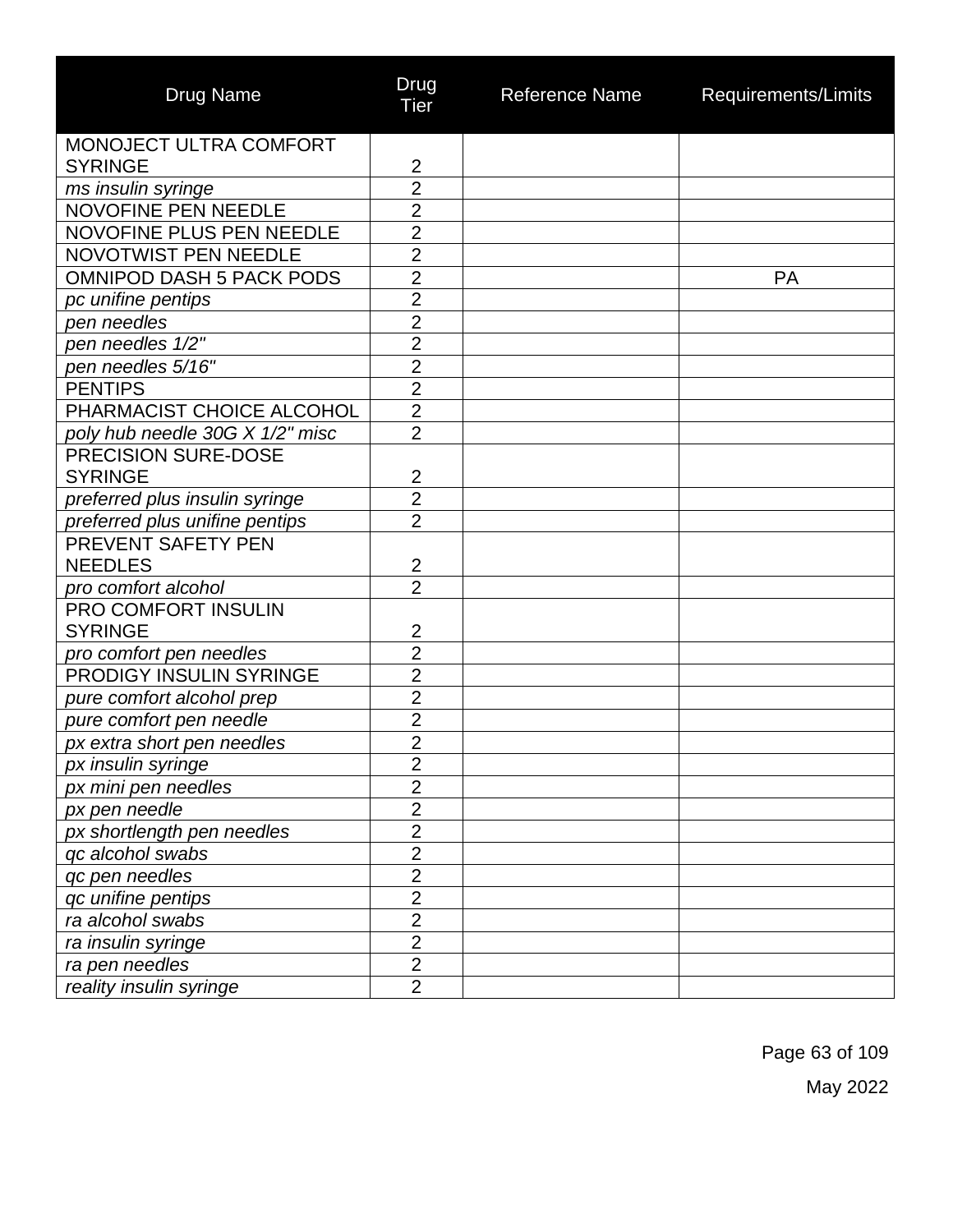| <b>Drug Name</b>                    | Drug<br>Tier   | <b>Reference Name</b> | Requirements/Limits |
|-------------------------------------|----------------|-----------------------|---------------------|
| reality swabs                       | $\overline{2}$ |                       |                     |
| <b>RELION ALCOHOL SWABS</b>         | $\overline{2}$ |                       |                     |
| <b>RELION INSULIN SYRINGE</b>       | $\overline{2}$ |                       |                     |
| <b>RELION MINI PEN NEEDLES</b>      | $\overline{2}$ |                       |                     |
| <b>RELION PEN NEEDLES</b>           | $\overline{2}$ |                       |                     |
| <b>RELION SHORT PEN NEEDLES</b>     | $\overline{2}$ |                       |                     |
| safety insulin syringes             | $\overline{2}$ |                       |                     |
| saps care alcohol prep              | $\overline{2}$ |                       |                     |
| saps health alcohol prep            | $\overline{2}$ |                       |                     |
| saps health alcohol prep            | $\overline{2}$ |                       |                     |
| saps health care alcohol prep       | $\overline{2}$ |                       |                     |
| sb alcohol prep                     | $\overline{2}$ |                       |                     |
| sb insulin syringe                  | $\overline{2}$ |                       |                     |
| SECURESAFE INSULIN SYRINGE          | $\overline{2}$ |                       |                     |
| <b>SHOPKO UNIFINE PENTIPS</b>       | $\overline{2}$ |                       |                     |
| <b>SHOPKO UNIFINE PENTIPS</b>       |                |                       |                     |
| <b>PLUS</b>                         | $\overline{2}$ |                       |                     |
| sm alcohol prep pad, 70 % pad       | $\overline{2}$ |                       |                     |
| sure comfort alcohol prep           | $\overline{2}$ |                       |                     |
| sure comfort insulin syringe        | $\overline{2}$ |                       |                     |
| sure comfort pen needles            | $\overline{2}$ |                       |                     |
| SURE-FINE PEN NEEDLES               | $\overline{2}$ |                       |                     |
| <b>SURE-JECT INSULIN SYRINGE</b>    | $\overline{2}$ |                       |                     |
| SURE-PREP ALCOHOL PREP              | $\overline{2}$ |                       |                     |
| techlite insulin syringe            | $\overline{2}$ |                       |                     |
| <b>TECHLITE PEN NEEDLES</b>         | $\overline{2}$ |                       |                     |
| todays health mini pen needles      | $\overline{2}$ |                       |                     |
| todays health pen needles           | $\overline{2}$ |                       |                     |
| todays health short pen needle      | $\overline{2}$ |                       |                     |
| topcare clickfine pen needles       | $\overline{2}$ |                       |                     |
| topcare ultra comfort ins syr       | $\overline{2}$ |                       |                     |
| true comfort alcohol prep pads      | $\overline{2}$ |                       |                     |
| true comfort insulin syringe        | $\overline{2}$ |                       |                     |
| true comfort pen needles            | $\overline{2}$ |                       |                     |
| true comfort pro insulin syr 31G X  |                |                       |                     |
| 5/16" 0.5 ml misc, 31G X 5/16" 1 ml |                |                       |                     |
| misc, 32G X 5/16" 0.5 ml misc       | $\overline{2}$ |                       |                     |
| <b>TRUEPLUS 5-BEVEL PEN</b>         |                |                       |                     |
| <b>NEEDLES</b>                      | $\overline{2}$ |                       |                     |

Page 64 of 109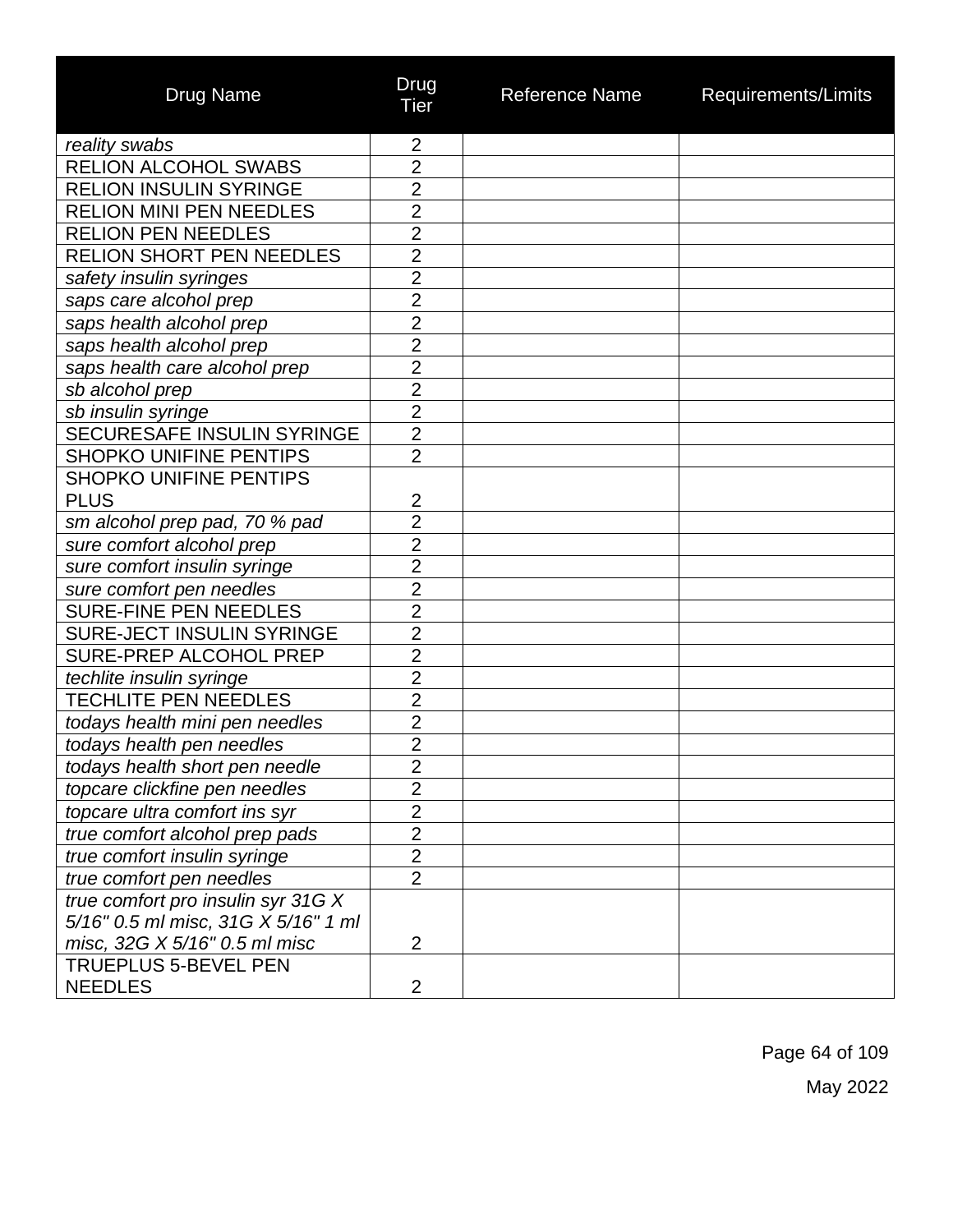| <b>Drug Name</b>                   | Drug<br><b>Tier</b> | <b>Reference Name</b> | Requirements/Limits |
|------------------------------------|---------------------|-----------------------|---------------------|
| <b>TRUEPLUS INSULIN SYRINGE</b>    | $\overline{2}$      |                       |                     |
| <b>TRUEPLUS PEN NEEDLES</b>        | $\overline{2}$      |                       |                     |
| ULTICARE ALCOHOL SWABS             | $\overline{2}$      |                       |                     |
| ULTICARE INSULIN SAFETY SYR        | $\overline{2}$      |                       |                     |
| ULTICARE INSULIN SYRINGE           | $\overline{2}$      |                       |                     |
| ULTICARE MICRO PEN NEEDLES         | $\overline{2}$      |                       |                     |
| ULTICARE MINI PEN NEEDLES          |                     |                       |                     |
| 31G X 6 MM misc, 32G X 6 MM        |                     |                       |                     |
| misc                               | $\overline{2}$      |                       |                     |
| <b>ULTICARE PEN NEEDLES</b>        | $\overline{2}$      |                       |                     |
| <b>ULTICARE SHORT PEN</b>          |                     |                       |                     |
| NEEDLES 31G X 8 MM misc            | $\overline{2}$      |                       |                     |
| ultiguard safepack pen needle 31G  |                     |                       |                     |
| X 5 MM misc, 31G X 6 MM misc,      |                     |                       |                     |
| 31G X 8 MM misc, 32G X 4 MM        |                     |                       |                     |
| misc, 32G X 6 MM misc              | 2                   |                       |                     |
| ultilet alcohol swabs              | $\overline{2}$      |                       |                     |
| <b>ULTILET PEN NEEDLE</b>          | $\overline{2}$      |                       |                     |
| ultra comfort insulin syringe      | $\overline{2}$      |                       |                     |
| ULTRA FLO INSULIN PEN              |                     |                       |                     |
| NEEDLES 29G X 12MM misc            | $\overline{2}$      |                       |                     |
| ULTRA FLO INSULIN SYRINGE          |                     |                       |                     |
| 29G X 1/2" 0.3 ml misc             | $\overline{2}$      |                       |                     |
| <b>ULTRA THIN PEN NEEDLES</b>      | $\overline{2}$      |                       |                     |
| ultra-care alcohol prep pads       | $\overline{2}$      |                       |                     |
| ultracare insulin syringe          | $\overline{2}$      |                       |                     |
| ultracare pen needles              | $\overline{2}$      |                       |                     |
| ULTRA-THIN II INS SYR SHORT        | $\overline{2}$      |                       |                     |
| ULTRA-THIN II INSULIN SYRINGE      | $\overline{2}$      |                       |                     |
| UNIFINE PENTIPS                    | $\overline{2}$      |                       |                     |
| UNIFINE PENTIPS PLUS               | $\overline{2}$      |                       |                     |
| UNIFINE SAFECONTROL PEN            |                     |                       |                     |
| <b>NEEDLE</b>                      | $\overline{2}$      |                       |                     |
| value health insulin syringe       | $\overline{2}$      |                       |                     |
| valumark pen needles               | $\overline{2}$      |                       |                     |
| <b>VANISHPOINT INSULIN SYRINGE</b> | $\overline{2}$      |                       |                     |
| <b>VIDA MIA UNIFINE PENTIPS</b>    | $\overline{2}$      |                       |                     |
| vp insulin syringe                 | $\overline{2}$      |                       |                     |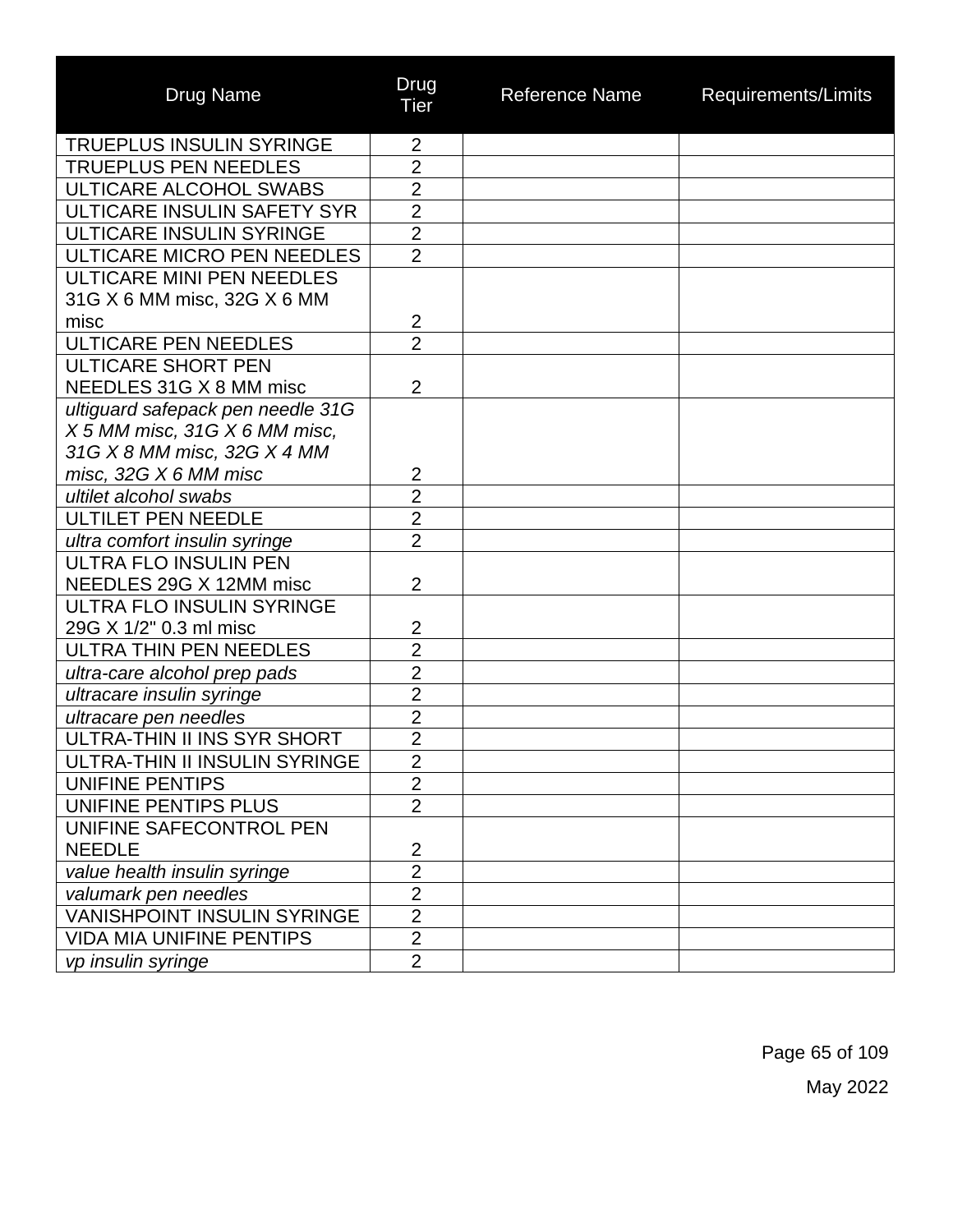| <b>Drug Name</b>                             | Drug<br><b>Tier</b>     | <b>Reference Name</b> | Requirements/Limits |
|----------------------------------------------|-------------------------|-----------------------|---------------------|
| <b>WEBCOL ALCOHOL PREP</b>                   |                         |                       |                     |
| LARGE                                        | $\overline{2}$          |                       |                     |
| <b>WEBCOL ALCOHOL PREP</b>                   |                         |                       |                     |
| <b>MEDIUM</b>                                | $\overline{2}$          |                       |                     |
| wegmans unifine pentips plus                 | $\overline{2}$          |                       |                     |
| <b>DIABETES MELLITUS</b>                     |                         |                       |                     |
| <b>Diabetes Mellitus</b>                     |                         |                       |                     |
| <b>FREESTYLE LITE TEST</b>                   | $\overline{2}$          |                       |                     |
| <b>FREESTYLE PRECISION NEO</b>               |                         |                       |                     |
| TEST                                         | $\overline{2}$          |                       |                     |
| <b>DIGESTANTS</b>                            |                         |                       |                     |
| <b>Digestants</b>                            |                         |                       |                     |
| <b>CREON</b>                                 | $\overline{2}$          |                       |                     |
| ZENPEP 10000-32000 unit cap dr               |                         |                       |                     |
| prt, 15000-47000 unit cap dr prt,            |                         |                       |                     |
| 20000-63000 unit cap dr prt,                 |                         |                       |                     |
| 25000-79000 unit cap dr prt,                 |                         |                       |                     |
| 40000-126000 unit cap dr prt,                |                         |                       |                     |
| 5000-24000 unit cap dr prt                   | 3                       |                       | <b>PA</b>           |
| <b>DISEASE-MODIFYING ANTIRHEUMATIC DRUGS</b> |                         |                       |                     |
| <b>Disease-modifying Antirheumatic Drugs</b> |                         |                       |                     |
| ACTEMRA 162 mg/0.9ml sc soln                 |                         |                       |                     |
| pfs                                          | 6                       |                       | <b>PA</b>           |
| <b>AVSOLA</b>                                | 6                       |                       | PA                  |
| <b>CIMZIA</b>                                | $6\phantom{1}6$         |                       | <b>PA</b>           |
| <b>CIMZIA LYO</b>                            | $\overline{\mathbf{4}}$ |                       | PA                  |
| ENBREL 25 mg sc soln                         | $\overline{4}$          |                       | PA                  |
| ENBREL 25 mg/0.5ml sc soln, 25               |                         |                       |                     |
| mg/0.5ml sc soln pfs, 50 mg/ml sc            |                         |                       |                     |
| soln pfs                                     | 4                       |                       | <b>PA</b>           |
| <b>ENBREL MINI</b>                           | 4                       |                       | PA                  |
| <b>ENBREL SURECLICK</b>                      | 4                       |                       | PA                  |
| <b>HUMIRA</b>                                | $\overline{4}$          |                       | <b>PA</b>           |
| <b>HUMIRA PEDIATRIC CROHNS</b>               |                         |                       |                     |
| <b>START</b>                                 | 4                       |                       | <b>PA</b>           |
| <b>HUMIRA PEN</b>                            | $\overline{4}$          |                       | <b>PA</b>           |
| <b>HUMIRA PEN-CD/UC/HS</b>                   |                         |                       |                     |
| <b>STARTER</b>                               | 4                       |                       | <b>PA</b>           |

Page 66 of 109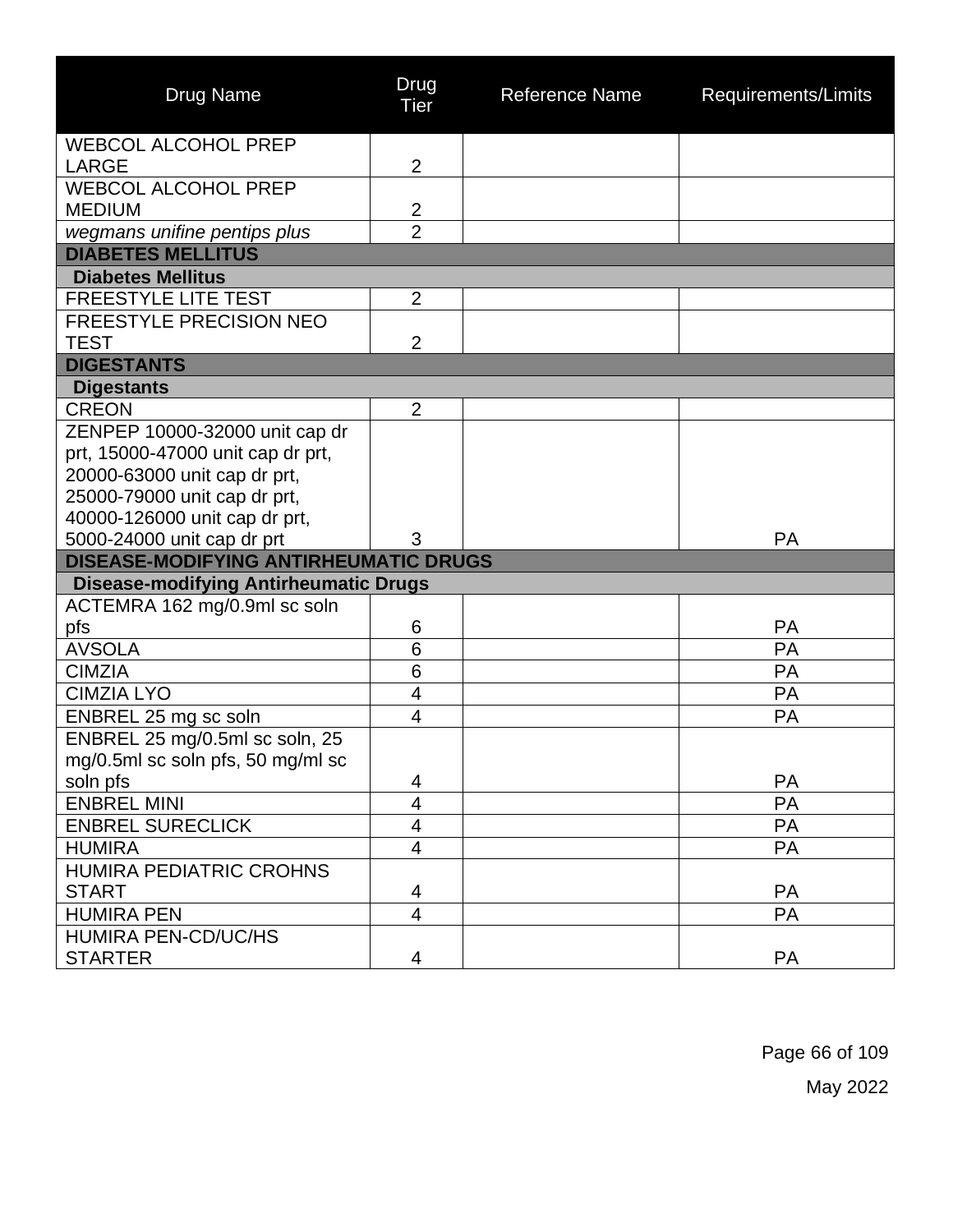| <b>Drug Name</b>                   | Drug<br><b>Tier</b>       | <b>Reference Name</b> | Requirements/Limits |
|------------------------------------|---------------------------|-----------------------|---------------------|
| HUMIRA PEN-PEDIATRIC UC            |                           |                       |                     |
| <b>START</b>                       | 4                         |                       | <b>PA</b>           |
| HUMIRA PEN-PS/UV/ADOL HS           |                           |                       |                     |
| <b>START</b>                       | 4                         |                       | <b>PA</b>           |
| HUMIRA PEN-PSOR/UVEIT              |                           |                       |                     |
| <b>STARTER</b>                     | 4                         |                       | <b>PA</b>           |
| <b>INFLECTRA</b>                   | 6                         |                       | PA                  |
| <b>KEVZARA</b>                     | $\overline{6}$            |                       | PA                  |
| <b>KINERET</b>                     | 6                         |                       | PA                  |
| leflunomide 10 mg tab, 20 mg tab   | $\overline{3}$            | <b>ARAVA</b>          |                     |
| <b>OLUMIANT</b>                    | 6                         |                       | <b>PA</b>           |
| ORENCIA 250 mg iv soln             | $\overline{\mathcal{A}}$  |                       | PA                  |
| ORENCIA 125 mg/ml sc soln pfs,     |                           |                       |                     |
| 50 mg/0.4ml sc soln pfs, 87.5      |                           |                       |                     |
| mg/0.7ml sc soln pfs               | 4                         |                       | <b>PA</b>           |
| <b>ORENCIA CLICKJECT</b>           | $\overline{4}$            |                       | PA                  |
| <b>OTEZLA</b>                      | 6                         |                       | <b>PA</b>           |
| <b>REMICADE</b>                    | $\overline{4}$            |                       | PA                  |
| <b>RENFLEXIS</b>                   | $6\phantom{1}6$           |                       | PA                  |
| <b>RINVOQ</b>                      | $\overline{4}$            |                       | PA                  |
| <b>SIMPONI</b>                     | $\overline{6}$            |                       | PA                  |
| <b>SIMPONI ARIA</b>                | $\overline{4}$            |                       | PA                  |
| XELJANZ 10 mg tab, 5 mg tab        | 4                         |                       | PA                  |
| XELJANZ 1 mg/ml soln               | 4                         |                       | <b>PA</b>           |
| <b>XELJANZ XR</b>                  | 4                         |                       | PA                  |
| <b>DIURETICS</b>                   |                           |                       |                     |
| <b>Loop Diuretics</b>              |                           |                       |                     |
| bumetanide 0.5 mg tab, 1 mg tab, 2 |                           |                       |                     |
| mg tab                             | $\mathbf{1}$              | <b>BUMEX</b>          |                     |
| bumetanide 0.25 mg/ml inj soln     | 3                         | <b>BUMEX</b>          |                     |
| furosemide 20 mg tab, 40 mg tab,   |                           |                       |                     |
| 80 mg tab                          | 1                         | LASIX                 |                     |
| furosemide 10 mg/ml inj soln, 10   |                           |                       |                     |
| mg/ml soln, 8 mg/ml soln           | 1                         | <b>LASIX</b>          |                     |
| torsemide                          | 1                         | <b>DEMADEX</b>        |                     |
| <b>Potassium-sparing Diuretics</b> |                           |                       |                     |
| amiloride hcl 5 mg tab             | $\ensuremath{\mathsf{3}}$ | <b>MIDAMOR</b>        |                     |
| amiloride-hydrochlorothiazide      | 1                         | <b>MODURETIC</b>      |                     |
| triamterene-hctz 37.5-25 mg cap    | 1                         | <b>DYAZIDE</b>        |                     |

Page 67 of 109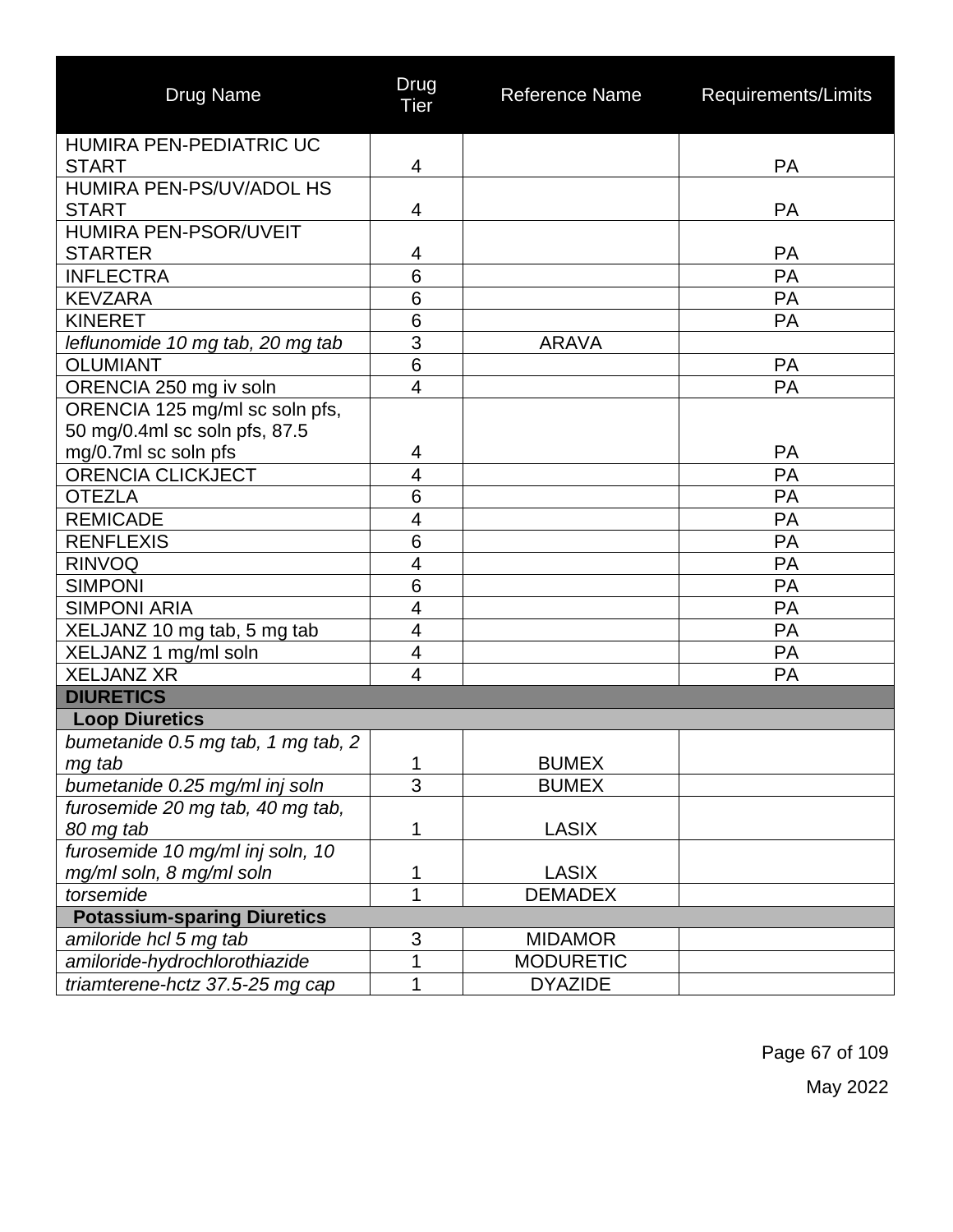| <b>Drug Name</b>                                     | Drug<br><b>Tier</b> | <b>Reference Name</b> | Requirements/Limits |  |  |
|------------------------------------------------------|---------------------|-----------------------|---------------------|--|--|
| triamterene-hctz 37.5-25 mg tab,                     |                     |                       |                     |  |  |
| 75-50 mg tab                                         | 1                   | <b>MAXZIDE</b>        |                     |  |  |
| <b>Thiazide Diuretics</b>                            |                     |                       |                     |  |  |
| hydrochlorothiazide 25 mg tab, 50                    |                     |                       |                     |  |  |
| mg tab                                               | 1                   | <b>HYDRODIURIL</b>    |                     |  |  |
| hydrochlorothiazide 12.5 mg cap,                     |                     |                       |                     |  |  |
| 12.5 mg tab                                          | 1                   | <b>MICROZIDE</b>      |                     |  |  |
| <b>Thiazide-like Diuretics</b>                       |                     |                       |                     |  |  |
| chlorthalidone 25 mg tab, 50 mg<br>tab               | 1                   | <b>HYGROTON</b>       |                     |  |  |
| indapamide                                           | 1                   | <b>LOZOL</b>          |                     |  |  |
| metolazone                                           | 3                   | ZAROXOLYN             |                     |  |  |
| <b>EENT DRUGS, MISCELLANEOUS</b>                     |                     |                       |                     |  |  |
| <b>Eent Drugs, Miscellaneous</b>                     |                     |                       |                     |  |  |
| acetic acid 2 % otic soln                            | 1                   | <b>VOSOL</b>          |                     |  |  |
| apraclonidine hcl 0.5 % ophth soln                   | 3                   | <b>IOPIDINE</b>       |                     |  |  |
| <b>CYSTADROPS</b>                                    | $6\phantom{1}6$     |                       | PA                  |  |  |
| <b>CYSTARAN</b>                                      | 6                   |                       | PA                  |  |  |
| <b>EMOLLIENTS, DEMULCENTS, AND PROTECTANTS</b>       |                     |                       |                     |  |  |
| <b>Basic Lotions And Liniments</b>                   |                     |                       |                     |  |  |
| ammonium lactate 12 % crm, 12 %                      |                     |                       |                     |  |  |
| lot                                                  | 3                   | <b>LAC-HYDRIN</b>     |                     |  |  |
| <b>ENZYMES</b>                                       |                     |                       |                     |  |  |
| <b>Enzymes</b>                                       |                     |                       |                     |  |  |
| <b>SUCRAID</b><br><b>ESTROGENS AND ANTIESTROGENS</b> | 6                   |                       | <b>PA</b>           |  |  |
|                                                      |                     |                       |                     |  |  |
| <b>Antiestrogens</b><br>anastrozole 1 mg tab         | 1                   | <b>ARIMIDEX</b>       |                     |  |  |
| exemestane                                           | 3                   | <b>AROMASIN</b>       |                     |  |  |
| KISQALI FEMARA (400 MG                               |                     |                       |                     |  |  |
| DOSE)                                                | 6                   |                       | <b>PA</b>           |  |  |
| KISQALI FEMARA (600 MG                               |                     |                       |                     |  |  |
| DOSE)                                                | 6                   |                       | <b>PA</b>           |  |  |
| KISQALI FEMARA(200 MG DOSE)                          | 6                   |                       | PA                  |  |  |
| letrozole 2.5 mg tab                                 | 1                   | <b>FEMARA</b>         |                     |  |  |
| <b>Estrogen Agonist-antagonists</b>                  |                     |                       |                     |  |  |
| clomiphene citrate 50 mg tab                         | $\mathfrak{S}$      |                       |                     |  |  |
| raloxifene hcl                                       | $\overline{3}$      | <b>EVISTA</b>         | QL                  |  |  |
| <b>SOLTAMOX</b>                                      | 3                   |                       | PA                  |  |  |

Page 68 of 109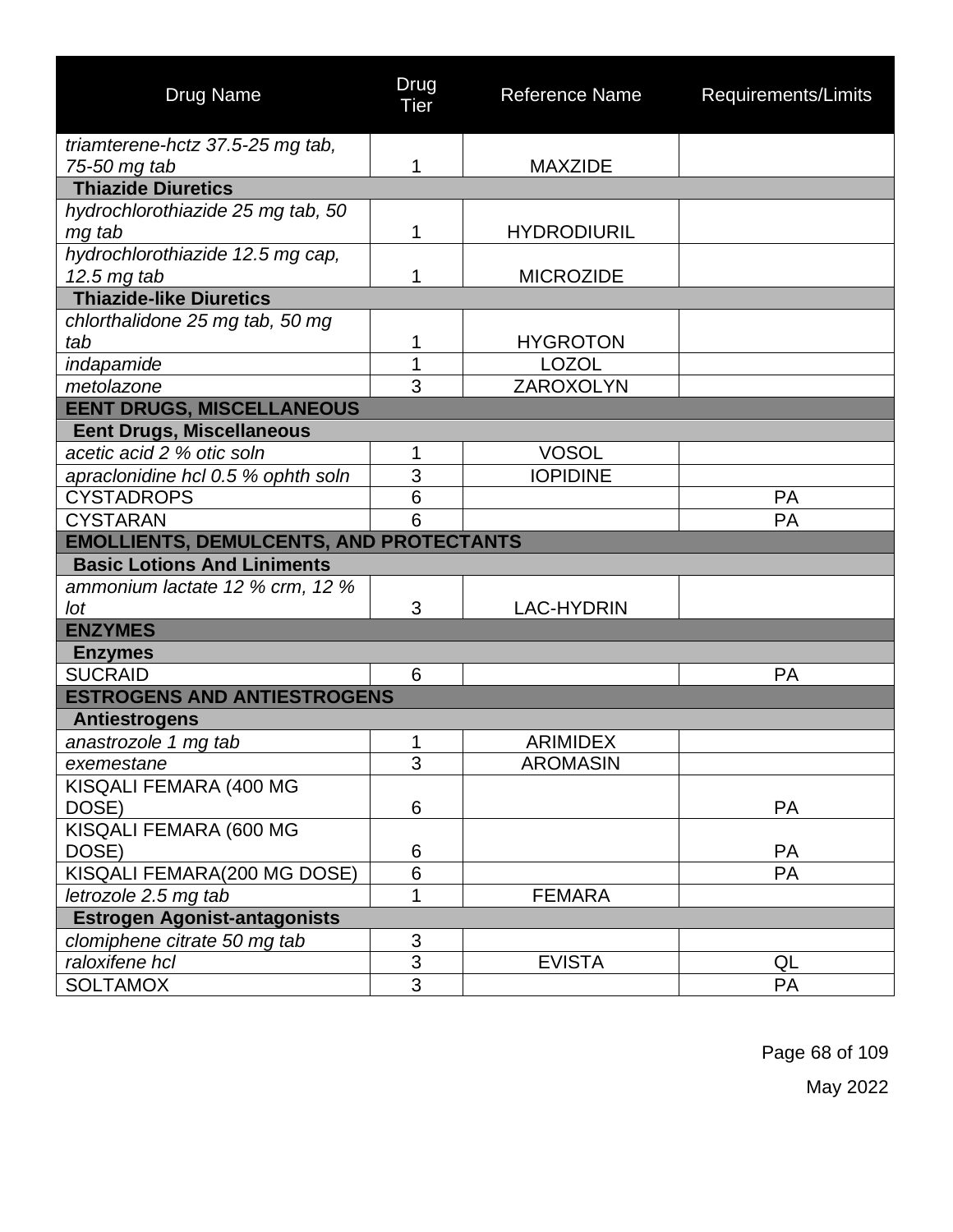| <b>Drug Name</b>                                                                                                                                                              | Drug<br><b>Tier</b> | <b>Reference Name</b> | Requirements/Limits |
|-------------------------------------------------------------------------------------------------------------------------------------------------------------------------------|---------------------|-----------------------|---------------------|
| tamoxifen citrate 10 mg tab, 20 mg                                                                                                                                            |                     |                       |                     |
| tab                                                                                                                                                                           | 1                   | <b>NOLVADEX</b>       |                     |
| toremifene citrate                                                                                                                                                            | 3                   | <b>FARESTON</b>       | PA, QL              |
| <b>Estrogens</b>                                                                                                                                                              |                     |                       |                     |
| estradiol 0.025 mg/24hr tdwk patch,<br>0.0375 mg/24hr tdwk patch, 0.05<br>mg/24hr tdwk patch, 0.06 mg/24hr<br>tdwk patch, 0.075 mg/24hr tdwk<br>patch, 0.1 mg/24hr tdwk patch | $\overline{2}$      | <b>CLIMARA</b>        |                     |
| estradiol 0.5 mg tab, 1 mg tab, 2                                                                                                                                             |                     |                       |                     |
| mg tab                                                                                                                                                                        | 1                   | <b>ESTRACE</b>        |                     |
| estradiol 0.1 mg/gm vag crm                                                                                                                                                   | $\overline{2}$      | <b>ESTRACE</b>        |                     |
| estradiol 10 mcg vag tab                                                                                                                                                      | $\overline{2}$      | <b>VAGIFEM</b>        |                     |
| estradiol 0.025 mg/24hr tdbiw<br>patch, 0.0375 mg/24hr tdbiw patch,<br>0.05 mg/24hr tdbiw patch, 0.075<br>mg/24hr tdbiw patch, 0.1 mg/24hr                                    |                     |                       |                     |
| tdbiw patch                                                                                                                                                                   | $\overline{2}$      | <b>VIVELLE-DOT</b>    |                     |
| estradiol valerate 20 mg/ml im oil,<br>40 mg/ml im oil                                                                                                                        | 3                   | <b>DELESTROGEN</b>    |                     |
| norethindrone-eth estradiol 1-5 mg-<br>mcg tab                                                                                                                                | $\overline{2}$      | FEMHRT 1/5            |                     |
| PREMARIN 0.3 mg tab, 0.45 mg<br>tab, 0.625 mg tab, 0.9 mg tab, 1.25<br>mg tab                                                                                                 | $\overline{2}$      |                       |                     |
| PREMARIN 0.625 mg/gm vag crm                                                                                                                                                  | $\overline{2}$      |                       |                     |
| <b>PREMPHASE</b>                                                                                                                                                              | $\overline{2}$      |                       |                     |
| <b>PREMPRO</b>                                                                                                                                                                | $\overline{2}$      |                       |                     |
| <b>YUVAFEM</b>                                                                                                                                                                | $\overline{2}$      |                       |                     |
| <b>FIBROMYALGIA AGENTS</b>                                                                                                                                                    |                     |                       |                     |
| <b>Fibromyalgia Agents</b>                                                                                                                                                    |                     |                       |                     |
| <b>SAVELLA</b>                                                                                                                                                                | 3                   |                       | PA, QL              |
| <b>SAVELLA TITRATION PACK</b>                                                                                                                                                 | 3                   |                       | PA, QL              |
| <b>FIRST GENERATION ANTIHISTAMINES</b>                                                                                                                                        |                     |                       |                     |
| <b>Derivatives, Miscellaneous</b>                                                                                                                                             |                     |                       |                     |
| cyproheptadine hcl 4 mg tab                                                                                                                                                   | 3                   | <b>PERIACTIN</b>      |                     |
| <b>Phenothiazine Derivatives</b>                                                                                                                                              |                     |                       |                     |
| promethazine hcl 12.5 mg tab, 25<br>mg tab, 50 mg tab                                                                                                                         | 1                   | <b>PHENERGAN</b>      |                     |

Page 69 of 109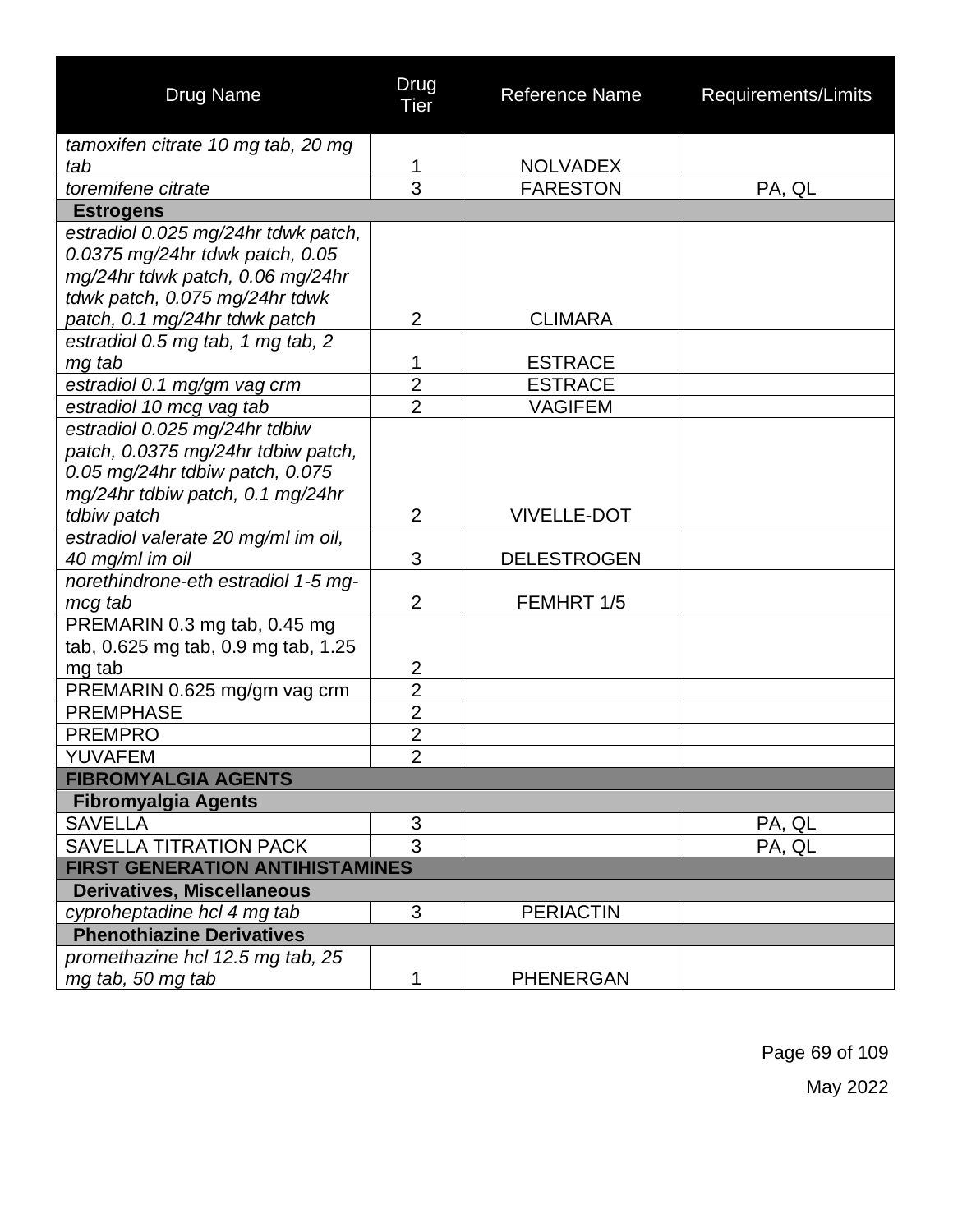| <b>Drug Name</b>                             | Drug<br>Tier            | <b>Reference Name</b> | Requirements/Limits |  |  |
|----------------------------------------------|-------------------------|-----------------------|---------------------|--|--|
| <b>GENITOURINARY SMOOTH MUSCLE RELAXANTS</b> |                         |                       |                     |  |  |
| <b>Antimuscarinics</b>                       |                         |                       |                     |  |  |
| darifenacin hydrobromide er                  | $\overline{2}$          | <b>ENABLEX</b>        |                     |  |  |
| oxybutynin chloride 5 mg tab                 | 1                       | <b>DITROPAN</b>       |                     |  |  |
| oxybutynin chloride 5 mg/5ml syr             | 1                       | <b>DITROPAN</b>       |                     |  |  |
| oxybutynin chloride er                       | 1                       | <b>DITROPAN</b>       |                     |  |  |
| tolterodine tartrate                         | $\overline{2}$          | <b>DETROL</b>         |                     |  |  |
| tolterodine tartrate er                      | $\overline{2}$          | <b>DETROL LA</b>      |                     |  |  |
| <b>TOVIAZ</b>                                | $\overline{2}$          |                       |                     |  |  |
| <b>B3-adrenergic Agonists</b>                |                         |                       |                     |  |  |
| MYRBETRIQ 25 mg tab er 24 hr,                |                         |                       |                     |  |  |
| 50 mg tab er 24 hr                           | 3                       |                       | <b>PA</b>           |  |  |
| <b>GI DRUGS, MISCELLANEOUS</b>               |                         |                       |                     |  |  |
| Gi Drugs, Miscellaneous                      |                         |                       |                     |  |  |
| <b>AMITIZA</b>                               | 3                       |                       | PA, QL              |  |  |
| <b>GATTEX</b>                                | 6                       |                       | PA                  |  |  |
| <b>LINZESS</b>                               | $\overline{2}$          |                       |                     |  |  |
| <b>MOVANTIK</b>                              | 3                       |                       | PA, QL              |  |  |
| STELARA 130 mg/26ml iv soln                  | $\overline{\mathbf{4}}$ |                       | PA                  |  |  |
| <b>GONADOTROPINS AND ANTIGONADOTROPINS</b>   |                         |                       |                     |  |  |
| Antigonadotropins                            |                         |                       |                     |  |  |
| <b>ORGOVYX</b>                               | 6                       |                       | <b>PA</b>           |  |  |
| <b>ORIAHNN</b>                               | $\overline{3}$          |                       | PA                  |  |  |
| <b>ORILISSA</b>                              | 3                       |                       | PA                  |  |  |
| <b>Gonadotropins</b>                         |                         |                       |                     |  |  |
| <b>ELIGARD</b>                               | 6                       |                       | PA                  |  |  |
| <b>FOLLISTIM AQ</b>                          | 4                       |                       | PA                  |  |  |
| leuprolide acetate 1 mg/0.2ml inj kit        | $\overline{4}$          | <b>LUPRON</b>         | PA                  |  |  |
| LUPRON DEPOT (1-MONTH)                       | 6                       |                       | PA                  |  |  |
| LUPRON DEPOT (3-MONTH)                       | $\overline{6}$          |                       | PA                  |  |  |
| LUPRON DEPOT (4-MONTH)                       | 6                       |                       | <b>PA</b>           |  |  |
| <b>LUPRON DEPOT (6-MONTH)</b>                | 6                       |                       | PA                  |  |  |
| LUPRON DEPOT-PED (1-MONTH)                   |                         |                       |                     |  |  |
| 7.5 mg im kit                                | 6                       |                       | <b>PA</b>           |  |  |
| <b>SYNAREL</b>                               | $\overline{3}$          |                       | PA                  |  |  |
| TRELSTAR MIXJECT 11.25 mg im                 |                         |                       |                     |  |  |
| susp, 3.75 mg im susp                        | 6                       |                       | <b>PA</b>           |  |  |
| <b>HEAVY METAL ANTAGONISTS</b>               |                         |                       |                     |  |  |
| <b>Heavy Metal Antagonists</b>               |                         |                       |                     |  |  |

Page 70 of 109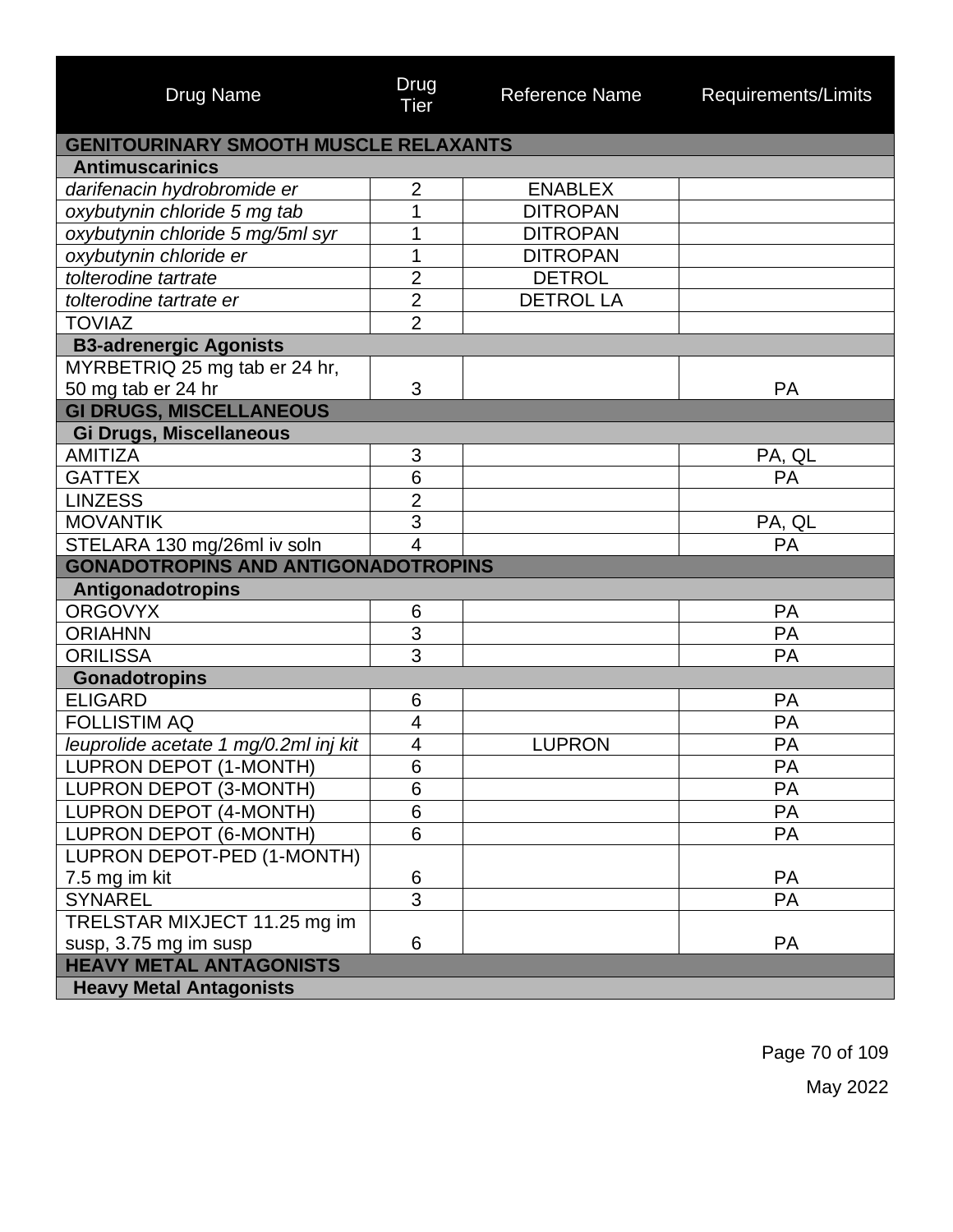| <b>Drug Name</b>                   | Drug<br>Tier             | Reference Name         | Requirements/Limits |
|------------------------------------|--------------------------|------------------------|---------------------|
| <b>CHEMET</b>                      | 3                        |                        | PA                  |
| deferasirox 125 mg tab sol, 250 mg |                          |                        |                     |
| tab sol, 500 mg tab sol            | 4                        | <b>EXJADE</b>          | <b>PA</b>           |
| deferasirox 180 mg tab, 360 mg     |                          |                        |                     |
| tab, 90 mg tab                     | 4                        | <b>JADENU</b>          | <b>PA</b>           |
| deferasirox 180 mg pckt, 360 mg    |                          |                        |                     |
| pckt                               | 4                        | <b>JADENU SPRINKLE</b> | PA                  |
| deferasirox granules               | $\overline{4}$           | <b>JADENU SPRINKLE</b> | PA                  |
| deferiprone 500 mg tab             | $\overline{\mathcal{A}}$ | <b>FERRIPROX</b>       | PA                  |
| <b>DEPEN TITRATABS</b>             | 6                        |                        | PA                  |
| FERRIPROX 1000 mg tab              | $6\phantom{1}6$          |                        | PA                  |
| FERRIPROX 100 mg/ml soln           | 6                        |                        | PA                  |
| penicillamine 250 mg tab           | $\overline{4}$           | <b>DEPEN TITRATABS</b> | <b>PA</b>           |
| trientine hcl                      | 4                        | <b>SYPRINE</b>         | <b>PA</b>           |
| <b>HEMATOPOIETIC AGENTS</b>        |                          |                        |                     |
| <b>Hematopoietic Agents</b>        |                          |                        |                     |
| <b>EPOGEN</b>                      | 6                        |                        | PA                  |
| <b>GRANIX</b>                      | 5                        |                        | PA                  |
| <b>LEUKINE</b>                     | 6                        |                        | PA                  |
| <b>NEULASTA</b>                    | 4                        |                        | PA                  |
| <b>NEULASTA ONPRO</b>              | 4                        |                        | PA                  |
| <b>NEUPOGEN</b>                    | 6                        |                        | PA                  |
| <b>NIVESTYM</b>                    | $\overline{\mathbf{4}}$  |                        | PA                  |
| <b>NYVEPRIA</b>                    | $\overline{4}$           |                        | PA                  |
| <b>PROCRIT</b>                     | 6                        |                        | PA                  |
| <b>PROMACTA</b>                    | $\overline{6}$           |                        | PA                  |
| <b>RETACRIT</b>                    | 4                        |                        | PA                  |
| <b>UDENYCA</b>                     | 4                        |                        | PA                  |
| <b>ZARXIO</b>                      | 4                        |                        | PA, QL              |
| <b>ZIEXTENZO</b>                   | $\overline{4}$           |                        | PA, QL              |
| <b>HEMORRHEOLOGIC AGENTS</b>       |                          |                        |                     |
| <b>Hemorrheologic Agents</b>       |                          |                        |                     |
| pentoxifylline er                  | 1                        | <b>TRENTAL</b>         |                     |
| <b>HYPOTENSIVE AGENTS</b>          |                          |                        |                     |
| <b>Central Alpha-agonists</b>      |                          |                        |                     |
| clonidine                          | 3                        | CATAPRES-TTS           |                     |
| clonidine hcl 0.1 mg tab, 0.2 mg   |                          |                        |                     |
| tab, 0.3 mg tab                    | 1                        | <b>CATAPRES</b>        |                     |
| guanfacine hcl                     | 1                        | <b>TENEX</b>           |                     |

Page 71 of 109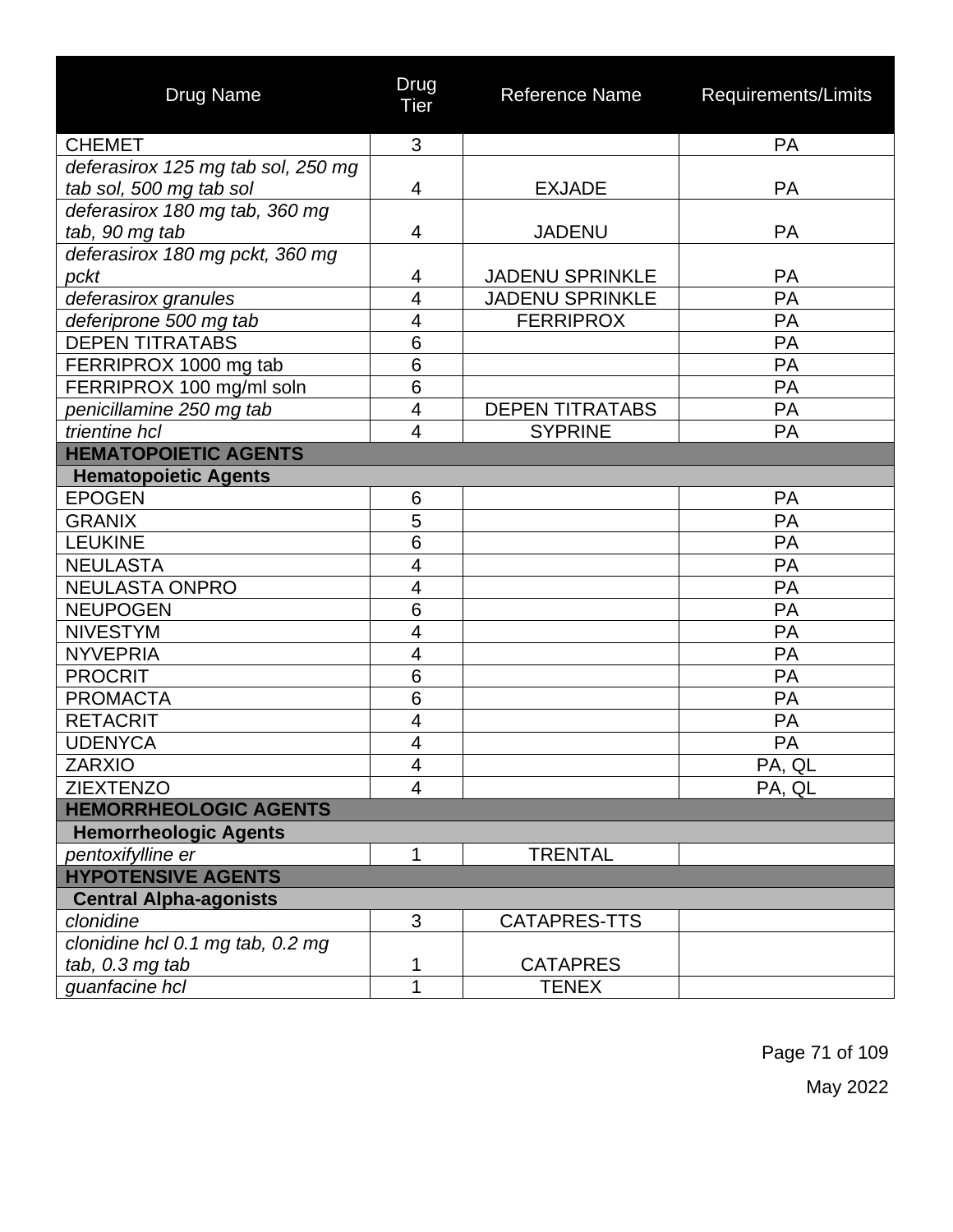| <b>Drug Name</b>                  | Drug<br>Tier            | <b>Reference Name</b> | Requirements/Limits |
|-----------------------------------|-------------------------|-----------------------|---------------------|
| methyldopa                        | 1                       | <b>ALDOMET</b>        |                     |
| <b>Direct Vasodilators</b>        |                         |                       |                     |
| hydralazine hcl 10 mg tab, 100 mg |                         |                       |                     |
| tab, 25 mg tab, 50 mg tab         | 1                       | <b>APRESOLINE</b>     |                     |
| minoxidil 10 mg tab, 2.5 mg tab   | 1                       | <b>LONITEN</b>        |                     |
| <b>IMMUNOMODULATORY AGENTS</b>    |                         |                       |                     |
| <b>Immunomodulatory Agents</b>    |                         |                       |                     |
| <b>ACTIMMUNE</b>                  | 6                       |                       | PA                  |
| <b>AUBAGIO</b>                    | 4                       |                       | PA                  |
| <b>AVONEX PEN</b>                 | $\overline{\mathbf{4}}$ |                       | PA                  |
| <b>AVONEX PREFILLED</b>           | 4                       |                       | PA                  |
| <b>BAFIERTAM</b>                  | 6                       |                       | PA                  |
| <b>BETASERON</b>                  | 6                       |                       | PA                  |
| <b>COPAXONE</b>                   | 6                       |                       | PA                  |
| dimethyl fumarate 120 mg cap dr,  |                         |                       |                     |
| 240 mg cap dr                     | 4                       | <b>TECFIDERA</b>      | PA                  |
|                                   |                         | <b>TECFIDERA</b>      |                     |
| dimethyl fumarate starter pack    | 4                       | <b>STARTER PACK</b>   | PA                  |
| <b>ENSPRYNG</b>                   | 6                       |                       | PA                  |
| <b>ENTYVIO</b>                    | $\overline{\mathbf{4}}$ |                       | PA                  |
| <b>EXTAVIA</b>                    | 4                       |                       | PA                  |
| GILENYA 0.5 mg cap                | 4                       |                       | PA                  |
| glatiramer acetate                | $\overline{\mathbf{4}}$ | <b>COPAXONE</b>       | PA                  |
| GLATOPA 40 mg/ml sc soln pfs      | $\overline{\mathbf{4}}$ |                       | PA                  |
| glatopa 20 mg/ml sc soln pfs      | 4                       | <b>COPAXONE</b>       | PA                  |
| <b>KESIMPTA</b>                   | $\overline{\mathbf{4}}$ |                       | PA                  |
| <b>MAYZENT</b>                    | $\overline{\mathbf{4}}$ |                       | PA                  |
| <b>MAYZENT STARTER PACK</b>       | 4                       |                       | PA                  |
| <b>PLEGRIDY</b>                   | 4                       |                       | PА                  |
| PLEGRIDY STARTER PACK             | 4                       |                       | PA                  |
| <b>REBIF</b>                      | 6                       |                       | PA                  |
| <b>TECFIDERA</b>                  | 6                       |                       | PA                  |
| <b>THALOMID</b>                   | 6                       |                       | PA                  |
| <b>VUMERITY</b>                   | 4                       |                       | PA                  |
| <b>ZEPOSIA</b>                    | $6\phantom{1}$          |                       | PA                  |
| ZEPOSIA 7-DAY STARTER PACK        | $6\phantom{1}$          |                       | PA                  |
| <b>ZEPOSIA STARTER KIT</b>        | 6                       |                       | <b>PA</b>           |
| <b>IMMUNOSUPPRESSIVE AGENTS</b>   |                         |                       |                     |
| <b>Immunosuppressive Agents</b>   |                         |                       |                     |

Page 72 of 109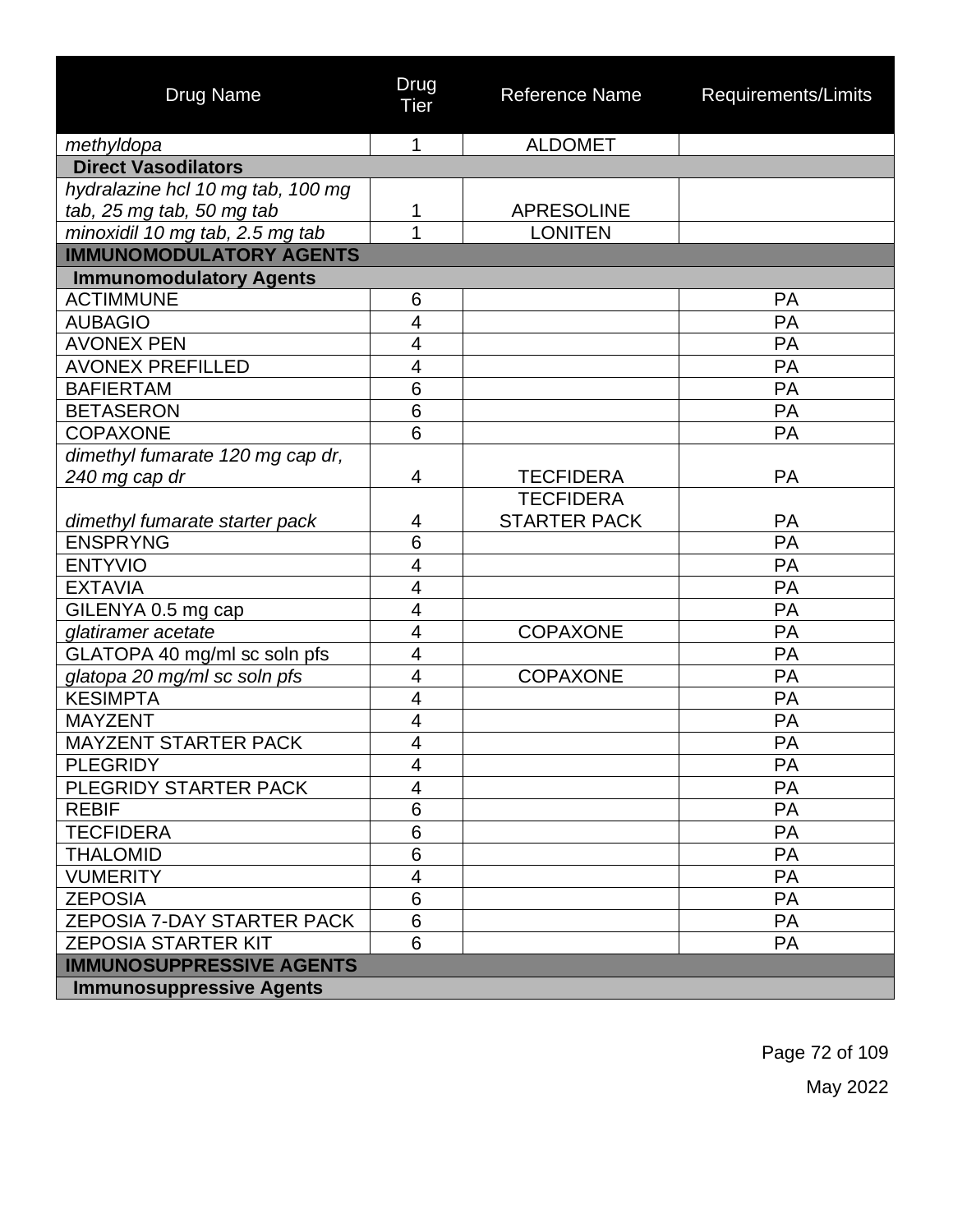| <b>Drug Name</b>                   | Drug<br>Tier    | Reference Name    | Requirements/Limits |
|------------------------------------|-----------------|-------------------|---------------------|
| azathioprine 50 mg tab             | 1               | <b>IMURAN</b>     |                     |
| BENLYSTA 200 mg/ml sc soln         |                 |                   |                     |
| auto-inj, 200 mg/ml sc soln pfs    | 6               |                   | <b>PA</b>           |
| cyclosporine 100 mg cap, 25 mg     |                 |                   |                     |
| cap                                | 3               | <b>SANDIMMUNE</b> |                     |
| cyclosporine modified 100 mg cap,  |                 |                   |                     |
| 25 mg cap, 50 mg cap               | 3               | <b>NEORAL</b>     |                     |
| cyclosporine modified 100 mg/ml    |                 |                   |                     |
| soln                               | $\frac{3}{3}$   | <b>NEORAL</b>     |                     |
| <b>ENVARSUS XR</b>                 |                 |                   | <b>PA</b>           |
| everolimus 0.25 mg tab, 0.5 mg     |                 |                   |                     |
| tab, 0.75 mg tab                   | 3               | <b>ZORTRESS</b>   | QL                  |
| GENGRAF 100 mg/ml soln             | 3               |                   |                     |
| <b>MAVENCLAD (10 TABS)</b>         | $\overline{6}$  |                   | <b>PA</b>           |
| <b>MAVENCLAD (4 TABS)</b>          | $6\phantom{1}6$ |                   | PA                  |
| <b>MAVENCLAD (5 TABS)</b>          | $\overline{6}$  |                   | PA                  |
| <b>MAVENCLAD (6 TABS)</b>          | 6               |                   | PA                  |
| <b>MAVENCLAD (7 TABS)</b>          | $\overline{6}$  |                   | <b>PA</b>           |
| <b>MAVENCLAD (8 TABS)</b>          | $6\phantom{1}6$ |                   | PA                  |
| <b>MAVENCLAD (9 TABS)</b>          | 6               |                   | PA                  |
| mycophenolate mofetil 250 mg cap,  |                 |                   |                     |
| 500 mg tab                         | 3               | <b>CELLCEPT</b>   |                     |
| mycophenolate mofetil 200 mg/ml    |                 |                   |                     |
| susp                               | 3               | <b>CELLCEPT</b>   |                     |
| mycophenolate sodium               | $\overline{3}$  | <b>MYFORTIC</b>   |                     |
| PROGRAF 0.2 mg pckt, 1 mg pckt     | $\overline{3}$  |                   | PA                  |
| SANDIMMUNE 100 mg/ml soln          | $\overline{3}$  |                   | PA                  |
| sirolimus 0.5 mg tab, 1 mg tab, 2  |                 |                   |                     |
| mg tab                             | $\overline{3}$  | <b>RAPAMUNE</b>   |                     |
| sirolimus 1 mg/ml soln             | 3               | <b>RAPAMUNE</b>   |                     |
| tacrolimus 0.5 mg cap, 1 mg cap, 5 |                 |                   |                     |
| mg cap                             | 3               | <b>PROGRAF</b>    |                     |
| ZORTRESS 0.5 mg tab, 0.75 mg       |                 |                   |                     |
| tab, 1 mg tab                      | 3               |                   | <b>PA</b>           |
| <b>ION-REMOVING AGENTS</b>         |                 |                   |                     |
| <b>Phosphate-removing Agents</b>   |                 |                   |                     |
| sevelamer carbonate                | 3               | <b>RENVELA</b>    |                     |
| sevelamer hcl                      | $\overline{3}$  | <b>RENAGEL</b>    |                     |
| <b>Potassium-removing Agents</b>   |                 |                   |                     |

Page 73 of 109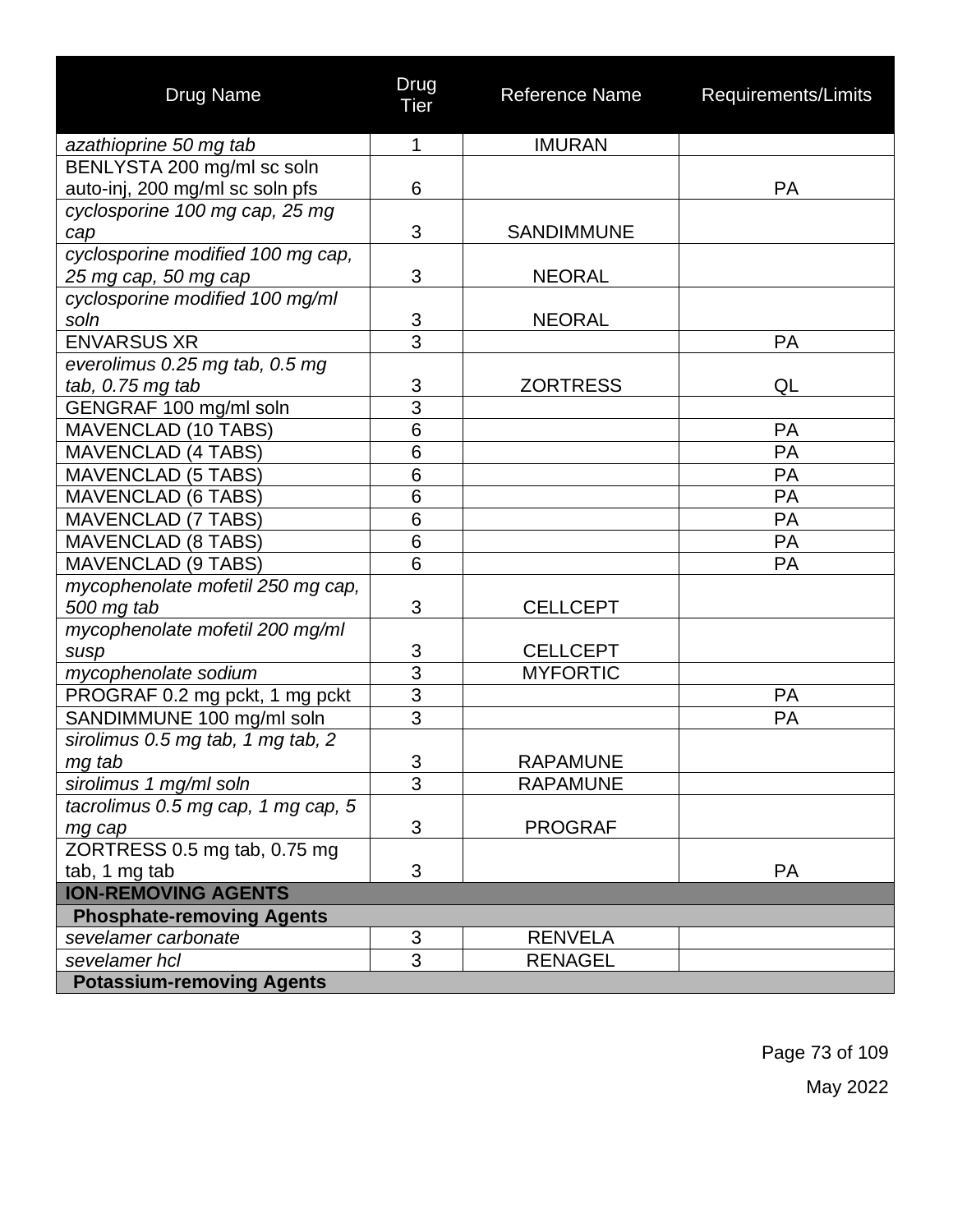| <b>Drug Name</b>                              | Drug<br>Tier             | <b>Reference Name</b>  | Requirements/Limits |
|-----------------------------------------------|--------------------------|------------------------|---------------------|
| <b>LOKELMA</b>                                | $\overline{2}$           |                        | QL                  |
| sodium polystyrene sulfonate oral             |                          |                        |                     |
| pwdr                                          | 3                        | <b>KAYEXALATE</b>      |                     |
| sodium polystyrene sulfonate 30               |                          |                        |                     |
| gm/120ml Rectal Suspension, 50                |                          |                        |                     |
| gm/200ml Rectal Suspension                    | 3                        | <b>SPS</b>             |                     |
| <b>SPS</b>                                    | 3                        |                        |                     |
| <b>LOCAL ANESTHETICS</b>                      |                          |                        |                     |
| <b>Local Anesthetics</b>                      |                          |                        |                     |
| lidocaine hcl 4 % m/t soln                    | 1                        | <b>XYLOCAINE</b>       |                     |
| lidocaine viscous hcl                         | 1                        | <b>XYLOCAINE</b>       |                     |
| <b>MUCOLYTIC AGENTS</b>                       |                          |                        |                     |
| <b>Mucolytic Agents</b>                       |                          |                        |                     |
| <b>PULMOZYME</b>                              | 6                        |                        | <b>PA</b>           |
| <b>MYDRIATICS</b>                             |                          |                        |                     |
| <b>Mydriatics</b>                             |                          |                        |                     |
| atropine sulfate 1 % ophth soln               | 3                        | <b>ISOPTO ATROPINE</b> |                     |
| <b>OPIATE ANTAGONISTS</b>                     |                          |                        |                     |
| <b>Opiate Antagonists</b>                     |                          |                        |                     |
| <b>LUCEMRYA</b>                               | 4                        |                        | <b>PA</b>           |
| naloxone hcl 0.4 mg/ml inj soln, 0.4          |                          |                        |                     |
| mg/ml inj soln cart, 2 mg/2ml inj             |                          |                        |                     |
| soln pfs, 4 mg/10ml inj soln                  | 1                        | <b>NARCAN</b>          |                     |
| naltrexone hcl 50 mg tab                      | 1                        | <b>REVIA</b>           |                     |
| <b>NARCAN</b>                                 | 3                        |                        | PA                  |
| <b>ZIMHI</b>                                  | $\overline{4}$           |                        | PA                  |
| OTHER MISCELLANEOUS THERAPEUTIC AGENTS        |                          |                        |                     |
| <b>Other Miscellaneous Therapeutic Agents</b> |                          |                        |                     |
| AMPYRA                                        | 6                        |                        | <b>PA</b>           |
| <b>ARCALYST</b>                               | 6                        |                        | PA                  |
| <b>CYSTADANE</b>                              | $\,6$                    |                        | <b>PA</b>           |
| <b>CYSTAGON</b>                               | $\overline{3}$           |                        | PA                  |
| dalfampridine er                              | $\overline{\mathbf{4}}$  | <b>AMPYRA</b>          | PA, QL              |
| <b>DYSPORT</b>                                | $\overline{\mathcal{A}}$ |                        | PA                  |
| <b>ELMIRON</b>                                | $\overline{3}$           |                        | PA                  |
| <b>ENDARI</b>                                 | $\overline{3}$           |                        | PA, QL              |
| <b>EUFLEXXA</b>                               | $\overline{\mathbf{4}}$  |                        | <b>PA</b>           |
| <b>EVRYSDI</b>                                | 6                        |                        | PA                  |
| <b>FIRDAPSE</b>                               | 6                        |                        | PA                  |

Page 74 of 109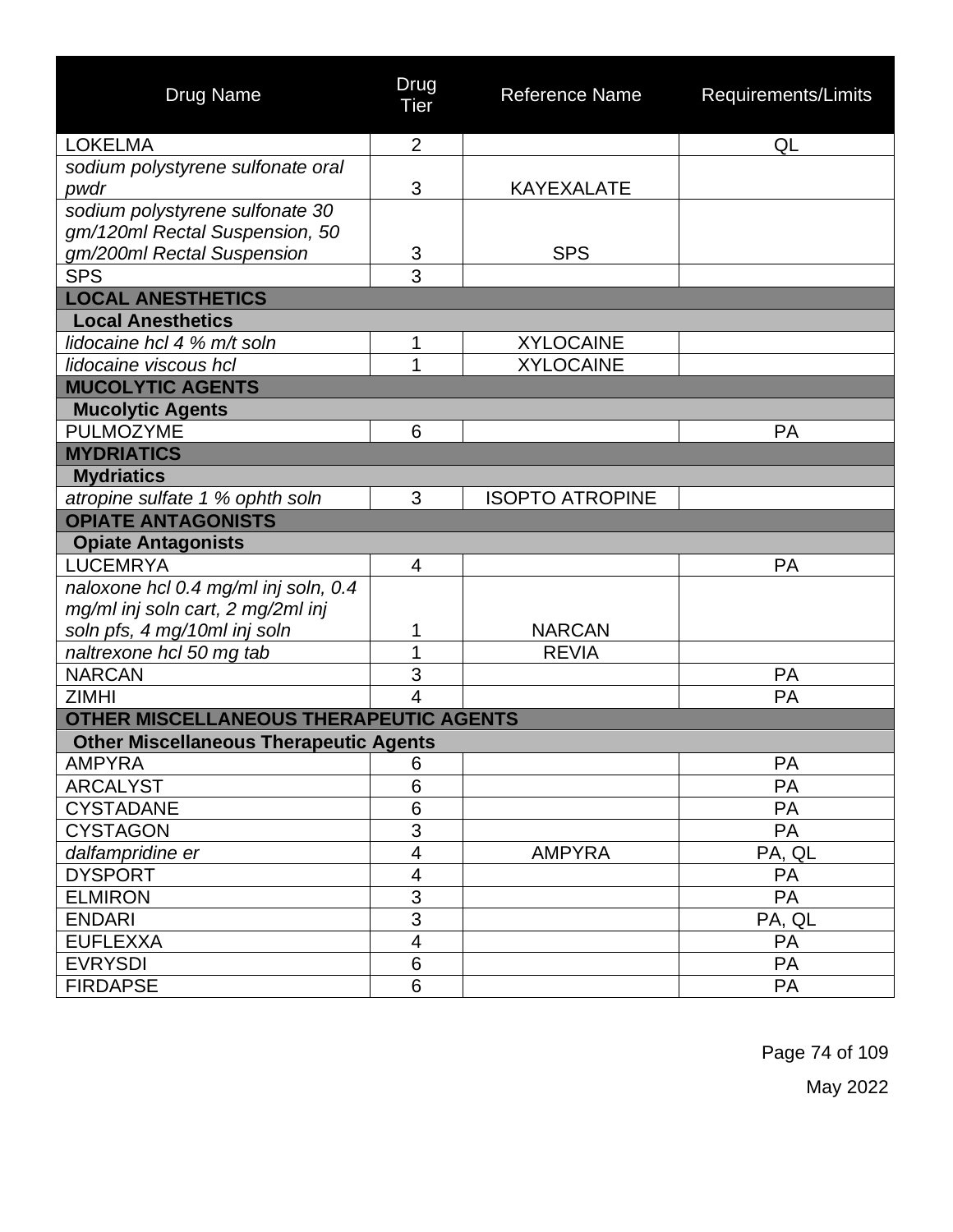| <b>Drug Name</b>                         | Drug<br><b>Tier</b>     | Reference Name     | Requirements/Limits |
|------------------------------------------|-------------------------|--------------------|---------------------|
| <b>GALAFOLD</b>                          | 6                       |                    | PA                  |
| <b>ISTURISA</b>                          | 6                       |                    | PA                  |
| levocarnitine 330 mg tab                 | $\overline{3}$          | <b>CARNITOR</b>    |                     |
| levocarnitine 1 gm/10ml soln             | $\overline{3}$          | <b>CARNITOR</b>    |                     |
| levocarnitine sf                         | $\overline{3}$          | <b>CARNITOR</b>    |                     |
| metyrosine                               | $\overline{3}$          | <b>DEMSER</b>      | PA                  |
| miglustat                                | $\overline{4}$          | <b>ZAVESCA</b>     | PA                  |
| nitisinone 10 mg cap, 2 mg cap, 5        |                         |                    |                     |
| mg cap                                   | 4                       | <b>ORFADIN</b>     | PA                  |
| ORFADIN 10 mg cap, 2 mg cap, 20          |                         |                    |                     |
| mg cap, 5 mg cap                         | 6                       |                    | PA                  |
| ORFADIN 4 mg/ml susp                     | 6                       |                    | PA                  |
| sapropterin dihydrochloride              | $\overline{\mathbf{4}}$ | <b>KUVAN</b>       | PA                  |
| <b>SYNVISC</b>                           | 4                       |                    | PA                  |
| SYNVISC-ONE                              | $\overline{\mathbf{4}}$ |                    | PA                  |
| <b>TYBOST</b>                            | 3                       |                    | PA, QL              |
| <b>XEOMIN</b>                            | $\overline{\mathbf{4}}$ |                    | PA                  |
| <b>XURIDEN</b>                           | 6                       |                    | <b>PA</b>           |
| PARASYMPATHOMIMETIC (CHOLINERGIC) AGENTS |                         |                    |                     |
| Parasympathomimetic (cholinergic) Agents |                         |                    |                     |
| bethanechol chloride 10 mg tab, 25       |                         |                    |                     |
| mg tab, 5 mg tab, 50 mg tab              | 3                       | <b>URECHOLINE</b>  |                     |
| donepezil hcl 10 mg tab, 5 mg tab        | 1                       | <b>ARICEPT</b>     |                     |
| donepezil hcl 23 mg tab                  | $\overline{3}$          | <b>ARICEPT</b>     |                     |
| donepezil hcl 10 mg tab disint, 5        |                         |                    |                     |
| mg tab disint                            | 3                       | <b>ARICEPT ODT</b> |                     |
| galantamine hydrobromide 12 mg           |                         |                    |                     |
| tab, 4 mg tab, 8 mg tab                  | $\mathfrak{B}$          | <b>RAZADYNE</b>    | QL                  |
| galantamine hydrobromide 4 mg/ml         |                         |                    |                     |
| soln                                     | 3                       | <b>RAZADYNE</b>    | QL                  |
| galantamine hydrobromide er              | $\overline{3}$          | <b>RAZADYNE ER</b> | QL                  |
| pilocarpine hcl 5 mg tab, 7.5 mg tab     | $\overline{3}$          | <b>SALAGEN</b>     |                     |
| pyridostigmine bromide 60 mg tab         | $\overline{1}$          | <b>MESTINON</b>    |                     |
| pyridostigmine bromide 60 mg/5ml         |                         |                    |                     |
| soln                                     | $\overline{3}$          | <b>MESTINON</b>    |                     |
| rivastigmine                             | $\overline{3}$          | <b>EXELON</b>      |                     |
| rivastigmine tartrate                    | $\overline{3}$          | <b>EXELON</b>      | QL                  |
| PARATHYROID AND ANTIPARATHYROID AGENTS   |                         |                    |                     |
| <b>Antiparathyroid Agents</b>            |                         |                    |                     |

Page 75 of 109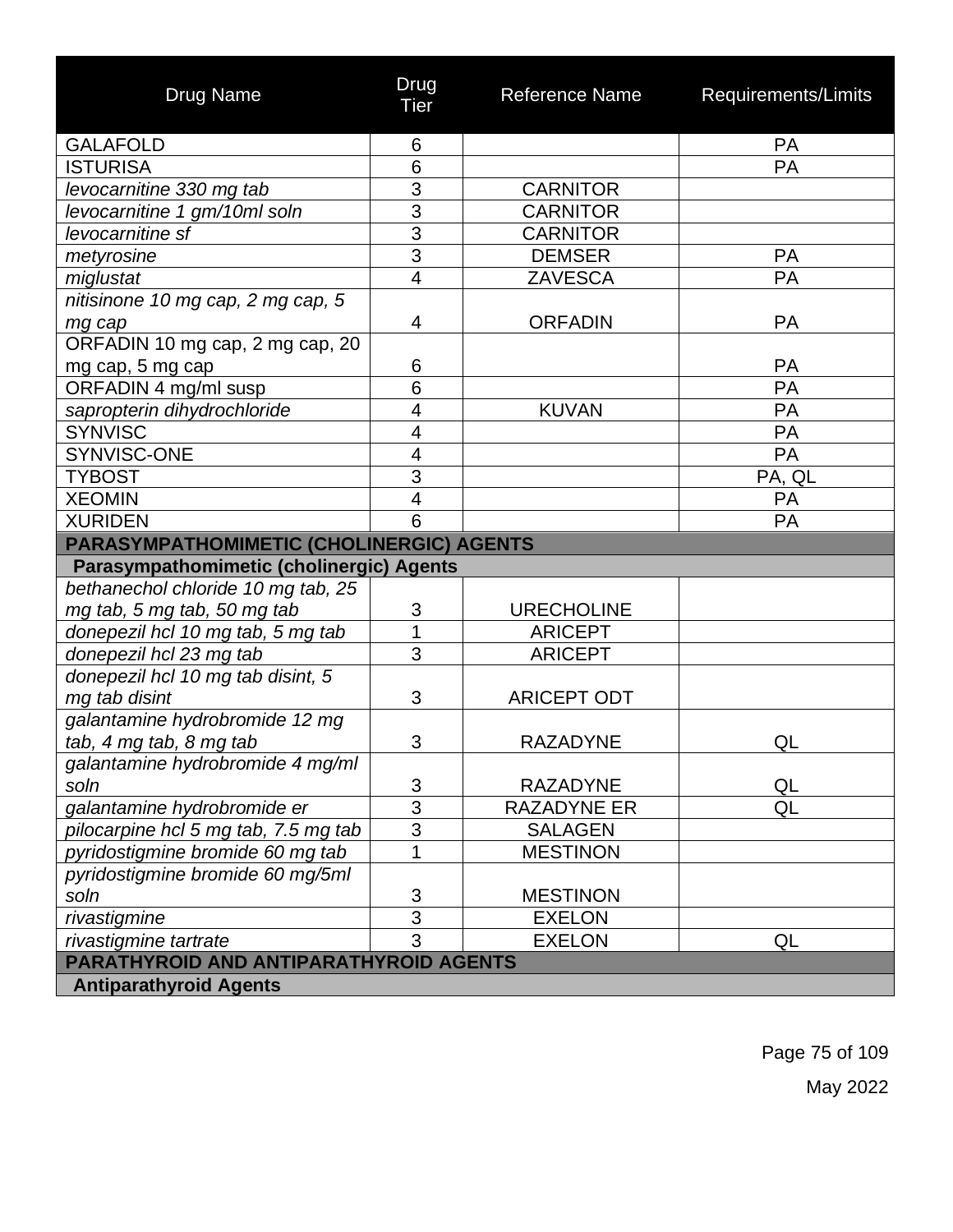| <b>Drug Name</b>                           | Drug<br>Tier            | <b>Reference Name</b> | Requirements/Limits |
|--------------------------------------------|-------------------------|-----------------------|---------------------|
| calcitonin (salmon) 200 unit/act           |                         |                       |                     |
| nasal soln                                 | 3                       | <b>MIACALCIN</b>      |                     |
| cinacalcet hcl                             | 3                       | <b>SENSIPAR</b>       | QL                  |
| <b>Parathyroid Agents</b>                  |                         |                       |                     |
| <b>FORTEO</b>                              | 6                       |                       | <b>PA</b>           |
| <b>NATPARA</b>                             | 6                       |                       | PA                  |
| teriparatide (recombinant)                 | $\overline{\mathbf{4}}$ |                       | PA                  |
| <b>TYMLOS</b>                              | 6                       |                       | PA                  |
| PHOSPHODIESTERASE TYPE 4 INHIBITORS        |                         |                       |                     |
| <b>Phosphodiesterase Type 4 Inhibitors</b> |                         |                       |                     |
| <b>DALIRESP</b>                            | 3                       |                       | PA, QL              |
| <b>PITUITARY</b>                           |                         |                       |                     |
| <b>Pituitary</b>                           |                         |                       |                     |
| desmopressin ace spray refrig              | 3                       | <b>MINIRIN</b>        |                     |
| desmopressin acetate 0.1 mg tab,           |                         |                       |                     |
| $0.2$ mg tab                               | 3                       | <b>DDAVP</b>          |                     |
| desmopressin acetate spray                 | 3                       | <b>DDVAP</b>          |                     |
| <b>PROGESTINS</b>                          |                         |                       |                     |
| <b>Progestins</b>                          |                         |                       |                     |
| <b>ENDOMETRIN</b>                          | $\overline{2}$          |                       | <b>PA</b>           |
| medroxyprogesterone acetate 150            |                         |                       |                     |
| mg/ml im susp, 150 mg/ml im susp           |                         |                       |                     |
| pfs                                        | 3                       | DEPO-PROVERA          |                     |
| medroxyprogesterone acetate 10             |                         |                       |                     |
| mg tab, 2.5 mg tab, 5 mg tab               | 1                       | <b>PROVERA</b>        |                     |
| megestrol acetate 20 mg tab, 40            |                         |                       |                     |
| mg tab                                     | 1                       | <b>MEGACE</b>         |                     |
| megestrol acetate 40 mg/ml susp,           |                         |                       |                     |
| 400 mg/10ml susp, 625 mg/5ml               |                         |                       |                     |
| susp                                       | 3                       | <b>MEGACE</b>         |                     |
| norethindrone acetate 5 mg tab             | $\overline{3}$          | <b>AYGESTIN</b>       |                     |
| progesterone 100 mg cap, 200 mg            |                         |                       |                     |
| cap                                        | 3                       | <b>PROMETRIUM</b>     |                     |
| <b>PROKINETIC AGENTS</b>                   |                         |                       |                     |
| <b>Prokinetic Agents</b>                   |                         |                       |                     |
| metoclopramide hcl 10 mg tab, 5            |                         |                       |                     |
| mg tab                                     | 1                       | <b>REGLAN</b>         |                     |
| metoclopramide hcl 10 mg/10ml              |                         |                       |                     |
| soln, 5 mg/5ml soln                        | 1                       | <b>REGLAN</b>         |                     |

Page 76 of 109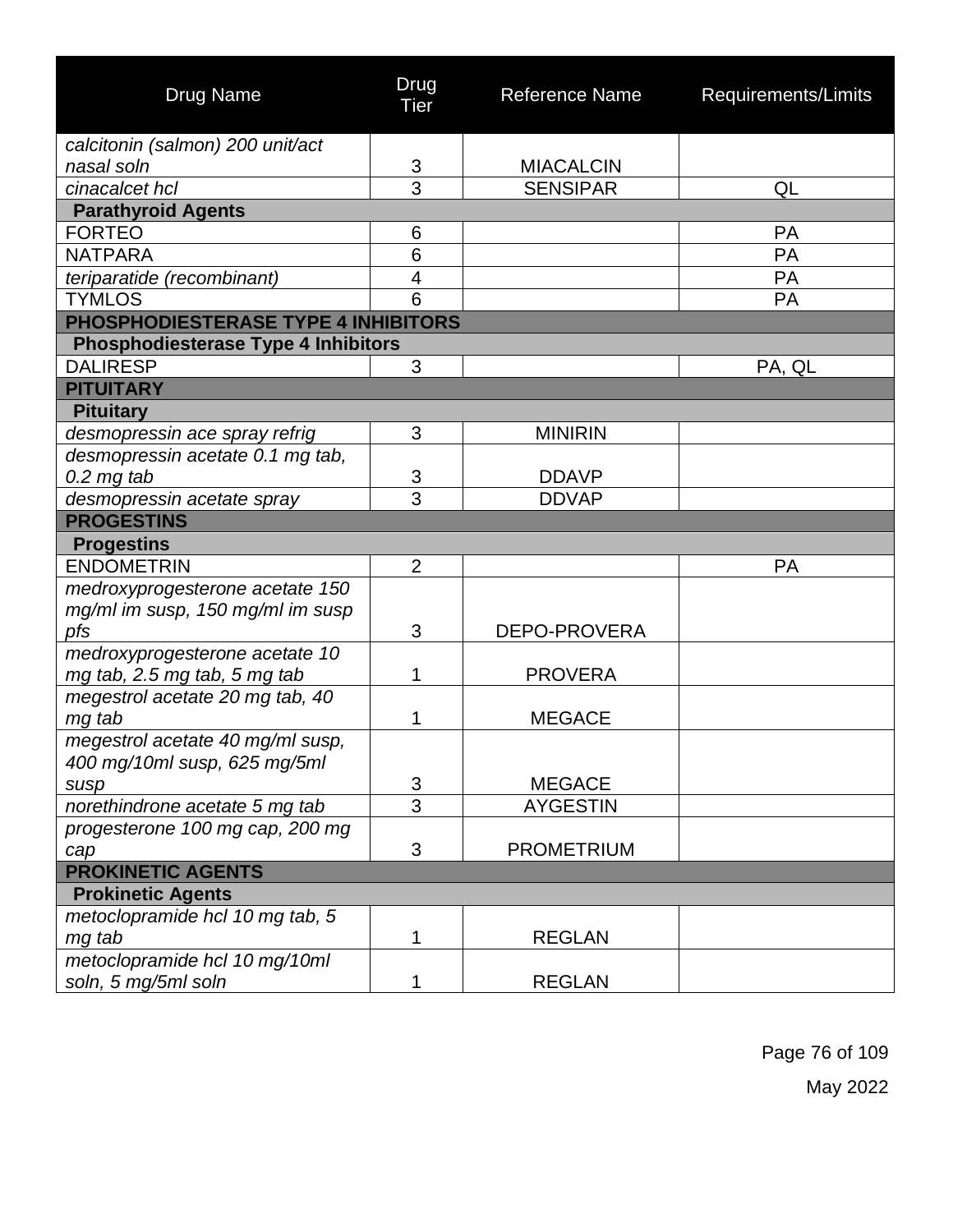| <b>Drug Name</b>                    | Drug<br><b>Tier</b> | <b>Reference Name</b> | Requirements/Limits |
|-------------------------------------|---------------------|-----------------------|---------------------|
| <b>PROTECTIVE AGENTS</b>            |                     |                       |                     |
| <b>Protective Agents</b>            |                     |                       |                     |
| MESNEX 400 mg tab                   | 6                   |                       | <b>PA</b>           |
| PSYCHOTHERAPEUTIC AGENTS            |                     |                       |                     |
| <b>Antidepressants</b>              |                     |                       |                     |
| amitriptyline hcl 10 mg tab, 100 mg |                     |                       |                     |
| tab, 150 mg tab, 25 mg tab, 50 mg   |                     |                       |                     |
| tab, 75 mg tab                      | 1                   | <b>ELAVIL</b>         |                     |
| amoxapine                           | $\overline{3}$      | <b>ASENDIN</b>        |                     |
| bupropion hcl 100 mg tab, 75 mg     |                     |                       |                     |
| tab                                 | 3                   | <b>WELLBUTRIN</b>     | QL                  |
| bupropion hcl er (smoking det)      | $\overline{3}$      | <b>ZYBAN</b>          |                     |
| bupropion hcl er (sr)               | $\overline{3}$      | <b>WELLBUTRIN SR</b>  | QL                  |
| bupropion hcl er (xl) 150 mg tab er |                     |                       |                     |
| 24 hr, 300 mg tab er 24 hr          | 3                   | <b>WELLBUTRIN XL</b>  | QL                  |
| citalopram hydrobromide 10 mg       |                     |                       |                     |
| tab, 20 mg tab, 40 mg tab           | 1                   | <b>CELEXA</b>         |                     |
| citalopram hydrobromide 10          |                     |                       |                     |
| mg/5ml soln                         | 3                   | <b>CELEXA</b>         |                     |
| clomipramine hcl 25 mg cap, 50 mg   |                     |                       |                     |
| cap, 75 mg cap                      | 3                   | <b>ANAFRANIL</b>      |                     |
| desipramine hcl 10 mg tab, 100 mg   |                     |                       |                     |
| tab, 150 mg tab, 25 mg tab, 50 mg   |                     |                       |                     |
| tab, 75 mg tab                      | 3                   | <b>NORPRAMIN</b>      |                     |
| desvenlafaxine er                   | $\overline{3}$      | <b>KHEDEZLA</b>       | QL                  |
| desvenlafaxine succinate er         | $\overline{3}$      | <b>PRISTIQ</b>        | QL                  |
| doxepin hcl 3 mg tab, 6 mg tab      | $\overline{3}$      | <b>SILENOR</b>        |                     |
| doxepin hcl 10 mg cap, 100 mg       |                     |                       |                     |
| cap, 150 mg cap, 25 mg cap, 50      |                     |                       |                     |
| mg cap, 75 mg cap                   | 3                   | <b>SINEQUAN</b>       |                     |
| doxepin hcl 10 mg/ml oral conc      | $\overline{3}$      | <b>SINEQUAN</b>       |                     |
| <b>DRIZALMA SPRINKLE</b>            | $\overline{3}$      |                       | PA, QL              |
| duloxetine hcl 20 mg cap dr prt, 30 |                     |                       |                     |
| mg cap dr prt, 60 mg cap dr prt     | $\mathfrak{S}$      | <b>CYMBALTA</b>       | QL                  |
| duloxetine hcl 40 mg cap dr prt     | $\overline{3}$      | <b>IRENKA</b>         | QL                  |
| escitalopram oxalate 10 mg tab, 20  |                     |                       |                     |
| mg tab, 5 mg tab                    | 1                   | <b>LEXAPRO</b>        |                     |
| escitalopram oxalate 5 mg/5ml soln  | 3                   | <b>LEXAPRO</b>        | QL                  |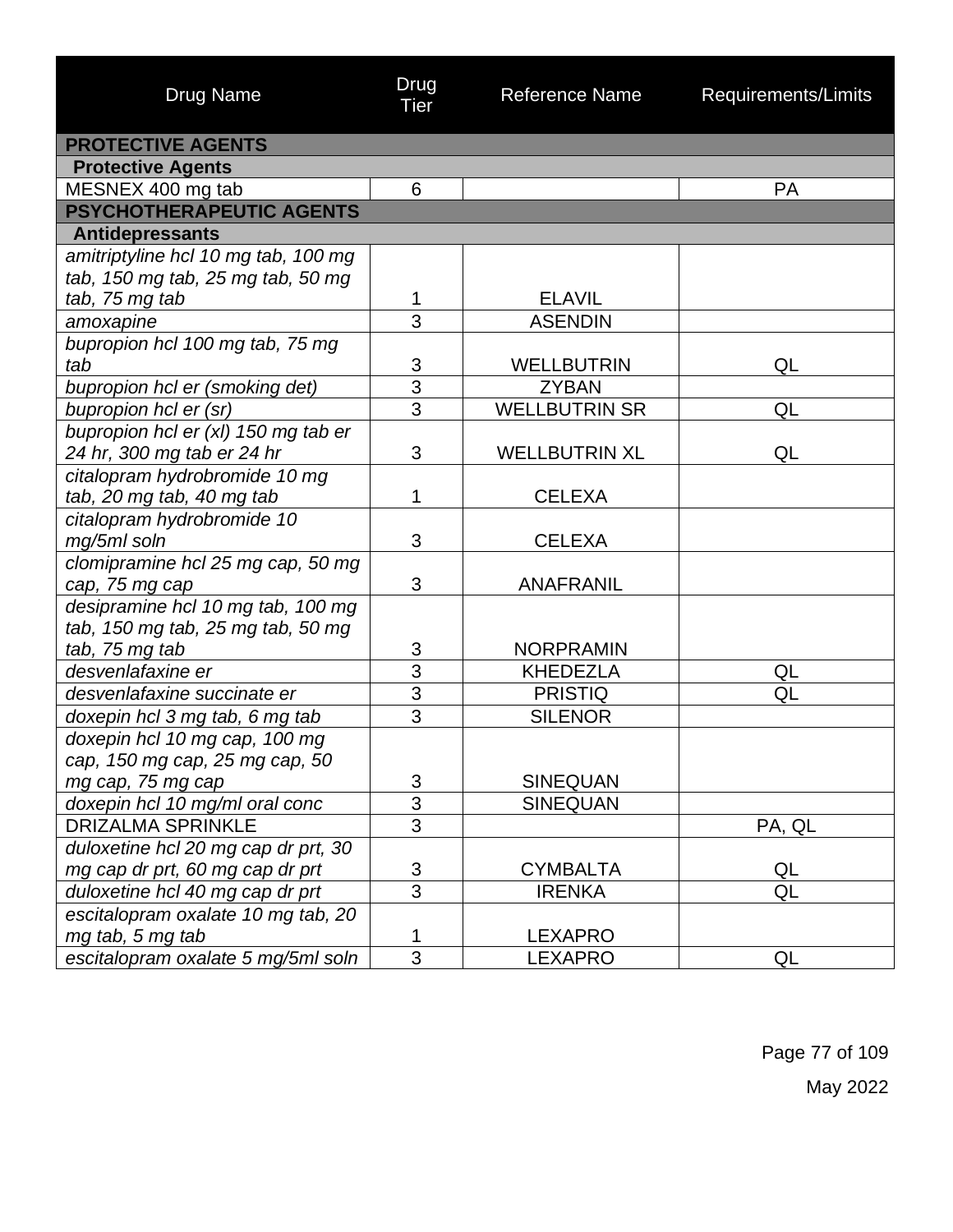| <b>Drug Name</b>                    | Drug<br><b>Tier</b> | <b>Reference Name</b> | Requirements/Limits |
|-------------------------------------|---------------------|-----------------------|---------------------|
| fluoxetine hcl 10 mg cap, 20 mg     |                     |                       |                     |
| cap, 40 mg cap                      | 1                   | <b>PROZAC</b>         |                     |
| fluoxetine hcl 20 mg/5ml soln       | 1                   | <b>PROZAC</b>         |                     |
| fluoxetine hcl 10 mg tab, 20 mg tab | 3                   | <b>PROZAC</b>         |                     |
| fluoxetine hcl (pmdd)               | $\overline{3}$      | <b>SARAFEM</b>        |                     |
| fluvoxamine maleate                 | 3                   | <b>LUVOX</b>          | QL                  |
| imipramine hcl 10 mg tab, 25 mg     |                     |                       |                     |
| tab, 50 mg tab                      | $\frac{3}{3}$       | <b>TOFRANIL</b>       |                     |
| <b>MARPLAN</b>                      |                     |                       | PA, QL              |
| mirtazapine 15 mg tab, 30 mg tab,   |                     |                       |                     |
| 45 mg tab, 7.5 mg tab               | 1                   | <b>REMERON</b>        | QL                  |
| mirtazapine 15 mg tab disint, 30 mg |                     |                       |                     |
| tab disint, 45 mg tab disint        | $\sqrt{3}$          | <b>REMERON</b>        | QL                  |
| nefazodone hcl                      | $\overline{3}$      | <b>SERZONE</b>        |                     |
| nortriptyline hcl 10 mg cap, 25 mg  |                     |                       |                     |
| cap, 50 mg cap, 75 mg cap           | 1                   | <b>PAMELOR</b>        |                     |
| nortriptyline hcl 10 mg/5ml soln    | $\overline{3}$      | <b>PAMELOR</b>        |                     |
| paroxetine hcl 10 mg tab, 20 mg     |                     |                       |                     |
| tab, 30 mg tab, 40 mg tab           | 1                   | <b>PAXIL</b>          |                     |
| PAXIL 10 mg/5ml susp                | 3                   |                       | PA, QL              |
| perphenazine-amitriptyline          | $\overline{3}$      | <b>TRIAVIL</b>        |                     |
| phenelzine sulfate 15 mg tab        | $\overline{3}$      | <b>NARDIL</b>         |                     |
| protriptyline hcl                   | 3                   | <b>VIVACTIL</b>       |                     |
| sertraline hcl 100 mg tab, 25 mg    |                     |                       |                     |
| tab, 50 mg tab                      | 1                   | <b>ZOLOFT</b>         |                     |
| sertraline hcl 20 mg/ml oral conc   | 3                   | <b>ZOLOFT</b>         |                     |
| tranylcypromine sulfate             | $\overline{3}$      | <b>PARNATE</b>        |                     |
| trazodone hcl 100 mg tab, 150 mg    |                     |                       |                     |
| tab, 50 mg tab                      | $\mathbf{1}$        | <b>DESYREL</b>        |                     |
| trazodone hcl 300 mg tab            | 3                   | <b>DESYREL</b>        |                     |
| trimipramine maleate 100 mg cap,    |                     |                       |                     |
| 25 mg cap, 50 mg cap                | $\sqrt{3}$          | <b>SURMONTIL</b>      |                     |
| <b>TRINTELLIX</b>                   | $\overline{3}$      |                       | PA, QL              |
| venlafaxine hcl                     | 1                   | <b>EFFEXOR</b>        |                     |
| venlafaxine hcl er 150 mg cap er 24 |                     |                       |                     |
| hr, 37.5 mg cap er 24 hr, 75 mg     |                     |                       |                     |
| cap er 24 hr                        | 1                   | <b>EFFEXOR XR</b>     | QL                  |
| <b>VIIBRYD</b>                      | $\overline{3}$      |                       | PA, QL              |
| <b>VIIBRYD STARTER PACK</b>         | $\overline{3}$      |                       | PA, QL              |

Page 78 of 109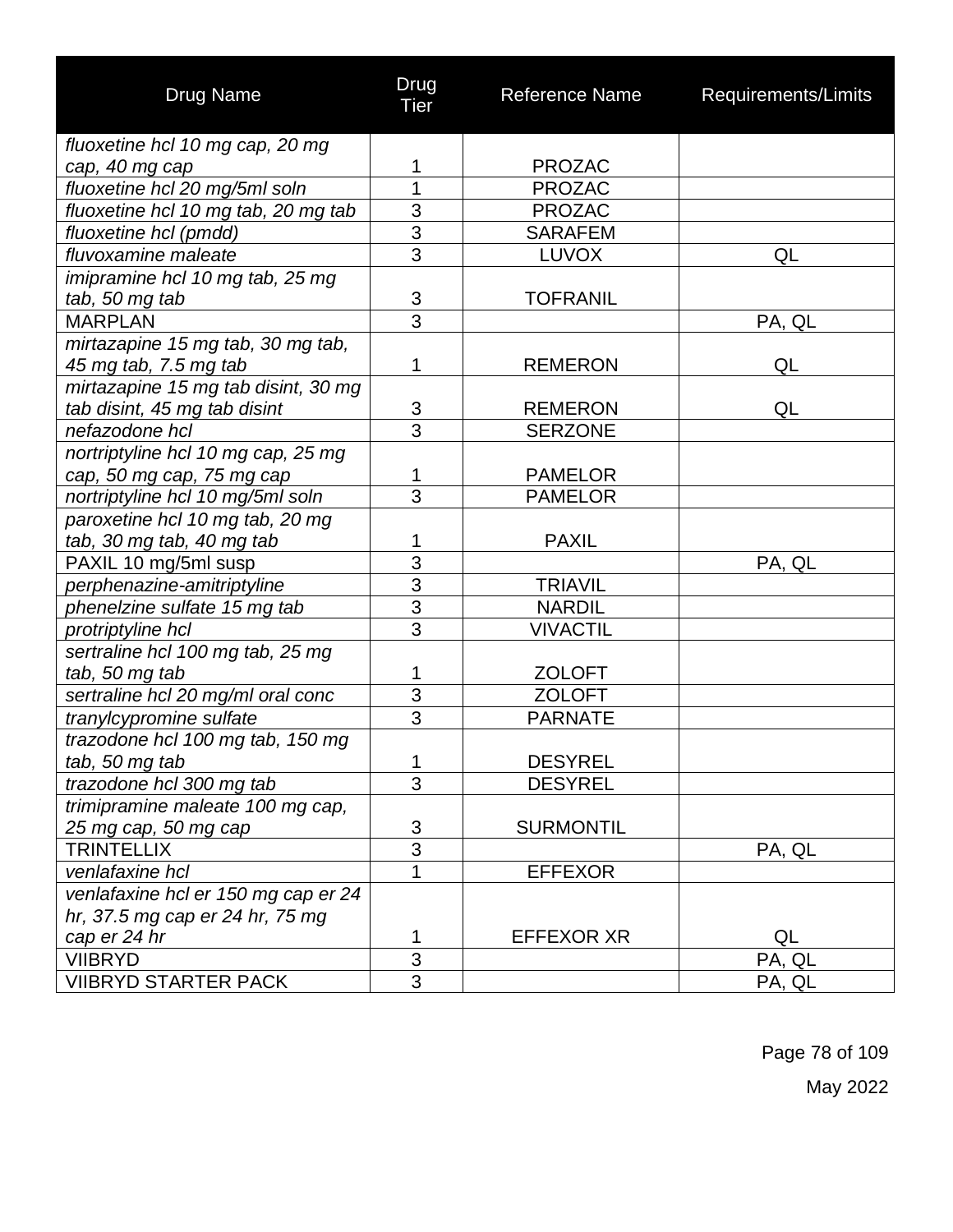| Drug Name                            | Drug<br>Tier              | <b>Reference Name</b>   | Requirements/Limits      |
|--------------------------------------|---------------------------|-------------------------|--------------------------|
| <b>Antipsychotics</b>                |                           |                         |                          |
| <b>ABILIFY MAINTENA</b>              | 3                         |                         | <b>PA</b>                |
| aripiprazole 10 mg tab, 15 mg tab,   |                           |                         |                          |
| 2 mg tab, 20 mg tab, 30 mg tab, 5    |                           |                         |                          |
| mg tab                               | $\frac{3}{3}$             | <b>ABILIFY</b>          | QL                       |
| aripiprazole 1 mg/ml soln            |                           | <b>ABILIFY</b>          | $\overline{\mathsf{QL}}$ |
| aripiprazole 10 mg tab disint, 15 mg |                           |                         |                          |
| tab disint                           | $\mathfrak{S}$            | <b>ABILIFY DISCMELT</b> | QL                       |
| asenapine maleate                    | $\overline{3}$            | <b>SAPHRIS</b>          |                          |
| <b>CAPLYTA</b>                       | $\overline{3}$            |                         | <b>PA</b>                |
| chlorpromazine hcl 10 mg tab, 100    |                           |                         |                          |
| mg tab, 200 mg tab, 25 mg tab, 50    |                           |                         |                          |
| mg tab                               | 3                         | <b>THORAZINE</b>        |                          |
| clozapine 100 mg tab, 200 mg tab,    |                           |                         |                          |
| 25 mg tab, 50 mg tab                 | 3                         | <b>CLOZARIL</b>         | QL                       |
| clozapine 100 mg tab disint, 12.5    |                           |                         |                          |
| mg tab disint, 150 mg tab disint,    |                           |                         |                          |
| 200 mg tab disint, 25 mg tab disint  |                           | <b>FAZACLO</b>          | ST, QL                   |
| <b>FANAPT</b>                        | $rac{3}{3}$               |                         | PA, QL                   |
| <b>FANAPT TITRATION PACK</b>         | $\overline{3}$            |                         | PA, QL                   |
| fluphenazine decanoate 25 mg/ml      |                           |                         |                          |
| inj soln                             | 3                         | <b>PROLIXIN</b>         |                          |
| fluphenazine hcl 1 mg tab, 10 mg     |                           |                         |                          |
| tab, 2.5 mg tab, 5 mg tab            | 1                         | <b>PROLIXIN</b>         |                          |
| fluphenazine hcl 2.5 mg/5ml oral     |                           |                         |                          |
| elix, 2.5 mg/ml inj soln, 5 mg/ml    |                           |                         |                          |
| oral conc                            | $\ensuremath{\mathsf{3}}$ | <b>PROLIXIN</b>         |                          |
| haloperidol 0.5 mg tab               | 1                         | <b>HALDOL</b>           |                          |
| haloperidol 1 mg tab, 10 mg tab, 2   |                           |                         |                          |
| mg tab, 20 mg tab, 5 mg tab          | 3                         | <b>HALDOL</b>           |                          |
| haloperidol decanoate 100 mg/ml      |                           |                         |                          |
| im soln, 50 mg/ml im soln            | 3                         | <b>HALDOL</b>           |                          |
| haloperidol lactate                  | $\overline{3}$            | <b>HALDOL</b>           |                          |
| loxapine succinate                   | $\overline{3}$            | <b>LOXITANE</b>         |                          |
| molindone hcl                        | $\overline{3}$            | <b>MOBAN</b>            |                          |
| <b>NUPLAZID</b>                      | $\overline{6}$            |                         | <b>PA</b>                |
| olanzapine 10 mg tab, 15 mg tab,     |                           |                         |                          |
| 2.5 mg tab, 20 mg tab, 5 mg tab,     |                           |                         |                          |
| $7.5$ mg tab                         | 3                         | <b>ZYPREXA</b>          |                          |

Page 79 of 109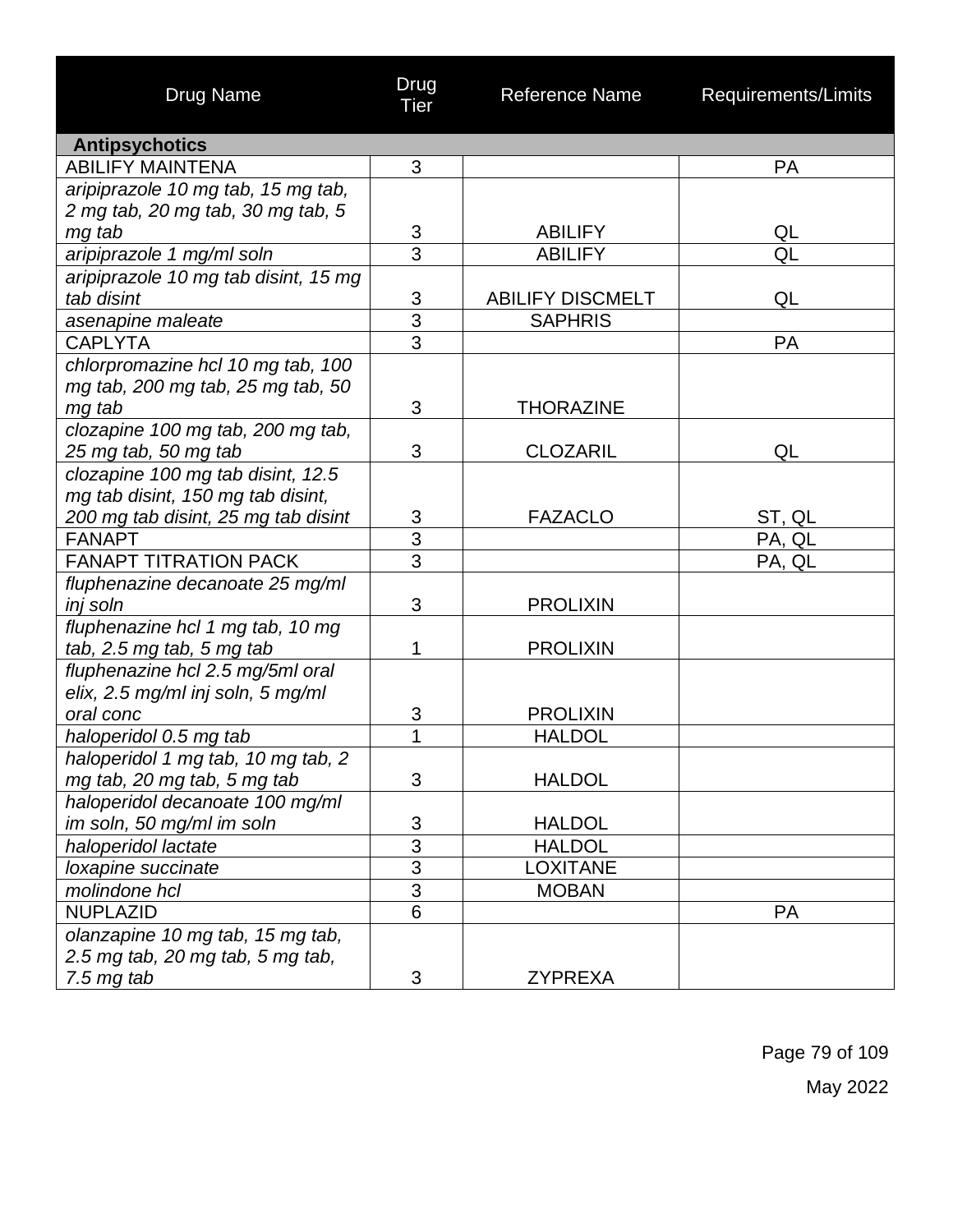| <b>Drug Name</b>                               | Drug<br>Tier   | Reference Name       | Requirements/Limits |
|------------------------------------------------|----------------|----------------------|---------------------|
| olanzapine 10 mg im soln                       | 3              | <b>ZYPREXA</b>       | QL                  |
| olanzapine 10 mg tab disint, 15 mg             |                |                      |                     |
| tab disint, 20 mg tab disint, 5 mg             |                |                      |                     |
| tab disint                                     | 3              | <b>ZYPREXA ZYDIS</b> |                     |
| paliperidone er                                | $\overline{3}$ | <b>INVEGA</b>        | QL                  |
| perphenazine 16 mg tab, 2 mg tab,              |                |                      |                     |
| 4 mg tab, 8 mg tab                             | $\frac{3}{3}$  | <b>TRILAFON</b>      |                     |
| pimozide                                       |                | <b>ORAP</b>          |                     |
| prochlorperazine                               | $\overline{3}$ | <b>COMPRO</b>        |                     |
| prochlorperazine maleate 10 mg                 |                |                      |                     |
| tab, 5 mg tab                                  | 1              | <b>COMPAZINE</b>     |                     |
| quetiapine fumarate                            | 3              | <b>SEROQUEL</b>      | QL                  |
| quetiapine fumarate er                         | $\overline{3}$ | <b>SEROQUEL XR</b>   |                     |
| <b>REXULTI</b>                                 | 6              |                      | <b>PA</b>           |
| RISPERDAL CONSTA 12.5 mg                       |                |                      |                     |
| <b>Intramuscular Suspension</b>                |                |                      |                     |
| <b>Reconstituted ER</b>                        | 3              |                      | PA                  |
| risperidone 0.25 mg tab, 0.5 mg                |                |                      |                     |
| tab, 1 mg tab, 2 mg tab, 3 mg tab, 4           |                |                      |                     |
| mg tab                                         | 1              | <b>RISPERDAL</b>     |                     |
| risperidone 0.25 mg tab disint, 0.5            |                |                      |                     |
| mg tab disint, 1 mg tab disint, 2 mg           |                |                      |                     |
| tab disint, 3 mg tab disint, 4 mg tab          |                |                      |                     |
| disint                                         | $\sqrt{3}$     | <b>RISPERDAL</b>     | QL                  |
| risperidone 1 mg/ml soln                       | $\overline{3}$ | <b>RISPERDAL</b>     | QL                  |
| <b>SECUADO</b>                                 | $\overline{3}$ |                      | PA                  |
| thioridazine hcl 10 mg tab, 100 mg             |                |                      |                     |
| tab, 25 mg tab, 50 mg tab                      | 3              | <b>MELLARIL</b>      |                     |
| thiothixene                                    | <u>3</u>       | <b>NAVANE</b>        |                     |
| trifluoperazine hcl                            | $\overline{3}$ | <b>STELAZINE</b>     |                     |
| <b>VERSACLOZ</b>                               | 3              |                      | PA, QL              |
| <b>VRAYLAR</b>                                 | $\overline{3}$ |                      | PA, QL              |
| ziprasidone hcl                                | $\overline{3}$ | <b>GEODON</b>        | QL                  |
| ziprasidone mesylate                           | $\overline{3}$ | <b>GEODON</b>        | QL                  |
| ZYPREXA RELPREVV 210 mg im                     |                |                      |                     |
| susp                                           | 3              |                      | PA, QL              |
| <b>RENIN-ANGIOTENSIN-ALDOSTERONE SYS INHIB</b> |                |                      |                     |
| <b>Angiotensin li Receptor Antagonists</b>     |                |                      |                     |
| candesartan cilexetil                          | 3              | <b>ATACAND</b>       |                     |

Page 80 of 109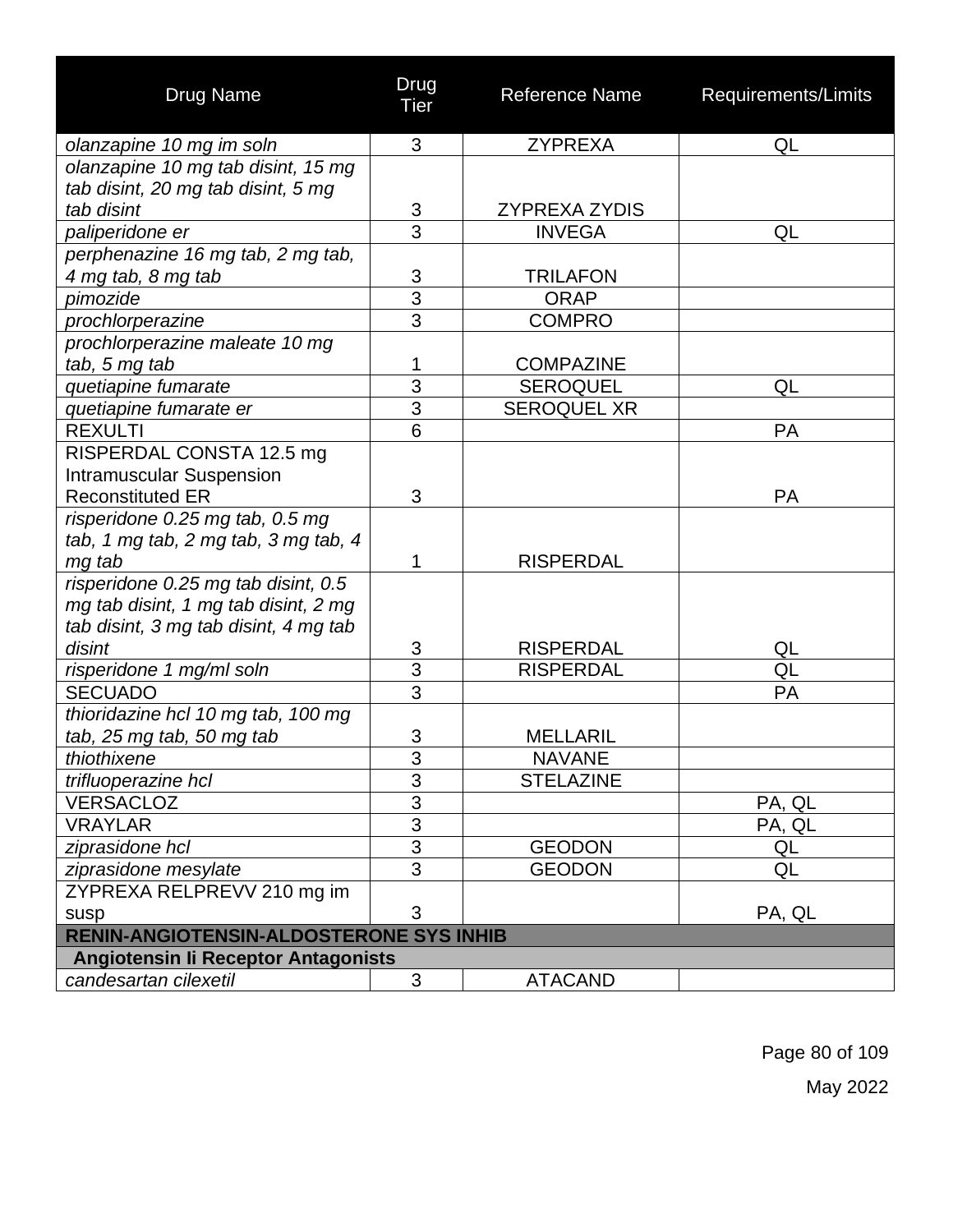| Drug Name                                       | Drug<br>Tier   | <b>Reference Name</b> | Requirements/Limits |
|-------------------------------------------------|----------------|-----------------------|---------------------|
| candesartan cilexetil-hctz                      | 3              | <b>ATACAND HCT</b>    |                     |
| irbesartan                                      | 1              | <b>AVAPRO</b>         |                     |
| irbesartan-hydrochlorothiazide                  | 1              | <b>AVALIDE</b>        |                     |
| losartan potassium 100 mg tab, 25               |                |                       |                     |
| mg tab, 50 mg tab                               | 1              | <b>COZAAR</b>         |                     |
| losartan potassium-hctz                         | $\overline{1}$ | <b>HYZAAR</b>         |                     |
| olmesartan medoxomil 20 mg tab,                 |                |                       |                     |
| 40 mg tab, 5 mg tab                             | 1              | <b>BENICAR</b>        |                     |
| olmesartan medoxomil-hctz                       | 3              | <b>BENICAR HCT</b>    |                     |
| telmisartan                                     | 1              | <b>MICARDIS</b>       | QL                  |
| telmisartan-hctz                                | 3              | MICARDIS-HCT          | QL                  |
| valsartan                                       | 1              | <b>DIOVAN</b>         |                     |
| valsartan-hydrochlorothiazide                   | 1              | <b>DIOVAN HCT</b>     |                     |
| <b>Angiotensin-converting Enzyme Inhibitors</b> |                |                       |                     |
| benazepril hcl 10 mg tab, 20 mg                 |                |                       |                     |
| tab, 40 mg tab, 5 mg tab                        | 1              | <b>LOTENSIN</b>       |                     |
| benazepril-hydrochlorothiazide                  | 1              | <b>LOTENSIN HCT</b>   |                     |
| captopril 100 mg tab, 12.5 mg tab,              |                |                       |                     |
| 25 mg tab, 50 mg tab                            | 3              | <b>CAPOTEN</b>        |                     |
| enalapril maleate 10 mg tab, 2.5                |                |                       |                     |
| mg tab, 20 mg tab, 5 mg tab                     | 1              | <b>VASOTEC</b>        |                     |
| enalapril-hydrochlorothiazide                   | 1              | <b>VASERETIC</b>      |                     |
| fosinopril sodium                               | 1              | <b>MONOPRIL</b>       |                     |
| fosinopril sodium-hctz                          | 1              | MONOPRIL-HCT          |                     |
| lisinopril 10 mg tab, 2.5 mg tab, 20            |                |                       |                     |
| mg tab, 30 mg tab, 40 mg tab, 5 mg              |                |                       |                     |
| tab                                             | 1              | <b>ZESTRIL</b>        |                     |
| lisinopril-hydrochlorothiazide                  | 1              | <b>ZESTORETIC</b>     |                     |
| moexipril hcl                                   |                | <b>UNIVASC</b>        |                     |
| perindopril erbumine                            | 1              | <b>ACEON</b>          |                     |
| quinapril hcl                                   | 1              | <b>ACCUPRIL</b>       |                     |
| quinapril-hydrochlorothiazide                   | 1              | <b>ACCURETIC</b>      |                     |
| ramipril                                        | 1              | <b>ALTACE</b>         |                     |
| trandolapril                                    |                | <b>MAVIK</b>          |                     |
| <b>Mineralocorticoid (aldost) Recept Antag</b>  |                |                       |                     |
| eplerenone                                      | 3              | <b>INSPRA</b>         |                     |
| spironolactone 100 mg tab, 25 mg                |                |                       |                     |
| tab, 50 mg tab                                  | 1              | <b>ALDACTONE</b>      |                     |
| spironolactone-hctz 25-25 mg tab                | 1              | <b>ALDACTAZIDE</b>    |                     |

Page 81 of 109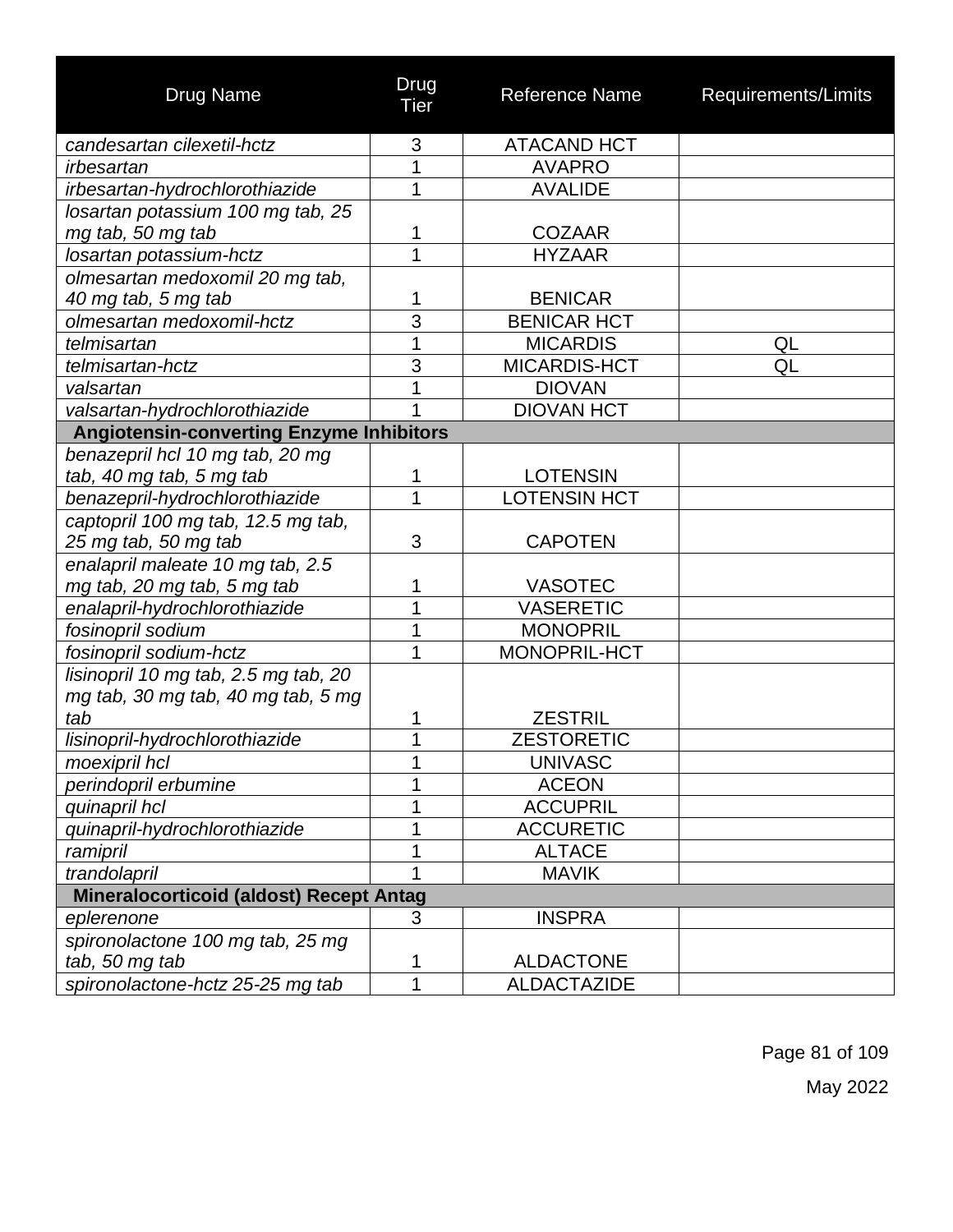| <b>Drug Name</b>                                      | Drug<br>Tier   | <b>Reference Name</b> | Requirements/Limits |
|-------------------------------------------------------|----------------|-----------------------|---------------------|
| <b>Renin Inhibitors</b>                               |                |                       |                     |
| aliskiren fumarate                                    | 3              | <b>TEKTURNA</b>       |                     |
| Renin-angiotensin-aldosterone System Inhibitors, Misc |                |                       |                     |
| <b>ENTRESTO</b>                                       | $\overline{2}$ |                       |                     |
| <b>REPLACEMENT PREPARATIONS</b>                       |                |                       |                     |
| <b>Replacement Preparations</b>                       |                |                       |                     |
| calcium acetate 667 mg tab                            | 3              | <b>ELIPHOS</b>        |                     |
| calcium acetate (phos binder) 667                     |                |                       |                     |
| mg tab                                                | 3              | <b>ELIPHOS</b>        |                     |
| calcium acetate (phos binder) 667                     |                |                       |                     |
| mg cap                                                | 3              | <b>PHOSLO</b>         |                     |
| KLOR-CON M10                                          | 3              |                       |                     |
| <b>KLOR-CON M15</b>                                   | $\overline{3}$ |                       |                     |
| potassium chloride 2 meg/ml iv                        |                |                       |                     |
| soln, 20 meg/100ml iv soln, 20                        |                |                       |                     |
| meq/50ml iv soln                                      | 3              |                       |                     |
| potassium chloride 10 % soln, 20                      |                |                       |                     |
| MEQ/15ML (10%) soln, 40                               |                |                       |                     |
| MEQ/15ML (20%) soln                                   | 3              | K-SOL                 |                     |
| potassium chloride crys er 10 meg                     |                |                       |                     |
| tab er                                                | 1              |                       |                     |
| potassium chloride crys er 20 meq                     |                |                       |                     |
| tab er                                                | 1              | <b>KLOR-CON</b>       |                     |
| potassium chloride er 20 meg tab                      |                |                       |                     |
| er                                                    | 1              | K-TAB                 |                     |
| potassium chloride er 10 meg tab                      |                |                       |                     |
| er, 8 meg tab er                                      | 1              | <b>KLOR-CON</b>       |                     |
| potassium chloride er 10 meg cap                      |                |                       |                     |
| er, 8 meq cap er                                      | 3              | MICRO-K               |                     |
| <b>RESPIRATORY SMOOTH MUSCLE RELAXANTS</b>            |                |                       |                     |
| <b>Respiratory Smooth Muscle Relaxants</b>            |                |                       |                     |
| theophylline 80 mg/15ml soln                          | 3              |                       |                     |
| theophylline er 300 mg tab er 12 hr                   | 1              | THEO-DUR              |                     |
| theophylline er 400 mg tab er 24 hr,                  |                |                       |                     |
| 600 mg tab er 24 hr                                   |                | <b>UNIPHYL</b>        |                     |
| RESPIRATORY TRACT AGENTS, MISCELLANEOUS               |                |                       |                     |
| <b>Respiratory Tract Agents, Miscellaneous</b>        |                |                       |                     |
| <b>PROLASTIN-C</b>                                    | 6              |                       | <b>PA</b>           |
| XOLAIR 150 mg sc soln                                 | 6              |                       | PA                  |

Page 82 of 109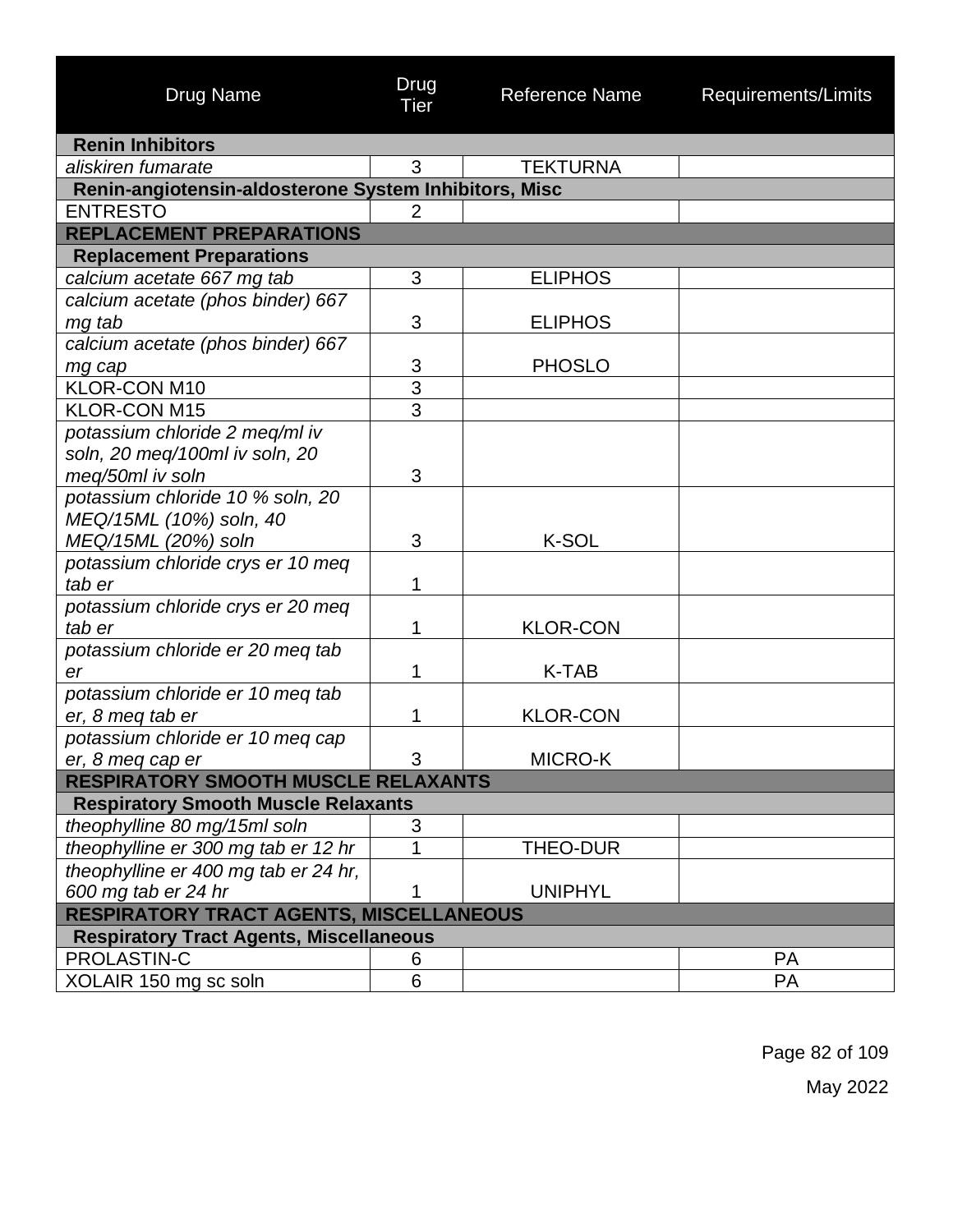| <b>Drug Name</b>                                  | Drug<br>Tier            | <b>Reference Name</b> | Requirements/Limits |
|---------------------------------------------------|-------------------------|-----------------------|---------------------|
| XOLAIR 150 mg/ml sc soln pfs, 75                  |                         |                       |                     |
| mg/0.5ml sc soln pfs                              | 6                       |                       | <b>PA</b>           |
| <b>SECOND GENERATION ANTIHISTAMINES</b>           |                         |                       |                     |
| <b>Second Generation Antihistamines</b>           |                         |                       |                     |
| cetirizine hcl 1 mg/ml soln, 5                    |                         |                       |                     |
| mg/5ml soln                                       | 1                       | <b>ZYRTEC</b>         |                     |
| desloratadine 5 mg tab                            | 1                       | <b>CLARINEX</b>       |                     |
| levocetirizine dihydrochloride 5 mg               |                         |                       |                     |
| tab                                               | 1                       | <b>XYZAL</b>          |                     |
| <b>SKELETAL MUSCLE RELAXANTS</b>                  |                         |                       |                     |
| <b>Centrally Acting Skeletal Muscle Relaxants</b> |                         |                       |                     |
| carisoprodol 250 mg tab, 350 mg                   |                         |                       |                     |
| tab                                               | 3                       | <b>SOMA</b>           | QL                  |
| cyclobenzaprine hcl 10 mg tab, 5                  |                         |                       |                     |
| mg tab                                            | 1                       | <b>FLEXERIL</b>       | QL                  |
| metaxalone 800 mg tab                             | $\overline{3}$          | <b>SKELAXIN</b>       |                     |
| methocarbamol 500 mg tab, 750                     |                         |                       |                     |
| mg tab                                            | 3                       | <b>ROBAXIN</b>        |                     |
| tizanidine hcl 2 mg tab, 4 mg tab                 | 1                       | <b>ZANAFLEX</b>       |                     |
| <b>Gaba-derivative Skeletal Muscle Relaxants</b>  |                         |                       |                     |
| baclofen 5 mg tab                                 |                         |                       |                     |
| baclofen 10 mg tab, 20 mg tab                     | 1                       | <b>LIORESAL</b>       |                     |
| <b>Skeletal Muscle Relaxants, Miscellaneous</b>   |                         |                       |                     |
| orphenadrine citrate er                           | 3                       | <b>NORFLEX</b>        |                     |
| <b>SKIN AND MUCOUS MEMBRANE AGENTS, MISC</b>      |                         |                       |                     |
| <b>Skin And Mucous Membrane Agents, Misc</b>      |                         |                       |                     |
| acitretin                                         | 3                       | <b>SORIATANE</b>      |                     |
| <b>ADBRY</b>                                      | 5                       |                       | PA                  |
| <b>AMNESTEEM</b>                                  | 3                       |                       |                     |
| bimatoprost 0.03 % ext soln                       | 3                       |                       |                     |
| calcipotriene 0.005 % ext soln                    | $\overline{3}$          | <b>DOVONEX</b>        |                     |
| <b>CIBINQO</b>                                    | $\overline{3}$          |                       | <b>PA</b>           |
| <b>CLARAVIS</b>                                   | $\overline{3}$          |                       |                     |
| <b>COSENTYX</b>                                   | $\overline{\mathbf{4}}$ |                       | <b>PA</b>           |
| COSENTYX (300 MG DOSE)                            | $\overline{\mathbf{4}}$ |                       | PA                  |
| <b>COSENTYX SENSOREADY (300</b>                   |                         |                       |                     |
| MG)                                               | 4                       |                       | PA                  |
| <b>COSENTYX SENSOREADY PEN</b>                    | 4                       |                       | PA                  |

Page 83 of 109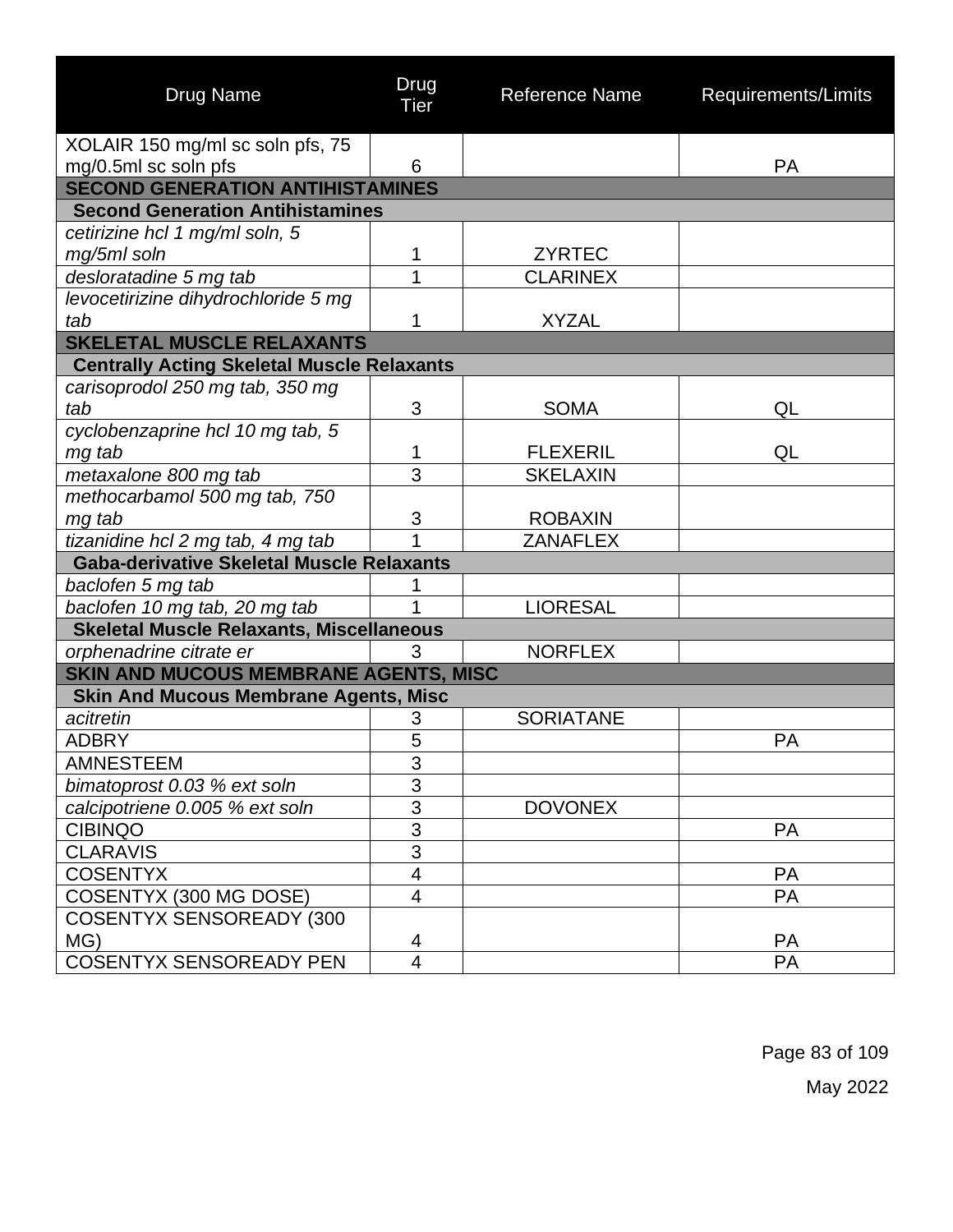| <b>Drug Name</b>                      | Drug<br>Tier             | Reference Name  | Requirements/Limits |
|---------------------------------------|--------------------------|-----------------|---------------------|
| DUPIXENT 200 mg/1.14ml sc soln        |                          |                 |                     |
| pen-inj, 300 mg/2ml sc soln pen-inj,  |                          |                 |                     |
| 300 mg/2ml sc soln pfs                | 4                        |                 | <b>PA</b>           |
| fluorouracil 2 % ext soln             | 1                        | <b>EFUDEX</b>   |                     |
| fluorouracil 5 % crm                  | 3                        | <b>EFUDEX</b>   |                     |
| fluorouracil 5 % ext soln             | $\overline{3}$           | <b>EFUDEX</b>   |                     |
| <b>ILUMYA</b>                         | $6\phantom{1}6$          |                 | <b>PA</b>           |
| imiquimod 5 % crm                     | 3                        | <b>ALDARA</b>   |                     |
| isotretinoin 10 mg cap, 20 mg cap,    |                          |                 |                     |
| 30 mg cap, 40 mg cap                  | 3                        | <b>ABSORICA</b> |                     |
| pimecrolimus                          | $\overline{3}$           | <b>ELIDEL</b>   |                     |
| podofilox 0.5 % ext soln              | $\overline{3}$           | <b>CONDYLOX</b> |                     |
| <b>RECTIV</b>                         | $\overline{3}$           |                 | PA                  |
| <b>REGRANEX</b>                       | $\overline{3}$           |                 | PA                  |
| <b>SANTYL</b>                         | $\overline{3}$           |                 | <b>PA</b>           |
| <b>SILIQ</b>                          | $6\phantom{1}6$          |                 | PA                  |
| <b>SKYRIZI</b>                        | 4                        |                 | <b>PA</b>           |
| SKYRIZI (150 MG DOSE)                 | $\overline{\mathcal{A}}$ |                 | <b>PA</b>           |
| <b>SKYRIZI PEN</b>                    | 4                        |                 | <b>PA</b>           |
| STELARA 45 mg/0.5ml sc soln, 45       |                          |                 |                     |
| mg/0.5ml sc soln pfs, 90 mg/ml sc     |                          |                 |                     |
| soln pfs                              | 6                        |                 | <b>PA</b>           |
| tacrolimus 0.1 % oint                 | 3                        | <b>PROTOPIC</b> |                     |
| <b>TALTZ</b>                          | 6                        |                 | <b>PA</b>           |
| TARGRETIN 1 % gel                     | 6                        |                 | PA                  |
| tazarotene 0.1 % crm                  | 3                        | <b>TAZORAC</b>  |                     |
| TAZORAC 0.05 % crm, 0.05 % gel,       |                          |                 |                     |
| 0.1 % gel                             | 3                        |                 | PA                  |
| <b>TREMFYA</b>                        | 6                        |                 | PA                  |
| <b>VALCHLOR</b>                       | 6                        |                 | <b>PA</b>           |
| SOMATOSTATIN AGONISTS AND ANTAGONISTS |                          |                 |                     |
| <b>Somatostatin Agonists</b>          |                          |                 |                     |
| octreotide acetate 100 mcg/ml sc      |                          |                 |                     |
| soln pfs, 50 mcq/ml sc soln pfs, 500  |                          |                 |                     |
| mcg/ml sc soln pfs                    | 4                        |                 | <b>PA</b>           |
| octreotide acetate 100 mcg/ml inj     |                          |                 |                     |
| soln, 1000 mcg/ml inj soln, 200       |                          |                 |                     |
| mcg/ml inj soln, 50 mcg/ml inj soln,  |                          |                 |                     |
| 500 mcg/ml inj soln                   | 4                        | SANDOSTATIN     | PA                  |

Page 84 of 109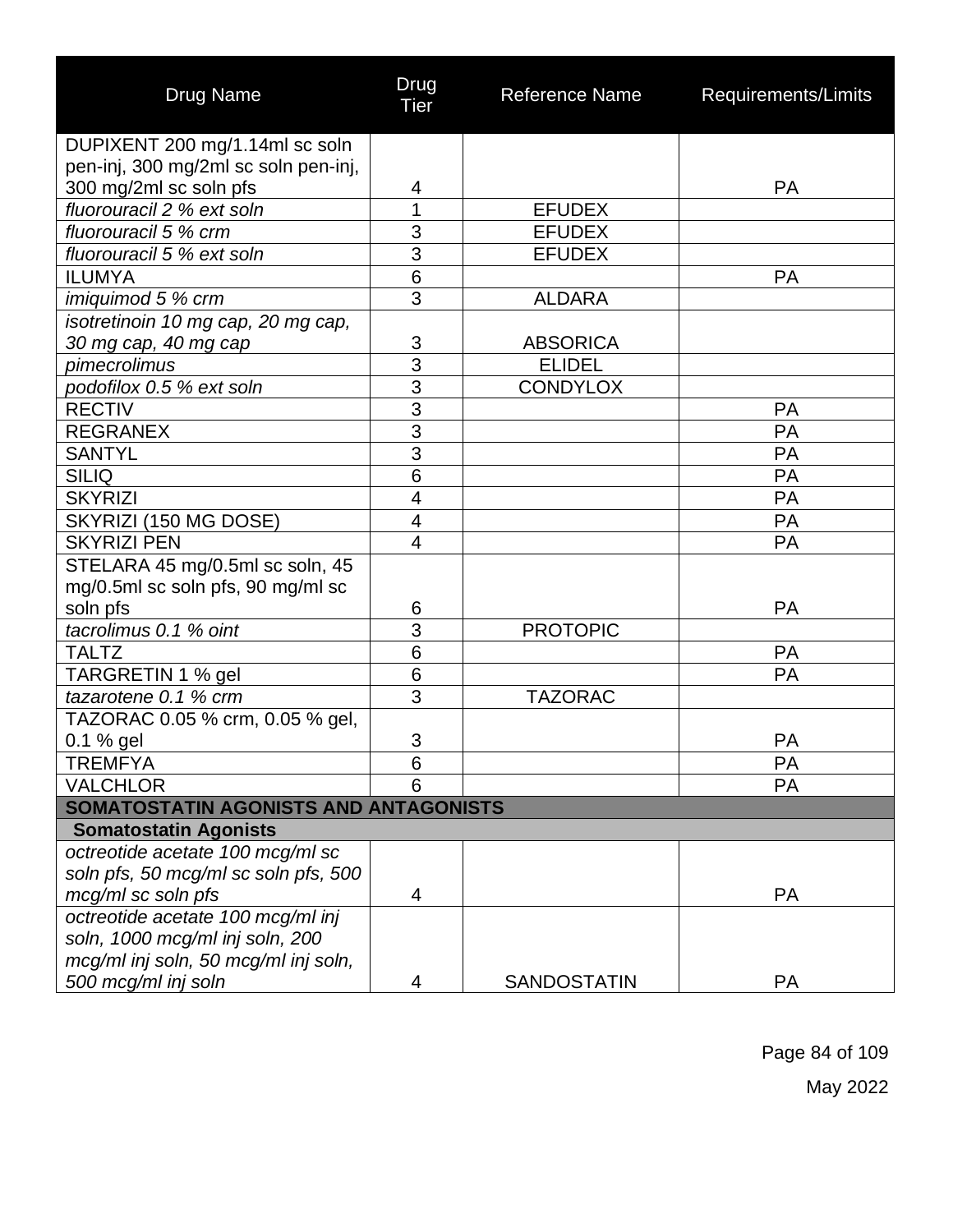| <b>Drug Name</b>                           | Drug<br><b>Tier</b> | <b>Reference Name</b> | Requirements/Limits |
|--------------------------------------------|---------------------|-----------------------|---------------------|
| <b>SIGNIFOR</b>                            | 6                   |                       | PA                  |
| SOMATULINE DEPOT                           | 4                   |                       | PA                  |
| SOMATOTROPIN AGONISTS AND ANTAGONISTS      |                     |                       |                     |
| <b>Somatotropin Agonists</b>               |                     |                       |                     |
| <b>GENOTROPIN</b>                          | 4                   |                       | <b>PA</b>           |
| <b>GENOTROPIN MINIQUICK</b>                | 4                   |                       | PA                  |
| <b>HUMATROPE</b>                           | 5                   |                       | PA                  |
| <b>INCRELEX</b>                            | 6                   |                       | PA                  |
| OMNITROPE 10 mg/1.5ml sc soln              |                     |                       |                     |
| cart, 5 mg/1.5ml sc soln cart              | 4                   |                       | PA                  |
| OMNITROPE 5.8 mg sc soln                   | 5                   |                       | PA                  |
| <b>ZOMACTON</b>                            | 5                   |                       | PA                  |
| <b>Somatotropin Antagonists</b>            |                     |                       |                     |
| <b>SOMAVERT</b>                            | 6                   |                       | <b>PA</b>           |
| <b>Miscellaneous Agents</b>                |                     |                       |                     |
| <b>VOXZOGO</b>                             | 5                   |                       | <b>PA</b>           |
| SYMPATHOLYTIC (ADRENERGIC BLOCKING) AGENTS |                     |                       |                     |
| <b>Alpha-adrenergic Blocking Agents</b>    |                     |                       |                     |
| alfuzosin hcl er                           | 1                   | <b>UROXATRAL</b>      |                     |
| dihydroergotamine mesylate 4               |                     |                       |                     |
| mg/ml nasal soln                           | 3                   | <b>MIGRANAL</b>       | PA, QL              |
| ergoloid mesylates 1 mg tab                | 3                   | <b>HYDERGINE</b>      |                     |
| silodosin                                  | $\overline{3}$      | <b>RAPAFLO</b>        |                     |
| tamsulosin hcl                             |                     | <b>FLOMAX</b>         |                     |
| SYMPATHOMIMETIC (ADRENERGIC) AGENTS        |                     |                       |                     |
| <b>Alpha- And Beta-adrenergic Agonists</b> |                     |                       |                     |
| epinephrine 0.15 mg/0.15ml inj soln        |                     |                       |                     |
| auto-inj, 0.3 mg/0.3ml inj soln auto-      |                     |                       |                     |
| inj                                        | $\overline{A}$      | <b>ADRENACLICK</b>    |                     |
| epinephrine 0.15 mg/0.3ml inj soln         |                     |                       |                     |
| auto-inj                                   | 1                   | <b>EPIPEN JR</b>      |                     |
| <b>NORTHERA</b>                            | $\overline{6}$      |                       | <b>PA</b>           |
| <b>Alpha-adrenergic Agonists</b>           |                     |                       |                     |
| midodrine hcl                              | 3                   | <b>PROAMATINE</b>     |                     |
| <b>Beta-adrenergic Agonists</b>            |                     |                       |                     |
| albuterol sulfate 0.63 mg/3ml inh          |                     |                       |                     |
| neb soln, 1.25 mg/3ml inh neb soln         | 1                   | <b>ACCUNEB</b>        |                     |
| albuterol sulfate 2.5 mg/0.5ml inh         |                     |                       |                     |
| neb soln                                   | 1                   | <b>PROVENTIL</b>      |                     |

Page 85 of 109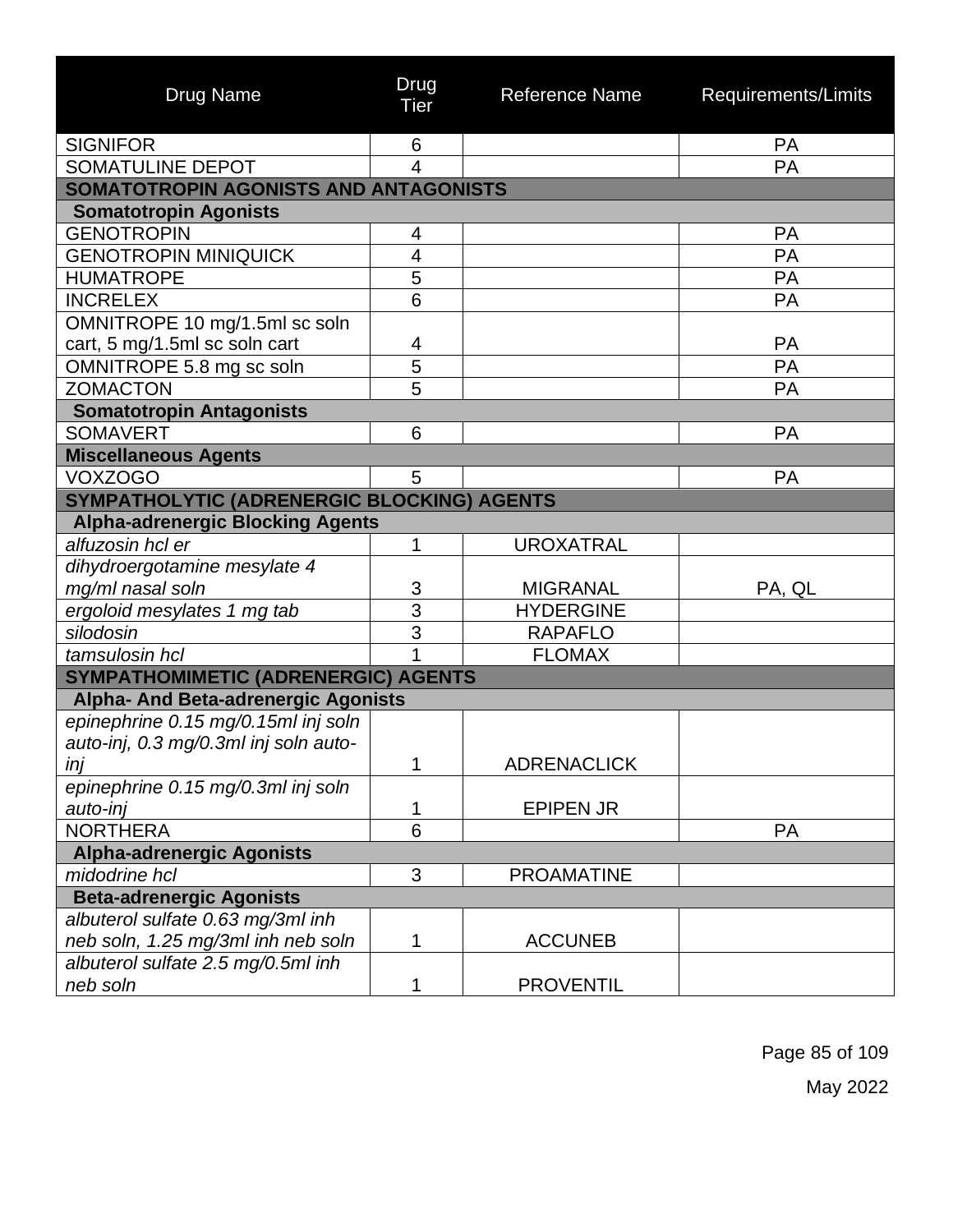| <b>Drug Name</b>                            | Drug<br>Tier   | <b>Reference Name</b> | Requirements/Limits |
|---------------------------------------------|----------------|-----------------------|---------------------|
| albuterol sulfate (2.5 MG/3ML)              |                |                       |                     |
| $0.083\%$ inh neb soln, $(5 \text{ MG/ML})$ |                |                       |                     |
| 0.5% inh neb soln, 2 mg/5ml syr             | 1              | <b>PROVENTIL</b>      |                     |
| albuterol sulfate 2 mg tab, 4 mg tab        | 3              | <b>PROVENTIL</b>      |                     |
| albuterol sulfate hfa                       | $\overline{1}$ | <b>PROAIR HFA</b>     | QL                  |
| <b>COMBIVENT RESPIMAT</b>                   | $\overline{2}$ |                       |                     |
| fluticasone-salmeterol 100-50               |                |                       |                     |
| mcg/dose inh aer pwdr br act, 250-          |                |                       |                     |
| 50 mcg/dose inh aer pwdr br act,            |                |                       |                     |
| 500-50 mcg/dose inh aer pwdr br             |                |                       |                     |
| act                                         | 1              | <b>ADVAIR DISKUS</b>  | QL                  |
| ipratropium-albuterol 0.5-2.5 (3)           |                |                       |                     |
| mg/3ml inh soln                             | 1              | <b>DUONEB</b>         |                     |
| <b>STRIVERDI RESPIMAT</b>                   | $\overline{2}$ |                       |                     |
| terbutaline sulfate 2.5 mg tab, 5 mg        |                |                       |                     |
| tab                                         | 3              | <b>BRETHINE</b>       |                     |
| <b>VENTOLIN HFA</b>                         | $\overline{3}$ |                       | PA, QL              |
| <b>WIXELA INHUB</b>                         | 1              |                       | QL                  |
| <b>THYROID AND ANTITHYROID AGENTS</b>       |                |                       |                     |
| <b>Antithyroid Agents</b>                   |                |                       |                     |
| methimazole 10 mg tab, 5 mg tab             | 1              | TAPAZOLE              |                     |
| propylthiouracil 50 mg tab                  | $\overline{3}$ |                       |                     |
| <b>Thyroid Agents</b>                       |                |                       |                     |
| levothyroxine sodium 100 mcg tab,           |                |                       |                     |
| 112 mcg tab, 125 mcg tab, 137               |                |                       |                     |
| mcg tab, 150 mcg tab, 175 mcg               |                |                       |                     |
| tab, 200 mcg tab, 25 mcg tab, 300           |                |                       |                     |
| mcg tab, 50 mcg tab, 75 mcg tab,            |                |                       |                     |
| 88 mcg tab                                  | 1              | <b>SYNTHROID</b>      |                     |
| liothyronine sodium 25 mcg tab, 5           |                |                       |                     |
| mcg tab, 50 mcg tab                         | 3              | <b>CYTOMEL</b>        |                     |
| <b>TOXOIDS</b>                              |                |                       |                     |
| <b>Toxoids</b>                              |                |                       |                     |
| <b>ADACEL</b>                               | $\overline{2}$ |                       |                     |
| <b>BOOSTRIX</b>                             | $\overline{2}$ |                       |                     |
| <b>DAPTACEL</b>                             | $\overline{2}$ |                       |                     |
| diphtheria-tetanus toxoids dt               | 3              |                       |                     |
| <b>INFANRIX</b>                             | $\overline{2}$ |                       |                     |
| <b>KINRIX</b>                               | $\overline{2}$ |                       |                     |

Page 86 of 109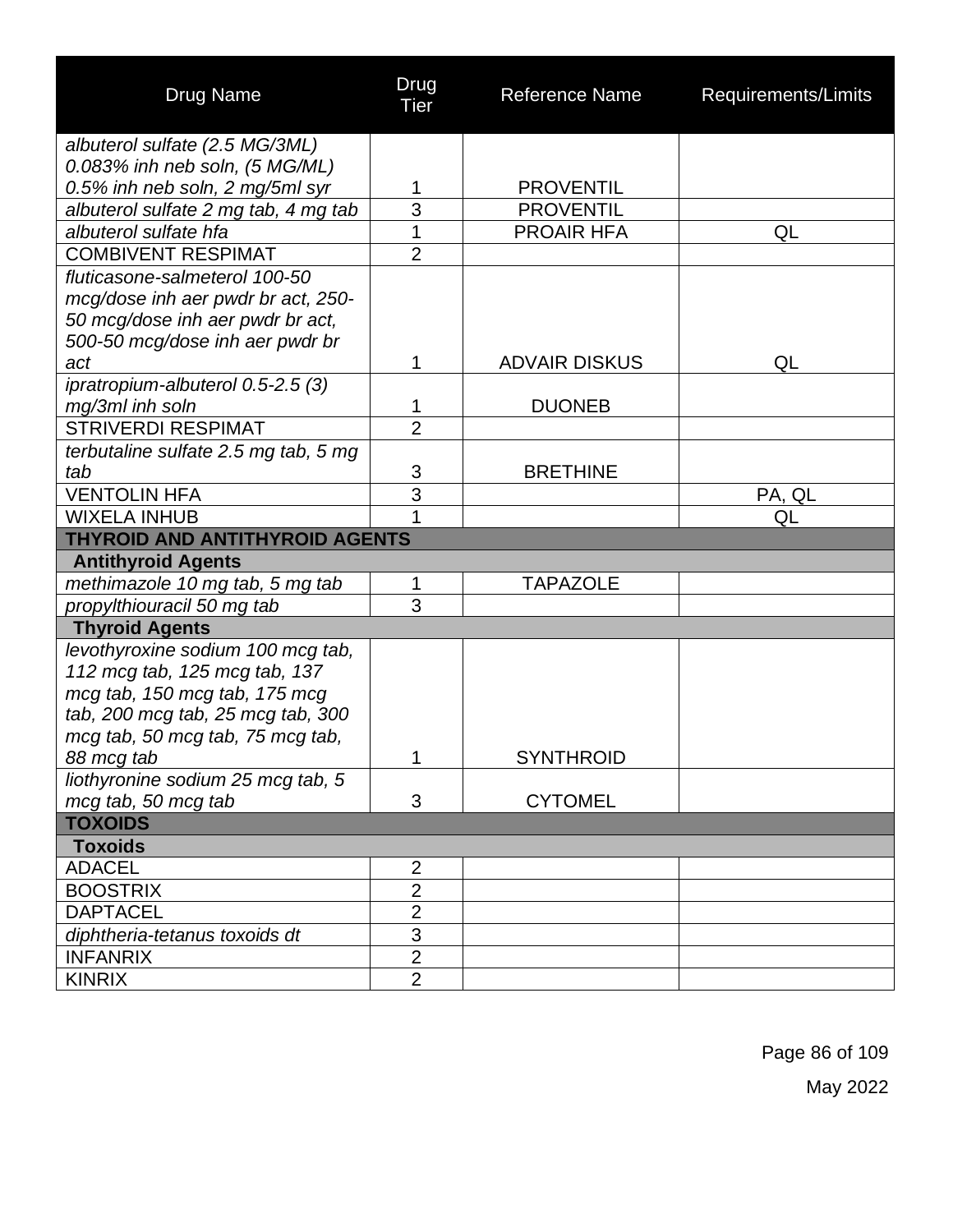| <b>Drug Name</b>                                             | Drug<br><b>Tier</b>     | <b>Reference Name</b>    | Requirements/Limits |
|--------------------------------------------------------------|-------------------------|--------------------------|---------------------|
| <b>QUADRACEL</b>                                             | $\overline{2}$          |                          |                     |
| tetanus-diphtheria toxoids td 2-2                            |                         |                          |                     |
| If/0.5ml im susp                                             | $\overline{2}$          |                          |                     |
| <b>URICOSURIC AGENTS</b>                                     |                         |                          |                     |
| <b>Uricosuric Agents</b>                                     |                         |                          |                     |
| colchicine-probenecid                                        | 3                       | <b>COLBENEMID</b>        |                     |
| probenecid                                                   | $\overline{3}$          | <b>BENEMID</b>           |                     |
| <b>URINARY ANTI-INFECTIVES</b>                               |                         |                          |                     |
| <b>Urinary Anti-infectives</b>                               |                         |                          |                     |
| methenamine hippurate                                        | 3                       | <b>HIPREX</b>            |                     |
| nitrofurantoin 25 mg/5ml susp                                | 3                       | <b>FURADANTIN</b>        |                     |
| nitrofurantoin macrocrystal 100 mg                           |                         |                          |                     |
| cap, 50 mg cap                                               | 3                       | <b>MACRODANTIN</b>       |                     |
| nitrofurantoin monohyd macro                                 | $\overline{3}$          | <b>MACROBID</b>          |                     |
| trimethoprim 100 mg tab                                      | 1                       | <b>PROLOPRIM</b>         |                     |
| <b>VACCINES</b>                                              |                         |                          |                     |
| <b>Vaccines</b>                                              |                         |                          |                     |
| <b>PEDIARIX</b>                                              | $\overline{2}$          |                          |                     |
| <b>VASODILATING AGENTS</b>                                   |                         |                          |                     |
| <b>Nitrates And Nitrites</b>                                 |                         |                          |                     |
| <i>isosorbide dinitrate</i>                                  | 3                       | <b>ISORDIL TITRADOSE</b> |                     |
| isosorbide mononitrate                                       | 1                       | <b>MONOKET</b>           |                     |
| isosorbide mononitrate er                                    | 1                       | <b>IMDUR</b>             |                     |
| nitroglycerin 0.1 mg/hr td patch                             |                         |                          |                     |
| 24hr, 0.2 mg/hr td patch 24hr, 0.4                           |                         |                          |                     |
| mg/hr td patch 24hr, 0.6 mg/hr td                            |                         |                          |                     |
| patch 24hr                                                   | 1                       | NITRO-DUR                |                     |
| nitroglycerin 0.4 mg/spray tl soln                           | 3                       | <b>NITROLINGUAL</b>      |                     |
| nitroglycerin 0.3 mg tab subl, 0.4                           |                         |                          |                     |
| mg tab subl, 0.6 mg tab subl                                 | 1                       | <b>NITROSTAT</b>         |                     |
| <b>Phosphodiesterase Type 5 Inhibitors</b><br><b>ADCIRCA</b> | 6                       |                          | <b>PA</b>           |
|                                                              | 6                       |                          | <b>PA</b>           |
| REVATIO 20 mg tab<br>REVATIO 10 mg/12.5ml iv soln, 10        |                         |                          |                     |
| mg/ml susp                                                   | 6                       |                          | <b>PA</b>           |
| sildenafil citrate 20 mg tab                                 | $\overline{\mathbf{4}}$ | <b>REVATIO</b>           | PA                  |
| tadalafil (pah)                                              | $\overline{\mathbf{4}}$ | <b>ADCIRCA</b>           | <b>PA</b>           |
| <b>Vasodilating Agents</b>                                   |                         |                          |                     |
| <b>ADEMPAS</b>                                               | 6                       |                          | <b>PA</b>           |
|                                                              |                         |                          |                     |

Page 87 of 109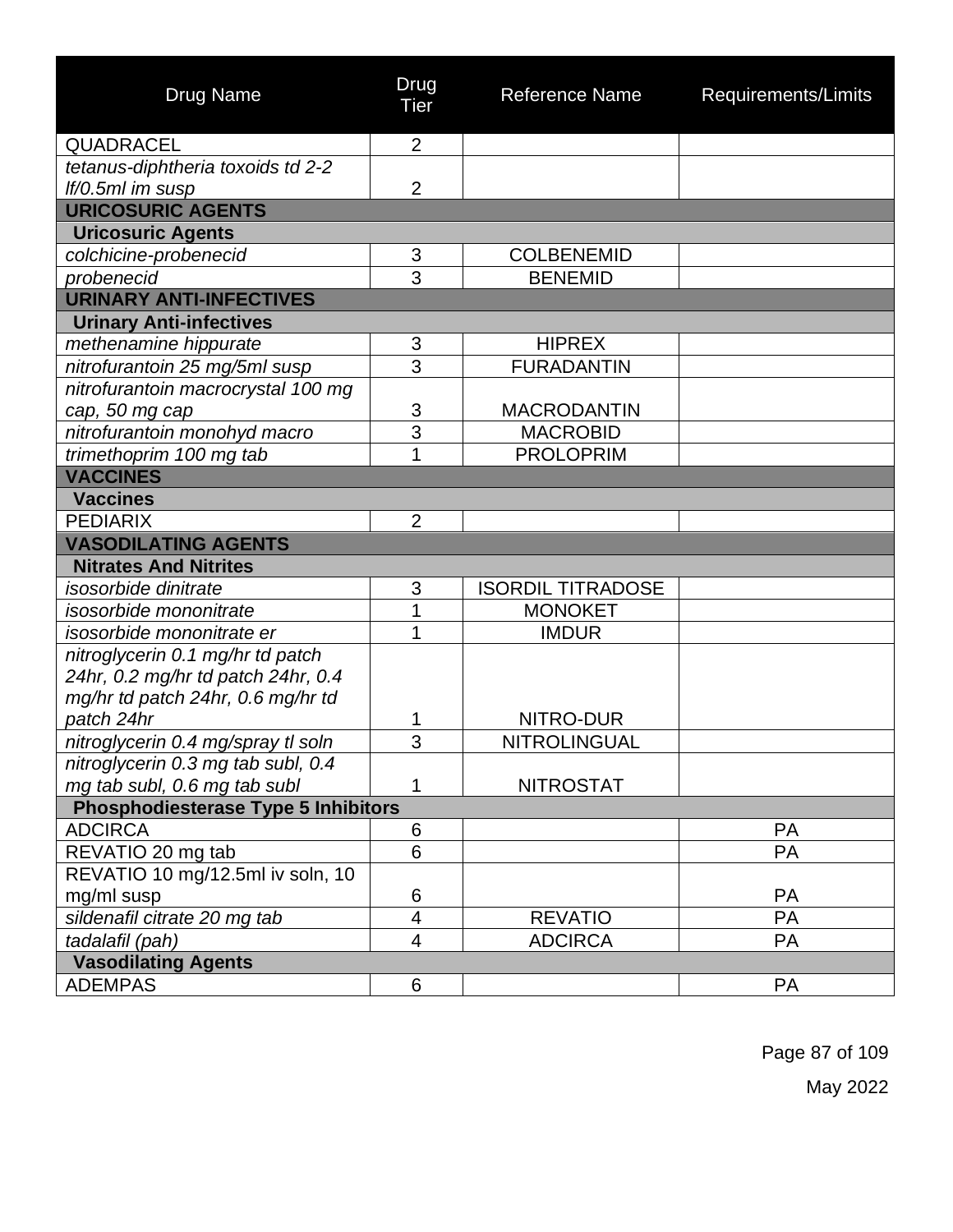| Drug Name                                                          | Drug<br>Tier | <b>Reference Name</b> | Requirements/Limits |
|--------------------------------------------------------------------|--------------|-----------------------|---------------------|
| ambrisentan                                                        | 4            | <b>LETAIRIS</b>       | PA, QL              |
| bosentan 125 mg tab, 62.5 mg tab                                   | 4            | <b>TRACLEER</b>       | PA, QL              |
| <b>OPSUMIT</b>                                                     | 6            |                       | <b>PA</b>           |
| UPTRAVI 1000 mcg tab, 1200 mcg<br>tab, 1400 mcg tab, 1600 mcg tab, |              |                       |                     |
| 200 & 800 mcg tab pack, 200 mcg                                    |              |                       |                     |
| tab, 400 mcg tab, 600 mcg tab, 800                                 |              |                       |                     |
| mcg tab                                                            | 6            |                       | <b>PA</b>           |
| <b>VESICULAR MONOAMINE TRANSPORTER 2 (VMAT2) INHIBITORS</b>        |              |                       |                     |
| Vesicular Monoamine Transporter 2 (vmat2) Inhibitors               |              |                       |                     |
| <b>AUSTEDO</b>                                                     | 6            |                       | <b>PA</b>           |
| tetrabenazine                                                      | 4            | <b>XENAZINE</b>       | PA, QL              |
| <b>VITAMIND</b>                                                    |              |                       |                     |
| <b>Vitamin D</b>                                                   |              |                       |                     |
| calcitriol 0.25 mcg cap, 0.5 mcg                                   |              |                       |                     |
| cap                                                                |              | <b>ROCALTROL</b>      |                     |
| calcitriol 1 mcg/ml soln                                           | 3            | <b>ROCALTROL</b>      |                     |
| paricalcitol 1 mcg cap, 2 mcg cap,                                 |              |                       |                     |
| 4 mcg cap                                                          | 3            | <b>ZEMPLAR</b>        |                     |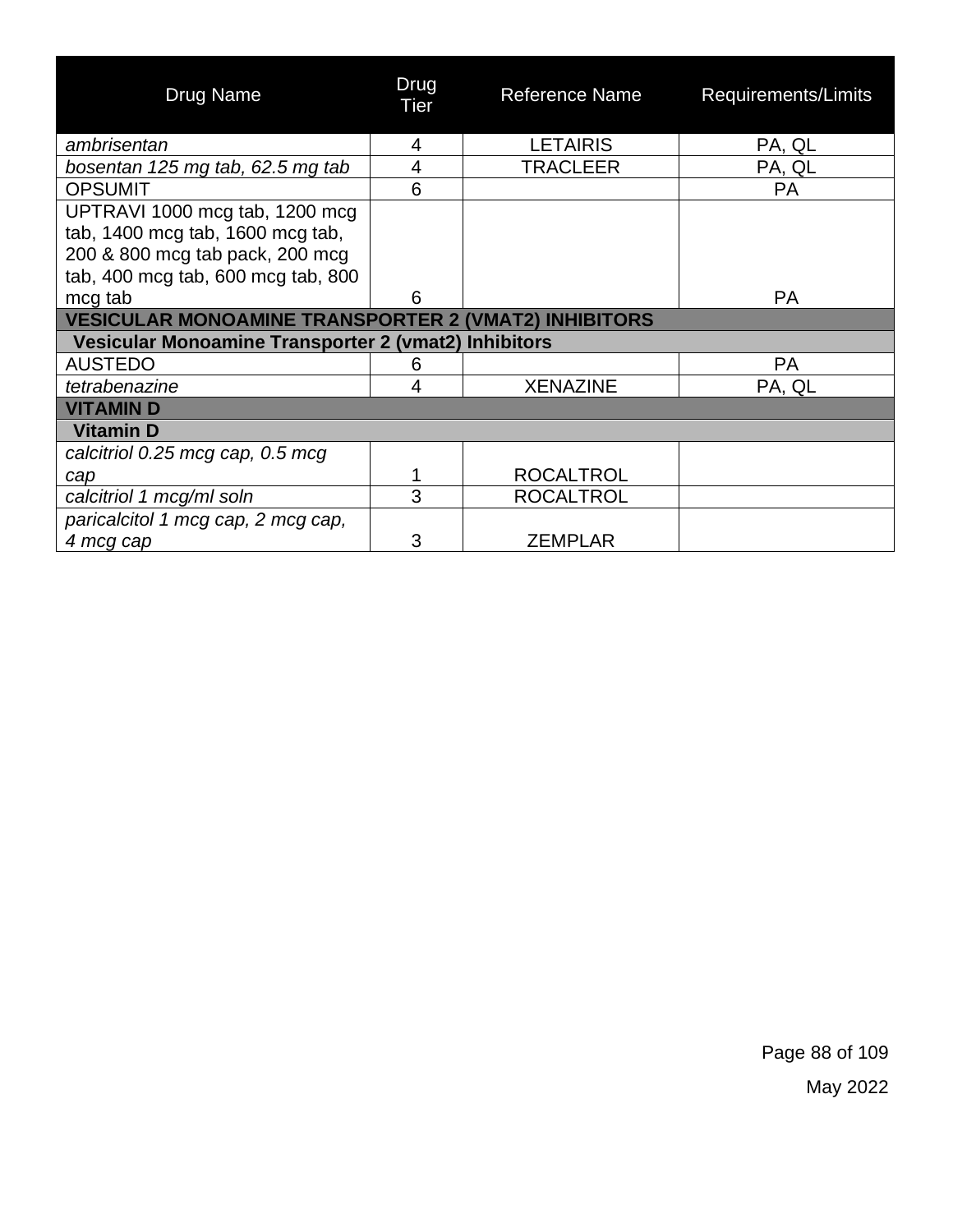# $\mathbf{1}$

## $\blacktriangle$

| abacavir sulfate-lamivudine 60          |  |
|-----------------------------------------|--|
| abacavir-lamivudine-zidovudine 60       |  |
|                                         |  |
| ABILIFY MAINTENA  107                   |  |
|                                         |  |
| ABOUTTIME PEN NEEDLE  76                |  |
|                                         |  |
|                                         |  |
|                                         |  |
| acetaminophen-codeine 14                |  |
| acetaminophen-codeine #2 14             |  |
| acetaminophen-codeine #3 15             |  |
| acetaminophen-codeine #4 15             |  |
|                                         |  |
|                                         |  |
|                                         |  |
|                                         |  |
|                                         |  |
|                                         |  |
|                                         |  |
|                                         |  |
|                                         |  |
|                                         |  |
|                                         |  |
|                                         |  |
|                                         |  |
|                                         |  |
|                                         |  |
| <b>ADVOCATE INSULIN PEN NEEDLES  76</b> |  |
| ADVOCATE INSULIN SYRINGE  76            |  |
|                                         |  |
|                                         |  |
|                                         |  |
|                                         |  |
|                                         |  |
|                                         |  |
|                                         |  |
|                                         |  |

| alclometasone dipropionate  42   |
|----------------------------------|
| ALCOH-GLOVE CONTOURED WIPE 76    |
|                                  |
|                                  |
|                                  |
|                                  |
|                                  |
|                                  |
|                                  |
|                                  |
|                                  |
|                                  |
|                                  |
|                                  |
|                                  |
|                                  |
|                                  |
|                                  |
|                                  |
|                                  |
|                                  |
|                                  |
|                                  |
|                                  |
|                                  |
|                                  |
|                                  |
| amiloride-hydrochlorothiazide 92 |
|                                  |
|                                  |
|                                  |
| amlodipine besy-benazepril hcl68 |
|                                  |
| amlodipine besylate-valsartan68  |
|                                  |
|                                  |
|                                  |
|                                  |
|                                  |
|                                  |
|                                  |

Page 89 of 109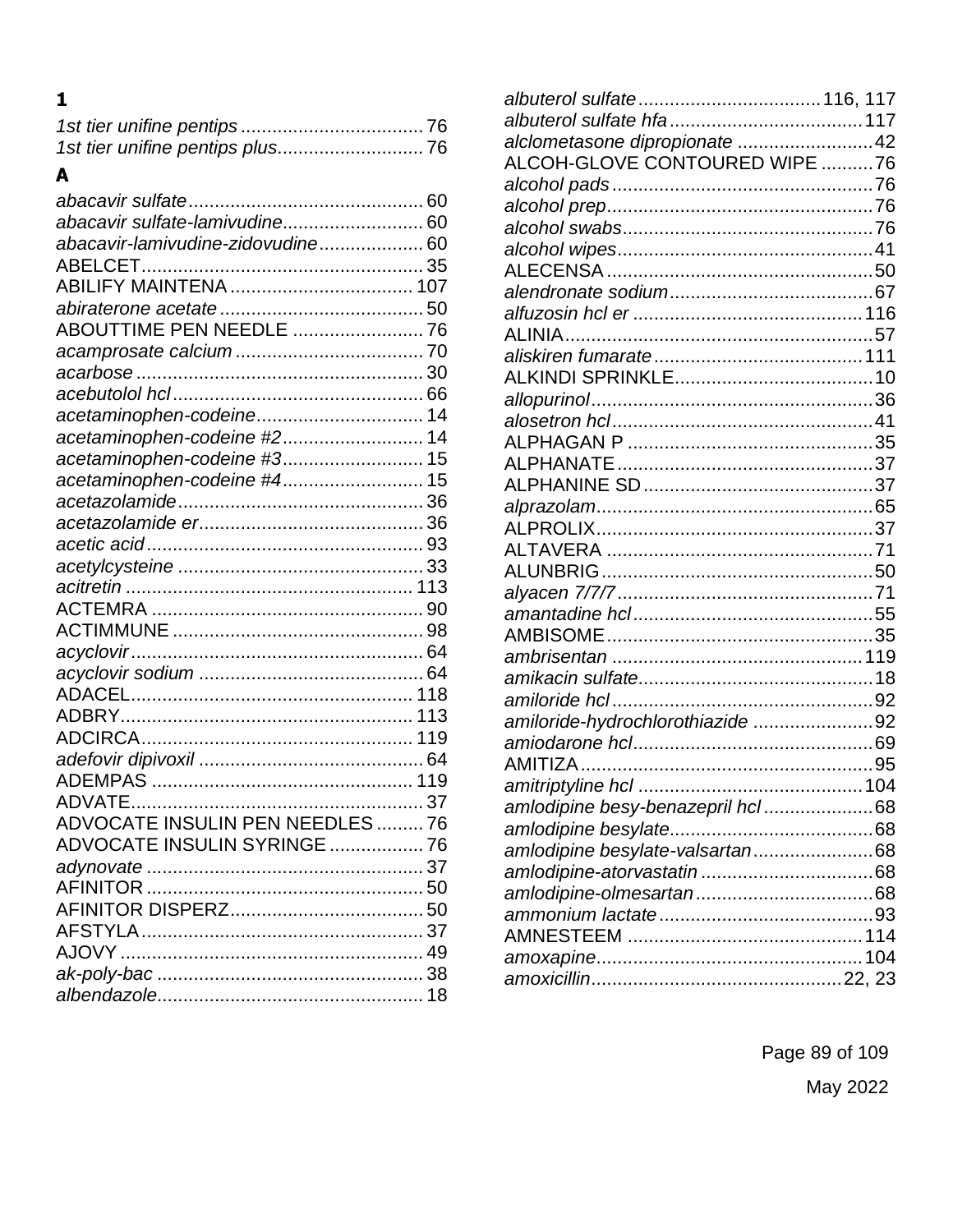| amoxicillin-pot clavulanate 23    |  |
|-----------------------------------|--|
| amoxicillin-pot clavulanate er 23 |  |
| amphetamine-dextroamphetamine  17 |  |
|                                   |  |
|                                   |  |
|                                   |  |
| ampicillin-sulbactam sodium 23    |  |
|                                   |  |
|                                   |  |
|                                   |  |
|                                   |  |
|                                   |  |
|                                   |  |
|                                   |  |
|                                   |  |
|                                   |  |
|                                   |  |
|                                   |  |
|                                   |  |
|                                   |  |
|                                   |  |
|                                   |  |
| ASMANEX (120 METERED DOSES)  10   |  |
| ASMANEX (14 METERED DOSES)  10    |  |
| ASMANEX (30 METERED DOSES)  10    |  |
| ASMANEX (60 METERED DOSES)  10    |  |
| ASMANEX (7 METERED DOSES)  10     |  |
|                                   |  |
|                                   |  |
| ASSURE ID SAFETY PEN NEEDLES 76   |  |
|                                   |  |
|                                   |  |
|                                   |  |
|                                   |  |
|                                   |  |
|                                   |  |
| atovaquone-proguanil hcl 57       |  |
|                                   |  |
|                                   |  |
|                                   |  |
|                                   |  |
|                                   |  |
|                                   |  |
|                                   |  |
|                                   |  |

### $\mathbf{B}$

| bacitra-neomycin-polymyxin-hc42       |  |
|---------------------------------------|--|
|                                       |  |
|                                       |  |
|                                       |  |
|                                       |  |
|                                       |  |
|                                       |  |
|                                       |  |
|                                       |  |
|                                       |  |
|                                       |  |
| benazepril-hydrochlorothiazide  110   |  |
|                                       |  |
|                                       |  |
| benzoyl peroxide-erythromycin 38      |  |
|                                       |  |
|                                       |  |
| betamethasone dipropionate41, 42      |  |
| betamethasone dipropionate aug 41, 42 |  |
|                                       |  |
|                                       |  |
|                                       |  |
|                                       |  |
| BEVESPI AEROSPHERE 26                 |  |
|                                       |  |
|                                       |  |
|                                       |  |
|                                       |  |

Page 90 of 109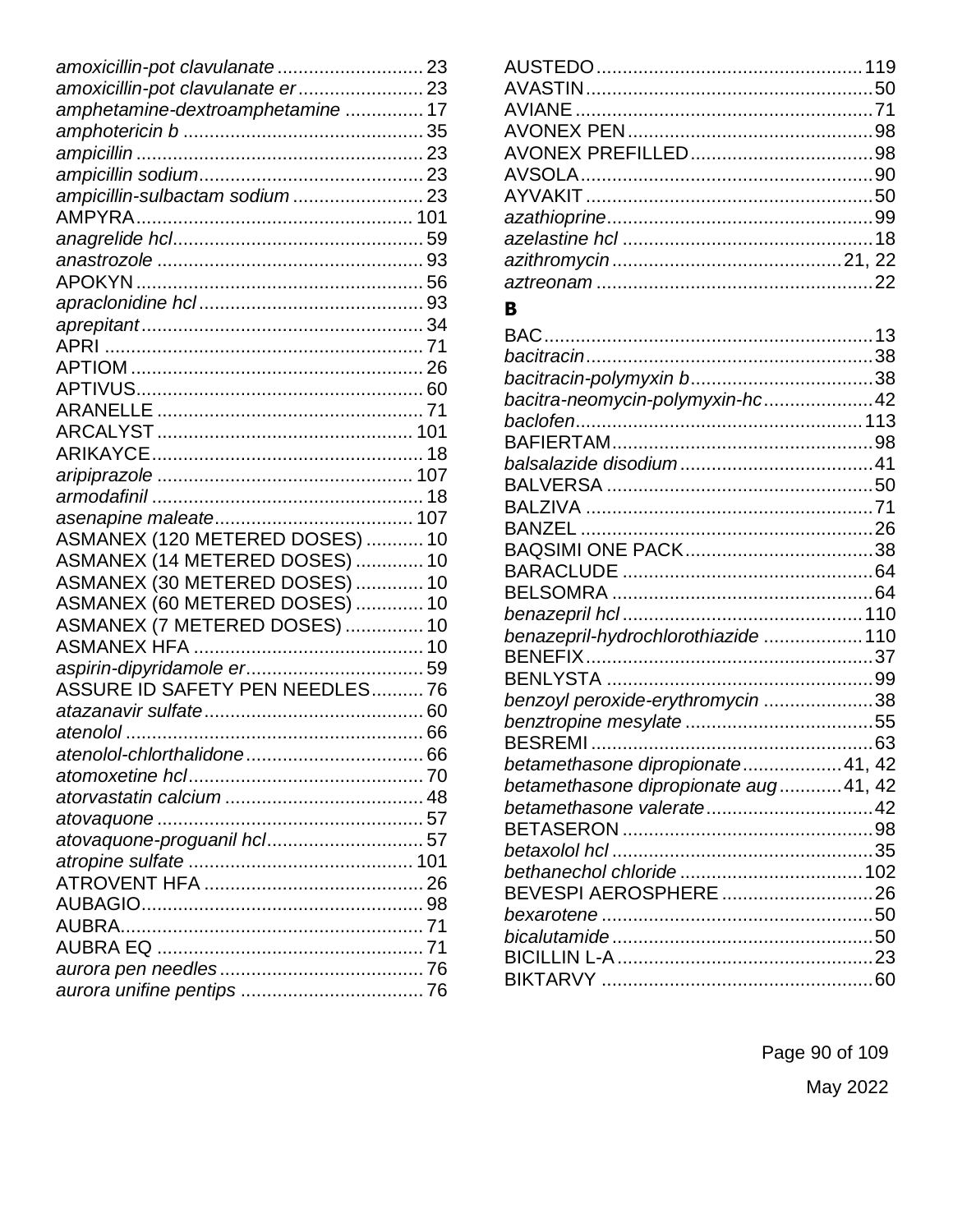| bisoprolol-hydrochlorothiazide  66   |  |
|--------------------------------------|--|
|                                      |  |
|                                      |  |
|                                      |  |
|                                      |  |
|                                      |  |
| BREZTRI AEROSPHERE 10                |  |
|                                      |  |
|                                      |  |
|                                      |  |
|                                      |  |
| bromocriptine mesylate 56            |  |
|                                      |  |
|                                      |  |
|                                      |  |
|                                      |  |
| budesonide-formoterol fumarate 2, 11 |  |
|                                      |  |
|                                      |  |
| buprenorphine hcl-naloxone hcl 17    |  |
|                                      |  |
| bupropion hcl er (smoking det) 104   |  |
|                                      |  |
|                                      |  |
|                                      |  |
| butalbital-acetaminophen 13          |  |
|                                      |  |
| butalbital-asa-caff-codeine 15       |  |
| butalbital-aspirin-caffeine 13       |  |
|                                      |  |
| BYETTA 10 MCG PEN  31                |  |
|                                      |  |

# $\mathbf C$

| calcium acetate (phos binder) 111, 112 |  |
|----------------------------------------|--|

| candesartan cilexetil-hctz 110   |  |
|----------------------------------|--|
|                                  |  |
|                                  |  |
|                                  |  |
|                                  |  |
|                                  |  |
|                                  |  |
|                                  |  |
|                                  |  |
|                                  |  |
| carbidopa-levodopa-entacapone56  |  |
| CAREFINE PEN NEEDLES76           |  |
|                                  |  |
|                                  |  |
|                                  |  |
| CARETOUCH ALCOHOL PREP76         |  |
| CARETOUCH INSULIN SYRINGE 77     |  |
| CARETOUCH PEN NEEDLES 77         |  |
|                                  |  |
|                                  |  |
|                                  |  |
|                                  |  |
|                                  |  |
|                                  |  |
|                                  |  |
|                                  |  |
|                                  |  |
|                                  |  |
|                                  |  |
|                                  |  |
|                                  |  |
|                                  |  |
|                                  |  |
|                                  |  |
|                                  |  |
|                                  |  |
|                                  |  |
|                                  |  |
| ceftriaxone sodium in dextrose21 |  |
|                                  |  |
|                                  |  |
|                                  |  |

Page 91 of 109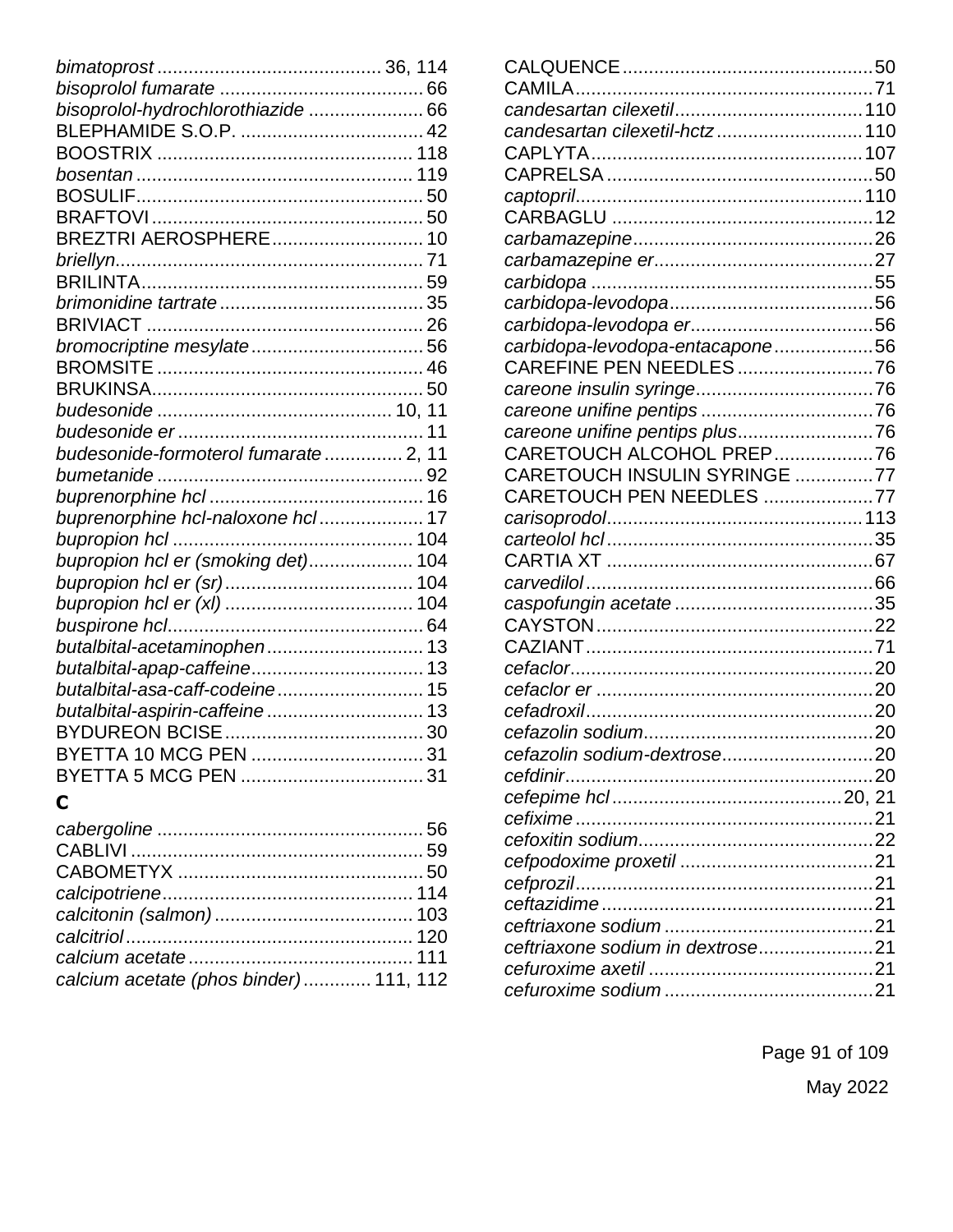| chlorhexidine gluconate  41       |  |
|-----------------------------------|--|
|                                   |  |
|                                   |  |
|                                   |  |
|                                   |  |
|                                   |  |
|                                   |  |
|                                   |  |
|                                   |  |
|                                   |  |
|                                   |  |
|                                   |  |
|                                   |  |
|                                   |  |
|                                   |  |
|                                   |  |
|                                   |  |
|                                   |  |
| ciprofloxacin-fluocinolone pf 38  |  |
| citalopram hydrobromide 105       |  |
|                                   |  |
|                                   |  |
|                                   |  |
|                                   |  |
| CLEVER CHOICE COMFORT EZ  77      |  |
|                                   |  |
| CLICKFINE PEN NEEDLES  77         |  |
|                                   |  |
| clindamycin palmitate hcl 19      |  |
| clindamycin phos-benzoyl perox 38 |  |
| clindamycin phosphate  19, 38, 39 |  |
| clindamycin phosphate in d5w 19   |  |
| clindamycin phosphate in nacl 19  |  |
|                                   |  |
| clobetasol prop emollient base 42 |  |
| clobetasol propionate 42, 43      |  |
| clobetasol propionate e 43        |  |
|                                   |  |

| clotrimazole-betamethasone  40    |  |
|-----------------------------------|--|
|                                   |  |
|                                   |  |
|                                   |  |
|                                   |  |
|                                   |  |
|                                   |  |
| colistimethate sodium (cba)19     |  |
|                                   |  |
|                                   |  |
| COMETRIQ (100 MG DAILY DOSE) 51   |  |
| COMETRIQ (140 MG DAILY DOSE) 51   |  |
| COMETRIQ (60 MG DAILY DOSE) 51    |  |
| COMFORT ASSIST INSULIN SYRINGE 77 |  |
| COMFORT EZ INSULIN SYRINGE 77     |  |
| COMFORT EZ MICRO PEN NEEDLES77    |  |
| COMFORT EZ PEN NEEDLES77          |  |
| COMFORT EZ SHORT PEN NEEDLES 77   |  |
|                                   |  |
|                                   |  |
|                                   |  |
|                                   |  |
|                                   |  |
|                                   |  |
| COSENTYX (300 MG DOSE)  114       |  |
| COSENTYX SENSOREADY (300 MG)114   |  |
| COSENTYX SENSOREADY PEN 114       |  |
|                                   |  |
|                                   |  |
|                                   |  |
|                                   |  |
| CURITY ALCOHOL PREPS77            |  |
| CURITY ALCOHOL SWABS77            |  |
|                                   |  |
| cvs isopropyl alcohol wipes41     |  |
|                                   |  |
|                                   |  |

Page 92 of 109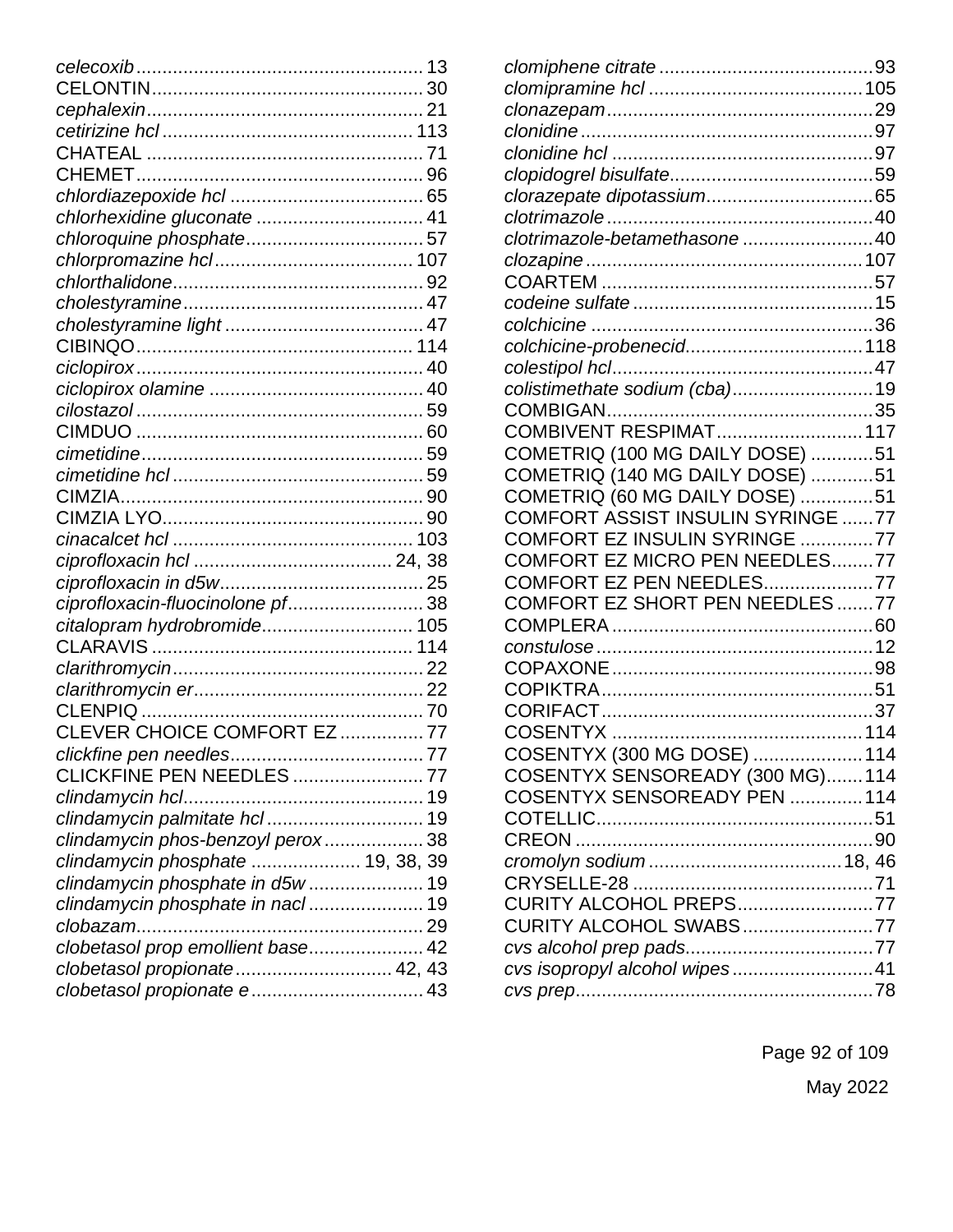# $\mathbf D$

| darifenacin hydrobromide er  95    |  |
|------------------------------------|--|
|                                    |  |
|                                    |  |
|                                    |  |
|                                    |  |
|                                    |  |
|                                    |  |
|                                    |  |
|                                    |  |
|                                    |  |
|                                    |  |
|                                    |  |
|                                    |  |
| desmopressin ace spray refrig 103  |  |
|                                    |  |
| desmopressin acetate spray 103     |  |
|                                    |  |
|                                    |  |
|                                    |  |
|                                    |  |
| desvenlafaxine succinate er 105    |  |
|                                    |  |
| dexamethasone sodium phosphate  43 |  |
|                                    |  |

| DEXCOM G6 TRANSMITTER 78           |  |
|------------------------------------|--|
|                                    |  |
| dextroamphetamine sulfate17        |  |
| dextroamphetamine sulfate er17     |  |
|                                    |  |
|                                    |  |
|                                    |  |
|                                    |  |
|                                    |  |
|                                    |  |
|                                    |  |
|                                    |  |
|                                    |  |
|                                    |  |
|                                    |  |
|                                    |  |
|                                    |  |
|                                    |  |
| dihydroergotamine mesylate  116    |  |
|                                    |  |
|                                    |  |
|                                    |  |
|                                    |  |
| diltiazem hcl er coated beads68    |  |
|                                    |  |
|                                    |  |
| dimethyl fumarate starter pack98   |  |
|                                    |  |
| diphtheria-tetanus toxoids dt  118 |  |
|                                    |  |
| divalproex sodium                  |  |
|                                    |  |
|                                    |  |
|                                    |  |
|                                    |  |
|                                    |  |
| dorzolamide hcl-timolol mal36      |  |
| dorzolamide hcl-timolol mal pf36   |  |
|                                    |  |
|                                    |  |
|                                    |  |
|                                    |  |
|                                    |  |

Page 93 of 109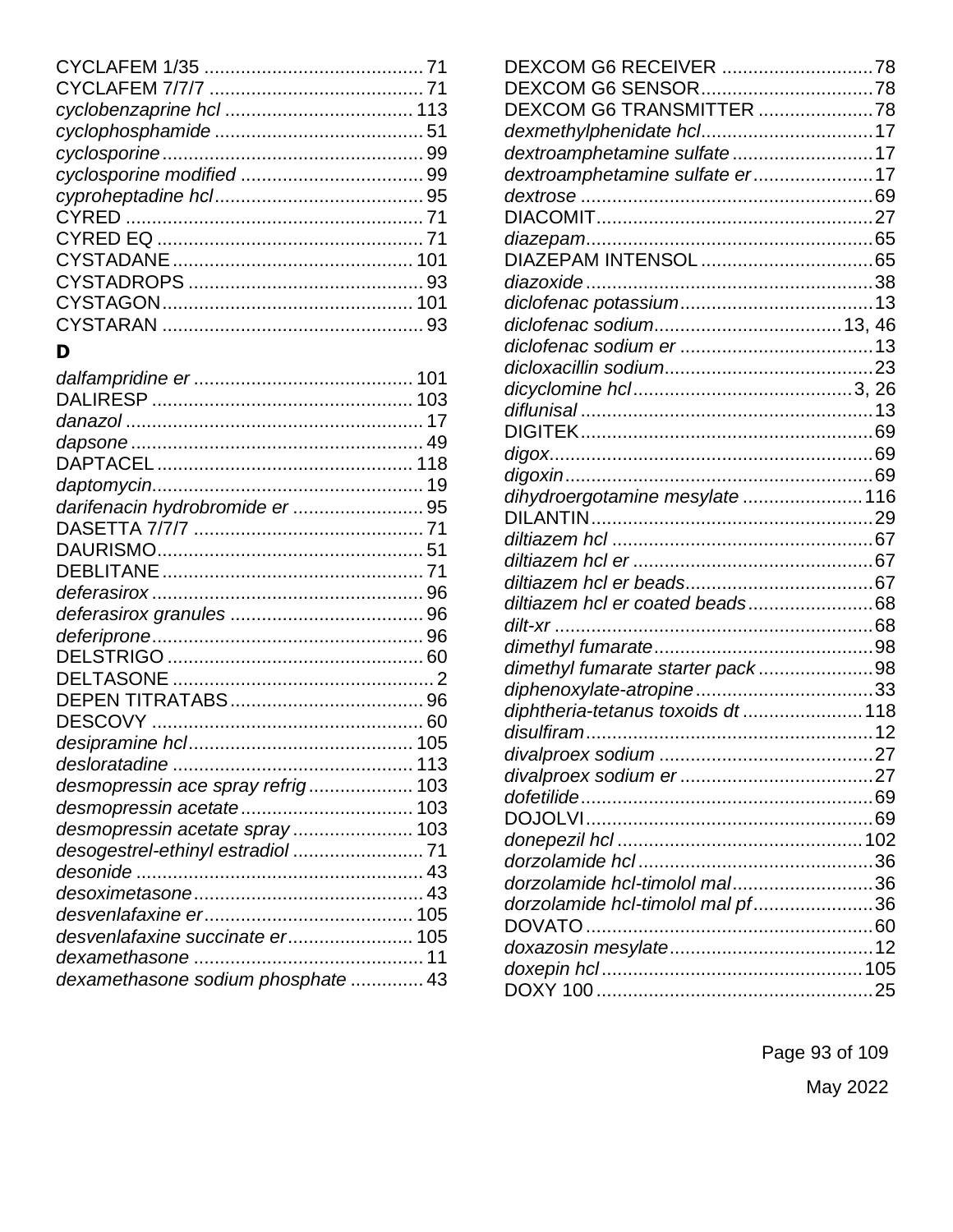| DRIZALMA SPRINKLE  105            |  |
|-----------------------------------|--|
|                                   |  |
| DROPLET INSULIN SYRINGE 78        |  |
|                                   |  |
| DROPLET PEN NEEDLES 78            |  |
|                                   |  |
| drospirenone-ethinyl estradiol 71 |  |
|                                   |  |
|                                   |  |
|                                   |  |
|                                   |  |
|                                   |  |
|                                   |  |
|                                   |  |
|                                   |  |
| dutasteride-tamsulosin hcl  10    |  |
|                                   |  |
|                                   |  |

## $\mathsf E$

| easy comfort insulin syringe 78          |  |
|------------------------------------------|--|
|                                          |  |
|                                          |  |
| <b>EASY TOUCH ALCOHOL PREP MEDIUM 78</b> |  |
| EASY TOUCH FLIPLOCK INSULIN SY 78        |  |
| EASY TOUCH FLIPLOCK NEEDLES78            |  |
| <b>EASY TOUCH HYPODERMIC NEEDLE  78</b>  |  |
| <b>EASY TOUCH INSULIN SAFETY SYR 79</b>  |  |
| EASY TOUCH INSULIN SYRINGE  79           |  |
| EASY TOUCH PEN NEEDLES 79                |  |
| <b>EASY TOUCH SAFETY PEN NEEDLES79</b>   |  |
| <b>EASY TOUCH SHEATHLOCK SYRINGE  79</b> |  |
|                                          |  |
|                                          |  |
|                                          |  |
|                                          |  |
| efavirenz-emtricitab-tenofovir 61        |  |
| efavirenz-lamivudine-tenofovir 61        |  |
|                                          |  |
|                                          |  |
|                                          |  |
| ELIQUIS DVT/PE STARTER PACK  58          |  |

| EMGALITY (300 MG DOSE)49           |  |
|------------------------------------|--|
|                                    |  |
|                                    |  |
|                                    |  |
|                                    |  |
|                                    |  |
|                                    |  |
| enalapril-hydrochlorothiazide  111 |  |
|                                    |  |
|                                    |  |
|                                    |  |
|                                    |  |
|                                    |  |
|                                    |  |
|                                    |  |
|                                    |  |
|                                    |  |
|                                    |  |
|                                    |  |
|                                    |  |
|                                    |  |
|                                    |  |
|                                    |  |
|                                    |  |
|                                    |  |
|                                    |  |
|                                    |  |
|                                    |  |
|                                    |  |
|                                    |  |
|                                    |  |
|                                    |  |
|                                    |  |
|                                    |  |
|                                    |  |
|                                    |  |
|                                    |  |
|                                    |  |

Page 94 of 109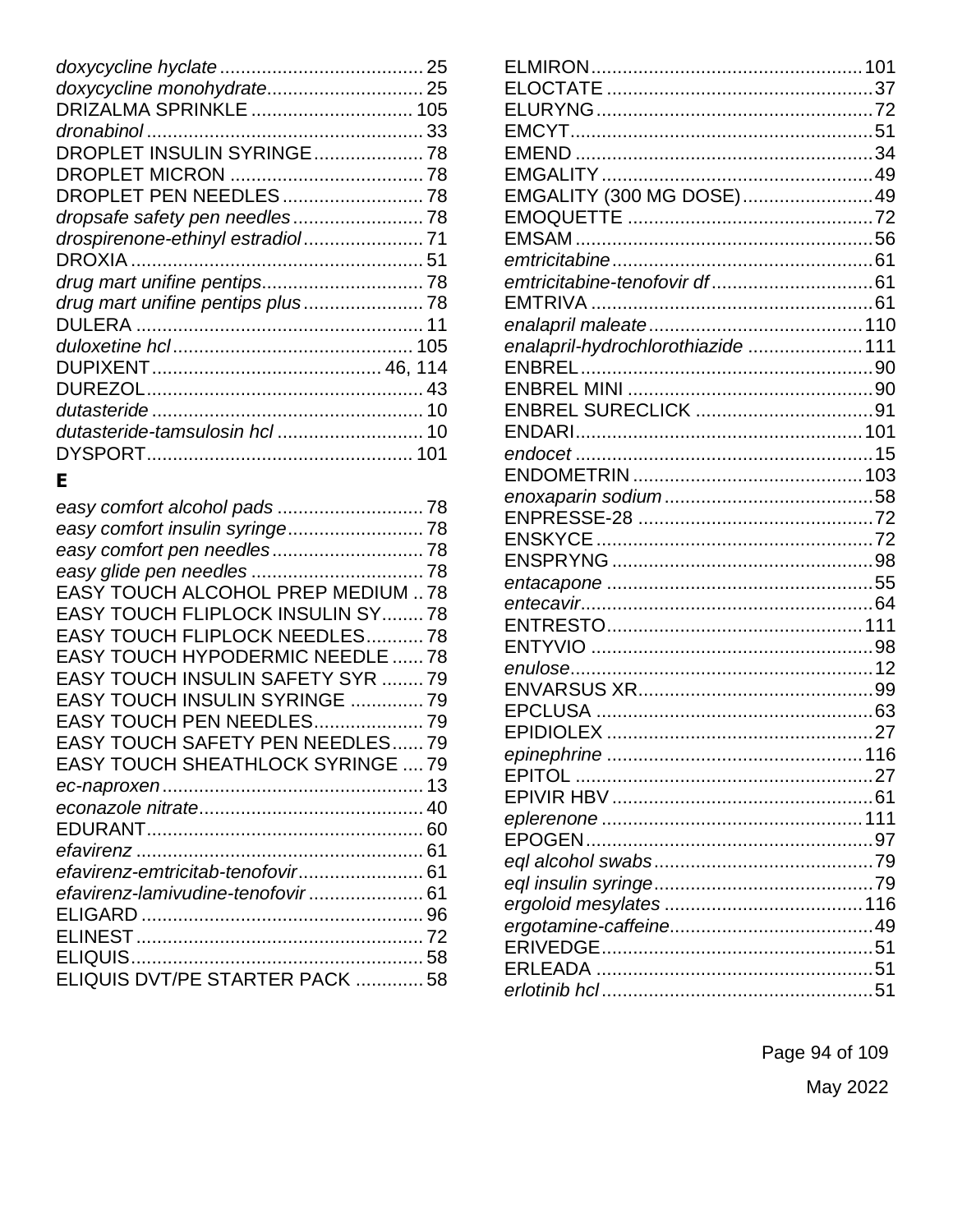| erythromycin ethylsuccinate 22     |  |
|------------------------------------|--|
|                                    |  |
|                                    |  |
| esomeprazole magnesium 60          |  |
|                                    |  |
|                                    |  |
|                                    |  |
|                                    |  |
|                                    |  |
|                                    |  |
| ethynodiol diac-eth estradiol  72  |  |
|                                    |  |
|                                    |  |
| etonogestrel-ethinyl estradiol 72  |  |
|                                    |  |
|                                    |  |
|                                    |  |
|                                    |  |
|                                    |  |
|                                    |  |
| EXEL COMFORT POINT INSULIN SYR  79 |  |
| EXEL COMFORT POINT PEN NEEDLE  79  |  |
|                                    |  |
|                                    |  |
|                                    |  |
|                                    |  |
| F                                  |  |
|                                    |  |
|                                    |  |
|                                    |  |
|                                    |  |
| FANAPT TITRATION PACK 108          |  |
|                                    |  |
|                                    |  |
|                                    |  |
|                                    |  |
|                                    |  |
|                                    |  |
|                                    |  |

| FIFTY50 ALCOHOL PREP 79           |  |
|-----------------------------------|--|
| FIFTY50 PEN NEEDLES 80            |  |
| FIFTY50 SUPERIOR COMFORT SYR 80   |  |
|                                   |  |
|                                   |  |
|                                   |  |
|                                   |  |
|                                   |  |
|                                   |  |
|                                   |  |
|                                   |  |
|                                   |  |
|                                   |  |
|                                   |  |
| fluocinonide emulsified base 43   |  |
|                                   |  |
|                                   |  |
|                                   |  |
|                                   |  |
| fluphenazine decanoate  108       |  |
|                                   |  |
|                                   |  |
|                                   |  |
|                                   |  |
| fluticasone propionate  43, 44    |  |
| fluticasone-salmeterol  11, 117   |  |
|                                   |  |
|                                   |  |
|                                   |  |
|                                   |  |
|                                   |  |
|                                   |  |
| fosinopril sodium-hctz 111        |  |
| freds pharmacy unifine pentip+80  |  |
| freds pharmacy unifine pentips 80 |  |
| FREESTYLE FREEDOM LITE80          |  |
| FREESTYLE LIBRE 14 DAY READER80   |  |
| FREESTYLE LIBRE 14 DAY SENSOR80   |  |
| FREESTYLE LIBRE 2 READER 80       |  |
| FREESTYLE LIBRE 2 SENSOR 80       |  |
|                                   |  |

Page 95 of 109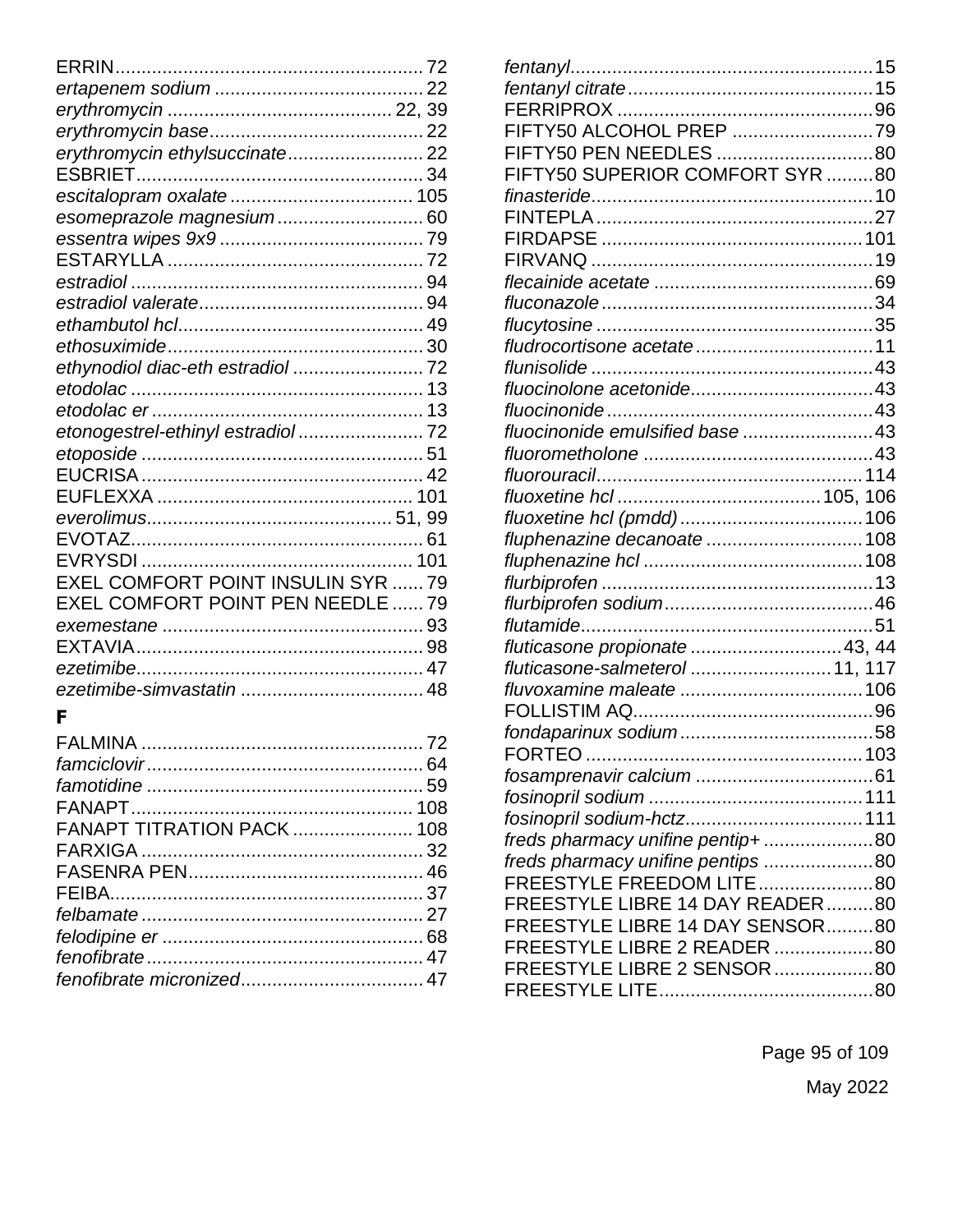| FREESTYLE PRECISION NEO SYSTEM80 |  |
|----------------------------------|--|
| FREESTYLE PRECISION NEO TEST 90  |  |
|                                  |  |
|                                  |  |
|                                  |  |
|                                  |  |

# **G**

| galantamine hydrobromide 102       |  |
|------------------------------------|--|
| galantamine hydrobromide er  102   |  |
|                                    |  |
|                                    |  |
|                                    |  |
|                                    |  |
| GAVILYTE-N WITH FLAVOR PACK  70    |  |
|                                    |  |
|                                    |  |
|                                    |  |
|                                    |  |
|                                    |  |
| <b>GENOTROPIN MINIQUICK 115</b>    |  |
|                                    |  |
|                                    |  |
|                                    |  |
|                                    |  |
|                                    |  |
|                                    |  |
|                                    |  |
|                                    |  |
|                                    |  |
|                                    |  |
|                                    |  |
|                                    |  |
|                                    |  |
|                                    |  |
|                                    |  |
| global ease inject pen needles 80  |  |
| global easy glide insulin syr  80  |  |
| global easy glide pen needles 80   |  |
| global inject ease insulin syr  80 |  |
|                                    |  |
|                                    |  |
|                                    |  |

| GLUCOPRO INSULIN SYRINGE81             |  |
|----------------------------------------|--|
|                                        |  |
|                                        |  |
|                                        |  |
|                                        |  |
|                                        |  |
| gnp clickfine pen needles81            |  |
|                                        |  |
|                                        |  |
| gnp ultra com insulin syringe81        |  |
|                                        |  |
| goodsense clickfine pen needle 81      |  |
| <b>GOODSENSE PEN NEEDLE PENFINE 81</b> |  |
|                                        |  |
|                                        |  |
|                                        |  |
| griseofulvin ultramicrosize34          |  |
|                                        |  |
|                                        |  |
|                                        |  |

#### **H**

| haloperidol decanoate 108         |  |
|-----------------------------------|--|
|                                   |  |
|                                   |  |
| healthwise insulin syr/needle81   |  |
| healthwise micron pen needles81   |  |
| healthwise mini pen needles81     |  |
|                                   |  |
| healthwise short pen needles81    |  |
| healthwise unifine pentips81      |  |
| healthy accents unifine pentip81  |  |
|                                   |  |
|                                   |  |
| h-e-b incontrol pen needles81     |  |
| H-E-B INCONTROL UNIFINE PENTIP 81 |  |
|                                   |  |
|                                   |  |
| heparin sodium (porcine)58        |  |
| heparin sodium (porcine) pf58     |  |
|                                   |  |
|                                   |  |
|                                   |  |

Page 96 of 109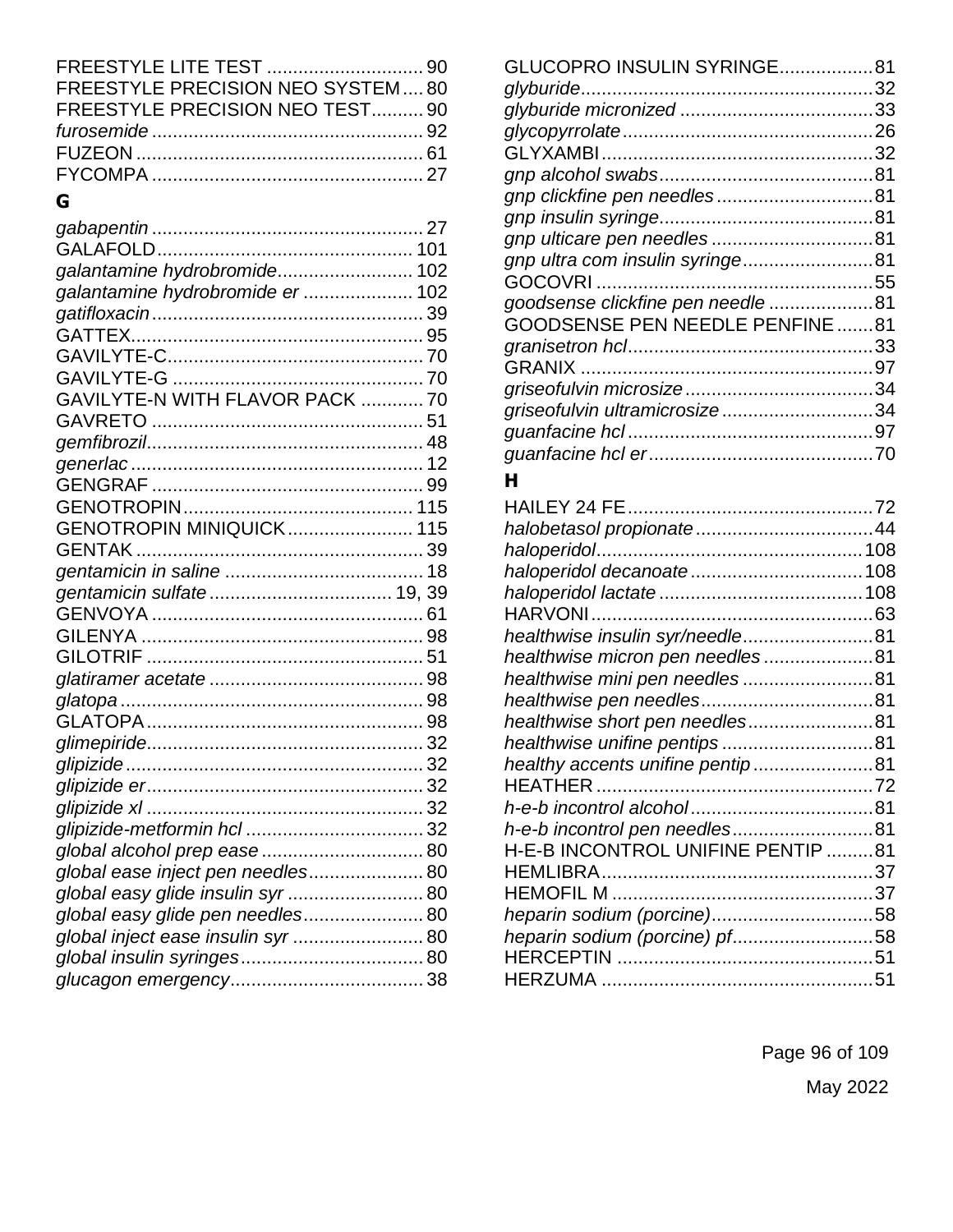| HM ULTICARE INSULIN SYRINGE 82     |  |
|------------------------------------|--|
| HM ULTICARE SHORT PEN NEEDLES  82  |  |
|                                    |  |
| HUMALOG JUNIOR KWIKPEN  31         |  |
|                                    |  |
|                                    |  |
| HUMALOG MIX 50/50 KWIKPEN  31      |  |
|                                    |  |
| HUMALOG MIX 75/25 KWIKPEN  31      |  |
|                                    |  |
|                                    |  |
|                                    |  |
| HUMIRA PEDIATRIC CROHNS START 91   |  |
|                                    |  |
| HUMIRA PEN-CD/UC/HS STARTER  91    |  |
| HUMIRA PEN-PEDIATRIC UC START  91  |  |
| HUMIRA PEN-PS/UV/ADOL HS START  91 |  |
| HUMIRA PEN-PSOR/UVEIT STARTER 91   |  |
|                                    |  |
| HUMULIN 70/30 KWIKPEN  31          |  |
|                                    |  |
|                                    |  |
|                                    |  |
| HUMULIN R U-500 (CONCENTRATED)  31 |  |
| HUMULIN R U-500 KWIKPEN 31         |  |
|                                    |  |
|                                    |  |
| hydrocodone-acetaminophen 15       |  |
| hydrocodone-ibuprofen 15           |  |
|                                    |  |
| hydrocortisone (perianal)  44      |  |
| hydrocortisone ace-pramoxine 57    |  |
|                                    |  |
|                                    |  |
|                                    |  |
| hydroxychloroquine sulfate  57     |  |
|                                    |  |
|                                    |  |
|                                    |  |
|                                    |  |

## **I**

| insulin lispro (1 unit dial)31     |  |
|------------------------------------|--|
| insulin lispro junior kwikpen32    |  |
| insulin lispro prot & lispro 32    |  |
|                                    |  |
|                                    |  |
| insulin syringe-needle u-100 82    |  |
|                                    |  |
|                                    |  |
| <b>INSUPEN ULTRAFIN</b>            |  |
|                                    |  |
|                                    |  |
|                                    |  |
|                                    |  |
|                                    |  |
|                                    |  |
| irbesartan-hydrochlorothiazide 110 |  |
|                                    |  |
|                                    |  |
|                                    |  |
|                                    |  |

Page 97 of 109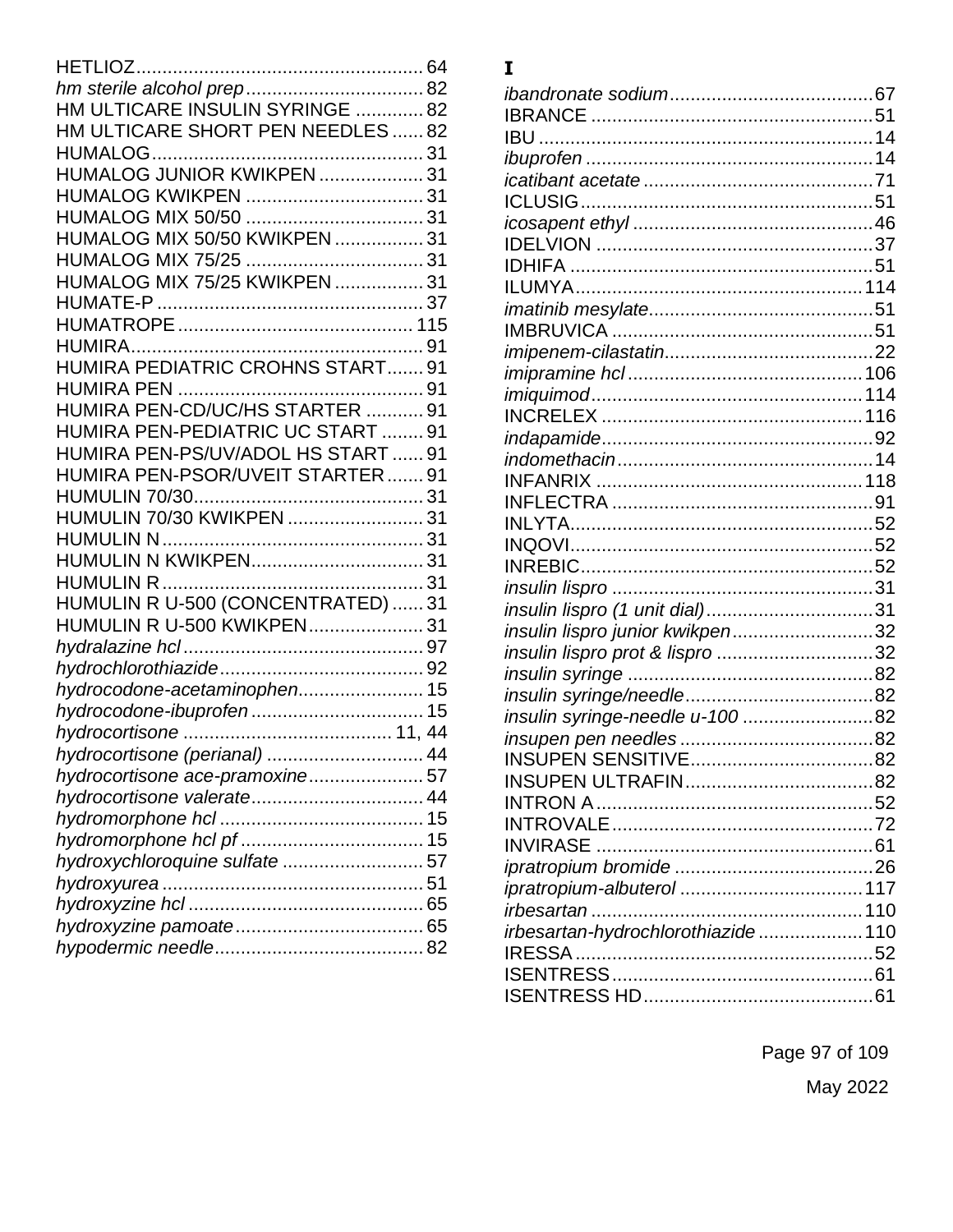| isosorbide mononitrate er 119 |  |
|-------------------------------|--|
|                               |  |
|                               |  |
|                               |  |
|                               |  |
|                               |  |
|                               |  |
|                               |  |

# $\mathbf K$

| ketorolac tromethamine 14, 46 |  |
|-------------------------------|--|
|                               |  |

| KISQALI (200 MG DOSE) 52         |  |
|----------------------------------|--|
| KISQALI (400 MG DOSE) 52         |  |
| KISQALI (600 MG DOSE) 52         |  |
| KISQALI FEMARA (400 MG DOSE) 93  |  |
| KISQALI FEMARA (600 MG DOSE) 93  |  |
| KISQALI FEMARA(200 MG DOSE) 93   |  |
|                                  |  |
|                                  |  |
| kmart valu insulin syringe 29g82 |  |
| kmart valu insulin syringe 30g82 |  |
|                                  |  |
|                                  |  |
|                                  |  |
|                                  |  |
|                                  |  |
|                                  |  |
|                                  |  |
|                                  |  |
|                                  |  |
|                                  |  |
|                                  |  |

# $\mathbf{L}$

| LEADER UNIFINE PENTIPS PLUS83 |  |
|-------------------------------|--|
|                               |  |

Page 98 of 109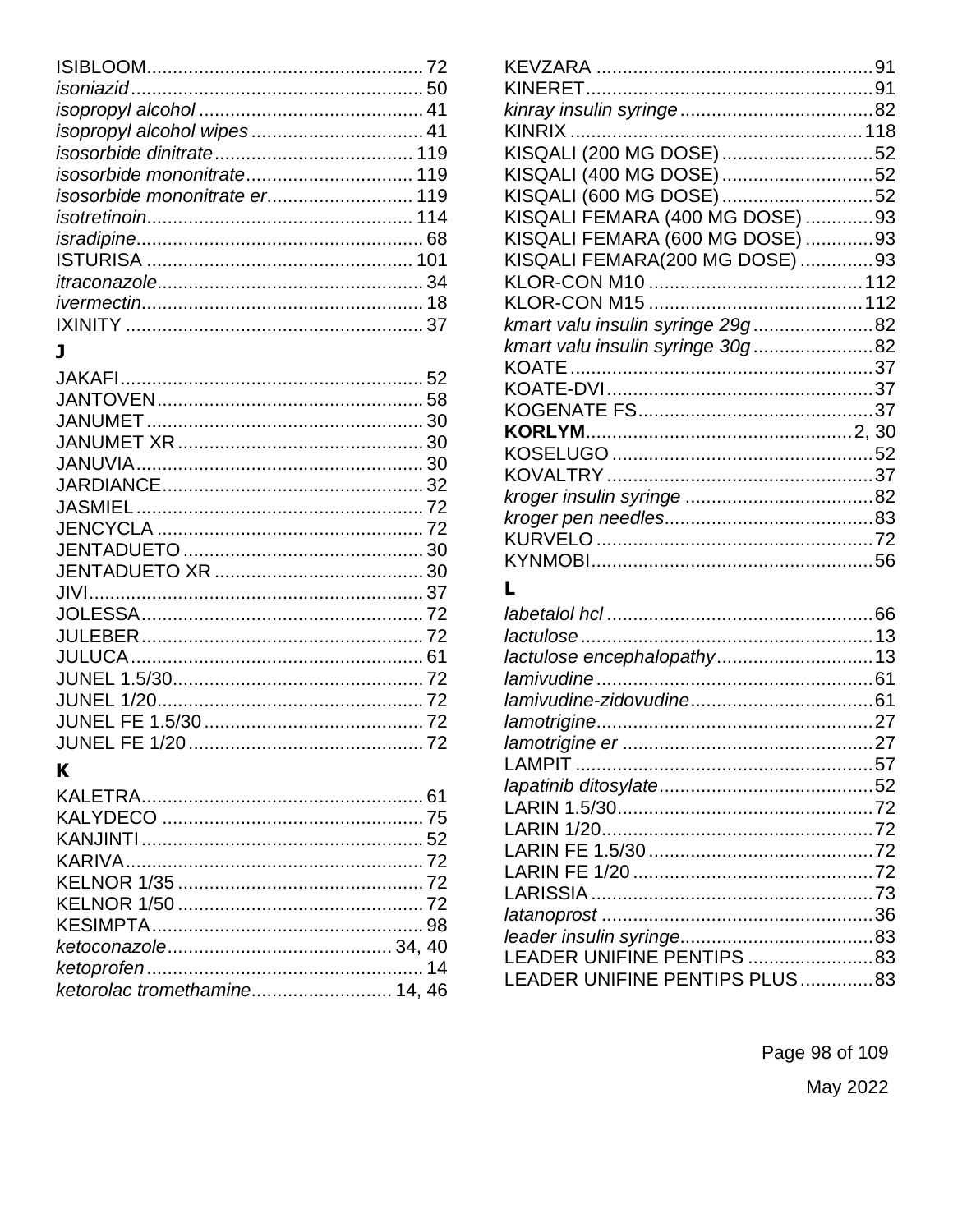| LENVIMA (10 MG DAILY DOSE) 52      |  |
|------------------------------------|--|
| LENVIMA (12 MG DAILY DOSE) 52      |  |
| LENVIMA (14 MG DAILY DOSE) 52      |  |
| LENVIMA (18 MG DAILY DOSE) 52      |  |
| LENVIMA (20 MG DAILY DOSE) 52      |  |
| LENVIMA (24 MG DAILY DOSE) 52      |  |
| LENVIMA (4 MG DAILY DOSE) 52       |  |
| LENVIMA (8 MG DAILY DOSE) 52       |  |
|                                    |  |
|                                    |  |
|                                    |  |
|                                    |  |
|                                    |  |
|                                    |  |
|                                    |  |
|                                    |  |
|                                    |  |
|                                    |  |
|                                    |  |
|                                    |  |
| levocetirizine dihydrochloride 113 |  |
|                                    |  |
|                                    |  |
|                                    |  |
|                                    |  |
| levonorgest-eth estrad 91-day  73  |  |
|                                    |  |
| levonorg-eth estrad triphasic 73   |  |
|                                    |  |
|                                    |  |
|                                    |  |
|                                    |  |
|                                    |  |
| lidocaine hcl urethral/mucosal 58  |  |
|                                    |  |
|                                    |  |
|                                    |  |
|                                    |  |
|                                    |  |
|                                    |  |
|                                    |  |
|                                    |  |

| LITETOUCH INSULIN SYRINGE83  |  |
|------------------------------|--|
| LITETOUCH PEN NEEDLES83      |  |
|                              |  |
|                              |  |
|                              |  |
|                              |  |
|                              |  |
|                              |  |
|                              |  |
|                              |  |
|                              |  |
|                              |  |
|                              |  |
|                              |  |
|                              |  |
|                              |  |
|                              |  |
| losartan potassium-hctz  110 |  |
|                              |  |
|                              |  |
|                              |  |
|                              |  |
|                              |  |
|                              |  |
| LUPRON DEPOT (1-MONTH) 96    |  |
| LUPRON DEPOT (3-MONTH) 96    |  |
| LUPRON DEPOT (4-MONTH) 96    |  |
| LUPRON DEPOT (6-MONTH) 96    |  |
| LUPRON DEPOT-PED (1-MONTH)96 |  |
|                              |  |
|                              |  |
|                              |  |
|                              |  |
|                              |  |
|                              |  |
|                              |  |

#### M

| MAGELLAN INSULIN SAFETY SYR 83 |  |
|--------------------------------|--|
|                                |  |
|                                |  |
| MARATHON MEDICAL PENTIPS83     |  |
|                                |  |

Page 99 of 109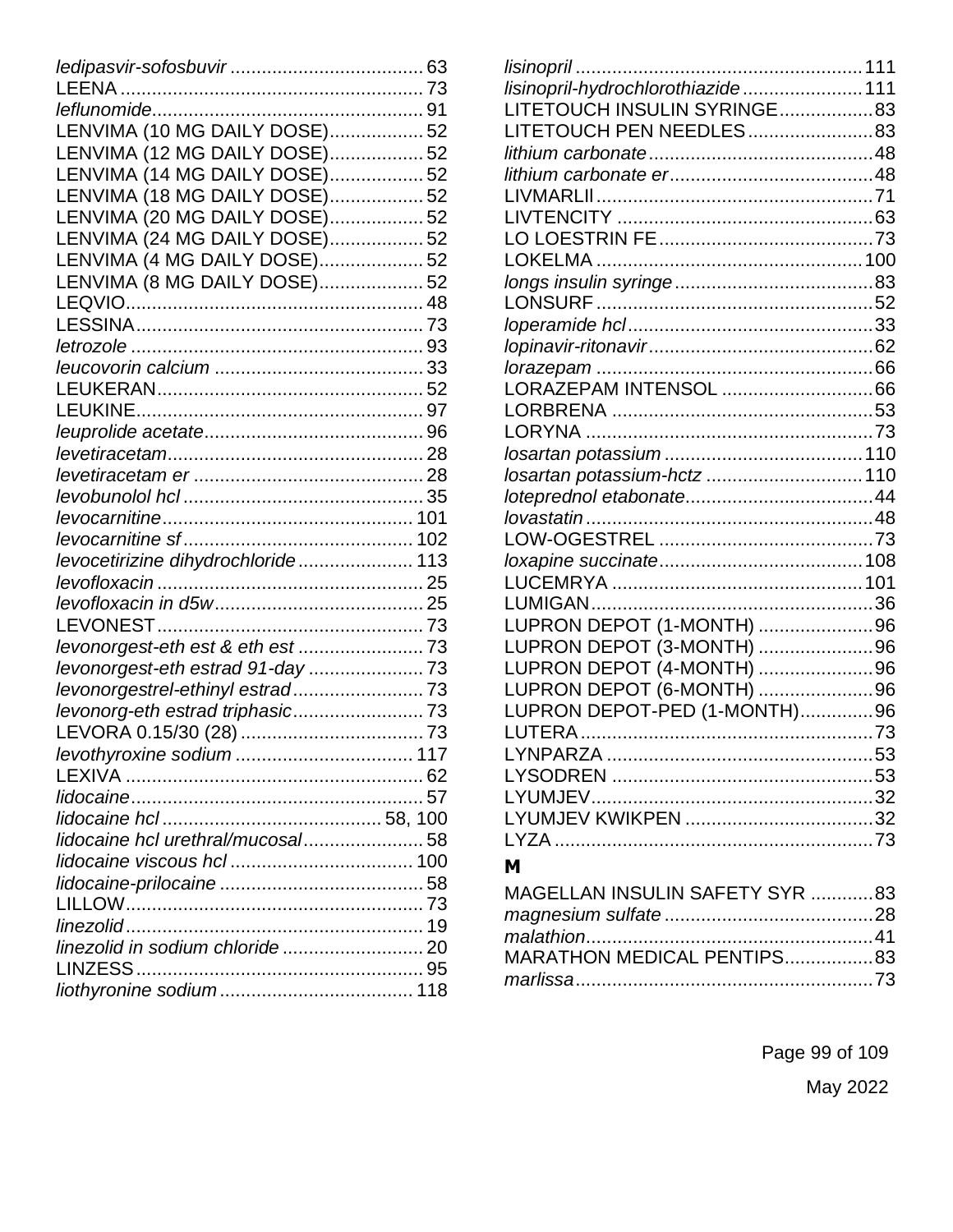| MAVENCLAD (10 TABS)  99               |  |
|---------------------------------------|--|
|                                       |  |
|                                       |  |
|                                       |  |
|                                       |  |
|                                       |  |
|                                       |  |
|                                       |  |
| MAXICOMFORT II PEN NEEDLE 83          |  |
| MAXI-COMFORT INSULIN SYRINGE83        |  |
| MAXI-COMFORT SAFETY PEN NEEDLE  83    |  |
| MAXICOMFORT SYR 27G X 1/2 83          |  |
|                                       |  |
| MAYZENT STARTER PACK  98              |  |
|                                       |  |
|                                       |  |
| medicine shoppe pen needles  83       |  |
| medroxyprogesterone acetate  103, 104 |  |
|                                       |  |
|                                       |  |
|                                       |  |
|                                       |  |
|                                       |  |
|                                       |  |
|                                       |  |
|                                       |  |
|                                       |  |
|                                       |  |
|                                       |  |
|                                       |  |
|                                       |  |
|                                       |  |
|                                       |  |
|                                       |  |
|                                       |  |
| methenamine hippurate  118            |  |
|                                       |  |
|                                       |  |
|                                       |  |
|                                       |  |
|                                       |  |
|                                       |  |
|                                       |  |

| methylphenidate hcl  17, 18       |  |
|-----------------------------------|--|
|                                   |  |
|                                   |  |
|                                   |  |
|                                   |  |
|                                   |  |
|                                   |  |
| metoprolol-hydrochlorothiazide66  |  |
|                                   |  |
|                                   |  |
|                                   |  |
|                                   |  |
| MICRODOT PEN NEEDLE 84            |  |
|                                   |  |
|                                   |  |
| MICROGESTIN FE 1.5/30 73          |  |
| MICROGESTIN FE 1/20 73            |  |
|                                   |  |
|                                   |  |
|                                   |  |
|                                   |  |
|                                   |  |
|                                   |  |
|                                   |  |
|                                   |  |
| mm insulin syringe/needle84       |  |
|                                   |  |
|                                   |  |
|                                   |  |
|                                   |  |
|                                   |  |
| MONOJECT INSULIN SYRINGE84        |  |
| MONOJECT ULTRA COMFORT SYRINGE.84 |  |
|                                   |  |
|                                   |  |
|                                   |  |
| morphine sulfate (concentrate) 16 |  |
|                                   |  |
|                                   |  |
|                                   |  |
|                                   |  |
|                                   |  |
|                                   |  |
|                                   |  |

Page 100 of 109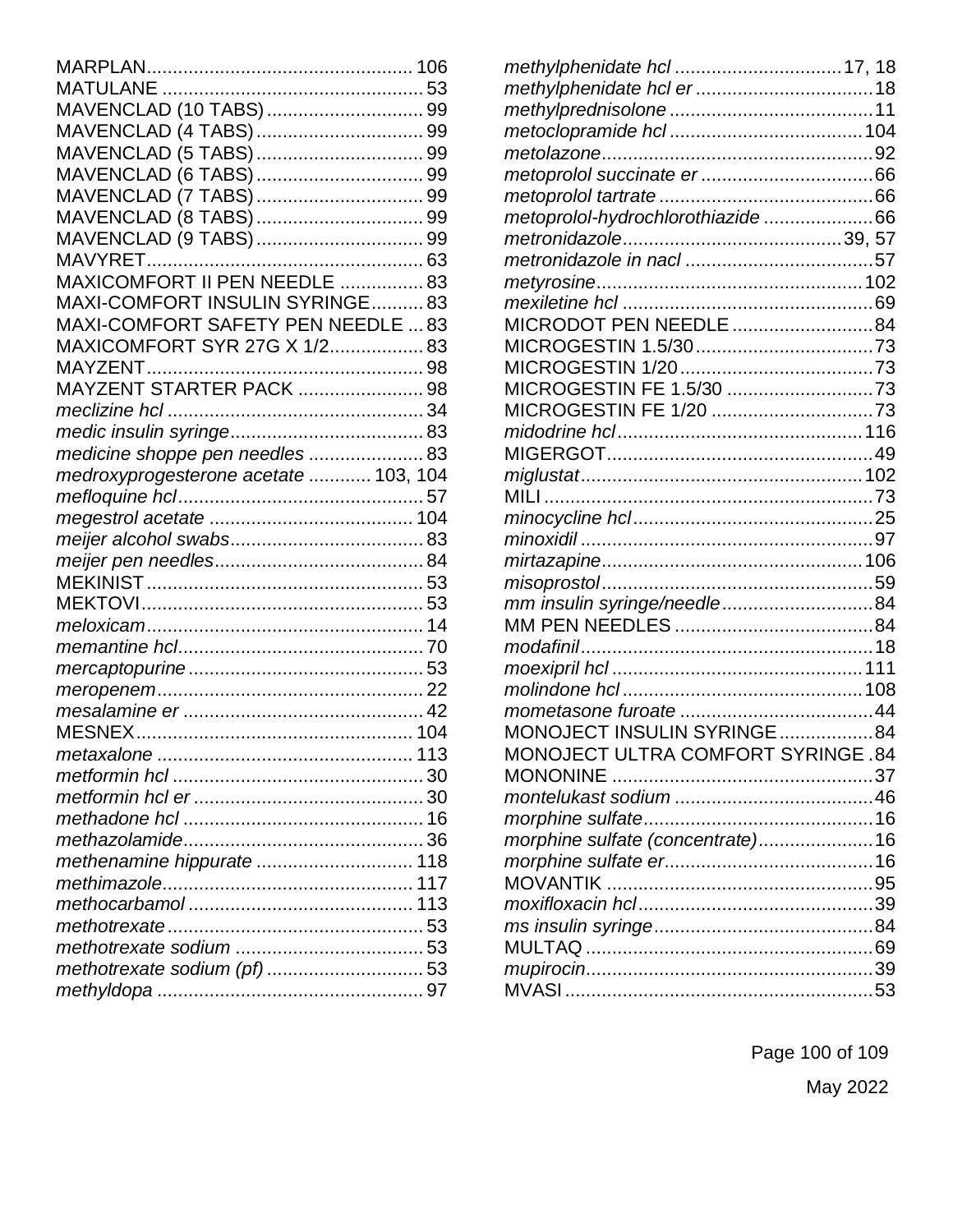| N                                  |  |
|------------------------------------|--|
|                                    |  |
|                                    |  |
|                                    |  |
| nafcillin sodium in dextrose 24    |  |
|                                    |  |
|                                    |  |
|                                    |  |
|                                    |  |
|                                    |  |
|                                    |  |
|                                    |  |
|                                    |  |
|                                    |  |
|                                    |  |
|                                    |  |
|                                    |  |
| neomycin-bacitracin zn-polymyx 39  |  |
| neomycin-polymyxin-dexameth 44     |  |
| neomycin-polymyxin-gramicidin 39   |  |
|                                    |  |
|                                    |  |
|                                    |  |
|                                    |  |
|                                    |  |
|                                    |  |
|                                    |  |
|                                    |  |
|                                    |  |
| niacin er (antihyperlipidemic)  47 |  |
|                                    |  |
|                                    |  |
|                                    |  |
| nifedipine er osmotic release  68  |  |
|                                    |  |
|                                    |  |
|                                    |  |
|                                    |  |
|                                    |  |
|                                    |  |
|                                    |  |

| nitrofurantoin macrocrystal 118  |  |
|----------------------------------|--|
| nitrofurantoin monohyd macro 118 |  |
|                                  |  |
|                                  |  |
|                                  |  |
|                                  |  |
|                                  |  |
| norethindrone-eth estradiol 94   |  |
| norgestimate-eth estradiol74     |  |
| norgestim-eth estrad triphasic74 |  |
|                                  |  |
|                                  |  |
|                                  |  |
|                                  |  |
|                                  |  |
|                                  |  |
|                                  |  |
|                                  |  |
|                                  |  |
| NOVOFINE PEN NEEDLE84            |  |
| NOVOFINE PLUS PEN NEEDLE84       |  |
|                                  |  |
| NOVOTWIST PEN NEEDLE 84          |  |
|                                  |  |
|                                  |  |
|                                  |  |
|                                  |  |
|                                  |  |
|                                  |  |
|                                  |  |
|                                  |  |
|                                  |  |
|                                  |  |
|                                  |  |

# $\mathbf 0$

Page 101 of 109 May 2022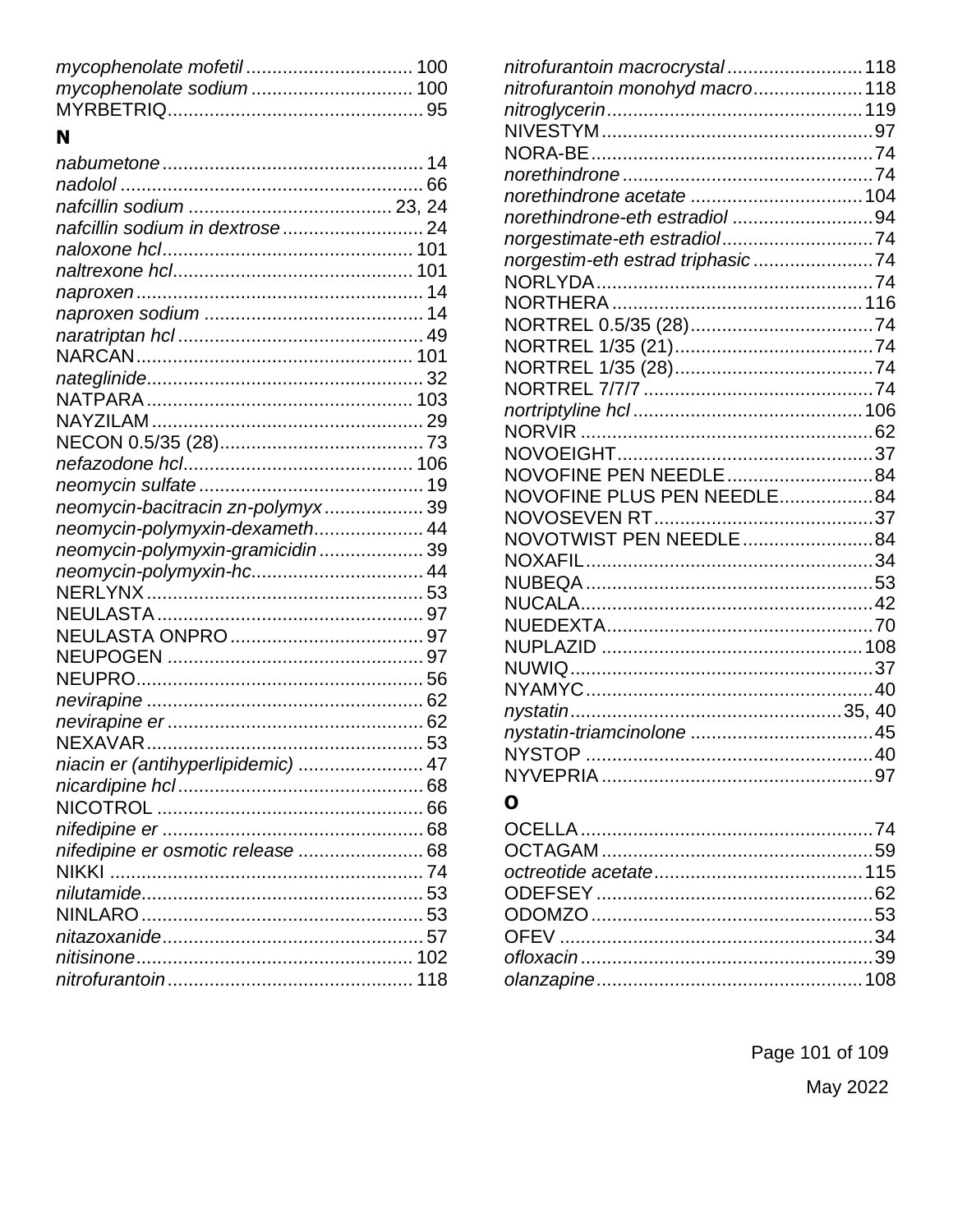| olmesartan medoxomil 110      |  |
|-------------------------------|--|
| olmesartan medoxomil-hctz 110 |  |
| olmesartan-amlodipine-hctz 69 |  |
|                               |  |
|                               |  |
| omega-3-acid ethyl esters 47  |  |
|                               |  |
|                               |  |
|                               |  |
|                               |  |
|                               |  |
|                               |  |
|                               |  |
|                               |  |
|                               |  |
| ORENCIA CLICKJECT  91         |  |
|                               |  |
|                               |  |
|                               |  |
|                               |  |
|                               |  |
| orphenadrine citrate er 113   |  |
|                               |  |
| oseltamivir phosphate  63, 64 |  |
|                               |  |
|                               |  |
|                               |  |
|                               |  |
|                               |  |
|                               |  |
|                               |  |
|                               |  |
| oxycodone-acetaminophen 16    |  |
|                               |  |

### $\mathbf{P}$

| penicillin g pot in dextrose24    |  |
|-----------------------------------|--|
|                                   |  |
|                                   |  |
|                                   |  |
|                                   |  |
| pentamidine isethionate 57        |  |
|                                   |  |
|                                   |  |
|                                   |  |
|                                   |  |
|                                   |  |
| perphenazine-amitriptyline106     |  |
| PHARMACIST CHOICE ALCOHOL84       |  |
|                                   |  |
|                                   |  |
|                                   |  |
| PHENYTOIN INFATABS30              |  |
| phenytoin sodium extended 30      |  |
|                                   |  |
|                                   |  |
|                                   |  |
|                                   |  |
|                                   |  |
|                                   |  |
|                                   |  |
|                                   |  |
| piperacillin sod-tazobactam so 24 |  |
| PIQRAY (200 MG DAILY DOSE) 53     |  |
| PIQRAY (250 MG DAILY DOSE) 53     |  |
| PIQRAY (300 MG DAILY DOSE) 53     |  |
|                                   |  |
|                                   |  |
|                                   |  |
|                                   |  |
| PLEGRIDY STARTER PACK98           |  |
|                                   |  |

Page 102 of 109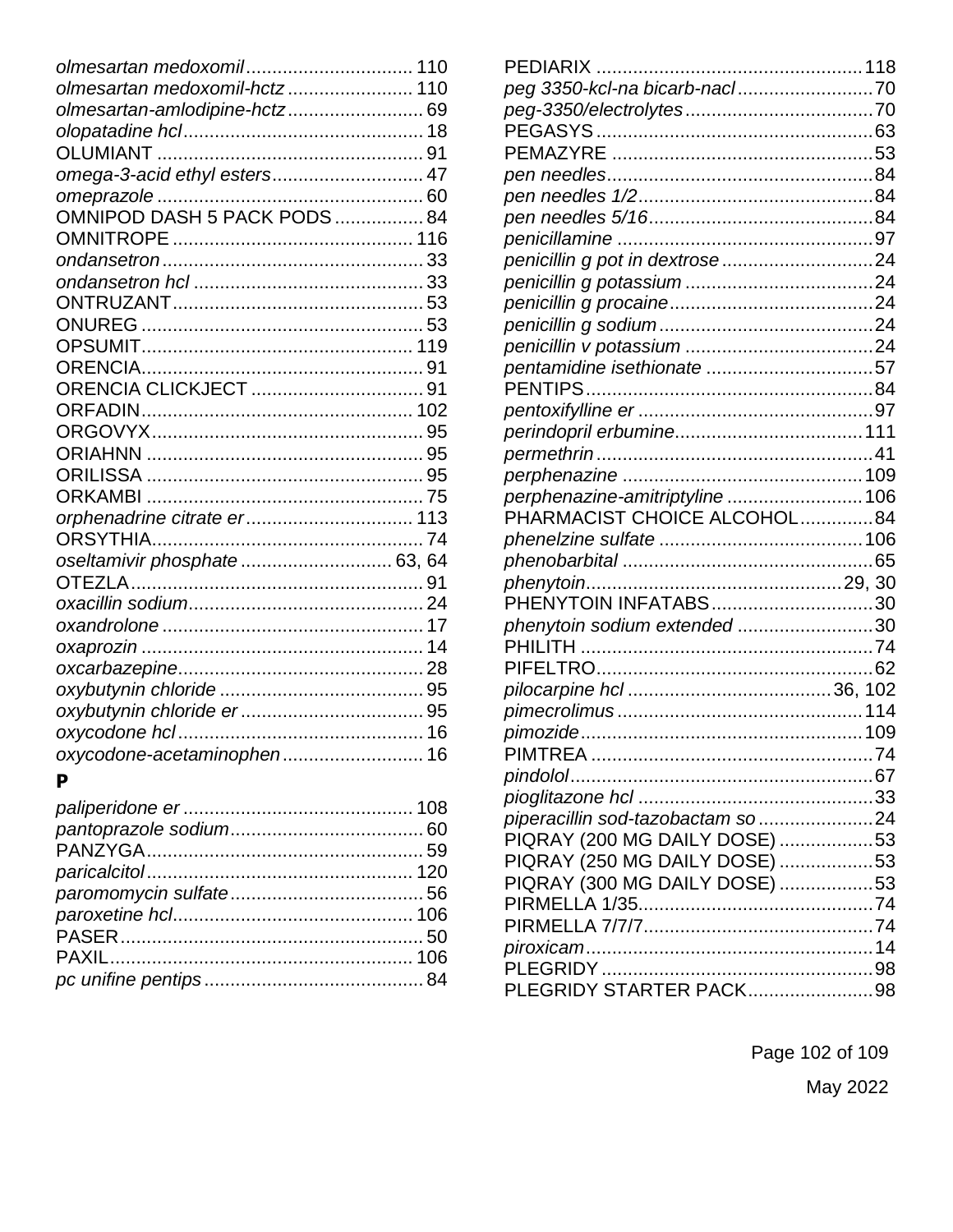| polymyxin b-trimethoprim 39               |  |
|-------------------------------------------|--|
|                                           |  |
|                                           |  |
|                                           |  |
|                                           |  |
| potassium chloride crys er  112           |  |
|                                           |  |
|                                           |  |
|                                           |  |
|                                           |  |
| pramipexole dihydrochloride 56            |  |
| pramipexole dihydrochloride er 56         |  |
|                                           |  |
|                                           |  |
|                                           |  |
| .<br>PRECISION SURE-DOSE SYRINGE85        |  |
|                                           |  |
|                                           |  |
|                                           |  |
|                                           |  |
| prednisolone sodium phosphate  11, 12, 45 |  |
| .<br>PREDNISONE INTENSOL  12              |  |
|                                           |  |
| preferred plus insulin syringe  85        |  |
| preferred plus unifine pentips 85         |  |
|                                           |  |
|                                           |  |
|                                           |  |
|                                           |  |
|                                           |  |
|                                           |  |
| PREVENT SAFETY PEN NEEDLES  85            |  |
|                                           |  |
|                                           |  |
|                                           |  |
|                                           |  |
|                                           |  |
|                                           |  |
|                                           |  |
|                                           |  |
| PRO COMFORT INSULIN SYRINGE85             |  |
|                                           |  |
|                                           |  |

| prochlorperazine maleate 109 |  |
|------------------------------|--|
|                              |  |
|                              |  |
|                              |  |
|                              |  |
| DIGY INSULIN SYRINGE 85      |  |
|                              |  |
|                              |  |
|                              |  |
|                              |  |
|                              |  |
|                              |  |
|                              |  |
|                              |  |
|                              |  |
|                              |  |
|                              |  |
|                              |  |
|                              |  |
| PULMICORT FLEXHALER  12      |  |
|                              |  |
|                              |  |
| pure comfort pen needle 85   |  |
|                              |  |
| px extra short pen needles85 |  |
|                              |  |
|                              |  |
|                              |  |
| px shortlength pen needles85 |  |
|                              |  |
| pyridostigmine bromide 103   |  |
|                              |  |

# $\mathbf Q$

| quinapril-hydrochlorothiazide 111 |  |
|-----------------------------------|--|
|                                   |  |

Page 103 of 109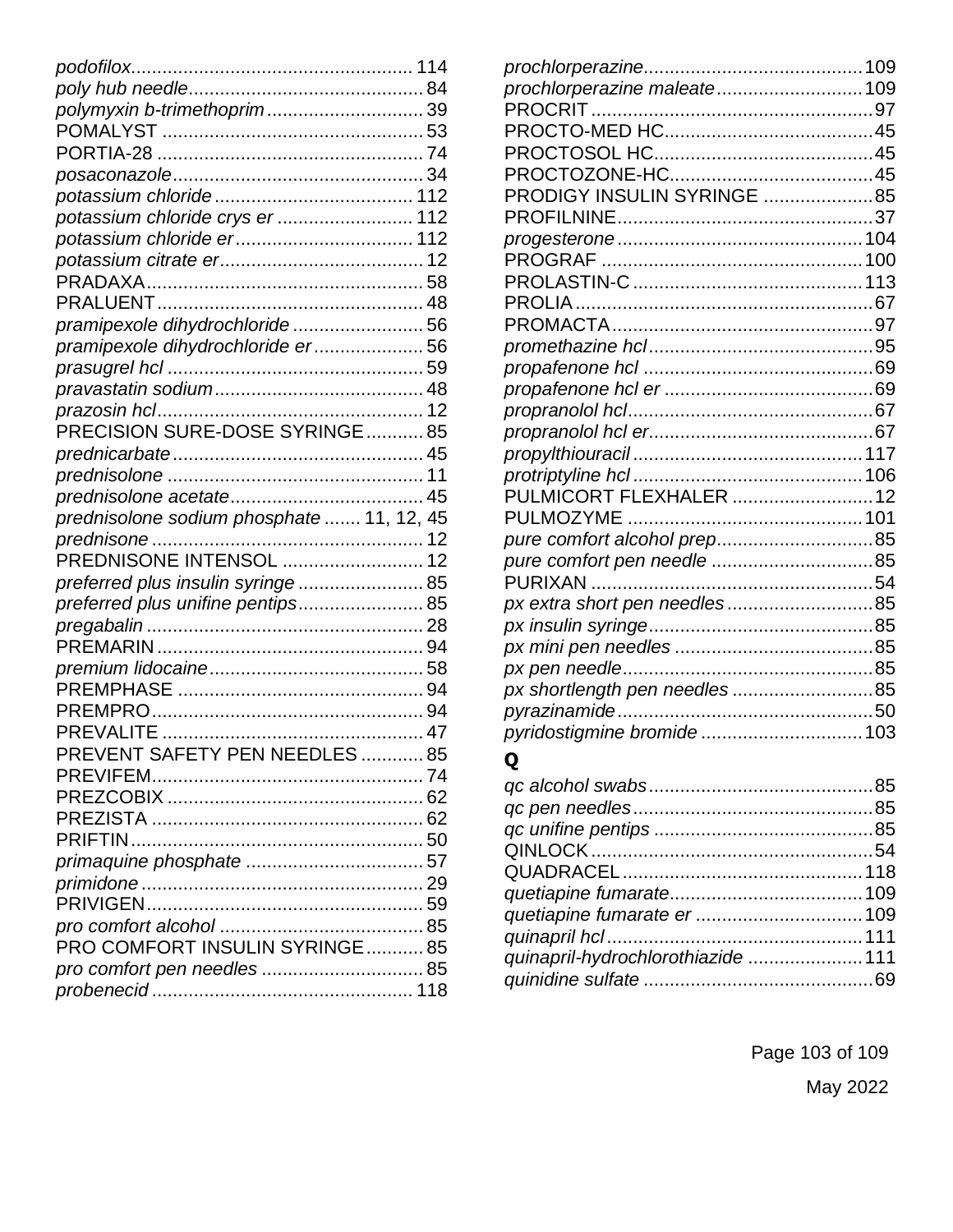# $\overline{\mathbf{R}}$

| ra isopropyl alcohol wipes 41 |  |
|-------------------------------|--|
|                               |  |
|                               |  |
|                               |  |
|                               |  |
|                               |  |
|                               |  |
|                               |  |
|                               |  |
|                               |  |
|                               |  |
|                               |  |
|                               |  |
|                               |  |
|                               |  |
| RELENZA DISKHALER  64         |  |
| RELION ALCOHOL SWABS 86       |  |
| RELION INSULIN SYRINGE  86    |  |
| RELION MINI PEN NEEDLES 86    |  |
| RELION PEN NEEDLES 86         |  |
| RELION SHORT PEN NEEDLES  86  |  |
|                               |  |
|                               |  |
|                               |  |
|                               |  |
| REPATHA PUSHTRONEX SYSTEM  48 |  |
| REPATHA SURECLICK 48          |  |
|                               |  |
| RESTASIS MULTIDOSE  45        |  |
|                               |  |
|                               |  |
|                               |  |
|                               |  |
|                               |  |
|                               |  |
|                               |  |
|                               |  |
|                               |  |

| RISPERDAL CONSTA  109 |  |
|-----------------------|--|
|                       |  |
|                       |  |
|                       |  |
|                       |  |
|                       |  |
|                       |  |
|                       |  |
|                       |  |
|                       |  |
|                       |  |
|                       |  |
|                       |  |
|                       |  |
|                       |  |
|                       |  |
|                       |  |
|                       |  |
|                       |  |

# S

| sapropterin dihydrochloride 102  |  |
|----------------------------------|--|
|                                  |  |
|                                  |  |
| saps health care alcohol prep 86 |  |
|                                  |  |
| SAVELLA TITRATION PACK94         |  |
|                                  |  |
|                                  |  |
|                                  |  |
|                                  |  |
| SECURESAFE INSULIN SYRINGE86     |  |
|                                  |  |
|                                  |  |
|                                  |  |
|                                  |  |

Page 104 of 109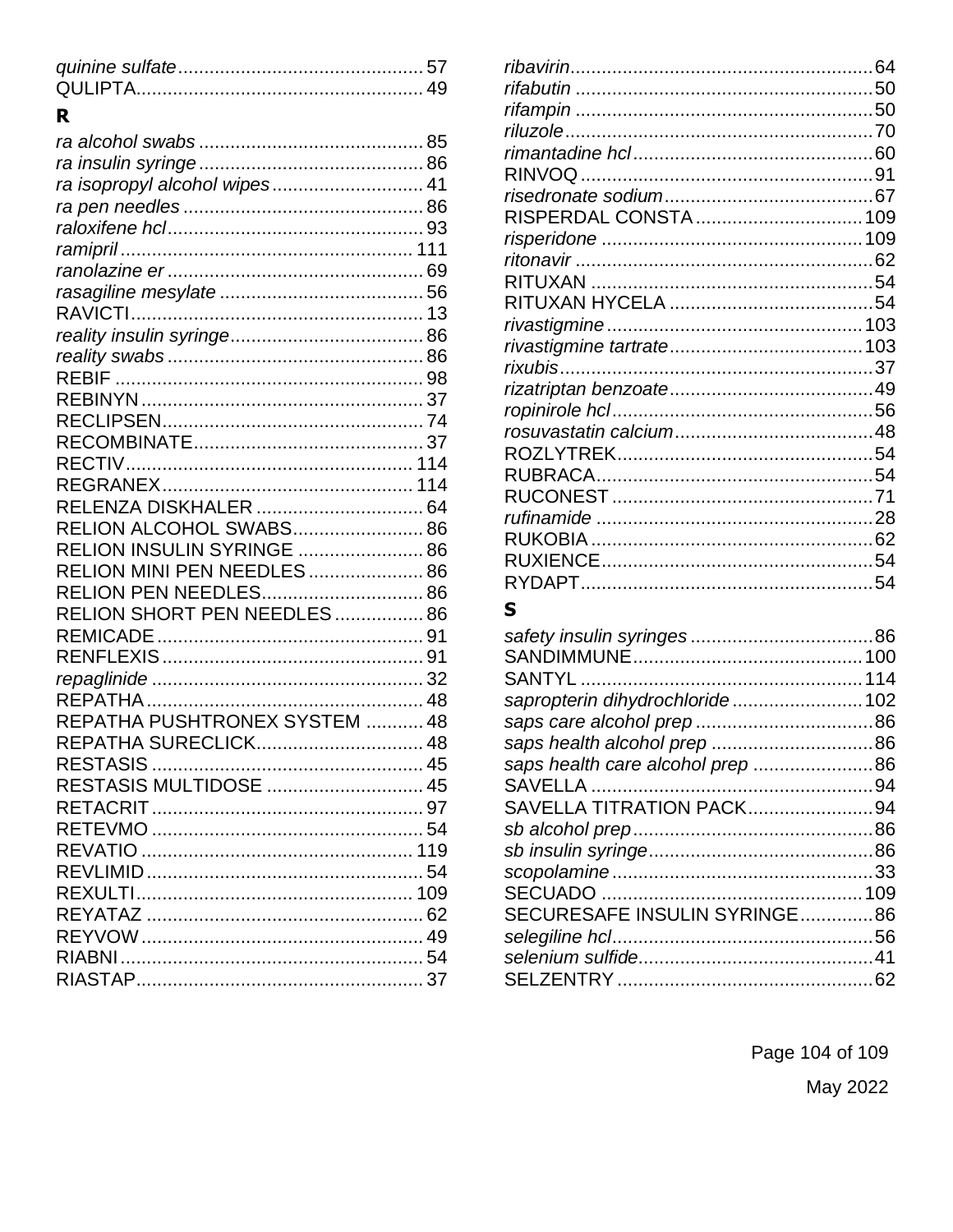| SHOPKO UNIFINE PENTIPS 86        |  |
|----------------------------------|--|
| SHOPKO UNIFINE PENTIPS PLUS86    |  |
|                                  |  |
|                                  |  |
|                                  |  |
|                                  |  |
|                                  |  |
|                                  |  |
|                                  |  |
|                                  |  |
|                                  |  |
|                                  |  |
|                                  |  |
|                                  |  |
| SKYRIZI (150 MG DOSE) 115        |  |
|                                  |  |
|                                  |  |
|                                  |  |
| sodium polystyrene sulfonate 100 |  |
|                                  |  |
|                                  |  |
|                                  |  |
| SOMATULINE DEPOT  115            |  |
|                                  |  |
|                                  |  |
|                                  |  |
|                                  |  |
| SPIRIVA HANDIHALER 26            |  |
|                                  |  |
|                                  |  |
|                                  |  |
|                                  |  |
|                                  |  |
|                                  |  |
|                                  |  |
|                                  |  |
|                                  |  |
|                                  |  |

| STRIVERDI RESPIMAT 117           |  |
|----------------------------------|--|
|                                  |  |
|                                  |  |
| sulfacetamide sodium39, 40       |  |
| sulfacetamide sodium (acne) 40   |  |
| sulfacetamide-prednisolone  45   |  |
|                                  |  |
| sulfamethoxazole-trimethoprim 25 |  |
|                                  |  |
|                                  |  |
|                                  |  |
|                                  |  |
|                                  |  |
| sure comfort insulin syringe87   |  |
|                                  |  |
| SURE-FINE PEN NEEDLES87          |  |
| SURE-JECT INSULIN SYRINGE87      |  |
| SURE-PREP ALCOHOL PREP 87        |  |
|                                  |  |
|                                  |  |
|                                  |  |
|                                  |  |
|                                  |  |
|                                  |  |
|                                  |  |
|                                  |  |
|                                  |  |
|                                  |  |
|                                  |  |
|                                  |  |
| т                                |  |

#### 

Page 105 of 109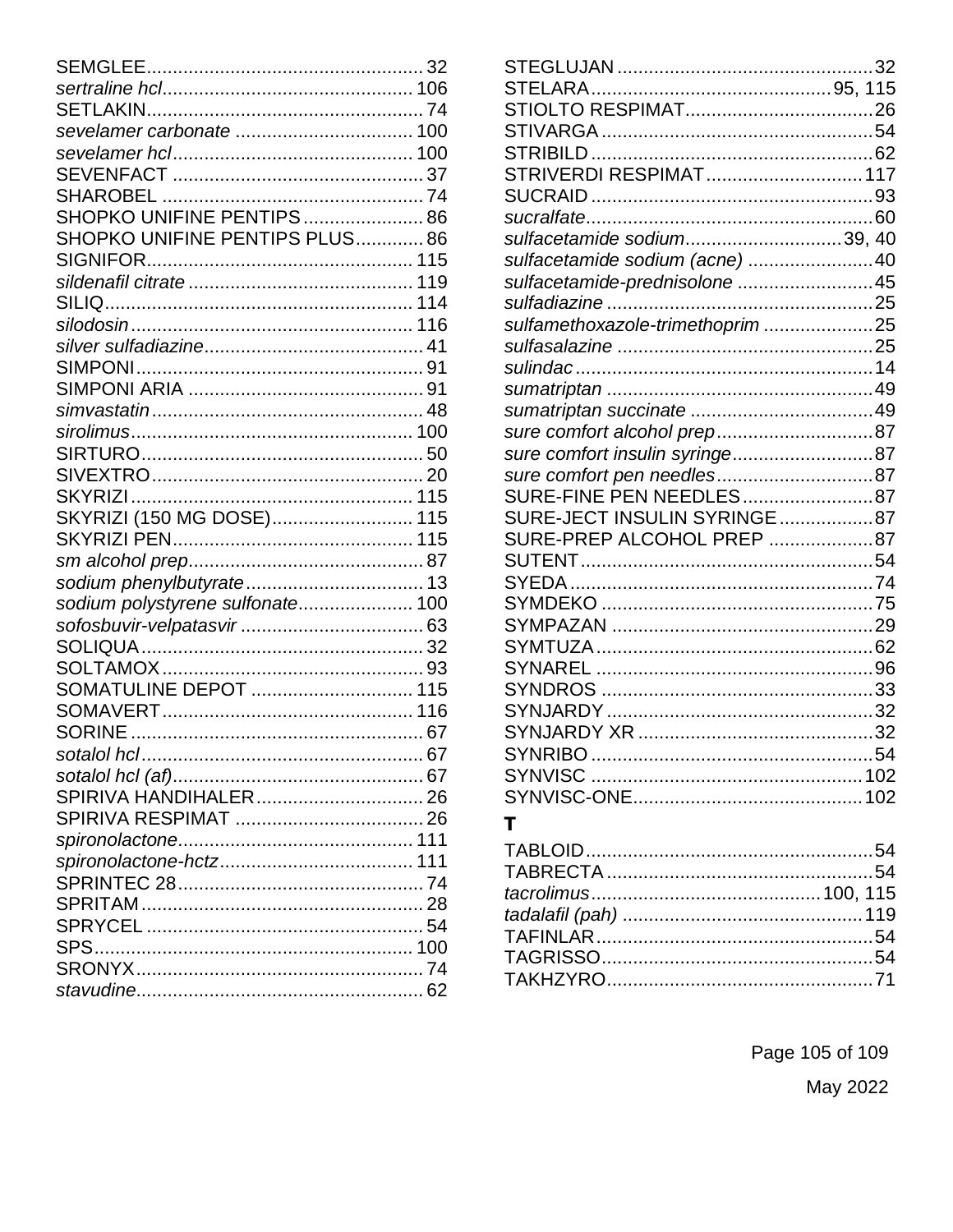| TECHLITE PEN NEEDLES 87           |  |
|-----------------------------------|--|
|                                   |  |
|                                   |  |
|                                   |  |
|                                   |  |
| tenofovir disoproxil fumarate 62  |  |
|                                   |  |
|                                   |  |
|                                   |  |
|                                   |  |
| teriparatide (recombinant) 103    |  |
|                                   |  |
|                                   |  |
|                                   |  |
| tetanus-diphtheria toxoids td 118 |  |
|                                   |  |
|                                   |  |
|                                   |  |
|                                   |  |
|                                   |  |
|                                   |  |
|                                   |  |
|                                   |  |
|                                   |  |
|                                   |  |
|                                   |  |
|                                   |  |
|                                   |  |
|                                   |  |

| timolol maleate (once-daily) 36   |  |
|-----------------------------------|--|
|                                   |  |
|                                   |  |
|                                   |  |
|                                   |  |
|                                   |  |
|                                   |  |
| tobramycin-dexamethasone45        |  |
| todays health mini pen needles87  |  |
| todays health pen needles 87      |  |
| todays health short pen needle 87 |  |
|                                   |  |
|                                   |  |
| topcare clickfine pen needles87   |  |
| topcare ultra comfort ins syr87   |  |
|                                   |  |
|                                   |  |
|                                   |  |
| TOUJEO MAX SOLOSTAR 32            |  |
|                                   |  |
|                                   |  |
|                                   |  |
|                                   |  |
| tramadol-acetaminophen16          |  |
|                                   |  |
|                                   |  |
| tranylcypromine sulfate  107      |  |
|                                   |  |
|                                   |  |
|                                   |  |
|                                   |  |
|                                   |  |
| TRFMFYA                           |  |
|                                   |  |
|                                   |  |
|                                   |  |
|                                   |  |
|                                   |  |
|                                   |  |
|                                   |  |
|                                   |  |
|                                   |  |
|                                   |  |
|                                   |  |
|                                   |  |

Page 106 of 109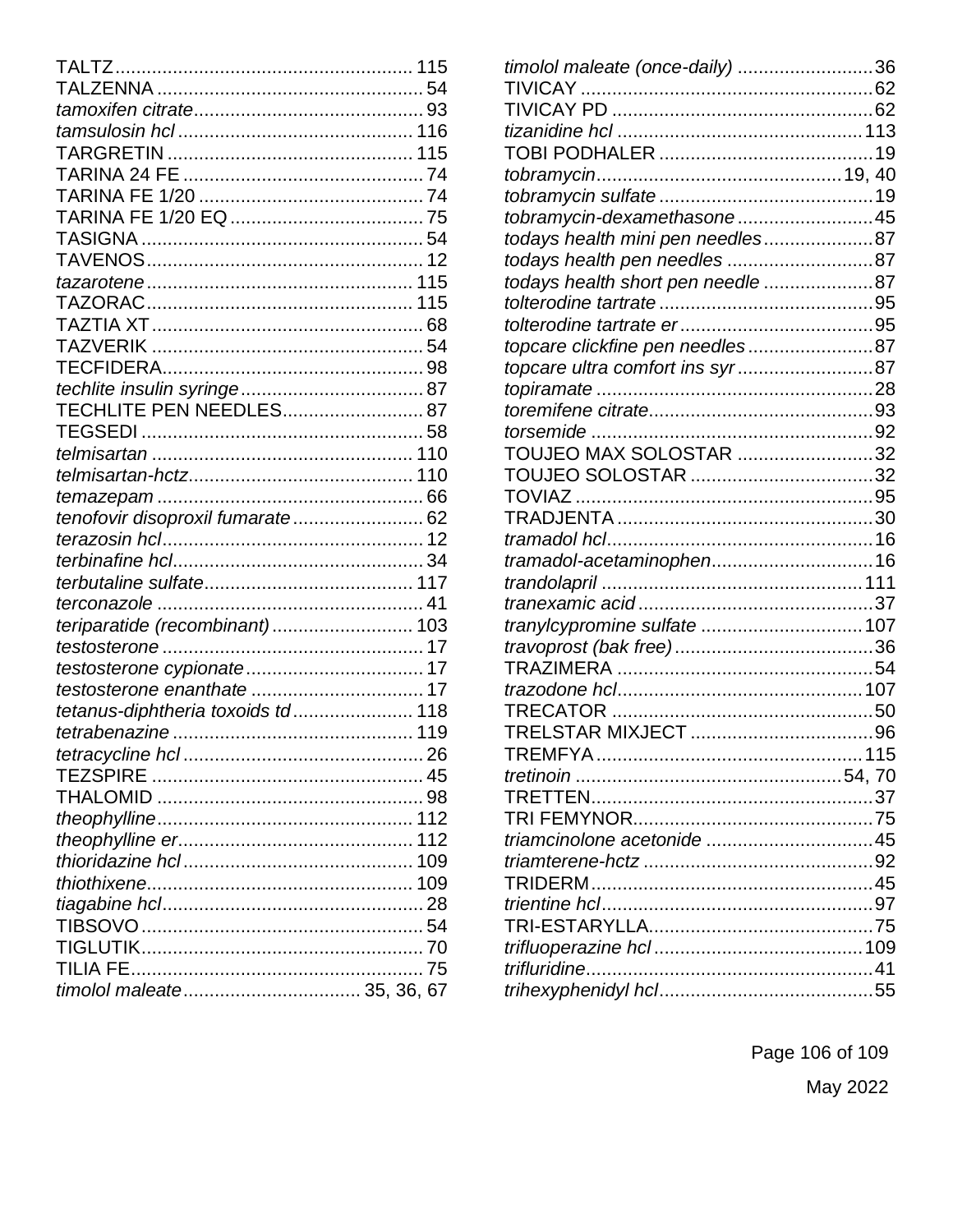| true comfort alcohol prep pads 87 |  |
|-----------------------------------|--|
| true comfort insulin syringe 87   |  |
| true comfort pen needles  87      |  |
| true comfort pro insulin syr 87   |  |
| TRUEPLUS 5-BEVEL PEN NEEDLES88    |  |
| TRUEPLUS INSULIN SYRINGE 88       |  |
| TRUEPLUS PEN NEEDLES 88           |  |
|                                   |  |
|                                   |  |
|                                   |  |
|                                   |  |
|                                   |  |
|                                   |  |
|                                   |  |
| Ù                                 |  |
|                                   |  |
|                                   |  |
| ULTICARE ALCOHOL SWABS  88        |  |
| ULTICARE INSULIN SAFETY SYR88     |  |
| ULTICARE INSULIN SYRINGE  88      |  |
| ULTICARE MICRO PEN NEEDLES 88     |  |
| ULTICARE MINI PEN NEEDLES 88      |  |
| ULTICARE PEN NEEDLES  88          |  |
| ULTICARE SHORT PEN NEEDLES88      |  |

*ultiguard safepack pen needle* ...................... 88 *ultilet alcohol swabs* ...................................... 88 ULTILET PEN NEEDLE................................ 88 *ultra comfort insulin syringe* .......................... 88 ULTRA FLO INSULIN PEN NEEDLES ......... 89 ULTRA FLO INSULIN SYRINGE.................. 89

| ULTRA THIN PEN NEEDLES  89        |  |
|-----------------------------------|--|
| ultra-care alcohol prep pads89    |  |
|                                   |  |
|                                   |  |
| ULTRA-THIN II INS SYR SHORT89     |  |
| ULTRA-THIN II INSULIN SYRINGE89   |  |
|                                   |  |
|                                   |  |
| UNIFINE SAFECONTROL PEN NEEDLE 89 |  |
|                                   |  |
|                                   |  |

#### **V**

| valsartan-hydrochlorothiazide  110 |  |
|------------------------------------|--|
| VALTOCO 10 MG DOSE 29              |  |
| VALTOCO 15 MG DOSE 29              |  |
| VALTOCO 20 MG DOSE 29              |  |
|                                    |  |
| value health insulin syringe 89    |  |
|                                    |  |
|                                    |  |
| VANISHPOINT INSULIN SYRINGE89      |  |
|                                    |  |
|                                    |  |
|                                    |  |
|                                    |  |
|                                    |  |
| VENCLEXTA STARTING PACK54          |  |
|                                    |  |
|                                    |  |
|                                    |  |
|                                    |  |
|                                    |  |
|                                    |  |
|                                    |  |
| VIDA MIA UNIFINE PENTIPS89         |  |
|                                    |  |
|                                    |  |
|                                    |  |

Page 107 of 109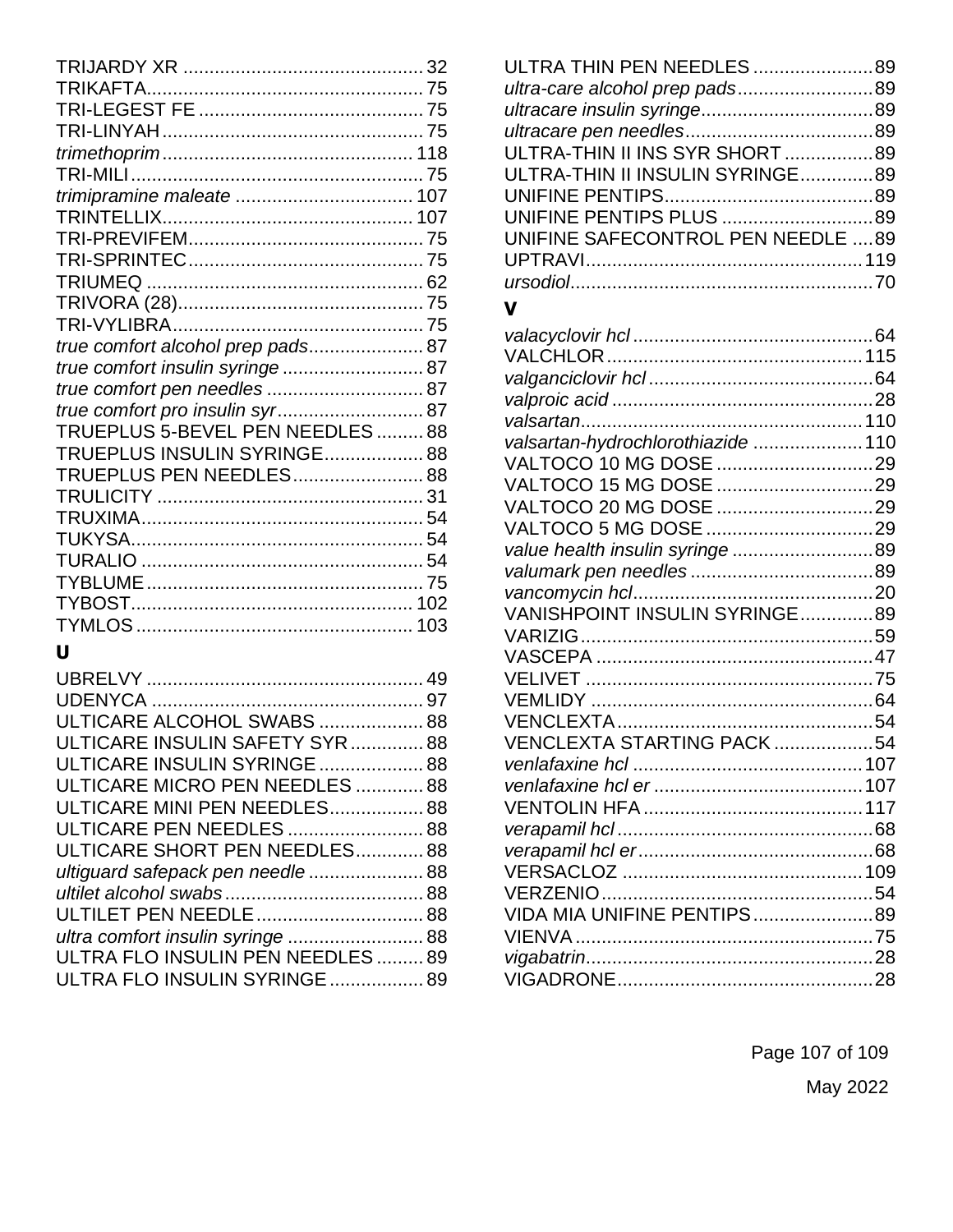| VIIBRYD STARTER PACK  107 |  |
|---------------------------|--|
|                           |  |
|                           |  |
|                           |  |
|                           |  |
|                           |  |
|                           |  |
|                           |  |
|                           |  |
|                           |  |
|                           |  |
|                           |  |
|                           |  |
|                           |  |
|                           |  |
|                           |  |
|                           |  |

## W

| WEBCOL ALCOHOL PREP LARGE  90  |  |
|--------------------------------|--|
| WEBCOL ALCOHOL PREP MEDIUM  90 |  |
|                                |  |
|                                |  |
|                                |  |
|                                |  |

# $\mathbf x$

| XARELTO STARTER PACK 59       |  |
|-------------------------------|--|
|                               |  |
|                               |  |
| XCOPRI (350 MG DAILY DOSE) 29 |  |
|                               |  |
|                               |  |
|                               |  |
|                               |  |
|                               |  |
|                               |  |
|                               |  |
|                               |  |
| XOFLUZA (40 MG DOSE)  63      |  |
| XOFLUZA (80 MG DOSE)  63      |  |
|                               |  |

| XPOVIO (60 MG TWICE WEEKLY) 55 |  |
|--------------------------------|--|
| XPOVIO (80 MG TWICE WEEKLY) 55 |  |
|                                |  |
|                                |  |
|                                |  |
|                                |  |
|                                |  |
| Y                              |  |
|                                |  |
|                                |  |
|                                |  |
|                                |  |
| Z                              |  |
|                                |  |
|                                |  |
|                                |  |
|                                |  |
|                                |  |
|                                |  |
|                                |  |
|                                |  |
| ZEPOSIA 7-DAY STARTER PACK99   |  |
| ZEPOSIA STARTER KIT 99         |  |
|                                |  |
|                                |  |
|                                |  |
|                                |  |
|                                |  |
|                                |  |
|                                |  |
|                                |  |
|                                |  |
|                                |  |
|                                |  |
|                                |  |
|                                |  |
|                                |  |
|                                |  |
|                                |  |
|                                |  |
|                                |  |
| ZYPREXA RELPREVV  110          |  |
|                                |  |

Page 108 of 109